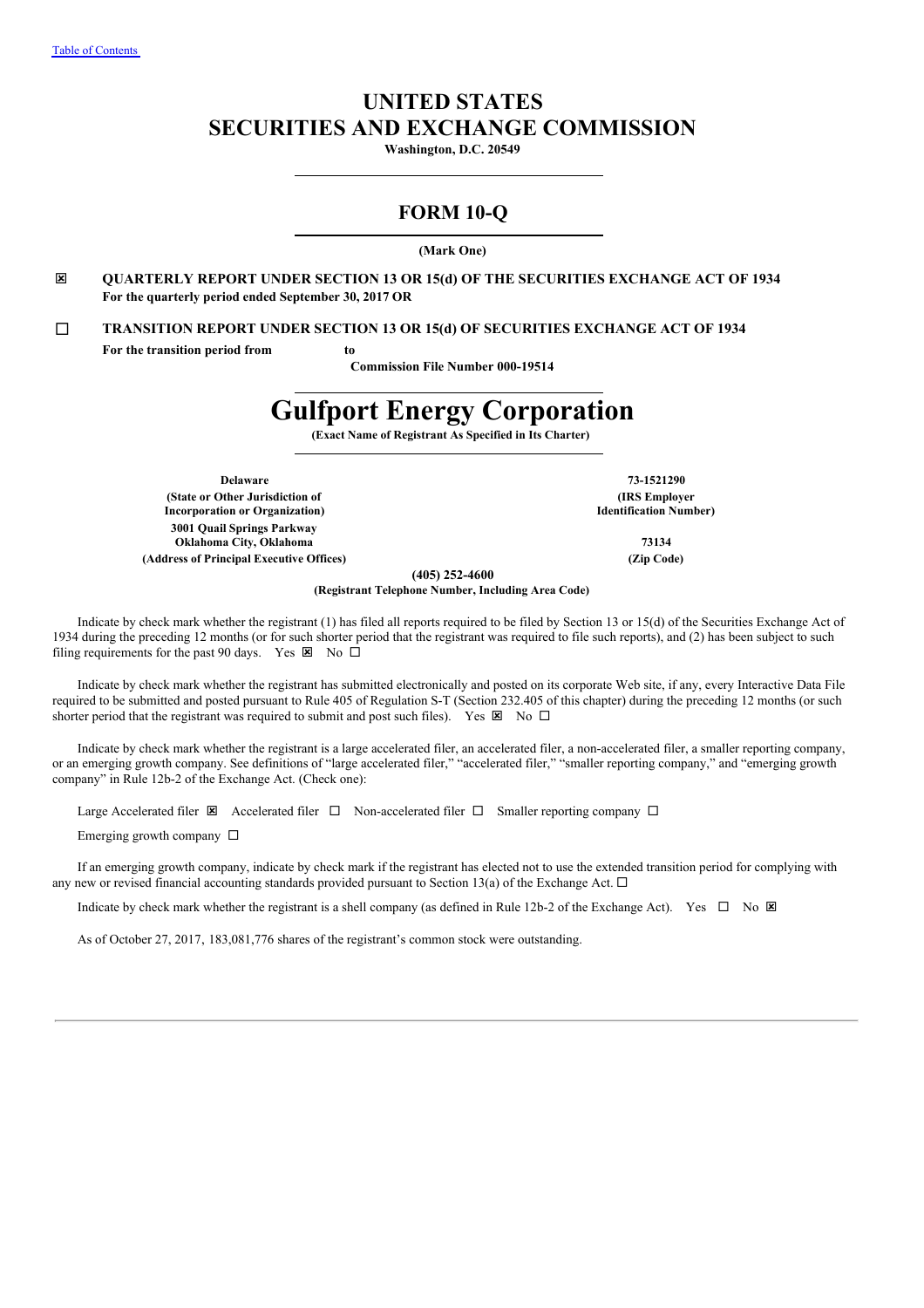# **GULFPORT ENERGY CORPORATION TABLE OF CONTENTS**

|                   | <b>PART I FINANCIAL INFORMATION</b>                                                                                       | Page            |
|-------------------|---------------------------------------------------------------------------------------------------------------------------|-----------------|
| Item 1.           | <b>Consolidated Financial Statements (unaudited):</b>                                                                     | $\overline{2}$  |
|                   | Consolidated Balance Sheets at September 30, 2017 and December 31, 2016                                                   | $\overline{2}$  |
|                   | Consolidated Statements of Operations for the Three and Nine Months Ended September 30, 2017 and 2016                     | $\overline{3}$  |
|                   | Consolidated Statements of Comprehensive Income (Loss) for the Three and Nine Months Ended<br>September 30, 2017 and 2016 | $\overline{4}$  |
|                   | Consolidated Statements of Stockholders' Equity for the Nine Months Ended September 30, 2017 and 2016                     | $\overline{2}$  |
|                   | Consolidated Statements of Cash Flows for the Nine Months Ended September 30, 2017 and 2016                               | $\underline{6}$ |
|                   | <b>Notes to Consolidated Financial Statements</b>                                                                         | $\overline{1}$  |
| Item 2.           | <u>Management's Discussion and Analysis of Financial Conditions and Results of Operations</u>                             | 37              |
| Item 3.           | <b>Quantitative and Qualitative Disclosures About Market Risk</b>                                                         | 54              |
| Item 4.           | <b>Controls and Procedures</b>                                                                                            | 56              |
|                   | <b>PART II OTHER INFORMATION</b>                                                                                          |                 |
| Item 1.           | <b>Legal Proceedings</b>                                                                                                  | 58              |
| Item 1A.          | <b>Risk Factors</b>                                                                                                       | 58              |
| Item 2.           | Unregistered Sales of Equity Securities and Use of Proceeds                                                               | <u>58</u>       |
| Item 3.           | <b>Defaults Upon Senior Securities</b>                                                                                    | <u>59</u>       |
| Item 4.           | <b>Mine Safety Disclosures</b>                                                                                            | <u>59</u>       |
| Item 5.           | <b>Other Information</b>                                                                                                  | <u>59</u>       |
| Item 6.           | <b>Exhibits</b>                                                                                                           | <u>59</u>       |
| <b>Signatures</b> |                                                                                                                           | 61              |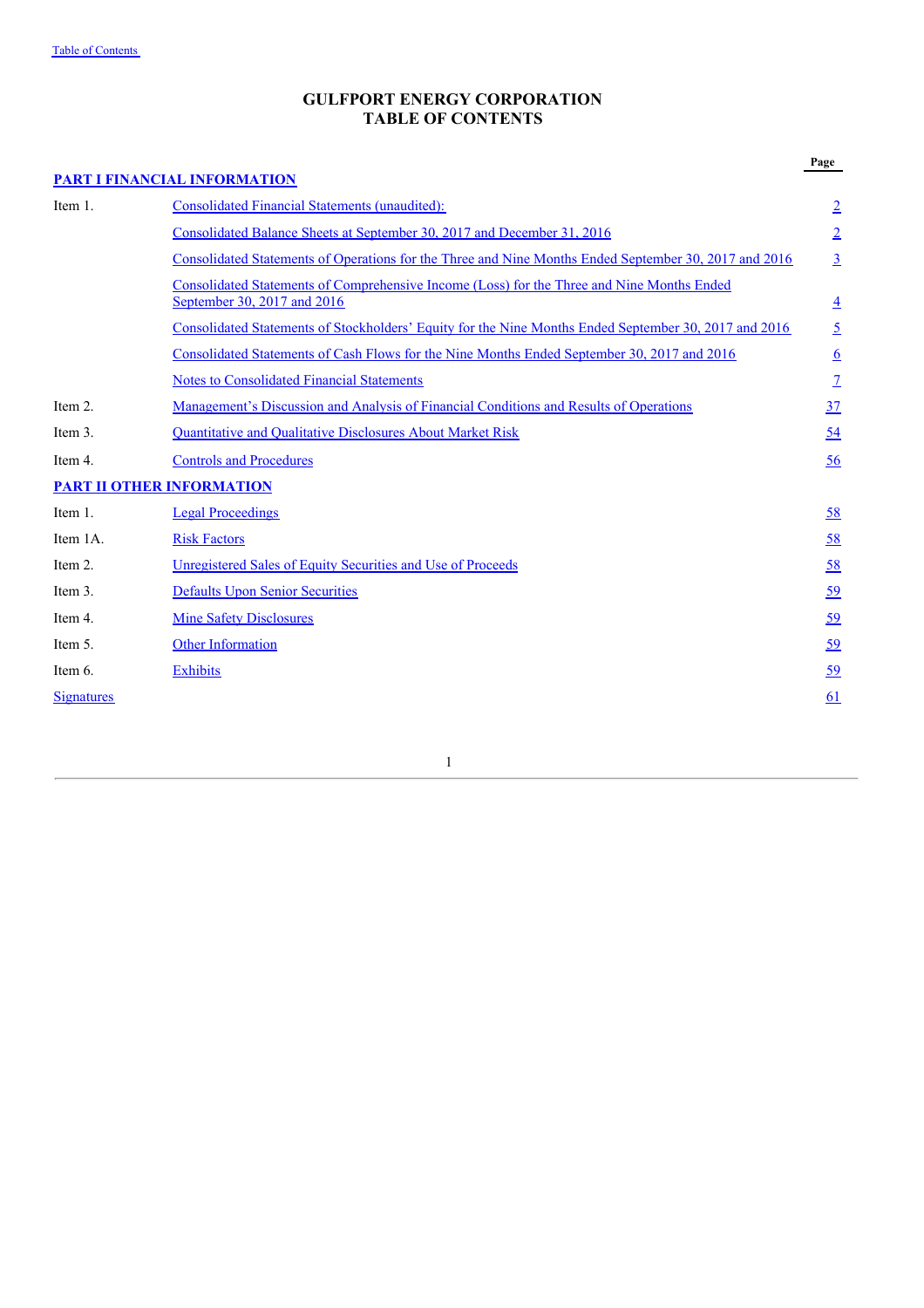# **GULFPORT ENERGY CORPORATION CONSOLIDATED BALANCE SHEETS (Unaudited)**

|                                                                                                                                                |                                   | September 30, 2017 | December 31, 2016 |  |  |
|------------------------------------------------------------------------------------------------------------------------------------------------|-----------------------------------|--------------------|-------------------|--|--|
|                                                                                                                                                | (In thousands, except share data) |                    |                   |  |  |
| <b>Assets</b>                                                                                                                                  |                                   |                    |                   |  |  |
| Current assets:                                                                                                                                |                                   |                    |                   |  |  |
| Cash and cash equivalents                                                                                                                      | $\mathcal{S}$                     | 125,271            | \$<br>1,275,875   |  |  |
| Restricted cash                                                                                                                                |                                   |                    | 185,000           |  |  |
| Accounts receivable-oil and natural gas                                                                                                        |                                   | 180,106            | 136,761           |  |  |
| Accounts receivable—related parties                                                                                                            |                                   | 362                | 16                |  |  |
| Prepaid expenses and other current assets                                                                                                      |                                   | 5,666              | 3,135             |  |  |
| Short-term derivative instruments                                                                                                              |                                   | 35,332             | 3,488             |  |  |
| Total current assets                                                                                                                           |                                   | 346,737            | 1,604,275         |  |  |
| Property and equipment:                                                                                                                        |                                   |                    |                   |  |  |
| Oil and natural gas properties, full-cost accounting, \$2,956,732 and \$1,580,305<br>excluded from amortization in 2017 and 2016, respectively |                                   | 8,867,239          | 6,071,920         |  |  |
| Other property and equipment                                                                                                                   |                                   | 84,225             | 68,986            |  |  |
| Accumulated depletion, depreciation, amortization and impairment                                                                               |                                   | (4,043,879)        | (3,789,780)       |  |  |
| Property and equipment, net                                                                                                                    |                                   | 4,907,585          | 2,351,126         |  |  |
| Other assets:                                                                                                                                  |                                   |                    |                   |  |  |
| Equity investments                                                                                                                             |                                   | 279,282            | 243,920           |  |  |
| Long-term derivative instruments                                                                                                               |                                   | 6,409              | 5,696             |  |  |
| Deferred tax asset                                                                                                                             |                                   | 4,692              | 4,692             |  |  |
| Inventories                                                                                                                                    |                                   | 13,908             | 4,504             |  |  |
| Other assets                                                                                                                                   |                                   | 18,985             | 8,932             |  |  |
| Total other assets                                                                                                                             |                                   | 323,276            | 267,744           |  |  |
| <b>Total assets</b>                                                                                                                            | \$                                | 5,577,598          | \$<br>4,223,145   |  |  |
| <b>Liabilities and Stockholders' Equity</b>                                                                                                    |                                   |                    |                   |  |  |
| Current liabilities:                                                                                                                           |                                   |                    |                   |  |  |
| Accounts payable and accrued liabilities                                                                                                       | \$                                | 582,928            | \$<br>265,124     |  |  |
| Asset retirement obligation-current                                                                                                            |                                   | 195                | 195               |  |  |
| Short-term derivative instruments                                                                                                              |                                   | 29,130             | 119,219           |  |  |
| Current maturities of long-term debt                                                                                                           |                                   | 570                | 276               |  |  |
| Total current liabilities                                                                                                                      |                                   | 612,823            | 384,814           |  |  |
| Long-term derivative instrument                                                                                                                |                                   | 19,712             | 26,759            |  |  |
| Asset retirement obligation-long-term                                                                                                          |                                   | 44,266             | 34,081            |  |  |
| Long-term debt, net of current maturities                                                                                                      |                                   | 1,958,136          | 1,593,599         |  |  |
| <b>Total liabilities</b>                                                                                                                       |                                   | 2,634,937          | 2,039,253         |  |  |
| Commitments and contingencies (Note 9)                                                                                                         |                                   |                    |                   |  |  |
| Preferred stock, \$.01 par value; 5,000,000 authorized, 30,000 authorized as redeemable                                                        |                                   |                    |                   |  |  |
| 12% cumulative preferred stock, Series A; 0 issued and outstanding                                                                             |                                   |                    |                   |  |  |
| Stockholders' equity:                                                                                                                          |                                   |                    |                   |  |  |
| Common stock - \$.01 par value, 200,000,000 authorized, 183,081,776 issued and                                                                 |                                   |                    |                   |  |  |
| outstanding at September 30, 2017 and 158,829,816 at December 31, 2016                                                                         |                                   | 1,831              | 1,588             |  |  |
| Paid-in capital                                                                                                                                |                                   | 4,413,623          | 3,946,442         |  |  |
| Accumulated other comprehensive loss                                                                                                           |                                   | (40, 339)          | (53,058)          |  |  |
| Retained deficit                                                                                                                               |                                   | (1,432,454)        | (1,711,080)       |  |  |
| Total stockholders' equity                                                                                                                     |                                   | 2,942,661          | 2,183,892         |  |  |
| Total liabilities and stockholders' equity                                                                                                     | \$                                | 5,577,598          | \$<br>4,223,145   |  |  |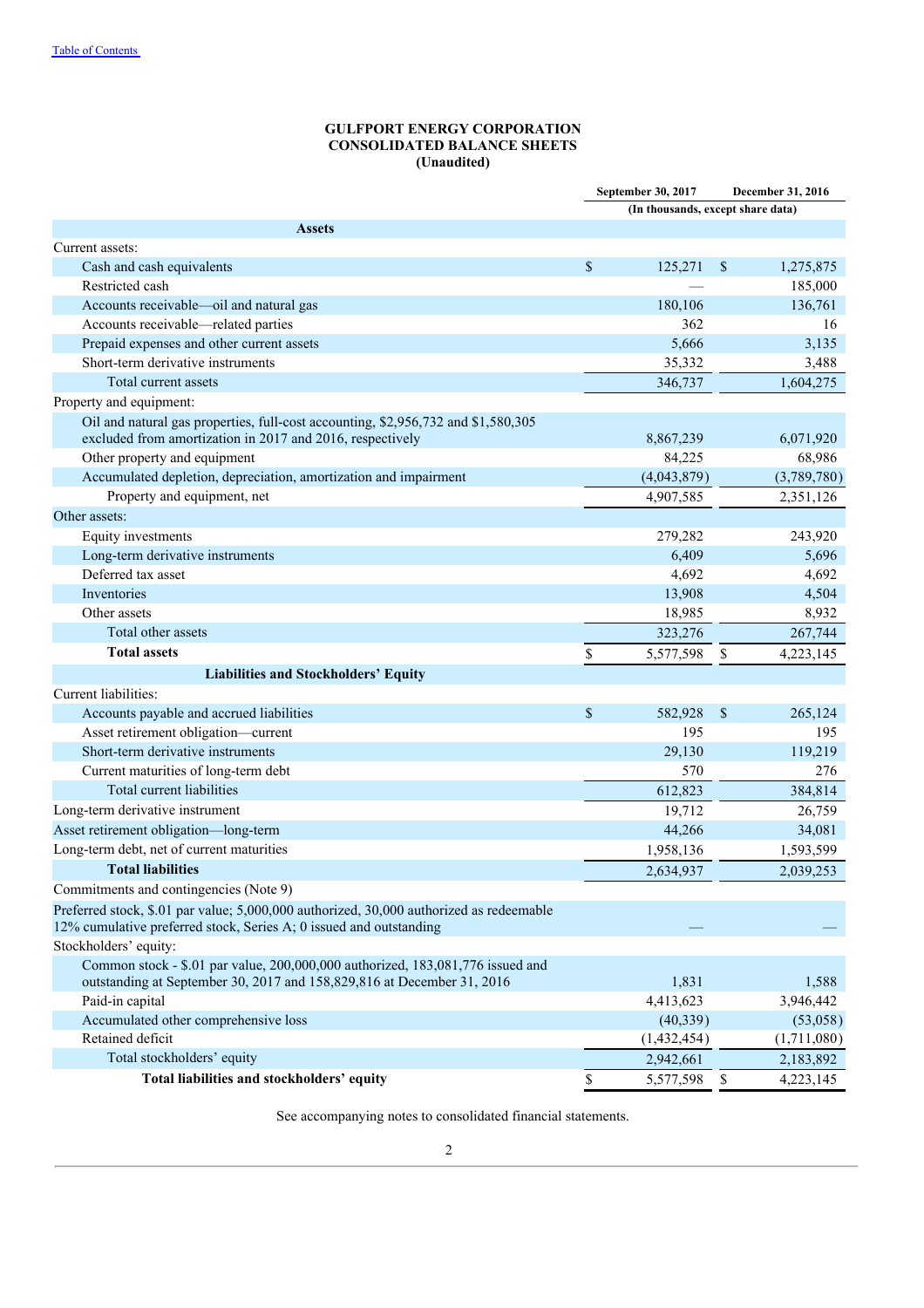# **GULFPORT ENERGY CORPORATION CONSOLIDATED STATEMENTS OF OPERATIONS (Unaudited)**

|                                                          |                                   |             |               | Three months ended September 30, |              |             | Nine months ended September 30, |             |  |
|----------------------------------------------------------|-----------------------------------|-------------|---------------|----------------------------------|--------------|-------------|---------------------------------|-------------|--|
|                                                          |                                   | 2017        |               | 2016                             |              | 2017        | 2016                            |             |  |
|                                                          | (In thousands, except share data) |             |               |                                  |              |             |                                 |             |  |
| <b>Revenues:</b>                                         |                                   |             |               |                                  |              |             |                                 |             |  |
| Natural gas sales                                        | $\mathbb{S}$                      | 223,340     | \$            | 122,018                          | \$           | 606,544     | \$                              | 271,873     |  |
| Oil and condensate sales                                 |                                   | 31,459      |               | 21,799                           |              | 85,338      |                                 | 60,799      |  |
| Natural gas liquid sales                                 |                                   | 33,559      |               | 14,594                           |              | 88,985      |                                 | 34,198      |  |
| Net (loss) gain on natural gas, oil, and NGL derivatives |                                   | (22, 860)   |               | 35,281                           |              | 141,588     |                                 | (44, 376)   |  |
|                                                          |                                   | 265,498     |               | 193,692                          |              | 922,455     |                                 | 322,494     |  |
| <b>Costs and expenses:</b>                               |                                   |             |               |                                  |              |             |                                 |             |  |
| Lease operating expenses                                 |                                   | 20,020      |               | 17,471                           |              | 60,044      |                                 | 48,789      |  |
| Production taxes                                         |                                   | 5,419       |               | 3,525                            |              | 14,464      |                                 | 9,492       |  |
| Midstream gathering and processing                       |                                   | 69,372      |               | 45,475                           |              | 176,258     |                                 | 122,476     |  |
| Depreciation, depletion and amortization                 |                                   | 106,650     |               | 62,285                           |              | 254,887     |                                 | 183,414     |  |
| Impairment of oil and natural gas properties             |                                   |             |               | 212,194                          |              |             |                                 | 601,806     |  |
| General and administrative                               |                                   | 13,065      |               | 10,467                           |              | 37,922      |                                 | 32,941      |  |
| Accretion expense                                        |                                   | 456         |               | 269                              |              | 1,148       |                                 | 777         |  |
| Acquisition expense                                      |                                   | 33          |               |                                  |              | 2,391       |                                 |             |  |
|                                                          |                                   | 215,015     |               | 351,686                          |              | 547,114     |                                 | 999,695     |  |
| <b>INCOME (LOSS) FROM OPERATIONS</b>                     |                                   | 50,483      |               | (157, 994)                       |              | 375,341     |                                 | (677, 201)  |  |
| OTHER (INCOME) EXPENSE:                                  |                                   |             |               |                                  |              |             |                                 |             |  |
| Interest expense                                         |                                   | 27,130      |               | 12,787                           |              | 74,797      |                                 | 44,892      |  |
| Interest income                                          |                                   | (37)        |               | (337)                            |              | (927)       |                                 | (822)       |  |
| Insurance proceeds                                       |                                   |             |               | (3,750)                          |              |             |                                 | (3,750)     |  |
| Loss (income) from equity method investments, net        |                                   | 2,737       |               | (5,997)                          |              | 20,945      |                                 | 25,576      |  |
| Other income                                             |                                   | (345)       |               | 6                                |              | (863)       |                                 | (3)         |  |
|                                                          |                                   | 29,485      |               | 2,709                            |              | 93,952      |                                 | 65,893      |  |
| INCOME (LOSS) BEFORE INCOME TAXES                        |                                   | 20,998      |               | (160, 703)                       |              | 281,389     |                                 | (743, 094)  |  |
| INCOME TAX EXPENSE (BENEFIT)                             |                                   | 2,763       |               | (3, 407)                         |              | 2,763       |                                 | (3,755)     |  |
| <b>NET INCOME (LOSS)</b>                                 | $\mathbf{\hat{S}}$                | 18,235      | $\mathsf{\$}$ | (157,296)                        | $\mathbb{S}$ | 278,626     | $\boldsymbol{\mathsf{S}}$       | (739, 339)  |  |
| NET INCOME (LOSS) PER COMMON SHARE:                      |                                   |             |               |                                  |              |             |                                 |             |  |
| <b>Basic</b>                                             | \$                                | 0.10        | \$            | (1.25)                           | $\sqrt{3}$   | 1.56        | \$                              | (6.12)      |  |
| Diluted                                                  | \$                                | 0.10        | \$            | (1.25)                           | $\mathbb{S}$ | 1.56        | \$                              | (6.12)      |  |
| Weighted average common shares outstanding-Basic         |                                   | 182,957,416 |               | 125,408,866                      |              | 178,736,569 |                                 | 120,771,046 |  |
| Weighted average common shares outstanding-Diluted       |                                   | 183,008,436 |               | 125,408,866                      |              | 179,130,570 |                                 | 120,771,046 |  |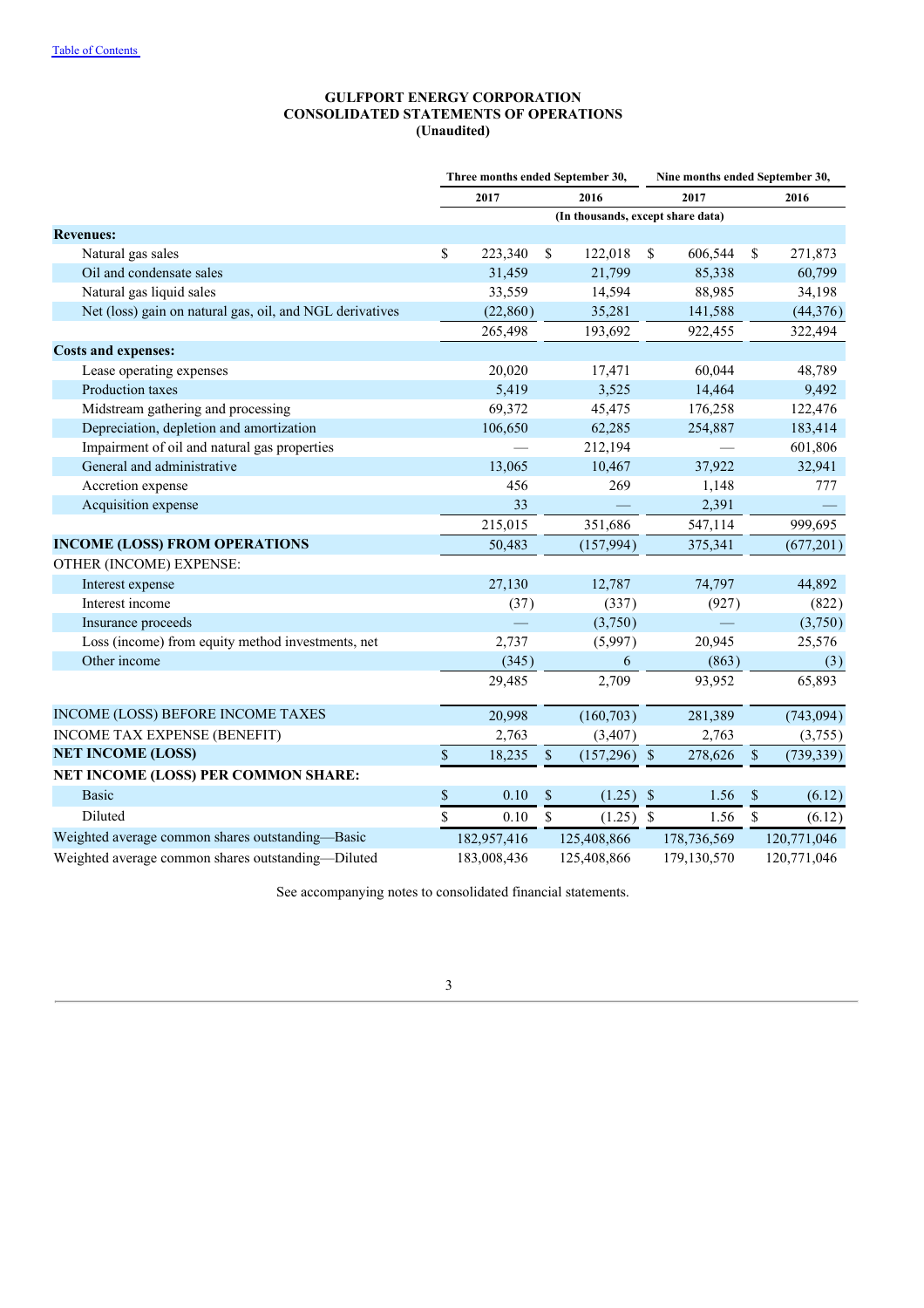# **GULFPORT ENERGY CORPORATION CONSOLIDATED STATEMENTS OF COMPREHENSIVE INCOME (LOSS) (Unaudited)**

| Three months ended September 30, |              |  |            |  |                |      |                                 |
|----------------------------------|--------------|--|------------|--|----------------|------|---------------------------------|
|                                  | 2017<br>2016 |  | 2017       |  |                | 2016 |                                 |
| (In thousands)                   |              |  |            |  |                |      |                                 |
|                                  | 18.235       |  |            |  | 278,626        |      | (739, 339)                      |
|                                  | 6.832        |  | (4,013)    |  | 12.719         |      | 4,361                           |
|                                  | 6.832        |  | (4,013)    |  | 12.719         |      | 4,361                           |
|                                  | 25,067       |  | (161, 309) |  | 291.345        |      | (734,978)                       |
|                                  |              |  |            |  | $(157,296)$ \$ |      | Nine months ended September 30, |

(1) Net of \$2.8 million in taxes for each of the three and nine months ended September 30, 2016.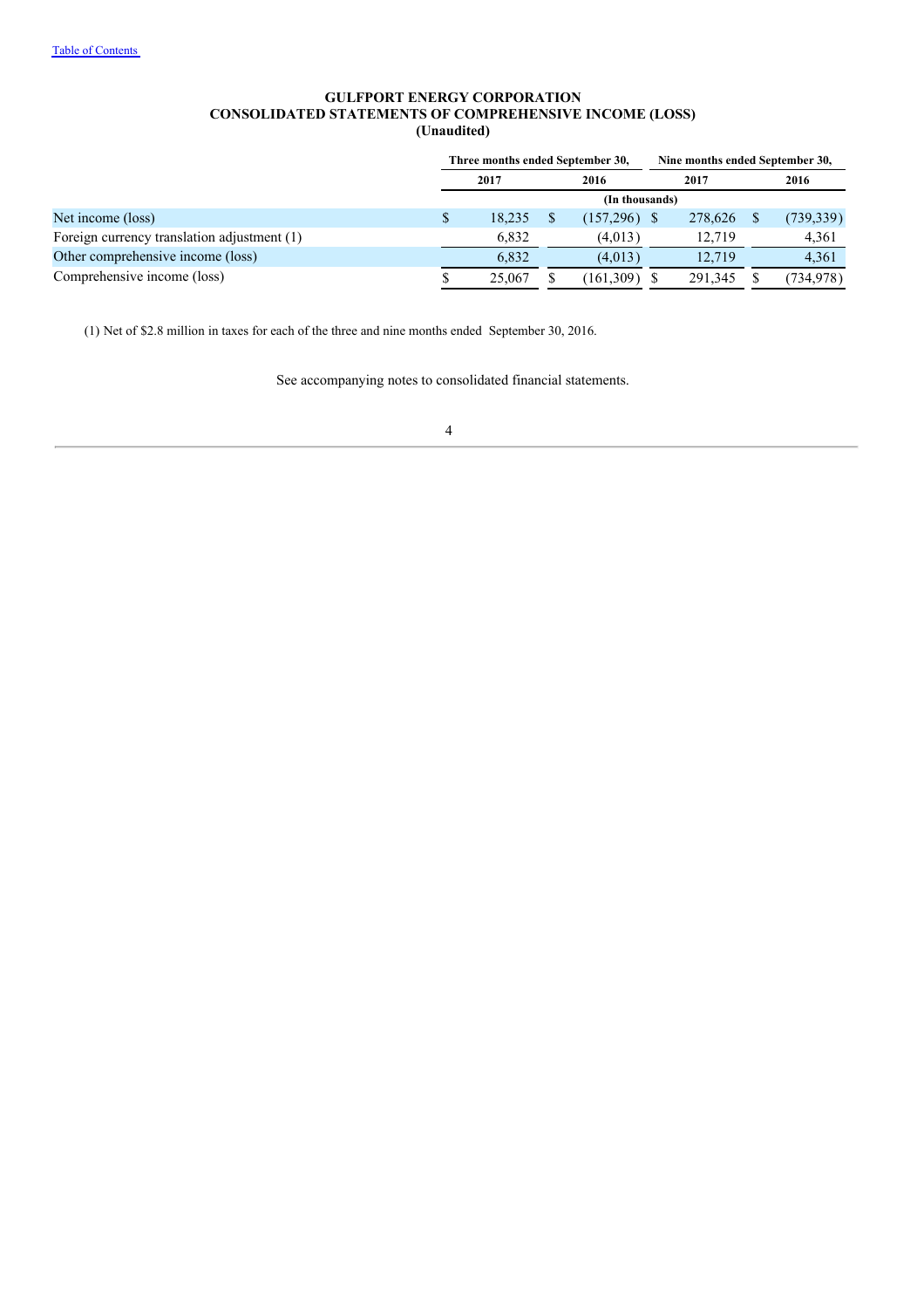#### **GULFPORT ENERGY CORPORATION CONSOLIDATED STATEMENTS OF STOCKHOLDERS' EQUITY (Unaudited)**

|                                                                 |                     |              |                |                                   |               | <b>Accumulated</b>             |                                   |                                |
|-----------------------------------------------------------------|---------------------|--------------|----------------|-----------------------------------|---------------|--------------------------------|-----------------------------------|--------------------------------|
|                                                                 | <b>Common Stock</b> |              |                |                                   |               | Other                          |                                   | <b>Total</b>                   |
|                                                                 | <b>Shares</b>       |              | Amount         | Paid-in<br>Capital                |               | Comprehensive<br>Income (loss) | <b>Retained</b><br><b>Deficit</b> | Stockholders'<br><b>Equity</b> |
|                                                                 |                     |              |                | (In thousands, except share data) |               |                                |                                   |                                |
| <b>Balance at January 1, 2017</b>                               | 158,829,816         | <sup>S</sup> | 1,588          | \$3,946,442                       | \$.           | (53,058)                       | \$(1,711,080)                     | \$2,183,892                    |
| Net income                                                      |                     |              |                |                                   |               |                                | 278,626                           | 278,626                        |
| Other Comprehensive Income                                      |                     |              |                |                                   |               | 12,719                         |                                   | 12,719                         |
| <b>Stock Compensation</b>                                       |                     |              |                | 7,988                             |               |                                |                                   | 7,988                          |
| Issuance of Common Stock for<br>the Vitruvian Acquisition, net  |                     |              |                |                                   |               |                                |                                   |                                |
| of related expenses                                             | 23,852,117          |              | 239            | 459,197                           |               |                                |                                   | 459,436                        |
| <b>Issuance of Restricted Stock</b>                             | 399,843             |              | 4              | (4)                               |               |                                |                                   |                                |
| <b>Balance at September 30, 2017</b>                            | 183,081,776         | \$.          | 1,831          | \$4,413,623                       | <sup>\$</sup> | (40, 339)                      | \$(1,432,454)                     | \$2,942,661                    |
|                                                                 |                     |              |                |                                   |               |                                |                                   |                                |
| <b>Balance at January 1, 2016</b>                               | 108,322,250         | \$.          | 1,082          | \$2,824,303                       | -S            | (55, 177)                      | (731, 371)<br>S                   | \$2,038,837                    |
| Net loss                                                        |                     |              |                |                                   |               |                                | (739, 339)                        | (739, 339)                     |
| Other Comprehensive Income                                      |                     |              |                |                                   |               | 4,361                          |                                   | 4,361                          |
| <b>Stock Compensation</b>                                       |                     |              |                | 9,550                             |               |                                |                                   | 9,550                          |
| Issuance of Common Stock in<br>public offerings, net of related |                     |              |                |                                   |               |                                |                                   |                                |
| expenses                                                        | 16,905,000          |              | 169            | 411,542                           |               |                                |                                   | 411,711                        |
| <b>Issuance of Restricted Stock</b>                             | 226,283             |              | $\overline{2}$ | (2)                               |               |                                |                                   |                                |
| <b>Balance at September 30, 2016</b>                            | 125,453,533         | \$           | 1,253          | \$3,245,393                       | \$            | (50, 816)                      | $$(1,470,710)$ $$1,725,120$       |                                |

See accompanying notes to consolidated financial statements.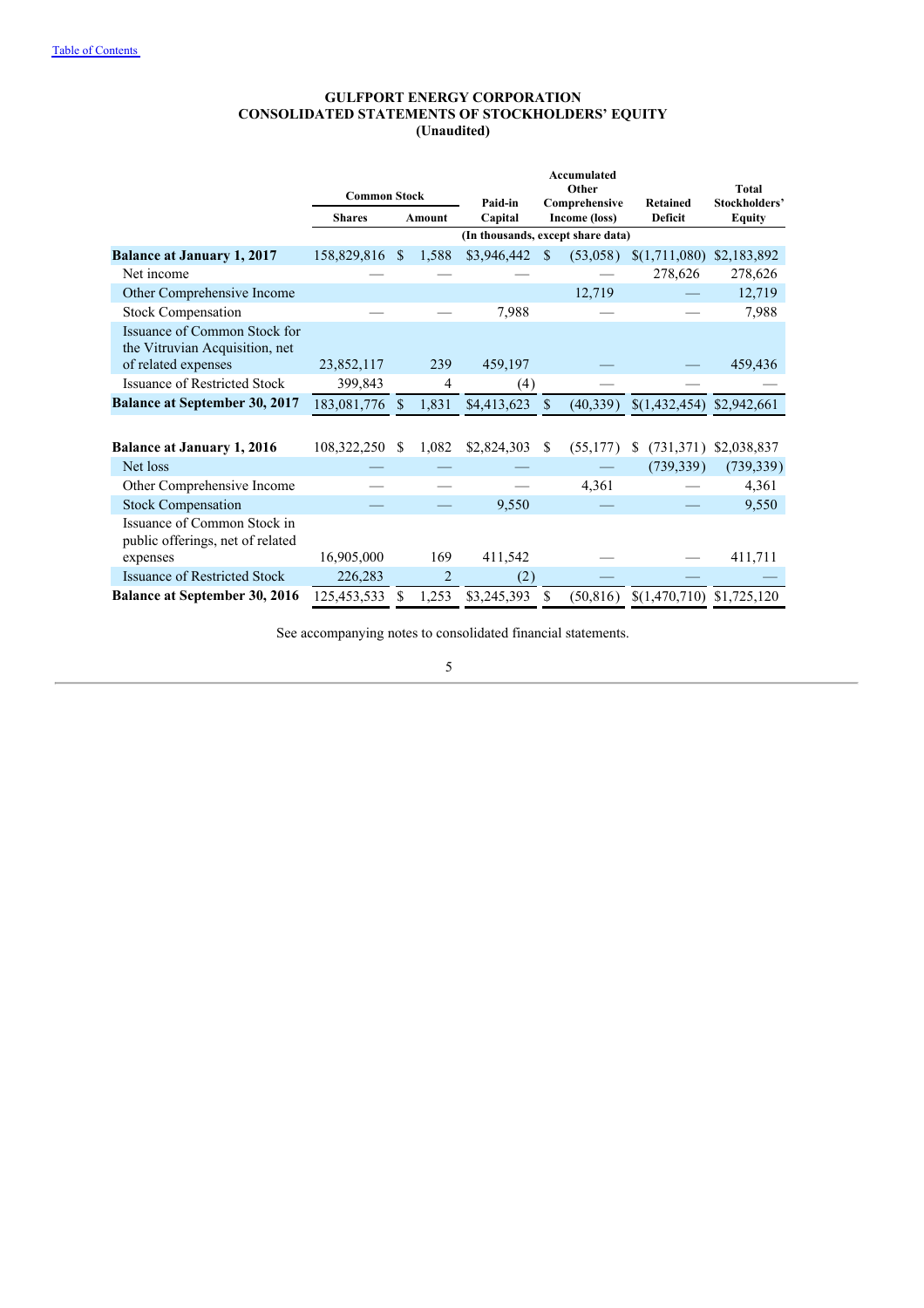#### **GULFPORT ENERGY CORPORATION CONSOLIDATED STATEMENTS OF CASH FLOWS (Unaudited)**

|                                                                                          |      | Nine months ended September 30, |            |
|------------------------------------------------------------------------------------------|------|---------------------------------|------------|
|                                                                                          |      | 2017                            | 2016       |
|                                                                                          |      | (In thousands)                  |            |
| Cash flows from operating activities:                                                    |      |                                 |            |
| Net income (loss)                                                                        | \$   | 278,626<br>\$                   | (739, 339) |
| Adjustments to reconcile net income (loss) to net cash provided by operating activities: |      |                                 |            |
| Accretion of discount-Asset Retirement Obligation                                        |      | 1,148                           | 777        |
| Depletion, depreciation and amortization                                                 |      | 254,887                         | 183,414    |
| Impairment of oil and natural gas properties                                             |      |                                 | 601,806    |
| Stock-based compensation expense                                                         |      | 4,793                           | 5,730      |
| Loss from equity investments                                                             |      | 21,495                          | 25,988     |
| Change in fair value of derivative instruments                                           |      | (129, 692)                      | 184,013    |
| Deferred income tax expense (benefit)                                                    |      |                                 | 17,211     |
| Amortization of loan commitment fees                                                     |      | 3,548                           | 2,912      |
| Amortization of note discount and premium                                                |      |                                 | (1,716)    |
| Changes in operating assets and liabilities:                                             |      |                                 |            |
| Increase in accounts receivable                                                          |      | (43,345)                        | (55, 916)  |
| Increase in accounts receivable—related party                                            |      | (346)                           | (80)       |
| Increase in prepaid expenses                                                             |      | (2, 531)                        | (6,835)    |
| Increase in other assets                                                                 |      | (5,665)                         |            |
| Increase in accounts payable, accrued liabilities and other                              |      | 111,335                         | 28,265     |
| Settlement of asset retirement obligation                                                |      | (2,520)                         | (955)      |
| Net cash provided by operating activities                                                |      | 491,733                         | 245,275    |
| Cash flows from investing activities:                                                    |      |                                 |            |
| Deductions to cash held in escrow                                                        |      |                                 | 8          |
| Additions to other property and equipment                                                |      | (16, 288)                       | (20, 131)  |
| Acquisition of oil and natural gas properties                                            |      | (1, 339, 456)                   |            |
| Additions to oil and natural gas properties                                              |      | (789, 743)                      | (441, 128) |
| Proceeds from sale of oil and natural gas properties                                     |      | 4,079                           | 41,534     |
| Proceeds from sale of other property and equipment                                       |      | 658                             |            |
| Funding of restricted cash                                                               |      |                                 |            |
| Contributions to equity method investments                                               |      | 185,000                         | (18,510)   |
| Distributions from equity method investments                                             |      | (44, 844)<br>4,114              | 14,220     |
| Insurance proceeds                                                                       |      |                                 |            |
| Net cash used in investing activities                                                    |      |                                 | 3,750      |
| Cash flows from financing activities:                                                    |      | (1,996,480)                     | (420, 257) |
| Principal payments on borrowings                                                         |      |                                 |            |
|                                                                                          |      | (183)                           | (1,685)    |
| Borrowings on line of credit                                                             |      | 365,000                         |            |
| Borrowings on term loan                                                                  |      | 2,951                           | 16,499     |
| Debt issuance costs and loan commitment fees                                             |      | (8,261)                         | (241)      |
| Proceeds from issuance of common stock, net of offering costs                            |      | (5,364)                         | 411,711    |
| Net cash provided by financing activities                                                |      | 354,143                         | 426,284    |
| Net (decrease) increase in cash and cash equivalents                                     |      | (1,150,604)                     | 251,302    |
| Cash and cash equivalents at beginning of period                                         |      | 1,275,875                       | 112,974    |
| Cash and cash equivalents at end of period                                               | \$   | \$<br>125,271                   | 364,276    |
| Supplemental disclosure of cash flow information:                                        |      |                                 |            |
| Interest payments                                                                        | \$   | \$<br>50,826                    | 35,193     |
| Income tax payments                                                                      | \$   | \$                              |            |
| Supplemental disclosure of non-cash transactions:                                        |      |                                 |            |
| Capitalized stock based compensation                                                     | \$   | 3,195<br>\$                     | 3,820      |
| Asset retirement obligation capitalized                                                  | \$   | 11,557<br>\$                    | 6,726      |
| Interest capitalized                                                                     | $\$$ | 8,753<br>\$                     | 8,920      |
| Foreign currency translation gain on equity method investments                           | \$   | 12,719<br>\$                    | 7,137      |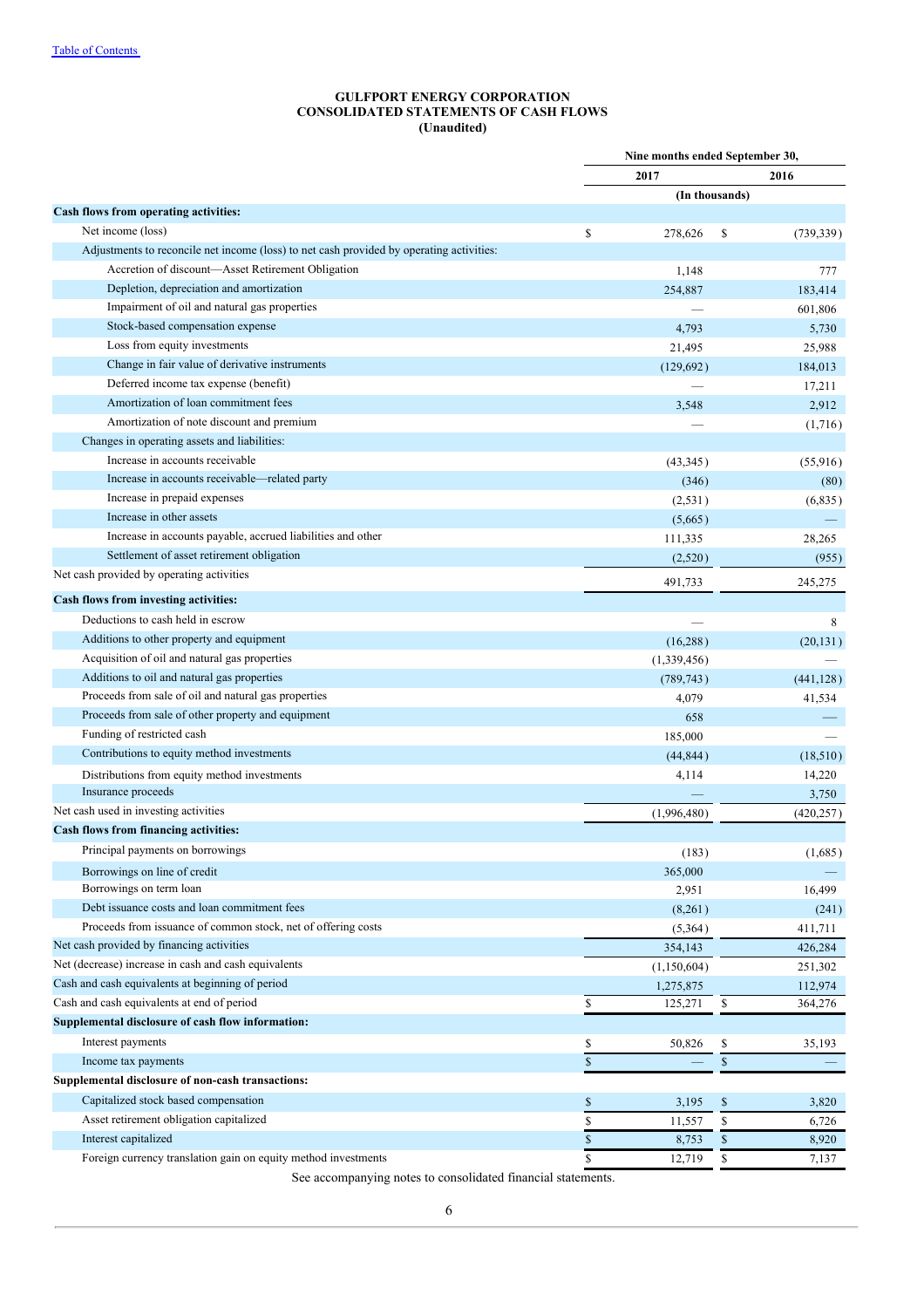# **GULFPORT ENERGY CORPORATION NOTES TO CONSOLIDATED FINANCIAL STATEMENTS**

#### **(Unaudited)**

These consolidated financial statements have been prepared by Gulfport Energy Corporation (the "Company" or "Gulfport") without audit, pursuant to the rules and regulations of the Securities and Exchange Commission (the "SEC"), and reflect all adjustments which, in the opinion of management, are necessary for a fair presentation of the results for the interim periods, on a basis consistent with the annual audited consolidated financial statements. All such adjustments are of a normal recurring nature. Certain information, accounting policies, and footnote disclosures normally included in financial statements prepared in accordance with generally accepted accounting principles have been omitted pursuant to such rules and regulations, although the Company believes that the disclosures are adequate to make the information presented not misleading. These consolidated financial statements should be read in conjunction with the consolidated financial statements and the summary of significant accounting policies and notes thereto included in the Company's most recent annual report on Form 10-K. Results for the three and nine month periods ended September 30, 2017 are not necessarily indicative of the results expected for the full year.

#### **1. ACQUISITIONS**

#### **Vitruvian Acquisition**

In December 2016, the Company, through its wholly-owned subsidiary Gulfport MidCon LLC ("Gulfport MidCon") (formerly known as SCOOP Acquisition Company, LLC), entered into an agreement to acquire certain assets of Vitruvian II Woodford, LLC ("Vitruvian"), an unrelated third-party seller (the "Vitruvian Acquisition"). The assets included in the Vitruvian Acquisition include 46,400 net surface acres located in Grady, Stephens and Garvin Counties, Oklahoma. On February 17, 2017, the Company completed the Vitruvian Acquisition for a total initial purchase price of approximately \$1.85 billion, consisting of \$1.35 billion in cash, subject to certain adjustments, and approximately 23.9 million shares of the Company's common stock (of which approximately 5.2 million shares were placed in an indemnity escrow). The cash portion of the purchase price was funded with the net proceeds from the December 2016 common stock and senior note offerings and cash on hand. Acquisition costs of \$0.03 million and \$2.4 million were incurred during the three and nine months ended September 30, 2017, respectively, related to the Vitruvian Acquisition.

#### *Allocation of Purchase Price*

The Vitruvian Acquisition qualified as a business combination for accounting purposes and, as such, the Company estimated the fair value of the acquired properties as of the February 17, 2017 acquisition date. The fair value of the assets acquired and liabilities assumed was estimated using assumptions that represent Level 3 inputs. See Note 11 for additional discussion of the measurement inputs.

The Company estimated that the consideration paid in the Vitruvian Acquisition for these properties approximated the fair value that would be paid by a typical market participant. As a result, no goodwill or bargain purchase gain was recognized in conjunction with the purchase.

The following table summarizes the consideration paid in the Vitruvian Acquisition to acquire the properties and the fair value amount of the assets acquired as of February 17, 2017. Both the consideration paid and the fair value assigned to the assets is preliminary and subject to adjustment.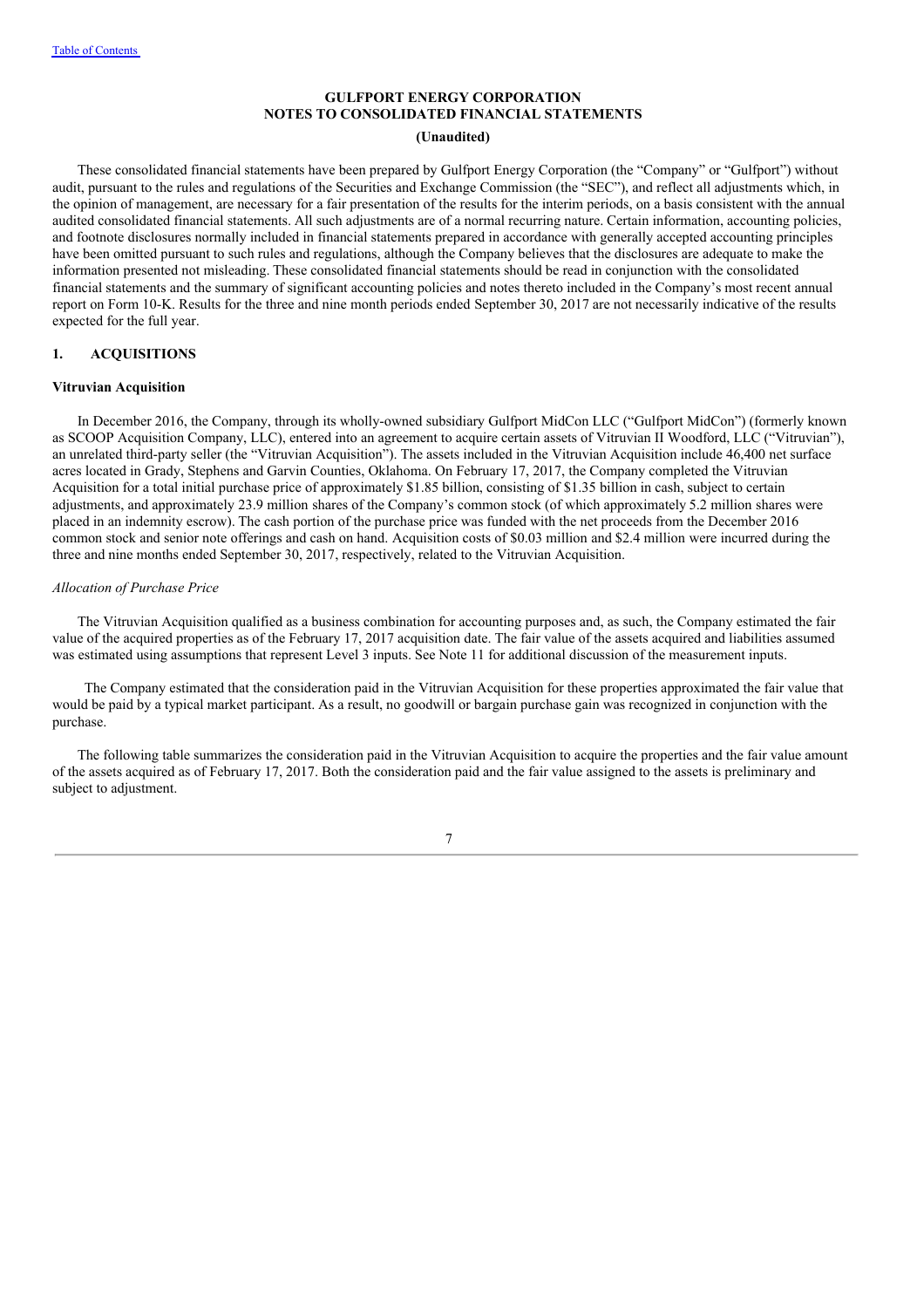|                                                                               | (In thousands)  |
|-------------------------------------------------------------------------------|-----------------|
| Consideration:                                                                |                 |
| Cash, net of purchase price adjustments                                       | \$<br>1,354,093 |
| Fair value of Gulfport's common stock issued                                  | 464,639         |
| <b>Total Consideration</b>                                                    | 1,818,732       |
|                                                                               |                 |
| Estimated Fair value of identifiable assets acquired and liabilities assumed: |                 |
| Oil and natural gas properties                                                |                 |
| Proved properties                                                             | \$<br>362,264   |
| Unproved properties                                                           | 1,462,957       |
| Asset retirement obligations                                                  | (6,489)         |
| Total fair value of net identifiable assets acquired                          | 1.818.732       |
|                                                                               |                 |

The equity consideration included in the initial purchase price was based on an equity offering price of \$20.96 on December 15, 2016. The decrease in the price of Gulfport's common stock from \$20.96 on December 15, 2016 to \$19.48 on February 17, 2017 resulted in a decrease to the fair value of the total consideration paid as compared to the initial purchase price of approximately \$35.3 million, which resulted in a closing date fair value lower than the initial purchase price.

#### *Post-Acquisition Operating Results*

For the three months ended September 30, 2017 and the period from the acquisition date of February 17, 2017 to September 30, 2017, the assets acquired in the Vitruvian Acquisition have contributed the following amounts of revenue to the Company's consolidated statements of operations. The amount of net income contributed by the assets acquired is not presented below as it is impracticable to calculate due to the Company integrating the acquired assets into its overall operations using the full cost method of accounting.

|         |  |                                          |                |  | <b>Period from</b>        |
|---------|--|------------------------------------------|----------------|--|---------------------------|
|         |  |                                          |                |  | <b>February 17, 2017</b>  |
|         |  | Three months ended<br>September 30, 2017 |                |  | to                        |
|         |  |                                          |                |  | <b>September 30, 2017</b> |
|         |  |                                          | (In thousands) |  |                           |
| Revenue |  | S                                        | 60.940         |  | 137,706                   |

# *Pro Forma Information (Unaudited)*

The following unaudited pro forma combined financial information presents the Company's results as though the Vitruvian Acquisition had been completed at January 1, 2016. The pro forma combined financial information has been included for comparative purposes and is not necessarily indicative of the results that might have actually occurred had the Vitruvian Acquisition taken place on January 1, 2016; furthermore, the financial information is not intended to be a projection of future results.

|                                               |                                   | Three months ended September 30, |  |                | Nine months ended September 30, |         |  |           |  |
|-----------------------------------------------|-----------------------------------|----------------------------------|--|----------------|---------------------------------|---------|--|-----------|--|
|                                               |                                   | 2017                             |  | 2016           |                                 | 2017    |  | 2016      |  |
|                                               | (In thousands, except share data) |                                  |  |                |                                 |         |  |           |  |
| Pro forma revenue                             | \$                                | 265,498                          |  | 250,258        |                                 | 958.354 |  | 425,958   |  |
| Pro forma net income (loss)                   | \$                                | 18.235                           |  | $(200,005)$ \$ |                                 | 300,052 |  | (935,219) |  |
| Pro forma earnings (loss) per share (basic)   | \$                                | 0.10                             |  | $(1.34)$ \$    |                                 | 1.68    |  | (6.47)    |  |
| Pro forma earnings (loss) per share (diluted) | S                                 | 0.10                             |  | $(1.34)$ \$    |                                 | 1.68    |  | (6.47)    |  |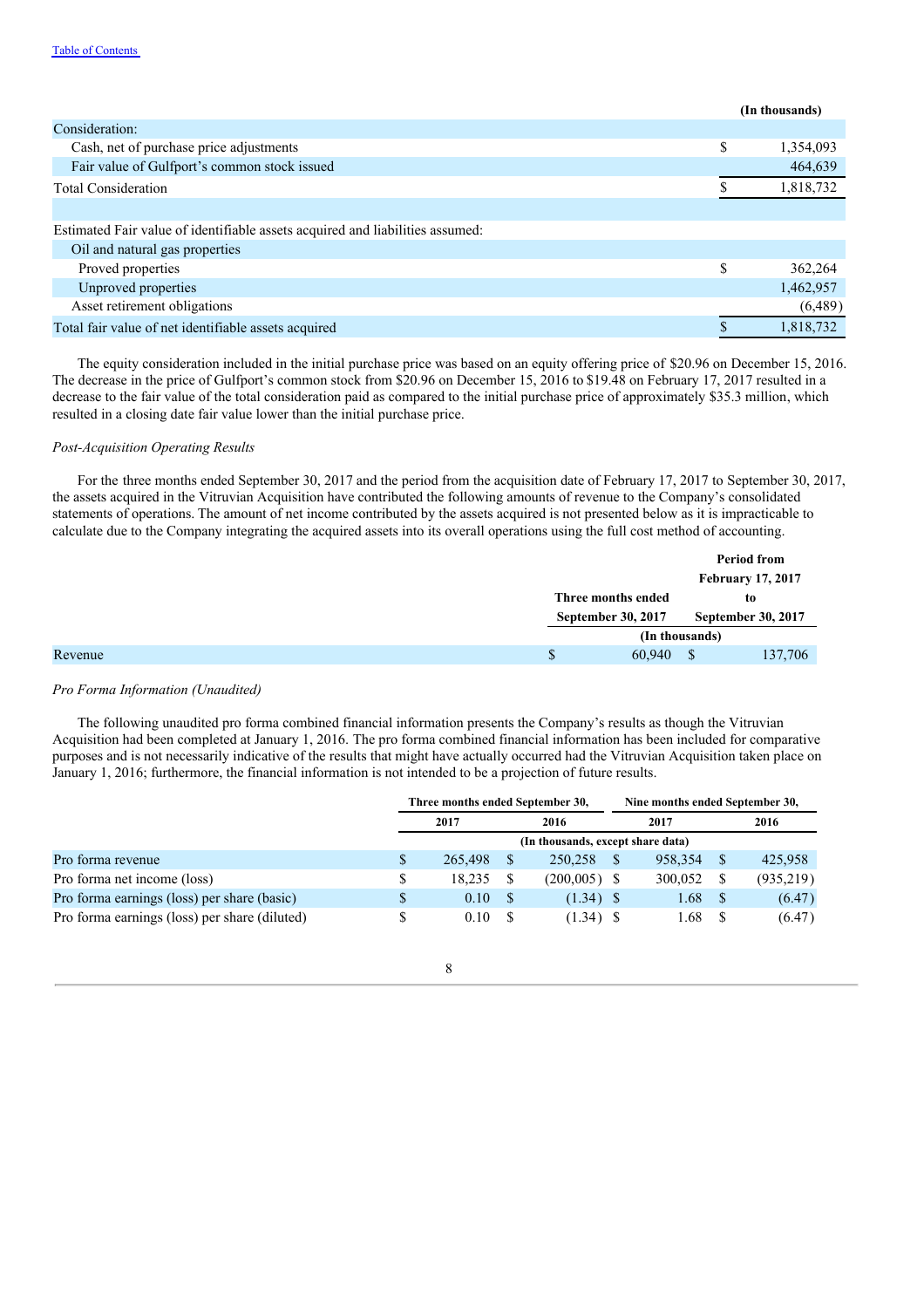## **2. PROPERTY AND EQUIPMENT**

The major categories of property and equipment and related accumulated depletion, depreciation, amortization and impairment as of September 30, 2017 and December 31, 2016 are as follows:

|                                                                  |   | September 30, 2017 |   | December 31, 2016 |
|------------------------------------------------------------------|---|--------------------|---|-------------------|
|                                                                  |   |                    |   |                   |
| Oil and natural gas properties                                   | S | 8,867,239          | S | 6,071,920         |
| Office furniture and fixtures                                    |   | 34,875             |   | 21,204            |
| <b>Building</b>                                                  |   | 44,530             |   | 42,530            |
| Land                                                             |   | 4,820              |   | 5,252             |
| Total property and equipment                                     |   | 8,951,464          |   | 6,140,906         |
| Accumulated depletion, depreciation, amortization and impairment |   | (4,043,879)        |   | (3,789,780)       |
| Property and equipment, net                                      |   | 4,907,585          |   | 2,351,126         |

Under the full cost method of accounting, the Company is required to perform a ceiling test each quarter. The test determines a limit, or ceiling, on the book value of the oil and natural gas properties. At September 30, 2017, the calculated ceiling was greater than the net book value of the Company's oil and natural gas properties, thus no ceiling test impairment was required for the nine months ended September 30, 2017. An impairment of \$212.2 million and \$601.8 million was required for oil and natural gas properties for the three and nine months ended September 30, 2016, respectively.

Included in oil and natural gas properties at September 30, 2017 is the cumulative capitalization of \$155.5 million in general and administrative costs incurred and capitalized to the full cost pool. General and administrative costs capitalized to the full cost pool represent management's estimate of costs incurred directly related to exploration and development activities such as geological and other administrative costs associated with overseeing the exploration and development activities. All general and administrative costs not directly associated with exploration and development activities were charged to expense as they were incurred. Capitalized general and administrative costs were approximately \$8.9 million and \$25.6 million for the three and nine months ended September 30, 2017, respectively, and \$7.2 million and \$22.2 million for the three and nine months ended September 30, 2016, respectively.

The following table summarizes the Company's non-producing properties excluded from amortization by area at September 30, 2017:

|                    |   | September 30, 2017 |
|--------------------|---|--------------------|
|                    |   | (In thousands)     |
| Utica              | S | 1,517,555          |
| MidContinent       |   | 1,435,992          |
| Niobrara           |   | 2,182              |
| Southern Louisiana |   | 536                |
| Bakken             |   | 99                 |
| Other              |   | 368                |
|                    | D | 2,956,732          |

At December 31, 2016, approximately \$1.6 billion of non-producing leasehold costs was not subject to amortization.

The Company evaluates the costs excluded from its amortization calculation at least annually. Subject to industry conditions and the level of the Company's activities, the inclusion of most of the above referenced costs into the Company's amortization calculation typically occurs within three to five years. However, the majority of the Company's non-producing leases have five-year extension terms which could extend this time frame beyond five years.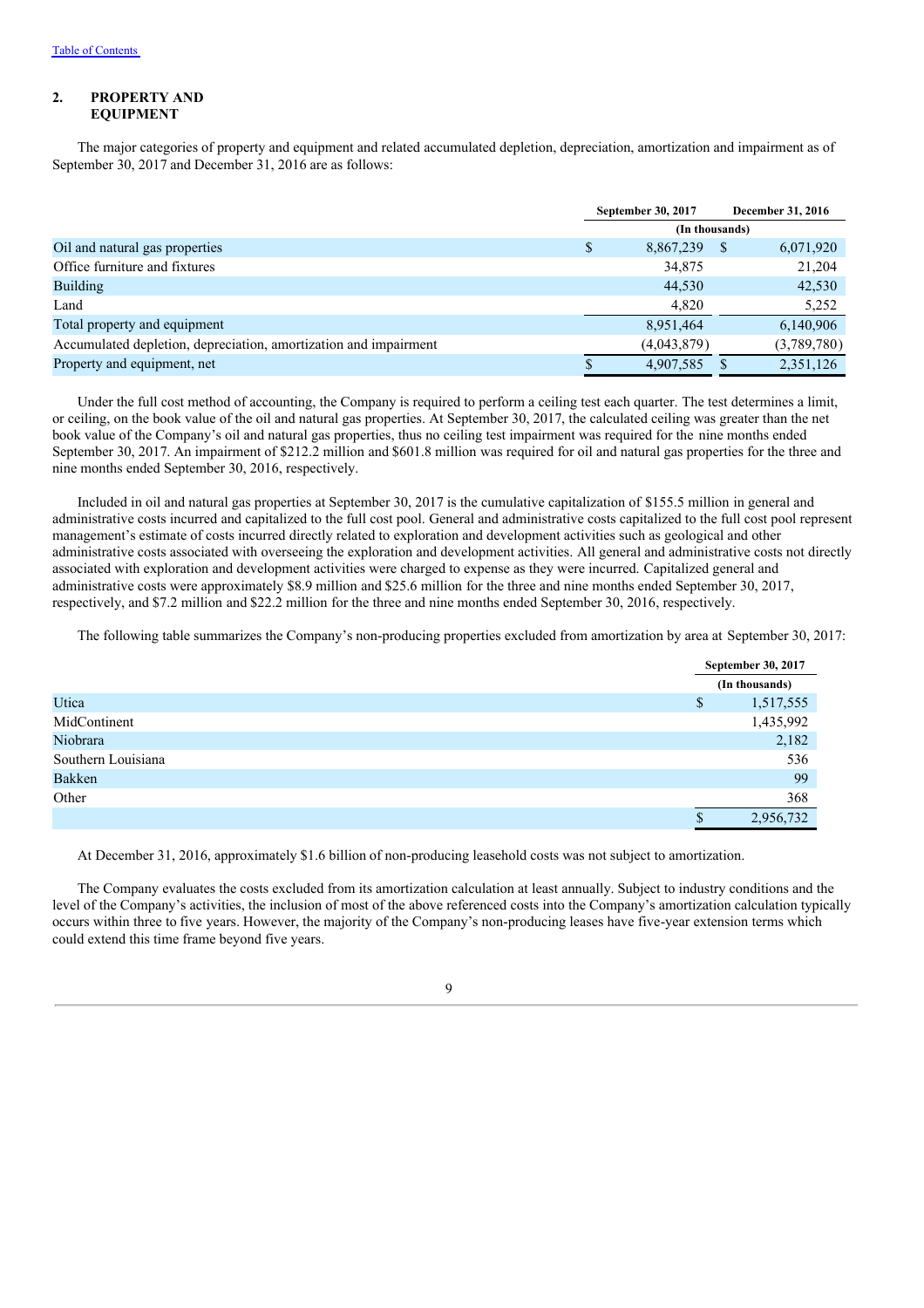A reconciliation of the Company's asset retirement obligation for the nine months ended September 30, 2017 and 2016 is as follows:

|                                                  |                | September 30, 2017 |    | September 30, 2016 |  |  |
|--------------------------------------------------|----------------|--------------------|----|--------------------|--|--|
|                                                  | (In thousands) |                    |    |                    |  |  |
| Asset retirement obligation, beginning of period | S              | 34,276             | -S | 26,437             |  |  |
| Liabilities incurred                             |                | 11,557             |    | 6,726              |  |  |
| Liabilities settled                              |                | (2,520)            |    | (955)              |  |  |
| Accretion expense                                |                | 1,148              |    | 777                |  |  |
| Asset retirement obligation as of end of period  |                | 44,461             |    | 32,985             |  |  |
| Less current portion                             |                | 195                |    | 75                 |  |  |
| Asset retirement obligation, long-term           |                | 44.266             |    | 32,910             |  |  |

#### **3. EQUITY INVESTMENTS**

Investments accounted for by the equity method consist of the following as of September 30, 2017 and December 31, 2016:

|                                                       | Carrying value             |  |                       |    |              |     |                | (Income) loss from equity method investments |            |                                    |              |          |
|-------------------------------------------------------|----------------------------|--|-----------------------|----|--------------|-----|----------------|----------------------------------------------|------------|------------------------------------|--------------|----------|
|                                                       |                            |  |                       |    | December 31. |     |                | Three months ended<br>September 30,          |            | Nine months ended September<br>30, |              |          |
|                                                       | Approximate<br>ownership % |  | September 30,<br>2017 |    | 2016         |     | 2017           |                                              | 2016       | 2017                               |              | 2016     |
|                                                       |                            |  |                       |    |              |     | (In thousands) |                                              |            |                                    |              |          |
| Investment in Tatex Thailand II, LLC                  | $23.5\%$ \$                |  |                       | \$ |              | \$. | (95)           | -S                                           | $(253)$ \$ | (549)                              | <sup>S</sup> | (412)    |
| Investment in Tatex Thailand III, LLC                 | 17.9%                      |  |                       |    |              |     |                |                                              |            |                                    |              |          |
| Investment in Grizzly Oil Sands ULC                   | 24.9999%                   |  | 58,674                |    | 45,213       |     | 296            |                                              | 363        | 869                                |              | 24,811   |
| Investment in Timber Wolf Terminals LLC               | 50.0%                      |  | 983                   |    | 991          |     | 4              |                                              | 3          | 8                                  |              |          |
| Investment in Windsor Midstream LLC                   | $22.5\%$                   |  | 31                    |    | 25,749       |     | (2)            |                                              | (9,014)    | 25,232                             |              | (12,062) |
| Investment in Stingray Cementing LLC <sup>(1)</sup>   | $- \frac{9}{6}$            |  |                       |    | 1,920        |     |                |                                              | 79         | 205                                |              | 187      |
| Investment in Blackhawk Midstream LLC                 | $48.5\%$                   |  |                       |    |              |     |                |                                              |            |                                    |              |          |
| <b>Investment in Stingray Energy Services</b>         |                            |  |                       |    |              |     |                |                                              |            |                                    |              |          |
| $LLC^{(1)}$                                           | $-$ %                      |  |                       |    | 4,215        |     |                |                                              | 294        | 282                                |              | 935      |
| Investment in Sturgeon Acquisitions $LLC^{(1)}$       | $-$ %                      |  |                       |    | 20,526       |     |                |                                              | 112        | (71)                               |              | 623      |
| Investment in Mammoth Energy Services,<br>$Inc^{(1)}$ | $25.1\%$                   |  | 149,219               |    | 111,717      |     | 2,407          |                                              | 2,518      | (7,616)                            |              | 11,527   |
| Investment in Strike Force Midstream LLC              | $25.0\%$                   |  | 70,375                |    | 33,589       |     | 127            |                                              | (99)       | 2,585                              |              | (40)     |
|                                                       |                            |  | 279,282               |    | \$243,920    |     | 2,737          | S.                                           | (5,997)    | \$20,945                           |              | \$25,576 |

(1) On June 5, 2017, Mammoth Energy Services, Inc. acquired Stingray Cementing LLC, Stingray Energy Services LLC and Sturgeon Acquisitions LLC. See below under *Mammoth Energy Partners LP/Mammoth Energy Services, Inc.* for information regarding these transactions.

The tables below summarize financial information for the Company's equity investments as of September 30, 2017 and December 31, 2016.

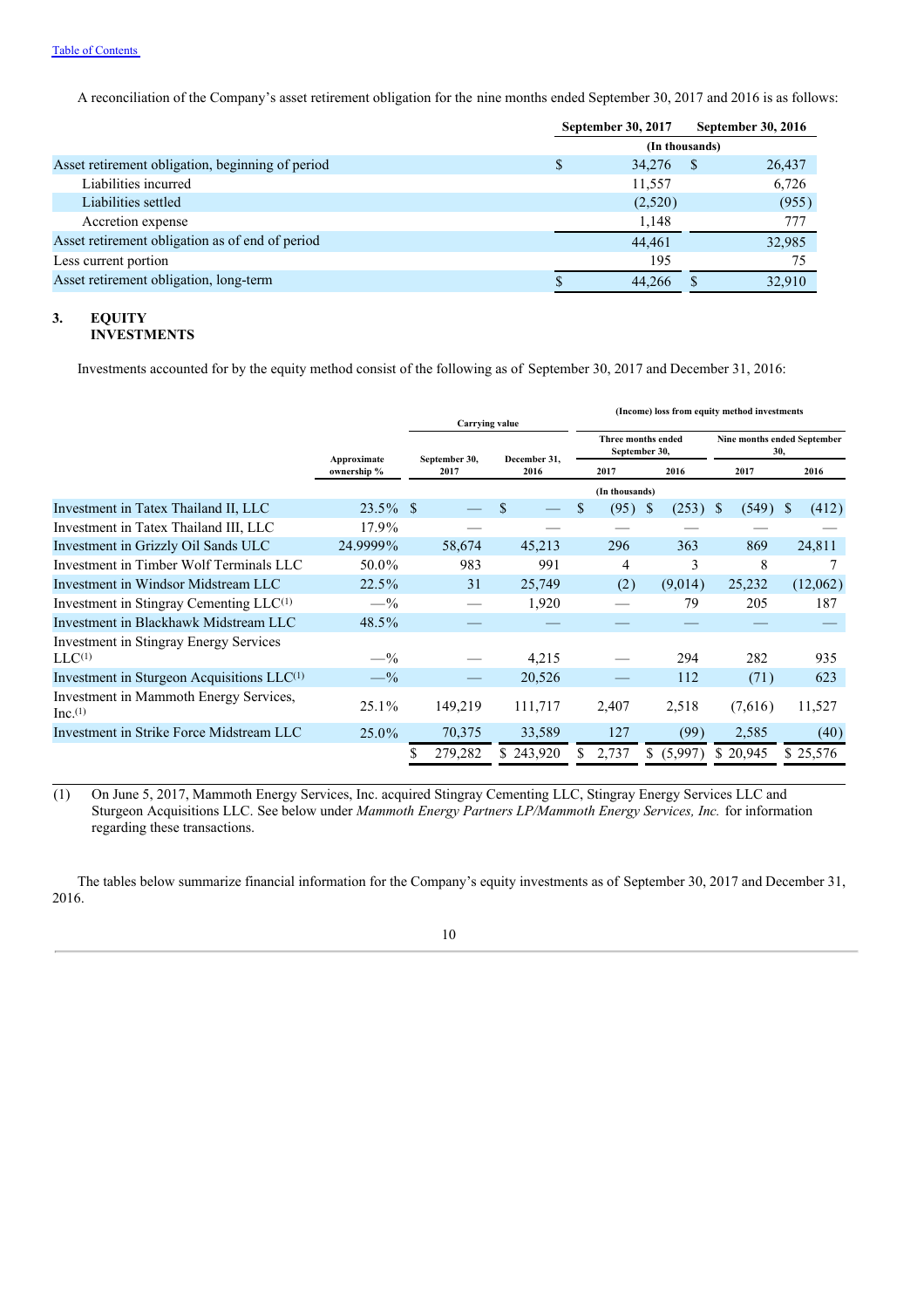#### Summarized balance sheet information:

|                        |               | <b>September 30, 2017</b> |  | <b>December 31, 2016</b> |  |  |  |
|------------------------|---------------|---------------------------|--|--------------------------|--|--|--|
|                        |               | (In thousands)            |  |                          |  |  |  |
| Current assets         | $\mathbb{S}$  | 201,557                   |  | 148,733                  |  |  |  |
| Noncurrent assets      | <sup>S</sup>  | 1.494.770                 |  | 1,305,407                |  |  |  |
| Current liabilities    | <sup>\$</sup> | 130.178                   |  | 57,173                   |  |  |  |
| Noncurrent liabilities |               | 164,759                   |  | 67,680                   |  |  |  |

Summarized results of operations:

|                   | Three months ended September 30, |  |                |  | Nine months ended September 30, |  |         |  |
|-------------------|----------------------------------|--|----------------|--|---------------------------------|--|---------|--|
|                   | 2017                             |  | 2016           |  | 2017                            |  | 2016    |  |
|                   |                                  |  | (In thousands) |  |                                 |  |         |  |
| Gross revenue     | 160.950                          |  | 76.627         |  | 357,901                         |  | 206,666 |  |
| Net income (loss) | 2.101                            |  | 35.212         |  | $(109,651)$ \$                  |  | 9.344   |  |

#### *Tatex Thailand II, LLC*

The Company has an indirect ownership interest in Tatex Thailand II, LLC ("Tatex II"). Tatex II holds an 8.5% interest in APICO, LLC ("APICO"), an international oil and gas exploration company. APICO has a reserve base located in Southeast Asia through its ownership of concessions covering approximately 180,000 acres which includes the Phu Horm Field. The Company received \$0.5 million and \$0.4 million in distributions from Tatex II during the nine months ended September 30, 2017 and 2016, respectively.

#### *Tatex Thailand III, LLC*

The Company has an ownership interest in Tatex Thailand III, LLC ("Tatex III"). Tatex III previously owned a concession covering approximately 245,000 acres in Southeast Asia. As of December 31, 2014, the Company reviewed its investment in Tatex III and, together with Tatex III, made the decision to allow the concession to expire in January 2015. As such, the Company fully impaired the asset as of December 31, 2014.

#### *Grizzly Oil Sands ULC*

The Company, through its wholly owned subsidiary Grizzly Holdings Inc. ("Grizzly Holdings"), owns an interest in Grizzly Oil Sands ULC ("Grizzly"), a Canadian unlimited liability company. The remaining interest in Grizzly is owned by Grizzly Oil Sands Inc. ("Oil Sands"). As of September 30, 2017, Grizzly had approximately 830,000 acres under lease in the Athabasca and Peace River oil sands regions of Alberta, Canada. Initiation of steam injection at its first project, Algar Lake Phase 1, commenced in January 2014 and first bitumen production was achieved during the second quarter of 2014. In April 2015, Grizzly determined to cease bitumen production at its Algar Lake facility due to the level of commodity prices. Grizzly continues to monitor market conditions as it assesses future plans for the facility. The Company reviewed its investment in Grizzly at March 31, 2016 for impairment based on FASB ASC 323 due to certain qualitative factors and as such, engaged an independent third party to assist management in determining fair value calculations of its investment. As a result of the calculated fair values and other qualitative factors, the Company concluded that an other than temporary impairment was required under FASB ASC 323, resulting in an impairment loss of \$23.1 million for the three months ended March 31, 2016, which is included in loss from equity method investments, net in the consolidated statements of operations. As of and during the nine months ended September 30, 2017, commodity prices had increased as compared to the quarter ended March 31, 2016, and there were no impairment indicators that required further evaluation for impairment. If commodity prices decline in the future however, further impairment of the investment in Grizzly may be necessary. During the nine months ended September 30, 2017, Gulfport paid \$1.8 million in cash calls. Grizzly's functional currency is the Canadian dollar. The Company's investment in Grizzly was increased by \$6.7 million and \$12.5 million as a result of a foreign currency translation gain for the three and nine months ended September 30, 2017, respectively. The Company's investment in Grizzly was decreased by \$1.4 million as a result of a foreign currency translation loss and increased by \$8.3 million as a result of a foreign currency translation gain for the three and nine months ended September 30, 2016, respectively.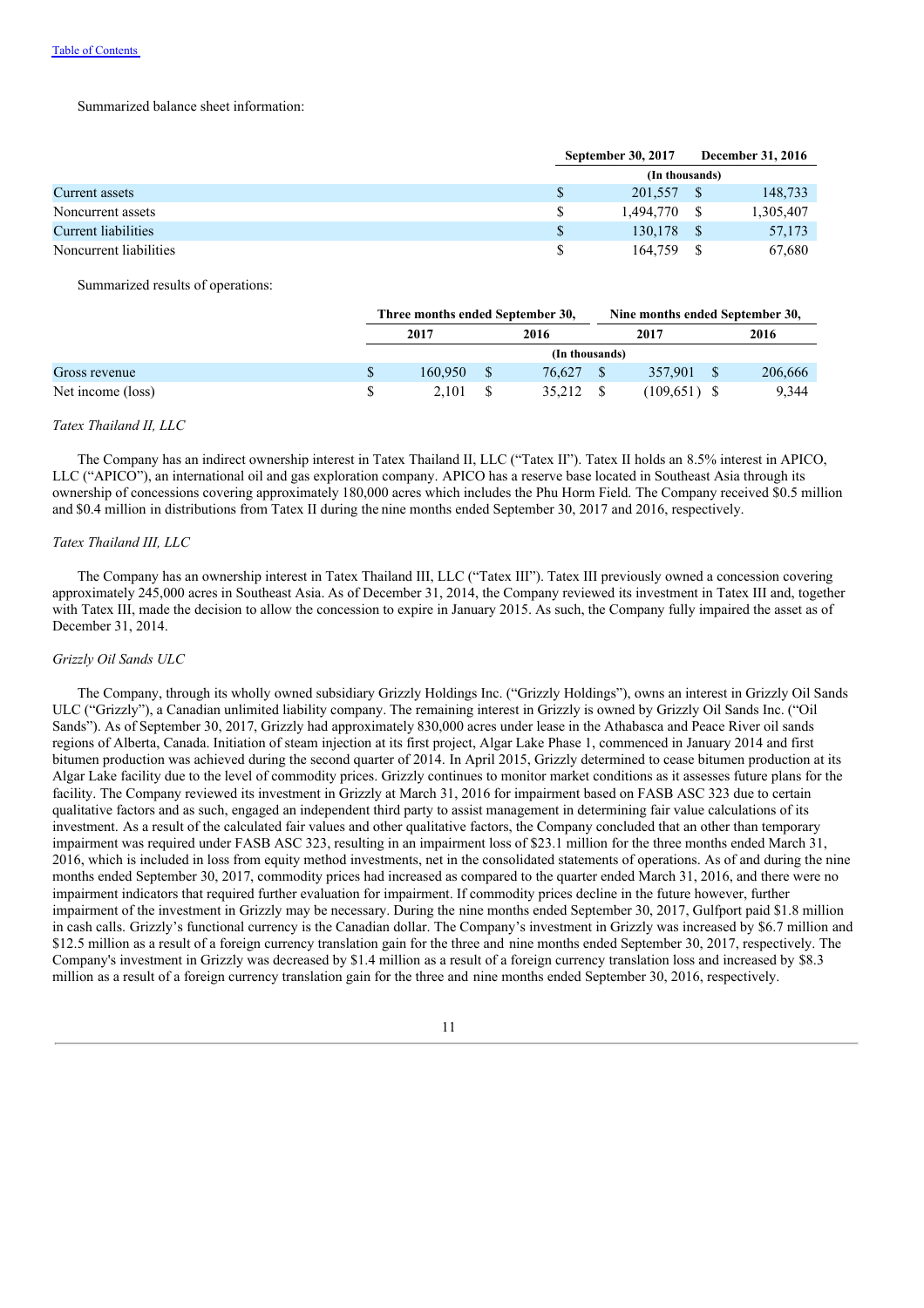#### *Timber Wolf Terminals LLC*

During 2012, the Company invested in Timber Wolf Terminals LLC ("Timber Wolf"). Timber Wolf was formed to operate a crude/condensate terminal and a sand transloading facility in Ohio.

#### *Windsor Midstream LLC*

At September 30, 2017, the Company held a 22.5% interest in Windsor Midstream LLC ("Midstream"), an entity controlled and managed by an unrelated third party. Midstream previously owned a 28.4% interest in Coronado Midstream LLC ("Coronado"), a gas processing plant in West Texas. In March 2015, Coronado was sold to EnLink Midstream Partners, LP ("EnLink"). As a result of the sale of Coronado to EnLink, Midstream received common units of EnLink, which were subsequently sold by Midstream. During the nine months ended September 30, 2017, the Company noted that Midstream had not recorded certain activity and fair value treatment of Midstream's investment in EnLink common units in a timely manner. The corresponding effect of this treatment was immaterial to the Company's previously issued financial statements and the recording of the correction in the current periods' financial statements was not material to the Company's estimated net income for the current full fiscal year. For the nine months ended September 30, 2017, approximately \$23.4 million of the loss from equity method investments, net was related to the out-of-period activity associated with the accounting for Midstream's investment in EnLink common units. The Company received \$0.5 million and \$14.2 million in distributions from Midstream during the nine months ended September 30, 2017 and 2016, respectively.

#### *Stingray Cementing LLC*

During 2012, the Company invested in Stingray Cementing LLC ("Stingray Cementing"). Stingray Cementing provides well cementing services. The (income) loss from equity method investments presented in the table above reflects any intercompany profit eliminations. On June 5, 2017, Mammoth Energy Services, Inc. ("Mammoth Energy") acquired Stingray Cementing. See below under *Mammoth Energy Partners LP/Mammoth Energy Services, Inc.* for information regarding this transaction.

#### *Blackhawk Midstream LLC*

During 2012, the Company invested in Blackhawk Midstream LLC ("Blackhawk"). Blackhawk coordinated gathering, compression, processing and marketing activities for the Company in connection with the development of its Utica Shale acreage. Blackhawk does not have any current activities.

#### *Stingray Energy Services LLC*

During 2013, the Company invested in Stingray Energy Services LLC ("Stingray Energy"). Stingray Energy provides rental tools for land-based oil and natural gas drilling, completion and workover activities as well as the transfer of fresh water to wellsites. The (income) loss from equity method investments presented in the table above reflects any intercompany profit eliminations. On June 5, 2017, Mammoth Energy acquired Stingray Energy. See below under *Mammoth Energy Partners LP/Mammoth Energy Services, Inc.* for information regarding this transaction.

#### *Sturgeon Acquisitions LLC*

During 2014, the Company invested \$20.7 million and received an ownership interest of 25% in Sturgeon Acquisitions LLC ("Sturgeon"). Sturgeon owns and operates sand mines that produce hydraulic fracturing grade sand. On June 5, 2017, Mammoth Energy acquired Sturgeon. See below under *Mammoth Energy Partners LP/Mammoth Energy Services, Inc.* for information regarding this transaction.

#### *Mammoth Energy Partners LP/Mammoth Energy Services, Inc.*

In the fourth quarter of 2014, the Company contributed its investments in four entities to Mammoth Energy Partners LP ("Mammoth") for a 30.5% interest in this entity. Mammoth originally intended to pursue its initial public offering in 2014 or 2015; however, due to low commodity prices, the offering was postponed. In October 2016, Mammoth converted from a limited partnership into a limited liability company named Mammoth Energy Partners LLC ("Mammoth LLC") and the Company and the other members of Mammoth LLC contributed their interests in Mammoth LLC to Mammoth Energy. The Company received 9,150,000 shares of Mammoth Energy common stock in return for its contribution. Following the contribution, Mammoth Energy completed its initial public offering (the "IPO") of 7,750,000 shares of its common stock at a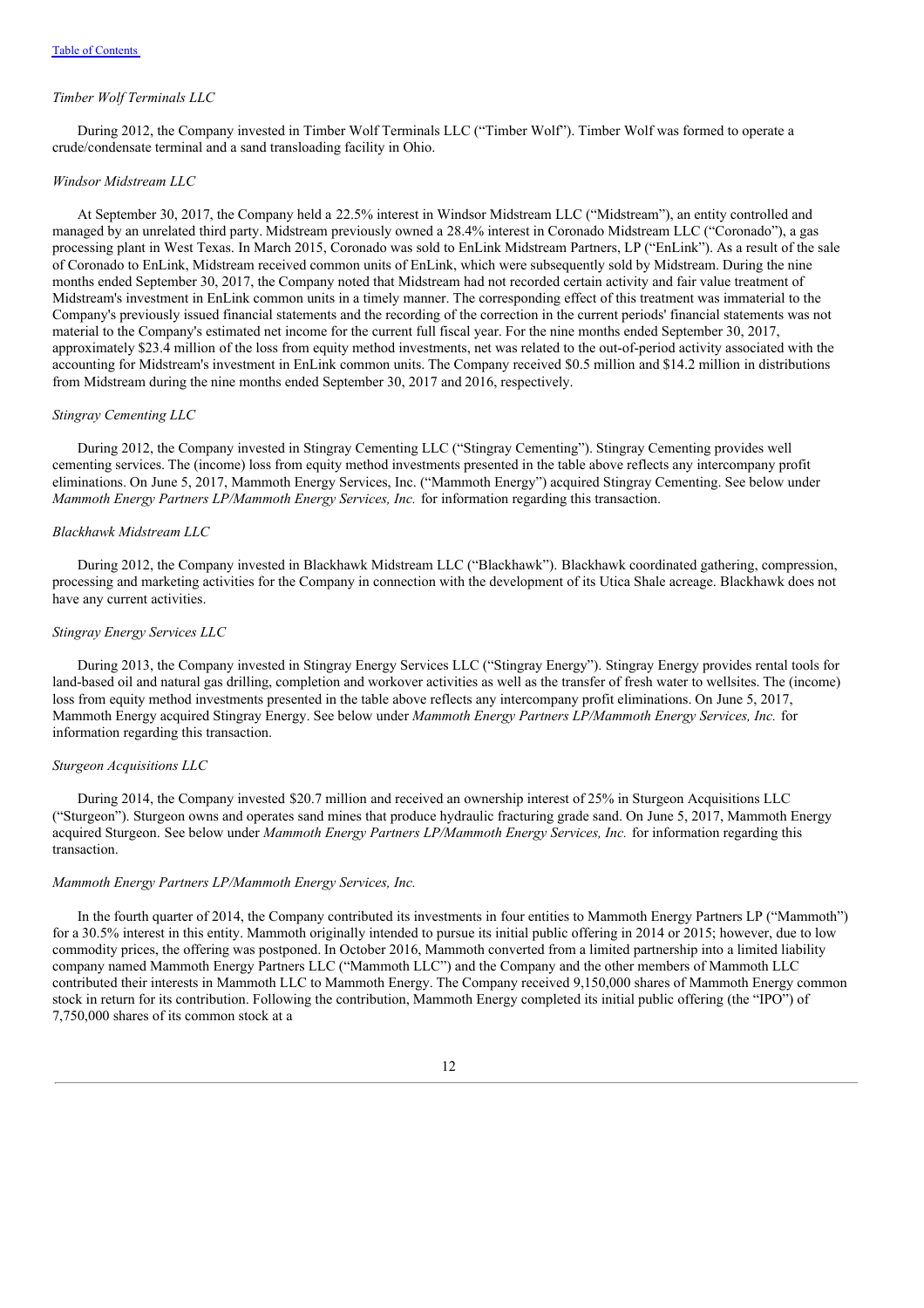public offering price of \$15.00 per share, of which 7,500,000 shares were sold by Mammoth Energy, and 250,000 shares were sold by certain selling stockholders, including 76,250 shares sold by the Company for which it received net proceeds of \$1.1 million.

On June 5, 2017, the Company contributed all of its membership interests in Sturgeon (which owns Taylor Frac, LLC, Taylor Real Estate Investments, LLC and South River Road, LLC), Stingray Energy and Stingray Cementing to Mammoth Energy in exchange for approximately 2.0 million shares of Mammoth Energy common stock. As of September 30, 2017, the Company held approximately 25.1% of Mammoth Energy's outstanding common stock. The Company accounted for the transactions as a sale of financial assets under FASB ASC 860. The Company valued the shares of Mammoth Energy common stock it received in the transactions at \$18.50 per share, which was the closing price of Mammoth Energy common stock on June 5, 2017. The Company recognized a gain of \$12.5 million from the transactions, which is included in loss from equity method investments, net in the accompanying consolidated statements of operations.

The Company's investment in Mammoth Energy was increased by a \$0.16 million and \$0.2 million foreign currency gain resulting from Mammoth Energy's foreign subsidiary for the three and nine months ended September 30, 2017, respectively. The Company's investment in Mammoth Energy was increased by a \$0.2 million foreign currency gain and decreased by a \$1.1 million foreign currency loss resulting from Mammoth Energy's foreign subsidiary for the three and nine months ended September 30, 2016, respectively. The (income) loss from equity method investments presented in the table above reflects any intercompany profit eliminations.

# *Strike Force Midstream LLC*

In February 2016, the Company, through its wholly owned subsidiary Gulfport Midstream Holdings, LLC ("Midstream Holdings"), entered into an agreement with Rice Midstream Holdings LLC ("Rice"), a subsidiary of Rice Energy Inc., to develop natural gas gathering assets in eastern Belmont County and Monroe County, Ohio (the "dedicated areas"). The Company contributed certain gathering assets for a 25% interest in the newly formed entity called Strike Force Midstream LLC ("Strike Force"). Rice acts as operator and owns the remaining 75% interest in Strike Force. Construction of the gathering assets, which is ongoing, is expected to provide gathering services for Gulfport operated wells and connectivity of existing dry gas gathering systems. During the nine months ended September 30, 2017, Gulfport paid \$43.0 million in cash calls to Strike Force and received distributions of \$3.6 million from Strike Force. During the nine months ended September 30, 2016, Gulfport paid \$4.0 million in cash calls to Strike Force.

The Company accounted for its initial contribution to Strike Force at fair value under applicable codification guidance. The Company estimated the fair market value of its investment in Strike Force as of the contribution date using the discounted cash flow method under the income approach, based on an independently prepared valuation of the contributed assets. The fair market value was reduced by a discount factor for the lack of marketability due to the Company's minority interest, resulting in a fair value of \$22.5 million for the Company's 25% interest. The fair value of the assets contributed was estimated using assumptions that represent Level 3 inputs. See "Note 11 - Fair Value Measurements" for additional discussion of the measurement inputs. The Company has elected to report its proportionate share of Strike Force's earnings on a one-quarter lag as permitted under FASB ASC 323. The (income) loss from equity method investments presented in the table above reflects any intercompany profit eliminations.

#### **4. VARIABLE INTEREST ENTITIES**

As of September 30, 2017, the Company held variable interests in the following variable interest entities ("VIEs"), but was not the primary beneficiary: Midstream and Timber Wolf. These entities have governing provisions that are the functional equivalent of a limited partnership and are considered VIEs because the limited partners or non-managing members lack substantive kick-out or participating rights which causes the equity owners, as a group, to lack a controlling financial interest. The Company is a limited partner or nonmanaging member in each of these VIEs and is not the primary beneficiary because it does not have a controlling financial interest. The general partner or managing member has power to direct the activities that most significantly impact the VIEs' economic performance. The Company also held a variable interest in Strike Force due to the fact that it does not have sufficient equity capital at risk. The Company is not the primary beneficiary of this entity. Prior to Mammoth Energy's IPO, Mammoth LLC was considered a variable interest entity. As a result of the Company's contribution of its interest in Mammoth LLC to Mammoth Energy in exchange for Mammoth Energy common stock and Mammoth Energy's IPO, the Company determined that it no longer held an interest in a variable interest entity. Prior to the contribution of Stingray Energy, Stingray Cementing and Sturgeon to Mammoth Energy, these entities were considered VIEs. As a result of the Company's contribution of its membership interests in Stingray Energy, Stingray Cementing and Sturgeon to Mammoth Energy in exchange for Mammoth Energy common stock, the Company determined that it no longer held an interest in a variable interest entity.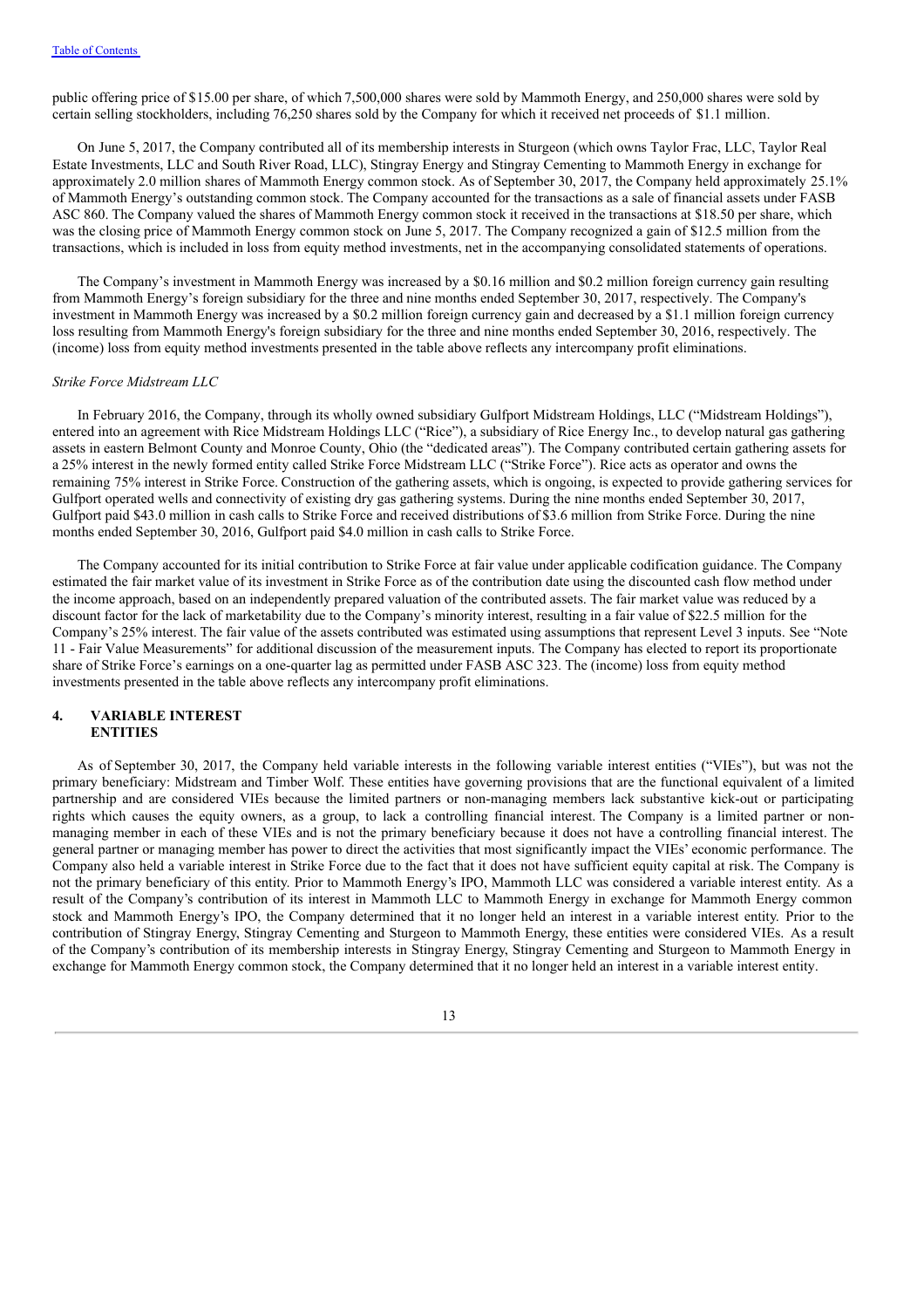The Company accounts for its investment in these VIEs following the equity method of accounting. The carrying amounts of the Company's equity investments are classified as other non-current assets on the accompanying consolidated balance sheets. The Company's maximum exposure to loss as a result of its involvement with these VIEs is based on the Company's capital contributions and the economic performance of the VIEs, and is equal to the carrying value of the Company's investments which is the maximum loss the Company could be required to record in the consolidated statements of operations. See Note 3 for further discussion of these entities, including the carrying amounts of each investment.

# **5. LONG-TERM DEBT**

Long-term debt consisted of the following items as of September 30, 2017 and December 31, 2016:

|                                               | September 30, 2017 |                |  | December 31, 2016 |
|-----------------------------------------------|--------------------|----------------|--|-------------------|
|                                               |                    | (In thousands) |  |                   |
| Revolving credit agreement (1)                | S                  | 365,000        |  |                   |
| 7.75% senior unsecured notes due 2020 (2)     |                    |                |  |                   |
| $6.625\%$ senior unsecured notes due 2023 (3) |                    | 350,000        |  | 350,000           |
| $6.000\%$ senior unsecured notes due 2024 (4) |                    | 650,000        |  | 650,000           |
| $6.375\%$ senior unsecured notes due 2025 (5) |                    | 600,000        |  | 600,000           |
| Net unamortized debt issuance costs (6)       |                    | (30,111)       |  | (27, 174)         |
| Construction loan (7)                         |                    | 23,817         |  | 21,049            |
| Less: current maturities of long term debt    |                    | (570)          |  | (276)             |
| Debt reflected as long term                   |                    | 1,958,136      |  | 1,593,599         |

The Company capitalized approximately \$2.1 million and \$8.8 million in interest expense to undeveloped oil and natural gas properties during the three and nine months ended September 30, 2017, respectively. The Company capitalized approximately \$4.7 million and \$7.7 million in interest expense to undeveloped oil and natural gas properties during the three andnine months ended September 30, 2016, respectively. During the three and nine months ended September 30, 2016, the Company also capitalized approximately \$0.5 million and \$1.2 million, respectively, in interest expense related to building construction. Construction on the building was completed in December 2016 and, as such, the Company did not capitalize any interest expense related to building construction for the three and nine months ended September 30, 2017.

(1) The Company has entered into a senior secured revolving credit facility, as amended, with The Bank of Nova Scotia, as the lead arranger and administrative agent and certain lenders from time to time party thereto. The credit agreement provides for a maximum facility amount of \$1.5 billion and matures on June 6, 2018. On December 13, 2016, the Company further amended its revolving credit facility to, among other things, (a) reset the maturity date to December 31, 2021, (b) adjust lenders, (c) increase the basket for unsecured debt issuances to \$1.6 billion, (d) increase the interest rates by 50 basis points, (e) increase the mortgage requirement to85% (from 80%), and (f) add deposit account control agreement language. On March 29, 2017, the Company further amended its revolving credit facility to, among other things, amend the definition of the term EBITDAX to permit pro forma treatment of acquisitions that involve the payment of consideration by Gulfport and its subsidiaries in excess of \$50.0 million and of dispositions of property or series of related dispositions of properties that yields gross proceeds to Gulfport or any of its subsidiaries in excess of \$50.0 million. On May 4, 2017, the revolving credit facility was further amended to increase the borrowing base from \$700.0 million to \$1.0 billion, adjust certain of the Company's investment baskets and add five additional banks to the syndicate.

As of September 30, 2017, \$365.0 million was outstanding under the revolving credit facility and the total availability for future borrowings under this facility, after giving effect to an aggregate of \$237.5 million of letters of credit, was \$397.5 million. The Company's wholly-owned subsidiaries have guaranteed the obligations of the Company under the revolving credit facility.

In connection with the Company's fall redetermination under its revolving credit facility, the lead lenders have proposed to increase the Company's borrowing base from \$1.0 million to \$1.2 billion, with an elected commitment of \$1.0 billion, and decrease the interest rate by 50 basis points, subject to the approval of the additional required banks within the syndicate.

Advances under the revolving credit facility may be in the form of either base rate loans or eurodollar loans. The interest rate for base rate loans is equal to (1) the applicable rate, which ranges from 1.00% to 2.00%, plus (2) the highest of: (a) the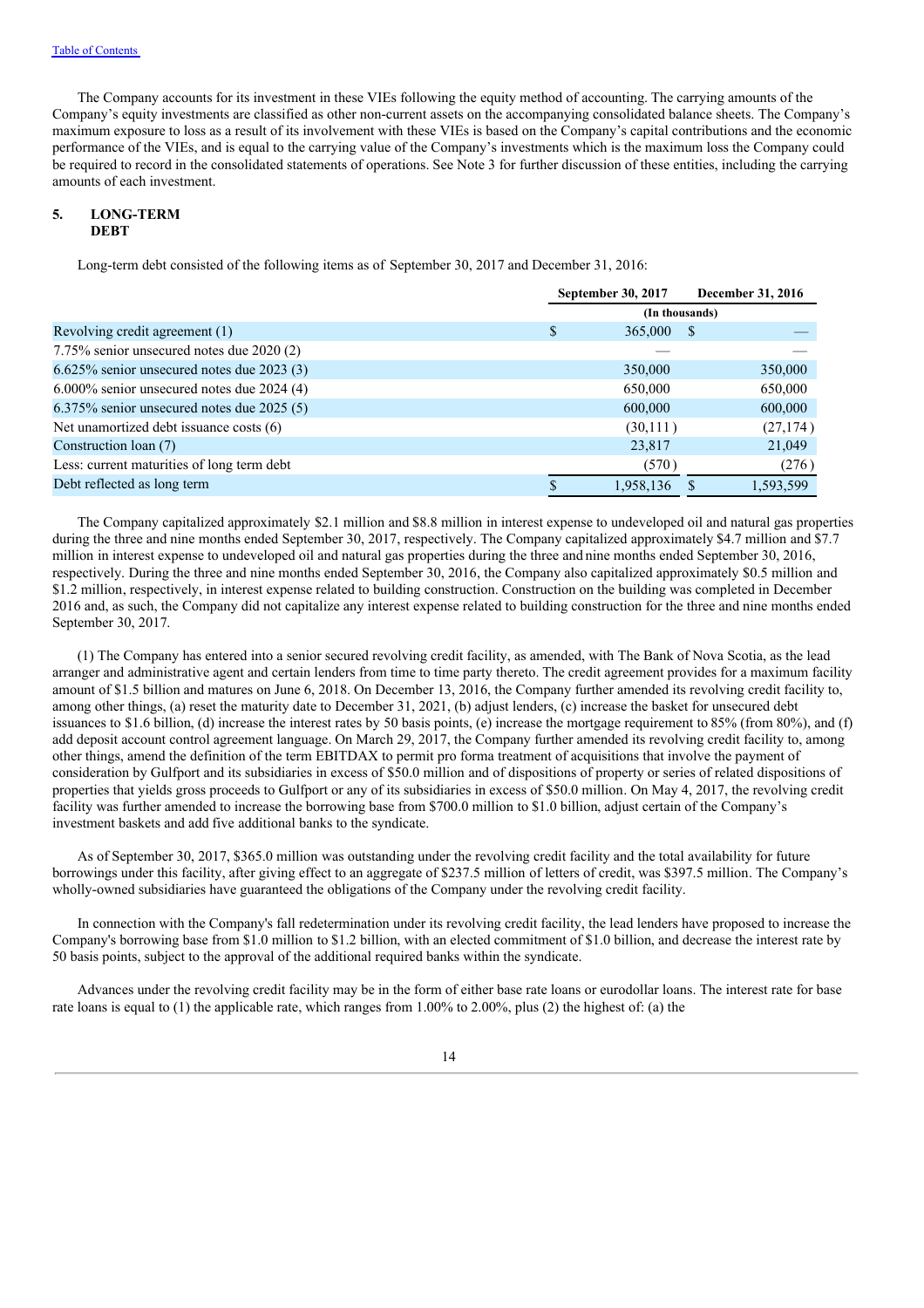federal funds rate plus 0.50%, (b) the rate of interest in effect for such day as publicly announced from time to time by agent as its "prime rate," and (c) the eurodollar rate for an interest period of one month plus 1.00%. The interest rate for eurodollar loans is equal to (1) the applicable rate, which ranges from 2.00% to 3.00%, plus (2) the London interbank offered rate that appears on pages LIBOR01 or LIBOR02 of the Reuters screen that displays such rate for deposits in U.S. dollars, or, if such rate is not available, the rate as administered by ICE Benchmark Administration (or any other person that takes over administration of such rate) per annum equal to the offered rate on such other page or service that displays on average London interbank offered rate as determined by ICE Benchmark Administration (or any other person that takes over administration of such rate) for deposits in U.S. dollars, or, if such rate is not available, the average quotations for three major New York money center banks of whom the agent shall inquire as the "London Interbank Offered Rate" for deposits in U.S. dollars. At September 30, 2017, amounts borrowed under the credit facility bore interest at the eurodollar rate (3.74%).

The revolving credit facility contains customary negative covenants including, but not limited to, restrictions on the Company's and its subsidiaries' ability to:

- incur indebtedness:
- grant liens;
- pay dividends and make other restricted payments;
- make investments;
- make fundamental changes:
- enter into swap contracts and forward sales contracts;
- dispose of assets:
- change the nature of their business; and
- enter into transactions with affiliates.

The negative covenants are subject to certain exceptions as specified in the revolving credit facility. The revolving credit facility also contains certain affirmative covenants, including, but not limited to the following financial covenants:

(i) the ratio of net funded debt to EBITDAX (net income, excluding (i) any non-cash revenue or expense associated with swap contracts resulting from ASC 815 and (ii) any cash or non-cash revenue or expense attributable to minority investments plus without duplication and, in the case of expenses, to the extent deducted from revenues in determining net income, the sum of (a) the aggregate amount of consolidated interest expense for such period, (b) the aggregate amount of income, franchise, capital or similar tax expense (other than ad valorem taxes) for such period, (c) all amounts attributable to depletion, depreciation, amortization and asset or goodwill impairment or writedown for such period, (d) all other non-cash charges, (e) exploration costs deducted in determining net income under successful efforts accounting, (f) actual cash distributions received from minority investments, (g) to the extent actually reimbursed by insurance, expenses with respect to liability on casualty events or business interruption, and (h) all reasonable transaction expenses related to dispositions and acquisitions of assets, investments and debt and equity offerings (provided that expenses related to any unsuccessful disposition will be limited to \$3.0 million in the aggregate) for a twelve-month period may not be greater than 4.00 to 1.00; and

(ii) the ratio of EBITDAX to interest expense for a twelve-month period may not be less than 3.00 to 1.00.

The Company was in compliance with all covenants at September 30, 2017.

(2) On October 17, 2012, the Company issued \$250.0 million in aggregate principal amount of 7.75% Senior Notes due 2020 (the "October Notes") under an indenture among the Company, its subsidiary guarantors and Wells Fargo Bank, National Association, as the trustee (the "senior note indenture"). On December 21, 2012, the Company issued an additional \$50.0 million in aggregate principal amount of 7.75% Senior Notes due 2020 (the "December Notes") as additional securities under the senior note indenture. On August 18, 2014, the Company issued an additional \$300.0 million in aggregate principal amount of 7.75% Senior Notes due 2020 (the "August Notes"). The August Notes were issued as additional securities under the senior note indenture. The October Notes, December Notes and the August Notes are collectively referred to as the "2020 Notes."

In October 2016, the Company repurchased (in a cash tender offer) or redeemed all of the 2020 Notes, of which \$600.0 million in aggregate principal amount was then outstanding, with the net proceeds from the issuance of its 6.000% Senior Notes

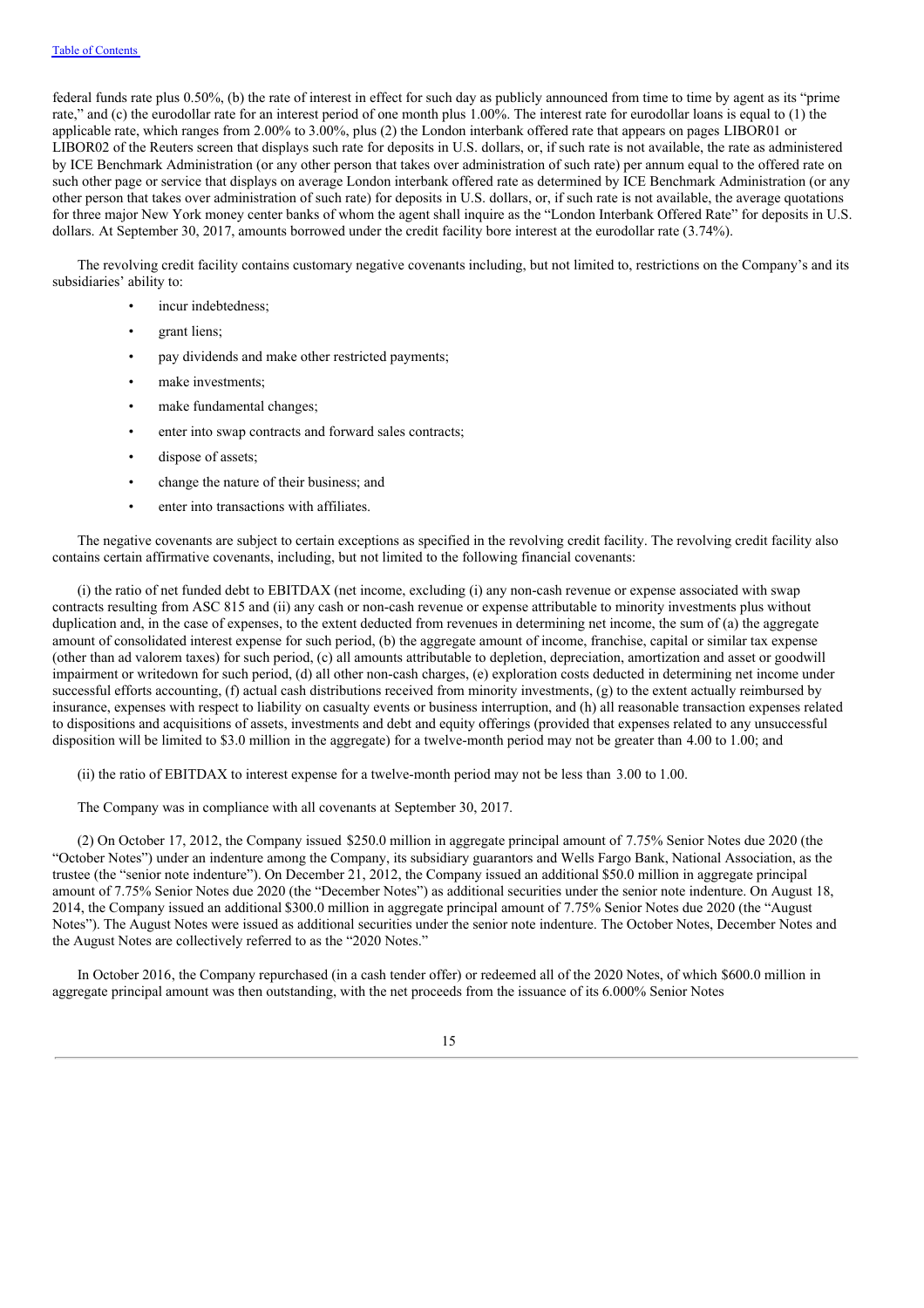due 2024 (the "2024 Notes") discussed below and cash on hand, and the indenture governing the 2020 Notes was fully satisfied and discharged.

(3) On April 21, 2015, the Company issued \$350.0 million in aggregate principal amount of 6.625% Senior Notes due 2023 (the "2023 Notes") to qualified institutional buyers pursuant to Rule 144A under the Securities Act and to certain non-U.S. persons in accordance with Regulation S under the Securities Act (the "2023 Notes Offering"). The Company received net proceeds of approximately \$343.6 million after initial purchaser discounts and commissions and estimated offering expenses.

The 2023 Notes were issued under an indenture, dated as of April 21, 2015, among the Company, the subsidiary guarantors party thereto and Wells Fargo Bank, National Association, as trustee. In October 2015, the 2023 Notes were exchanged for a new issue of substantially identical debt securities registered under the Securities Act. Pursuant to the indenture relating to the 2023 Notes, interest on the 2023 Notes accrues at a rate of 6.625% per annum on the outstanding principal amount thereof, payable semi-annually on May 1 and November 1 of each year. The 2023 Notes are not guaranteed by Grizzly Holdings, Inc. and will not be guaranteed by any of the Company's future unrestricted subsidiaries.

(4) On October 14, 2016, the Company issued the 2024 Notes in aggregate principal amount of \$650.0 million. The 2024 Notes were issued under an indenture, dated as of October 14, 2016, among the Company, the subsidiary guarantors party thereto and the senior note indenture trustee (the "2024 Indenture"), to qualified institutional buyers pursuant to Rule 144A under the Securities Act and to certain non-U.S. persons in accordance with Regulation S under the Securities Act (the "2024 Notes Offering"). Under the 2024 Indenture, interest on the 2024 Notes accrues at a rate of 6.000% per annum on the outstanding principal amount thereof from October 14, 2016, payable semiannually on April 15 and October 15 of each year, commencing on April 15, 2017. The 2024 Notes will mature on October 15, 2024. The Company received approximately \$638.9 million in net proceeds from the offering of the 2024 Notes, which was used, together with cash on hand, to purchase the outstanding 2020 Notes in a concurrent cash tender offer, to pay fees and expenses thereof, and to redeem any of the 2020 Notes that remained outstanding after the completion of the tender offer.

(5) On December 21, 2016, the Company issued \$600.0 million in aggregate principal amount of 6.375% Senior Notes due 2025 (the "2025 Notes"). The 2025 Notes were issued under an indenture, dated as of December 21, 2016, among the Company, the subsidiary guarantors party thereto and the senior note indenture trustee (the "2025 Indenture"), to qualified institutional buyers pursuant to Rule 144A under the Securities Act of 1933, and to certain non-U.S. persons in accordance with Regulation S under the Securities Act. Under the 2025 Indenture, interest on the 2025 Notes accrues at a rate of 6.375% per annum on the outstanding principal amount thereof from December 21, 2016, payable semi-annually on May 15 and November 15 of each year, commencing on May 15, 2017. The 2025 Notes will mature on May 15, 2025. The Company received approximately \$584.7 million in net proceeds from the offering of the 2025 Notes, which was used, together with the net proceeds from the Company's December 2016 common stock offering and cash on hand, to fund the cash portion of the purchase price for the Vitruvian Acquisition. See "Note 1 – Acquisitions" for additional discussion of the Vitruvian Acquisition.

(6) In accordance with ASU 2015-03, loan issuance costs related to the 2023 Notes, the 2024 Notes and the 2025 Notes (collectively the "Notes") have been presented as a reduction to the Notes. At September 30, 2017, total unamortized debt issuance costs were \$5.5 million for the 2023 Notes, \$10.2 million for the 2024 Notes and \$14.3 million for the 2025 Notes. In addition, loan commitment fee costs for the construction loan agreement described immediately below were \$0.1 million at September 30, 2017.

(7) On June 4, 2015, the Company entered into a construction loan agreement (the "Construction Loan") with InterBank for the construction of a new corporate headquarters in Oklahoma City, which was substantially completed in December 2016. The Construction Loan allows for maximum principal borrowings of \$24.5 million and required the Company to fund 30% of the cost of the construction before any funds could be drawn, which occurred in January 2016. Interest accrues daily on the outstanding principal balance at a fixed rate of 4.50% per annum and was payable on the last day of the month through May 31, 2017. Monthly interest and principal payments are due beginning June 30, 2017, with the final payment due June 4, 2025. At September 30, 2017, the total borrowings under the Construction Loan were approximately \$23.8 million.

#### **6. COMMON STOCK AND CHANGES IN CAPITALIZATION**

#### *Issuance of Common Stock*

On March 15, 2016, the Company issued 16,905,000 shares of its common stock in an underwritten public offering (which included 2,205,000 shares sold pursuant to an option to purchase shares sold pursuant to an option to purchase additional shares

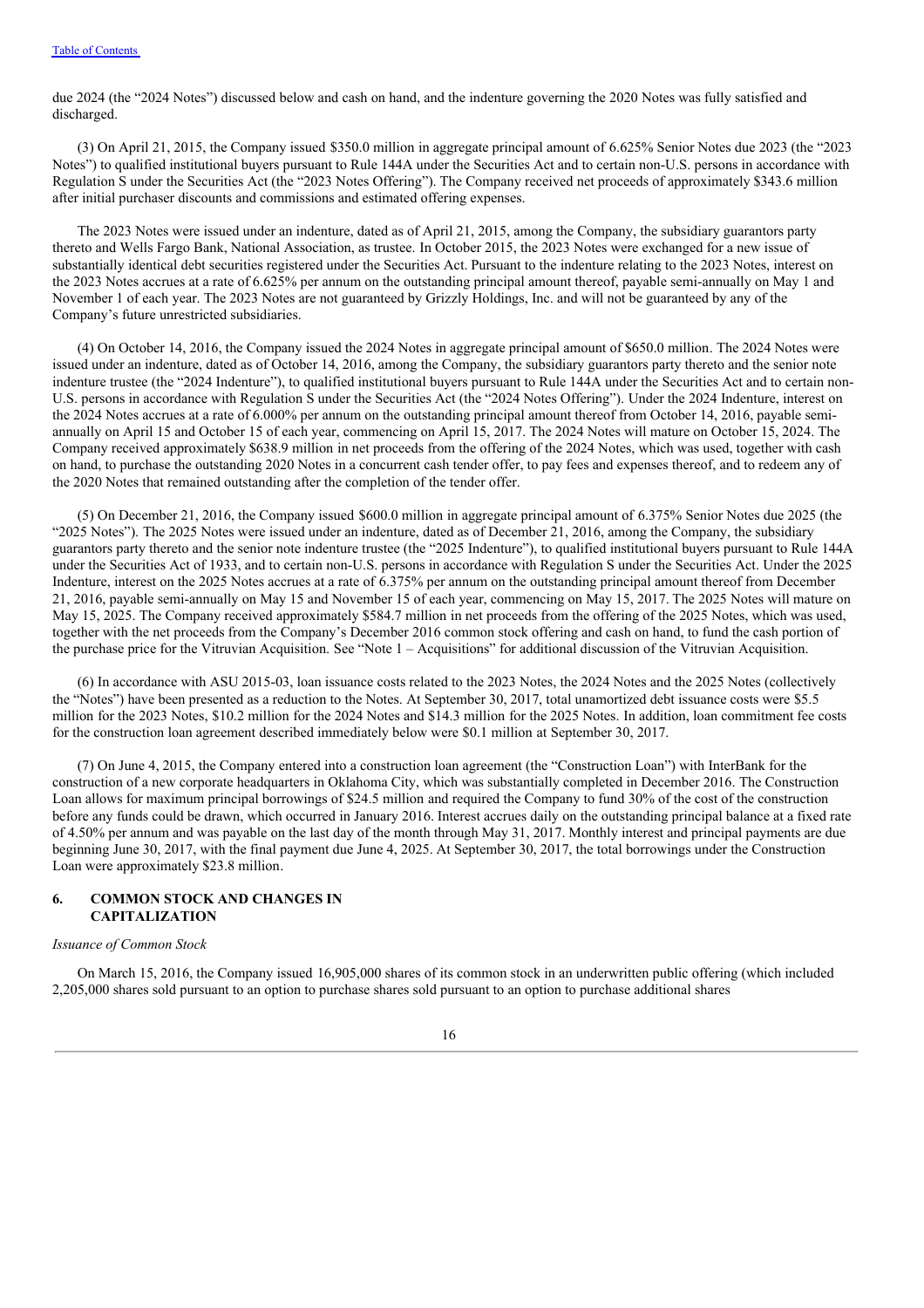of the Company's common stock granted by the Company to, and exercised in full by, the underwriters). The net proceeds from this equity offering were approximately \$411.7 million, after underwriting discounts and commissions and offering expenses. The Company used the net proceeds from this offering primarily to fund a portion of its 2017 capital development plan and for general corporate purposes.

On February 17, 2017, the Company completed the Vitruvian Acquisition for a total initial purchase price of approximately \$1.85 billion, consisting of \$1.35 billion in cash, subject to certain adjustments, and approximately23.9 million shares of the Company's common stock (of which approximately 5.2 million shares are subject to the indemnity escrow). See "Note 1 - Acquisitions" for additional discussion of the Vitruvian Acquisition.

#### **7. STOCK-BASED COMPENSATION**

During the three and nine months ended September 30, 2017, the Company's stock-based compensation cost was \$2.8 million and \$8.0 million, respectively, of which the Company capitalized \$1.1 million and \$3.2 million, respectively, relating to its exploration and development efforts. During the three and nine months ended September 30, 2016, the Company's stock-based compensation cost was \$3.0 million and \$9.6 million, respectively, of which the Company capitalized \$1.2 million and \$3.8 million, respectively, relating to its exploration and development efforts.

The following table summarizes restricted stock activity for the nine months ended September 30, 2017:

|                                          | Number of<br><b>Unvested</b><br><b>Restricted Shares</b> |              | Weighted<br>Average<br><b>Grant Date</b><br><b>Fair Value</b> |
|------------------------------------------|----------------------------------------------------------|--------------|---------------------------------------------------------------|
| Unvested shares as of January 1, 2017    | 613,056                                                  | <sup>S</sup> | 32.90                                                         |
| Granted                                  | 870,358                                                  |              | 15.15                                                         |
| Vested                                   | (399, 843)                                               |              | 28.77                                                         |
| Forfeited                                | (74.024)                                                 |              | 30.45                                                         |
| Unvested shares as of September 30, 2017 | 1,009,547                                                |              | 19.42                                                         |

Unrecognized compensation expense as of September 30, 2017 related to restricted shares was \$17.2 million. The expense is expected to be recognized over a weighted average period of 1.61 years.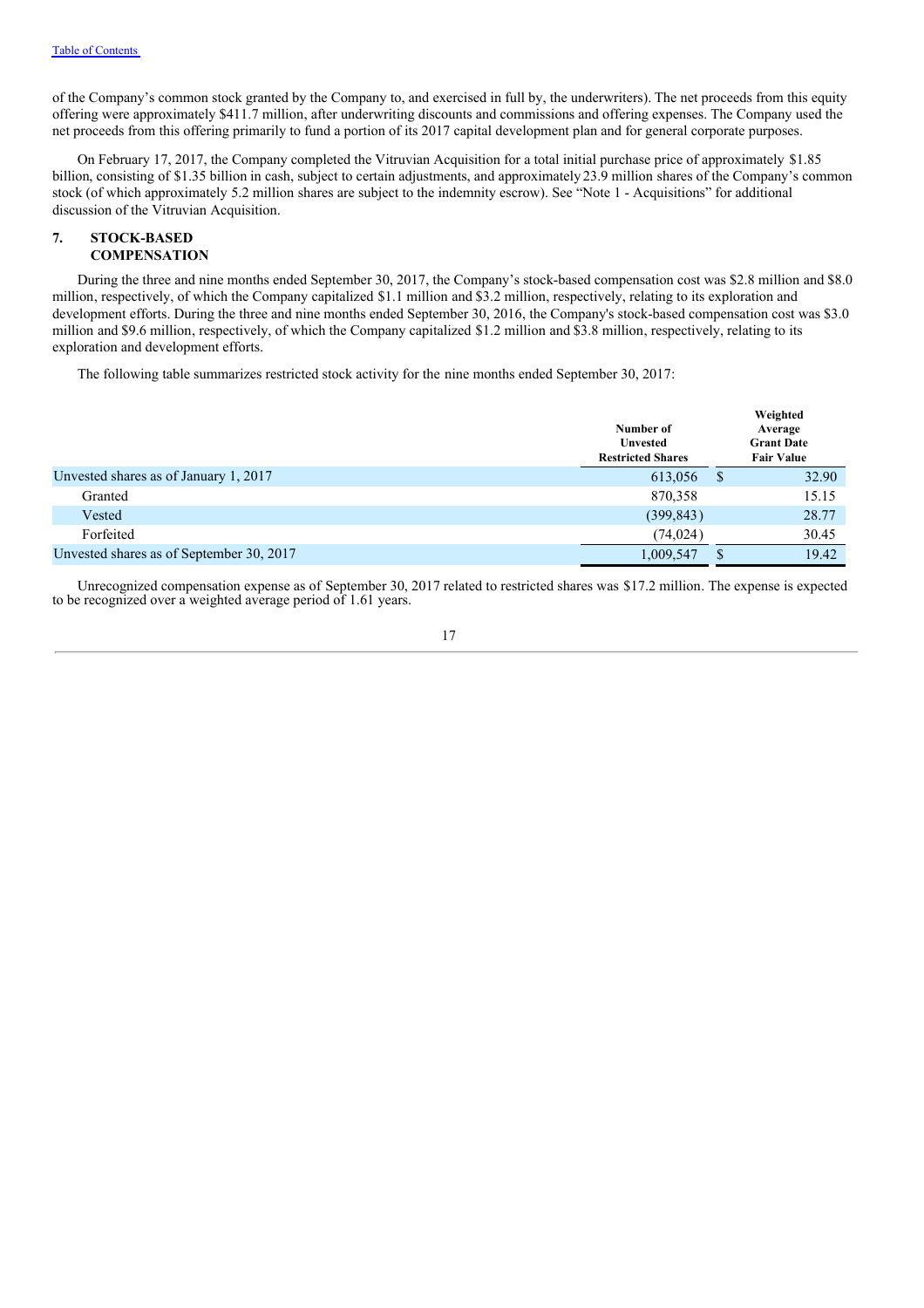# **8. EARNINGS PER SHARE**

Reconciliations of the components of basic and diluted net income (loss) per common share are presented in the tables below:

|                                |             | Three months ended September 30,     |           |             |                |   |                     |  |  |  |
|--------------------------------|-------------|--------------------------------------|-----------|-------------|----------------|---|---------------------|--|--|--|
|                                |             | 2017                                 |           | 2016        |                |   |                     |  |  |  |
|                                | Income      | Per<br><b>Share</b><br><b>Shares</b> |           | (Loss)      | <b>Shares</b>  |   | Per<br><b>Share</b> |  |  |  |
|                                |             | (In thousands, except share data)    |           |             |                |   |                     |  |  |  |
| Basic:                         |             |                                      |           |             |                |   |                     |  |  |  |
| Net income (loss)              | S<br>18,235 | 182,957,416                          | 0.10<br>S | \$(157,296) | 125,408,866    |   | (1.25)              |  |  |  |
| Effect of dilutive securities: |             |                                      |           |             |                |   |                     |  |  |  |
| Stock options and awards       |             | 51,020                               |           |             |                |   |                     |  |  |  |
| Diluted:                       |             |                                      |           |             | $\overline{0}$ |   |                     |  |  |  |
| Net income (loss)              | 18,235      | 183,008,436                          | 0.10      | \$(157,296) | 125,408,866    | S | (1.25)              |  |  |  |

|                                |           | Nine months ended September 30,   |  |                     |             |                         |   |                     |  |  |  |
|--------------------------------|-----------|-----------------------------------|--|---------------------|-------------|-------------------------|---|---------------------|--|--|--|
|                                |           | 2017                              |  |                     |             |                         |   |                     |  |  |  |
|                                | Income    | <b>Shares</b>                     |  | Per<br><b>Share</b> | (Loss)      | <b>Shares</b>           |   | Per<br><b>Share</b> |  |  |  |
|                                |           | (In thousands, except share data) |  |                     |             |                         |   |                     |  |  |  |
| Basic:                         |           |                                   |  |                     |             |                         |   |                     |  |  |  |
| Net income (loss)              | \$278,626 | 178,736,569                       |  | 1.56                |             | \$(739,339) 120,771,046 | S | (6.12)              |  |  |  |
| Effect of dilutive securities: |           |                                   |  |                     |             |                         |   |                     |  |  |  |
| Stock options and awards       |           | 394.001                           |  |                     |             |                         |   |                     |  |  |  |
| Diluted:                       |           |                                   |  |                     |             |                         |   |                     |  |  |  |
| Net income (loss)              | \$278,626 | 179, 130, 570                     |  | 1.56                | \$(739,339) | 120,771,046             |   | (6.12)              |  |  |  |

There were 603,068 and 598,753 shares of common stock that were considered anti-dilutive for the three months and nine months ended September 30, 2016, respectively.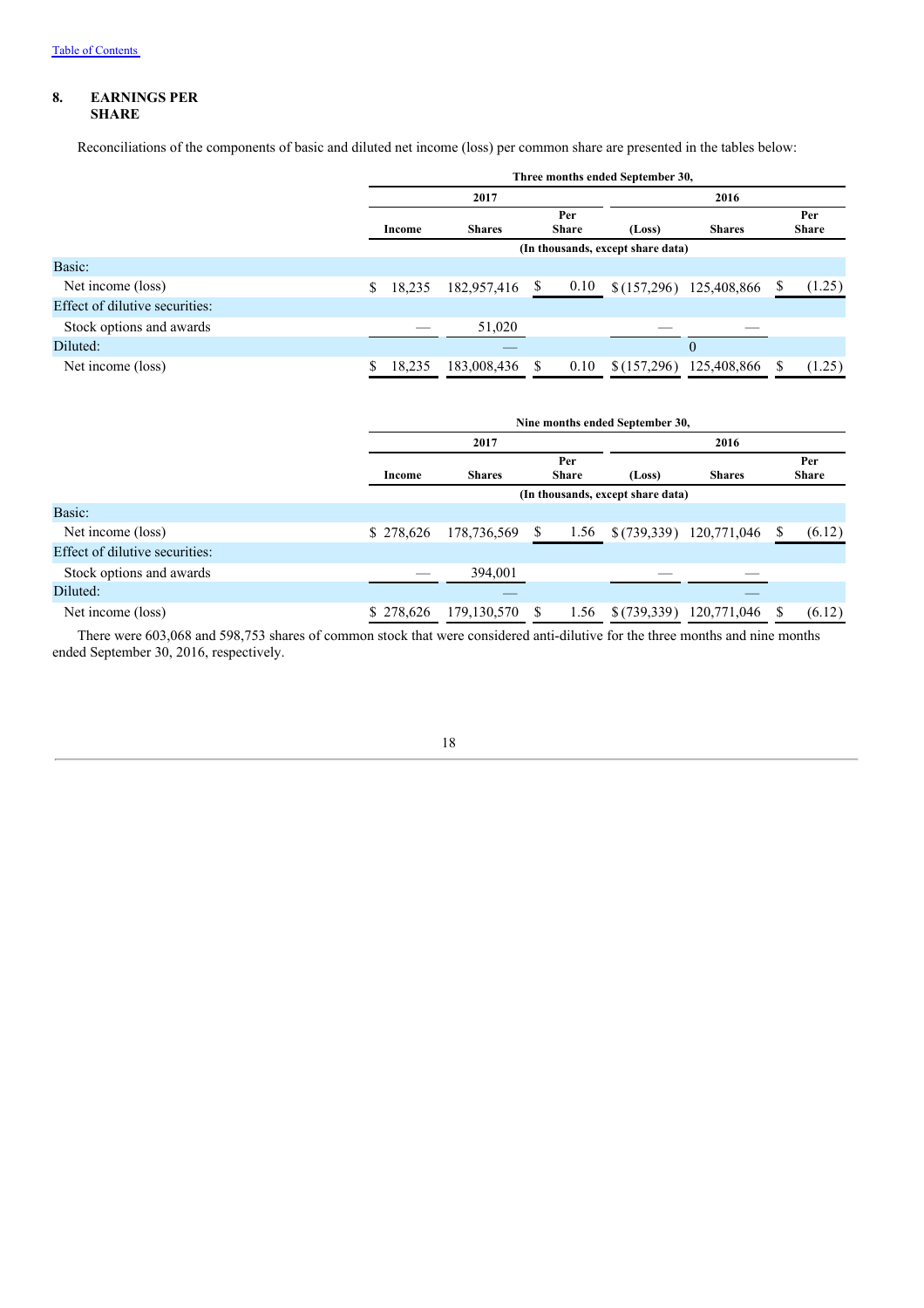#### **9. COMMITMENTS AND CONTINGENCIES**

#### *Plugging and Abandonment Funds*

In connection with the Company's acquisition in 1997 of the remaining 50% interest in its WCBB properties, the Company assumed the seller's (Chevron) obligation to contribute approximately \$18,000 per month through March 2004 to a plugging and abandonment trust and the obligation to plug a minimum of 20 wells per year for 20 years commencing March 11, 1997. Chevron retained a security interest in production from these properties until the Company's abandonment obligations to Chevron have been fulfilled. Beginning in 2009, the Company could access the trust for use in plugging and abandonment charges associated with the property, although it has not yet done so. As of September 30, 2017, the plugging and abandonment trust totaled approximately \$3.1 million. At September 30, 2017, the Company had plugged 551 wells at WCBB since it began its plugging program in 1997, which management believes fulfills its minimum plugging obligation.

# *Operating Leases*

The Company leases office facilities under non-cancellable operating leases exceeding one year. Future minimum lease commitments under these leases at September 30, 2017 were as follows:

|                | (In thousands) |
|----------------|----------------|
| Remaining 2017 |                |
| 2018           |                |
| Total          |                |
|                |                |

#### *Firm Transportation Commitments*

The Company had approximately 3,077,000 MMBtu per day of firm sales contracted with third parties. The table below presents these commitments at September 30, 2017 as follows:

|                | (MMBtu per day) |
|----------------|-----------------|
| Remaining 2017 | 710,000         |
| 2018           | 561,000         |
| 2019           | 659,000         |
| 2020           | 526,000         |
| 2021           | 372,000         |
| Thereafter     | 249,000         |
| Total          | 3,077,000       |

The Company also had approximately \$3.7 billion of firm transportation contracted with third parties. The table below presents these commitments at September 30, 2017 as follows:

|                | (In thousands) |
|----------------|----------------|
| Remaining 2017 | \$<br>49,052   |
| 2018           | 238,767        |
| 2019           | 243,389        |
| 2020           | 240,746        |
| 2021           | 239,786        |
| Thereafter     | 2,715,005      |
| Total          | 3,726,745      |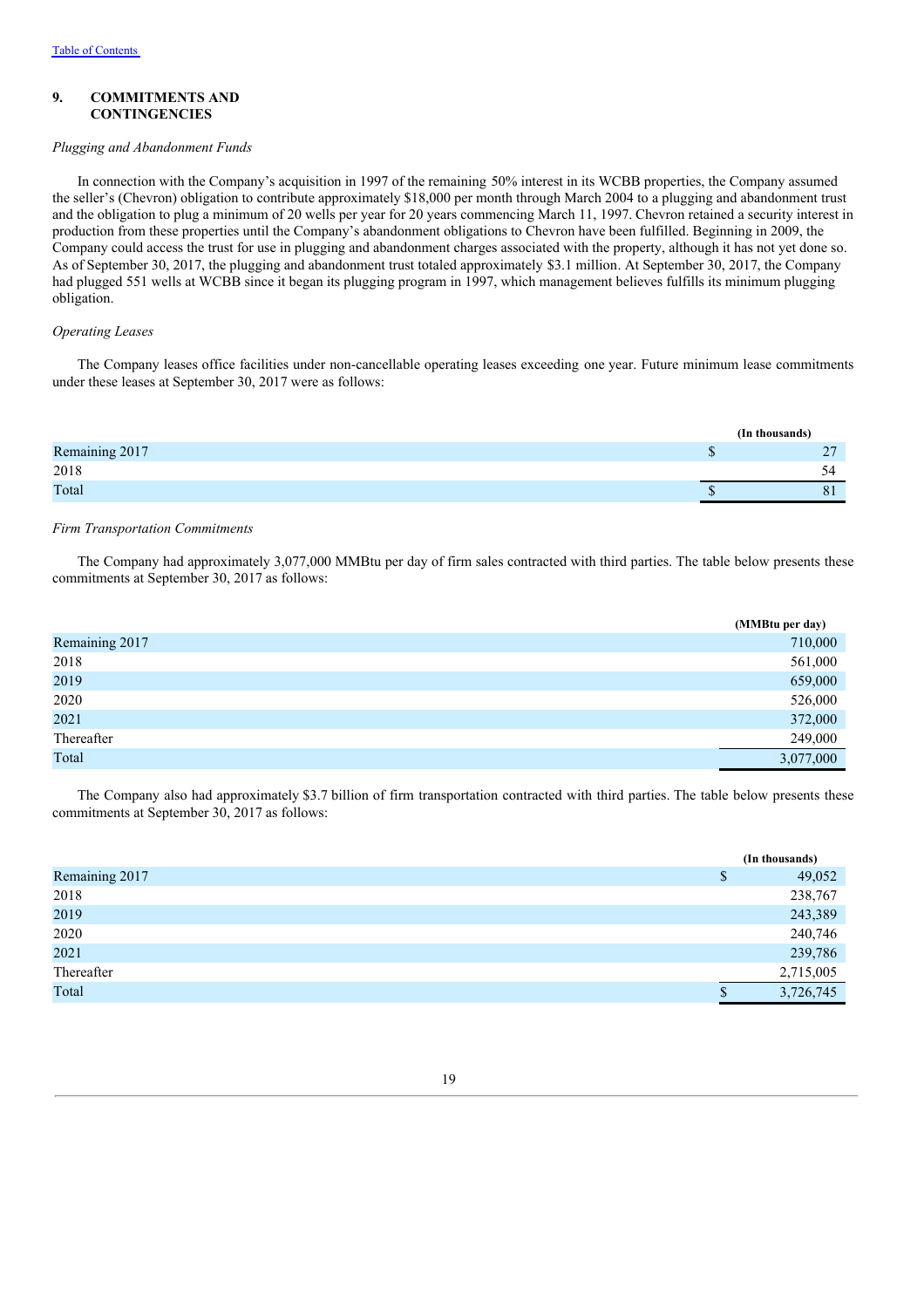#### *Other Commitments*

Effective October 1, 2014, the Company entered into a Sand Supply Agreement with Muskie Proppant LLC ("Muskie"), a subsidiary of Mammoth Energy, that expires on September 30, 2018. Pursuant to this agreement, as amended, the Company has agreed to purchase annual and monthly amounts of proppant sand subject to exceptions specified in the agreement at agreed pricing plus agreed costs and expenses. Failure by either Muskie or the Company to deliver or accept the minimum monthly amount results in damages calculated per ton based on the difference between the monthly obligation amount and the amount actually delivered or accepted, as applicable. The Company incurred \$0.2 million and \$2.1 million related to non-utilization fees during the three months and nine months ended September 30, 2016, respectively. The Company did not incur any non-utilization fees during the three and nine months ended September 30, 2017.

Effective October 1, 2014, the Company entered into an Amended and Restated Master Services Agreement for pressure pumping services with Stingray Pressure Pumping LLC ("Stingray Pressure"), a subsidiary of Mammoth Energy, that expires on September 30, 2018. Pursuant to this agreement, as amended, Stingray Pressure has agreed to provide hydraulic fracturing, stimulation and related completion and rework services to the Company and the Company has agreed to pay Stingray Pressure a monthly service fee plus the associated costs of the services provided.

Future minimum commitments under these agreements at September 30, 2017 are as follows:

|                | (In thousands) |
|----------------|----------------|
| Remaining 2017 | 13,110         |
| 2018           | 39,330         |
| Total          | 52,440         |
|                |                |

#### *Litigation*

In two separate complaints, one filed by the State of Louisiana and the Parish of Cameron in the 38th Judicial District Court for the Parish of Cameron on February 9, 2016 and the other filed by the State of Louisiana and the District Attorney for the 15<sup>th</sup> Judicial District of the State of Louisiana in the 15<sup>th</sup> Judicial District Court for the Parish of Vermillion on July 29, 2016, the Company was named as a defendant, among 26 oil and gas companies, in the Cameron Parish complaint and among more than 40 oil and gas companies in the Vermillion Parish complaint, or the Complaints. The Complaints were filed under the State and Local Coastal Resources Management Act of 1978, as amended, and the rules, regulations, orders and ordinances adopted thereunder, which the Company referred to collectively as the CZM Laws, and allege that certain of the defendants' oil and gas exploration, production and transportation operations associated with the development of the East Hackberry and West Hackberry oil and gas fields, in the case of the Cameron Parish complaint, and the Tigre Lagoon and Lac Blanc oil and gas fields, in the case of the Vermillion Parish complaint, were conducted in violation of the CZM Laws. The Complaints allege that such activities caused substantial damage to land and waterbodies located in the coastal zone of the relevant Parish, including due to defendants' design, construction and use of waste pits and the alleged failure to properly close the waste pits and to clear, re-vegetate, detoxify and return the property affected to its original condition, as well as the defendants' alleged discharge of waste into the coastal zone. The Complaints also allege that the defendants' oil and gas activities have resulted in the dredging of numerous canals, which had a direct and significant impact on the state coastal waters within the relevant Parish and that the defendants, among other things, failed to design, construct and maintain these canals using the best practical techniques to prevent bank slumping, erosion and saltwater intrusion and to minimize the potential for inland movement of storm-generated surges, which activities allegedly have resulted in the erosion of marshes and the degradation of terrestrial and aquatic life therein. The Complaints also allege that the defendants failed to revegetate, refill, clean, detoxify and otherwise restore these canals to their original condition. In these two petitions, the plaintiffs seek damages and other appropriate relief under the CZM Laws, including the payment of costs necessary to clear, re-vegetate, detoxify and otherwise restore the affected coastal zone of the relevant Parish to its original condition, actual restoration of such coastal zone to its original condition, and the payment of reasonable attorney fees and legal expenses and pre-judgment and post judgment interest.

The Company was served with the Cameron complaint in early May 2016 and with the Vermillion complaint in early September 2016. The Louisiana Attorney General and the Louisiana Department of Natural Resources intervened in both the Cameron Parish suit and the Vermillion Parish suit. Shortly after the Complaints were filed, certain defendants removed the cases to the lawsuit to the United States District Court for the Western District of Louisiana. In both cases, the plaintiffs filed a motion to remand, and the plaintiffs agreed to an extension of time for all defendants to file responsive pleadings until the District Courts ruled on the motions to remand. In the Vermilion Parish case, the District Court entered an order on September 26, 2017 remanding the lawsuit to the 15th Judicial District Court, State of Louisiana, Parish of Vermilion. Pursuant to an

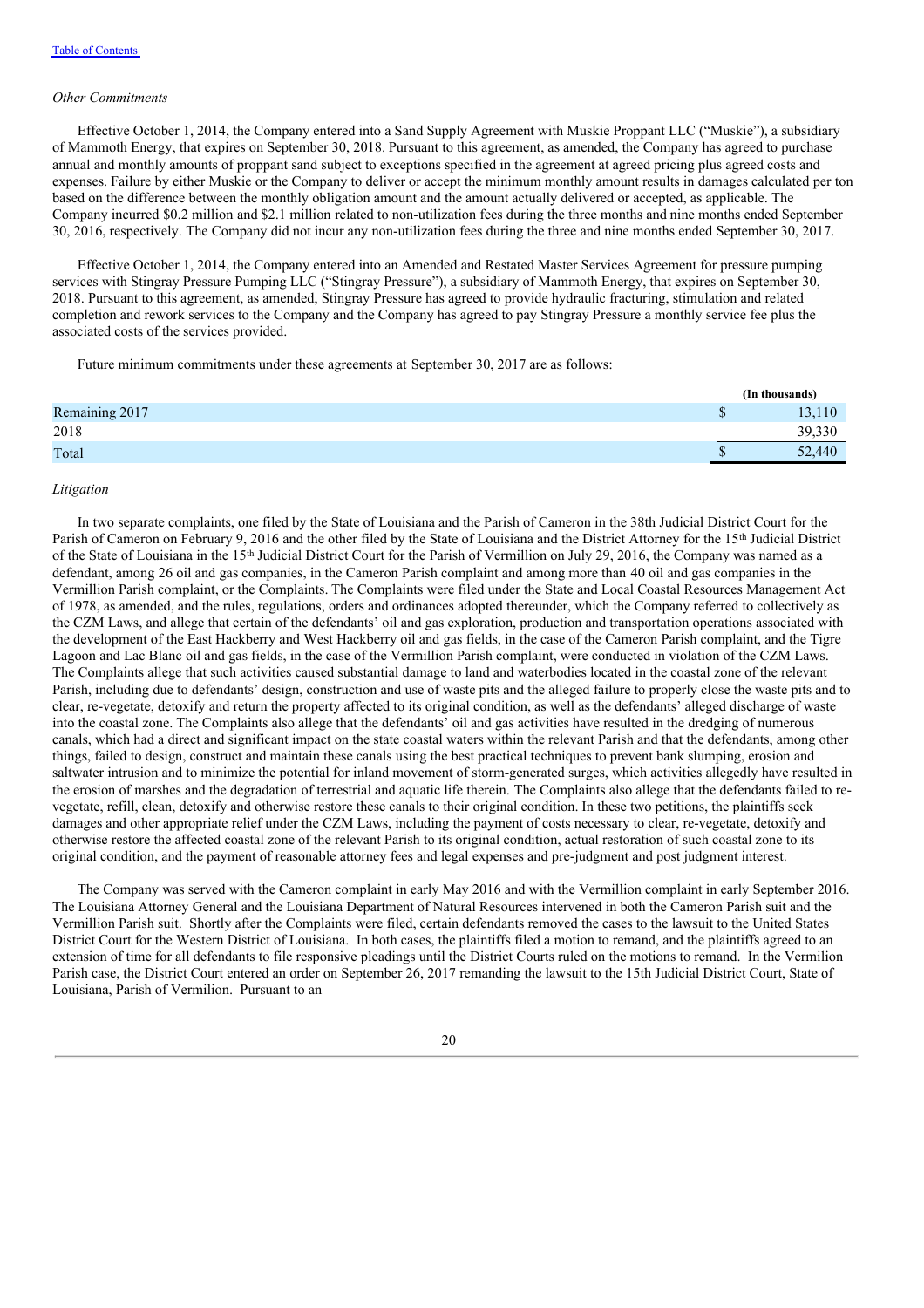agreement with plaintiffs' counsel, all defendants have an extension of time through November 27, 2017 to file responsive pleadings to plaintiffs' petitions in the Vermilion Parish lawsuit. In the Cameron Parish lawsuit, the District Court has not ruled on plaintiffs' motion to remand. Briefing on the motion to remand has been completed; however, no hearing has been set for the motion to remand, and the District Court has not given the parties any indication regarding when a ruling should be expected. Due the procedural posture of lawsuits, the fact that responsive pleadings have not been filed and the fact that the parties have not begun discovery, the Company has not had the opportunity to evaluate the applicability of the allegations made in plaintiffs' complaints to the Company's operations and management cannot determine the amount of loss, if any, that may result.

In addition, due to the nature of the Company's business, it is, from time to time, involved in routine litigation or subject to disputes or claims related to its business activities, including workers' compensation claims and employment related disputes. In the opinion of the Company's management, none of the pending litigation, disputes or claims against the Company, if decided adversely, will have a material adverse effect on its financial condition, cash flows or results of operations.

# **10. DERIVATIVE INSTRUMENTS**

#### *Natural Gas, Oil and Natural Gas Liquids Derivative Instruments*

The Company seeks to reduce its exposure to unfavorable changes in natural gas, oil and natural gas liquids prices, which are subject to significant and often volatile fluctuation, by entering into over-the-counter fixed price swaps, basis swaps and various types of option contracts. These contracts allow the Company to predict with greater certainty the effective natural gas, oil and natural gas liquids prices to be received for hedged production and benefit operating cash flows and earnings when market prices are less than the fixed prices provided in the contracts. However, the Company will not benefit from market prices that are higher than the fixed prices in the contracts for hedged production.

Fixed price swaps are settled monthly based on differences between the fixed price specified in the contract and the referenced settlement price. When the referenced settlement price is less than the price specified in the contract, the Company receives an amount from the counterparty based on the price difference multiplied by the volume. Similarly, when the referenced settlement price exceeds the price specified in the contract, the Company pays the counterparty an amount based on the price difference multiplied by the volume. The prices contained in these fixed price swaps are based on the NYMEX Henry Hub for natural gas, Argus Louisiana Light Sweet Crude for oil, the NYMEX West Texas Intermediate for oil, and Mont Belvieu for propane and pentane. Below is a summary of the Company's open fixed price swap positions as of September 30, 2017.

|                | Location         | <b>Daily Volume</b><br>(MMBtu/day) |               | Weighted<br><b>Average Price</b> |
|----------------|------------------|------------------------------------|---------------|----------------------------------|
| Remaining 2017 | NYMEX Henry Hub  | 765,000                            | S             | 3.19                             |
| 2018           | NYMEX Henry Hub  | 898,000                            | \$            | 3.06                             |
| 2019           | NYMEX Henry Hub  | 112,000                            | S             | 3.01                             |
|                | Location         | <b>Daily Volume</b><br>(Bbls/day)  |               | Weighted<br><b>Average Price</b> |
| Remaining 2017 | <b>ARGUS LLS</b> | 1,500                              | <sup>\$</sup> | 53.12                            |
| 2018           | <b>ARGUS LLS</b> | 1,000                              | <sup>\$</sup> | 53.91                            |
| Remaining 2017 | <b>NYMEX WTI</b> | 4,500                              | <sup>\$</sup> | 54.89                            |
| 2018           | <b>NYMEX WTI</b> | 3,000                              | \$            | 52.24                            |
|                | Location         | <b>Daily Volume</b><br>(Bbls/day)  |               | Weighted<br><b>Average Price</b> |
| Remaining 2017 | Mont Belvieu C3  | 3,000                              | <sup>\$</sup> | 26.63                            |
| 2018           | Mont Belvieu C3  | 3,500                              | \$            | 28.03                            |
| Remaining 2017 | Mont Belvieu C5  | 250                                | $\mathcal{S}$ | 49.14                            |
| 2018           | Mont Belvieu C5  | 500                                | <sup>\$</sup> | 46.62                            |

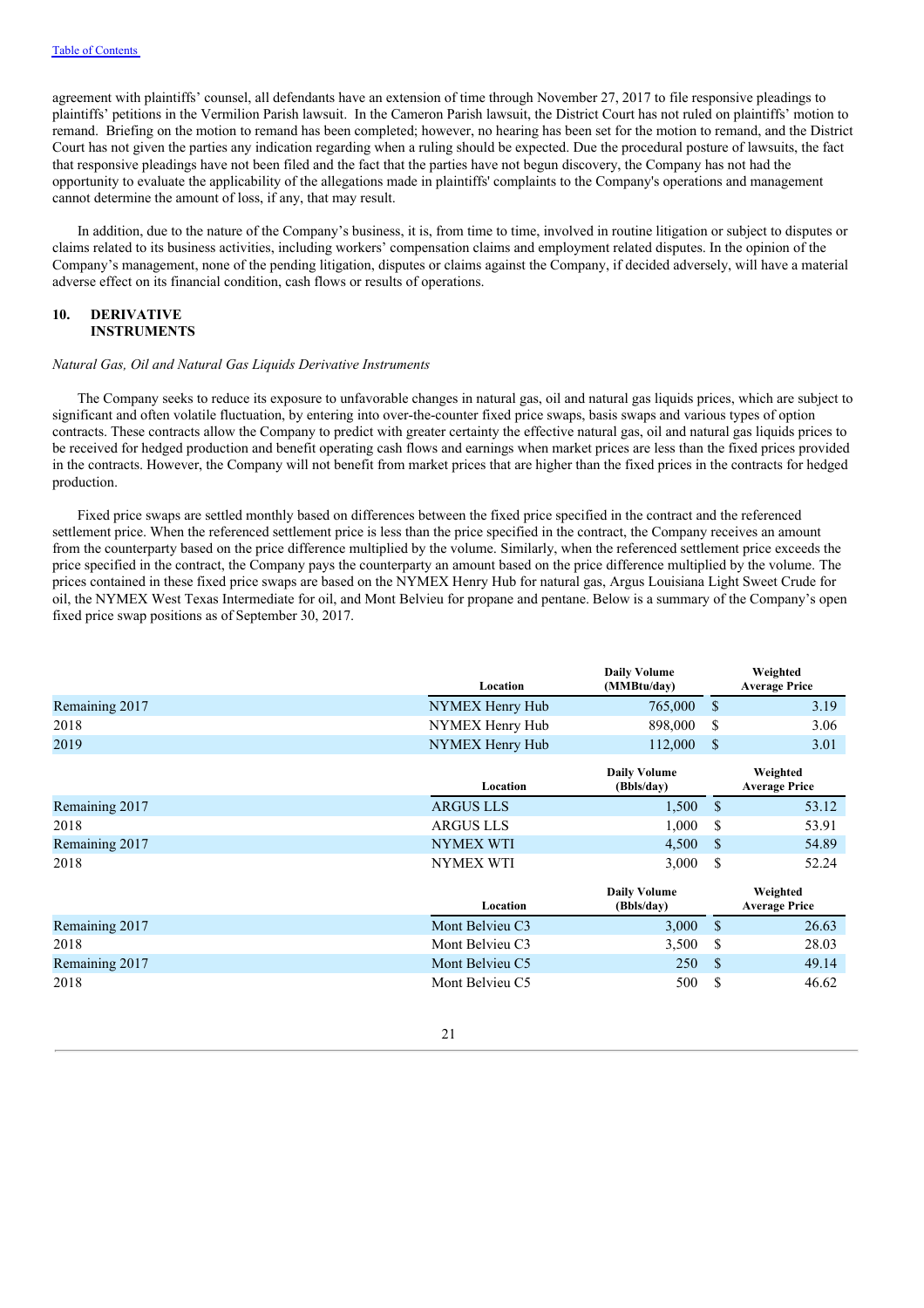The Company sold call options and used the associated premiums to enhance the fixed price for a portion of the fixed price natural gas swaps listed above. Each short call option has an established ceiling price. When the referenced settlement price is above the price ceiling established by these short call options, the Company pays its counterparty an amount equal to the difference between the referenced settlement price and the price ceiling multiplied by the hedged contract volumes.

|                |                 | <b>Daily Volume</b> |                               |      |  |
|----------------|-----------------|---------------------|-------------------------------|------|--|
|                | Location        | (MMBtu/day)         | <b>Weighted Average Price</b> |      |  |
| Remaining 2017 | NYMEX Henry Hub | 65,000              |                               |      |  |
| 2018           | NYMEX Henry Hub | 103,000             |                               | 3.25 |  |
| 2019           | NYMEX Henry Hub | 135,000             |                               | 3.07 |  |

For a portion of the combined natural gas derivative instruments containing fixed price swaps and sold call options, the counterparty has an option to extend the original terms an additional twelve months for the period January 2018 through December 2018. The option to extend the terms expires in December 2017. If extended, the Company would have additional fixed price swaps for 30,000 MMBtu per day at a weighted average price of \$3.36 per MMBtu and additional short call options for 30,000 MMBtu per day at a weighted average ceiling price of \$3.36 per MMBtu.

For a portion of the natural gas fixed price swaps listed above, the counterparty has an option to extend the original terms an additional twelve months for the period January 2019 through December 2019. The option to extend the terms expires in December 2018. If executed, the Company would have additional fixed price swaps for 100,000 MMBtu per day at a weighted average price of \$3.05 per MMBtu.

In addition, the Company has entered into natural gas basis swap positions, which settle on the pricing index to basis differential of NGPL Mid-Continent to NYMEX Henry Hub. As of September 30, 2017, the Company had the following natural gas basis swap positions for NGPL Mid-Continent.

|                |                    | <b>Daily Volume</b> |                            |
|----------------|--------------------|---------------------|----------------------------|
|                | Location           | (MMBtu/day)         | <b>Hedged Differential</b> |
| Remaining 2017 | NGPL Mid-Continent | 50,000              | (0.26)                     |
| 2018           | NGPL Mid-Continent | 12.000              | (0.26)                     |

#### *Balance Sheet Presentation*

The Company reports the fair value of derivative instruments on the consolidated balance sheets as derivative instruments under current assets, noncurrent assets, current liabilities and noncurrent liabilities on a gross basis. The Company determines the current and noncurrent classification based on the timing of expected future cash flows of individual trades. The following table presents the fair value of the Company's derivative instruments on a gross basis at September 30, 2017 and December 31, 2016:

|                                               | September 30, 2017 | December 31, 2016 |
|-----------------------------------------------|--------------------|-------------------|
|                                               | (In thousands)     |                   |
| Short-term derivative instruments - asset     | 35.332             | 3,488             |
| Long-term derivative instruments - asset      | 6.409              | 5.696             |
| Short-term derivative instruments - liability | 29.130             | 119,219           |
| Long-term derivative instruments - liability  | 19.712             | 26,759            |

*Gains and Losses*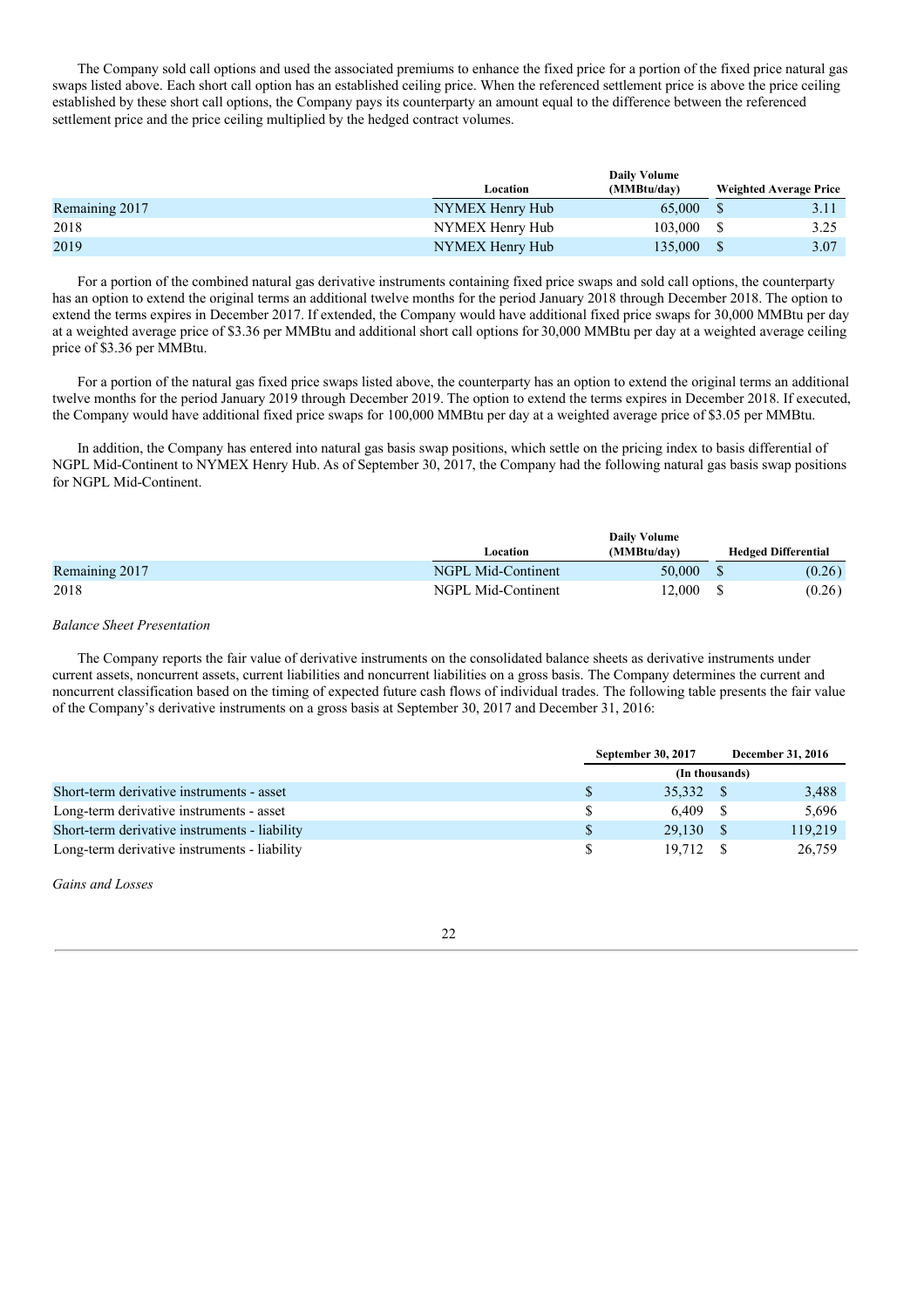The following table presents the gain and loss recognized in Net (loss) gain on natural gas, oil and NGL derivatives in the accompanying consolidated statements of operations for the three and nine months ended September 30, 2017 and 2016.

|                                 |   |                                                                     |  | Net (loss) gain on derivative instruments |  |         |  |           |  |  |  |
|---------------------------------|---|---------------------------------------------------------------------|--|-------------------------------------------|--|---------|--|-----------|--|--|--|
|                                 |   | Three months ended September 30,<br>Nine months ended September 30, |  |                                           |  |         |  |           |  |  |  |
|                                 |   | 2017                                                                |  | 2016                                      |  | 2017    |  | 2016      |  |  |  |
|                                 |   |                                                                     |  | (In thousands)                            |  |         |  |           |  |  |  |
| Natural gas derivatives         | S | $(7,077)$ \$                                                        |  | 33,167                                    |  | 135,868 |  | (43, 454) |  |  |  |
| Oil derivatives                 |   | (6,571)                                                             |  | 1.708                                     |  | 12.477  |  | 362       |  |  |  |
| Natural gas liquids derivatives |   | (9,212)                                                             |  | 406                                       |  | (6,757) |  | (1,284)   |  |  |  |
| Total                           |   | (22, 860)                                                           |  | 35,281                                    |  | 141,588 |  | (44,376)  |  |  |  |

#### *Of setting of derivative assets and liabilities*

As noted above, the Company records the fair value of derivative instruments on a gross basis. The following table presents the gross amounts of recognized derivative assets and liabilities in the consolidated balance sheets and the amounts that are subject to offsetting under master netting arrangements with counterparties, all at fair value.

|                        |                         |                                    |    | As of September 30, 2017  |    |            |           |  |  |  |  |  |
|------------------------|-------------------------|------------------------------------|----|---------------------------|----|------------|-----------|--|--|--|--|--|
|                        |                         | <b>Gross Assets (Liabilities)</b>  |    | <b>Gross Amounts</b>      |    |            |           |  |  |  |  |  |
|                        |                         | Presented in the                   |    | <b>Subject to Master</b>  |    | <b>Net</b> |           |  |  |  |  |  |
|                        |                         | <b>Consolidated Balance Sheets</b> |    | <b>Netting Agreements</b> |    | Amount     |           |  |  |  |  |  |
|                        |                         |                                    |    | (In thousands)            |    |            |           |  |  |  |  |  |
| Derivative assets      | \$                      | 41,741                             | \$ | (36,969)                  | \$ |            | 4,772     |  |  |  |  |  |
| Derivative liabilities | \$                      | (48, 842)                          | \$ | 36,969                    | \$ |            | (11, 873) |  |  |  |  |  |
|                        | As of December 31, 2016 |                                    |    |                           |    |            |           |  |  |  |  |  |
|                        |                         | <b>Gross Assets (Liabilities)</b>  |    | <b>Gross Amounts</b>      |    |            |           |  |  |  |  |  |
|                        |                         | <b>Presented in the</b>            |    | <b>Subject to Master</b>  |    | <b>Net</b> |           |  |  |  |  |  |
|                        |                         | <b>Consolidated Balance Sheets</b> |    | <b>Netting Agreements</b> |    | Amount     |           |  |  |  |  |  |
|                        |                         |                                    |    | (In thousands)            |    |            |           |  |  |  |  |  |
| Derivative assets      | \$                      | 9,184                              | \$ | (9,184)                   | \$ |            |           |  |  |  |  |  |
| Derivative liabilities | \$                      | (145, 978)                         | \$ | 9,184                     | \$ |            | (136,794) |  |  |  |  |  |

#### *Concentration of Credit Risk*

By using derivative instruments that are not traded on an exchange, the Company is exposed to the credit risk of its counterparties. Credit risk is the risk of loss from counterparties not performing under the terms of the derivative instrument. When the fair value of a derivative instrument is positive, the counterparty is expected to owe the Company, which creates credit risk. To minimize the credit risk in derivative instruments, it is the Company's policy to enter into derivative contracts only with counterparties that are creditworthy financial institutions deemed by management as competent and competitive market makers. The Company's derivative contracts are with multiple counterparties to lessen its exposure to any individual counterparty. Additionally, the Company uses master netting agreements to minimize credit risk exposure. The creditworthiness of the Company's counterparties is subject to periodic review. None of the Company's derivative instrument contracts contain credit-risk related contingent features. Other than as provided by the Company's revolving credit facility, the Company is not required to provide credit support or collateral to any of its counterparties under its derivative instruments, nor are the counterparties required to provide credit support to the Company.

#### **11. FAIR VALUE MEASUREMENTS**

The Company records certain financial and non-financial assets and liabilities on the balance sheet at fair value in accordance with FASB ASC 820, *"Fair Value Measurement and Disclosures"* ("FASB ASC 820"). FASB ASC 820 defines fair value as the price that would be received to sell an asset or paid to transfer a liability (exit price) in an orderly transaction between market participants at the measurement date. The statement establishes market or observable inputs as the preferred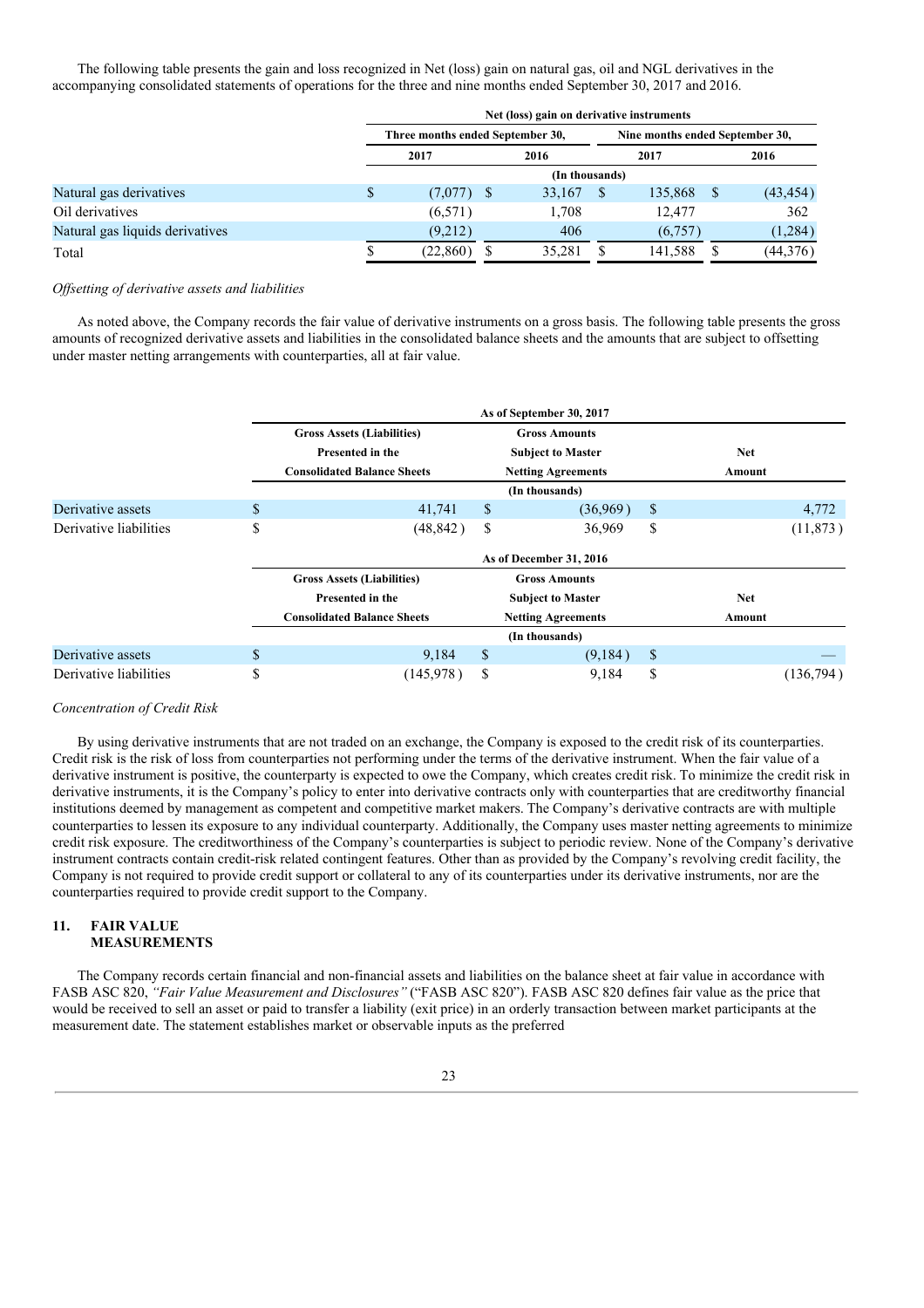sources of values, followed by assumptions based on hypothetical transactions in the absence of market inputs. The statement requires fair value measurements be classified and disclosed in one of the following categories:

- Level 1 Quoted prices in active markets for identical assets and liabilities.
- Level 2 Quoted prices in active markets for similar assets and liabilities, quoted prices for identical or similar instruments in markets that are not active and model-derived valuations whose inputs are observable or whose significant value drivers are observable.
- Level 3 Significant inputs to the valuation model are unobservable.

Valuation techniques that maximize the use of observable inputs are favored. Financial assets and liabilities are classified in their entirety based on the lowest level of input that is significant to the fair value measurement. The assessment of the significance of a particular input to the fair value measurement requires judgment and may affect the placement of assets and liabilities within the levels of the fair value hierarchy. Reclassifications of fair value between Level 1, Level 2 and Level 3 of the fair value hierarchy, if applicable, are made at the end of each quarter.

The following tables summarize the Company's financial and non-financial assets and liabilities by FASB ASC 820 valuation level as of September 30, 2017 and December 31, 2016:

|                        |                                       |               | September 30, 2017 |          |         |  |
|------------------------|---------------------------------------|---------------|--------------------|----------|---------|--|
|                        | Level 1                               |               | Level 2            |          | Level 3 |  |
|                        |                                       |               | (In thousands)     |          |         |  |
| Assets:                |                                       |               |                    |          |         |  |
| Derivative Instruments | \$<br>$\overline{\phantom{0}}$        | -\$           | 41,741             | -\$      |         |  |
| Liabilities:           |                                       |               |                    |          |         |  |
| Derivative Instruments | \$                                    | \$            | 48,842             | <b>S</b> |         |  |
|                        |                                       |               |                    |          |         |  |
|                        |                                       |               | December 31, 2016  |          |         |  |
|                        | Level 1                               | Level 2       | Level 3            |          |         |  |
|                        |                                       |               | (In thousands)     |          |         |  |
| Assets:                |                                       |               |                    |          |         |  |
| Derivative Instruments | \$<br>$\overline{\phantom{m}}$        | \$            | 9,184 \$           |          |         |  |
| Liabilities:           |                                       |               |                    |          |         |  |
| Derivative Instruments | \$<br>$\hspace{0.1mm}-\hspace{0.1mm}$ | <sup>\$</sup> | 145,978            | \$       |         |  |

The Company estimates the fair value of all derivative instruments industry-standard models that considered various assumptions including current market and contractual prices for the underlying instruments, implied volatility, time value, nonperformance risk, as well as other relevant economic measures. Substantially all of these inputs are observable in the marketplace throughout the full term of the instrument and can be supported by observable data.

The estimated fair values of proved oil and natural gas properties assumed in business combinations are based on a discounted cash flow model and market assumptions as to future commodity prices, projections of estimated quantities of oil and natural gas reserves, expectations for timing and amount of future development and operating costs, projections of future rates of production, expected recovery rates and risk-adjusted discount rates. The estimated fair values of unevaluated oil and natural gas properties was based on geological studies, historical well performance, location and applicable mineral lease terms. Based on the unobservable nature of certain of the inputs, the estimated fair value of the oil and gas properties assumed is deemed to use Level 3 inputs. The asset retirement obligations assumed as part of the business combination were estimated using the same assumptions and methodology as described below. See Note 1 for further discussion of the Vitruvian Acquisition.

The Company estimates asset retirement obligations pursuant to the provisions of FASB ASC Topic 410, *Asset Retirement and Environmental Obligations* ("FASB ASC 410"). The initial measurement of asset retirement obligations at fair value is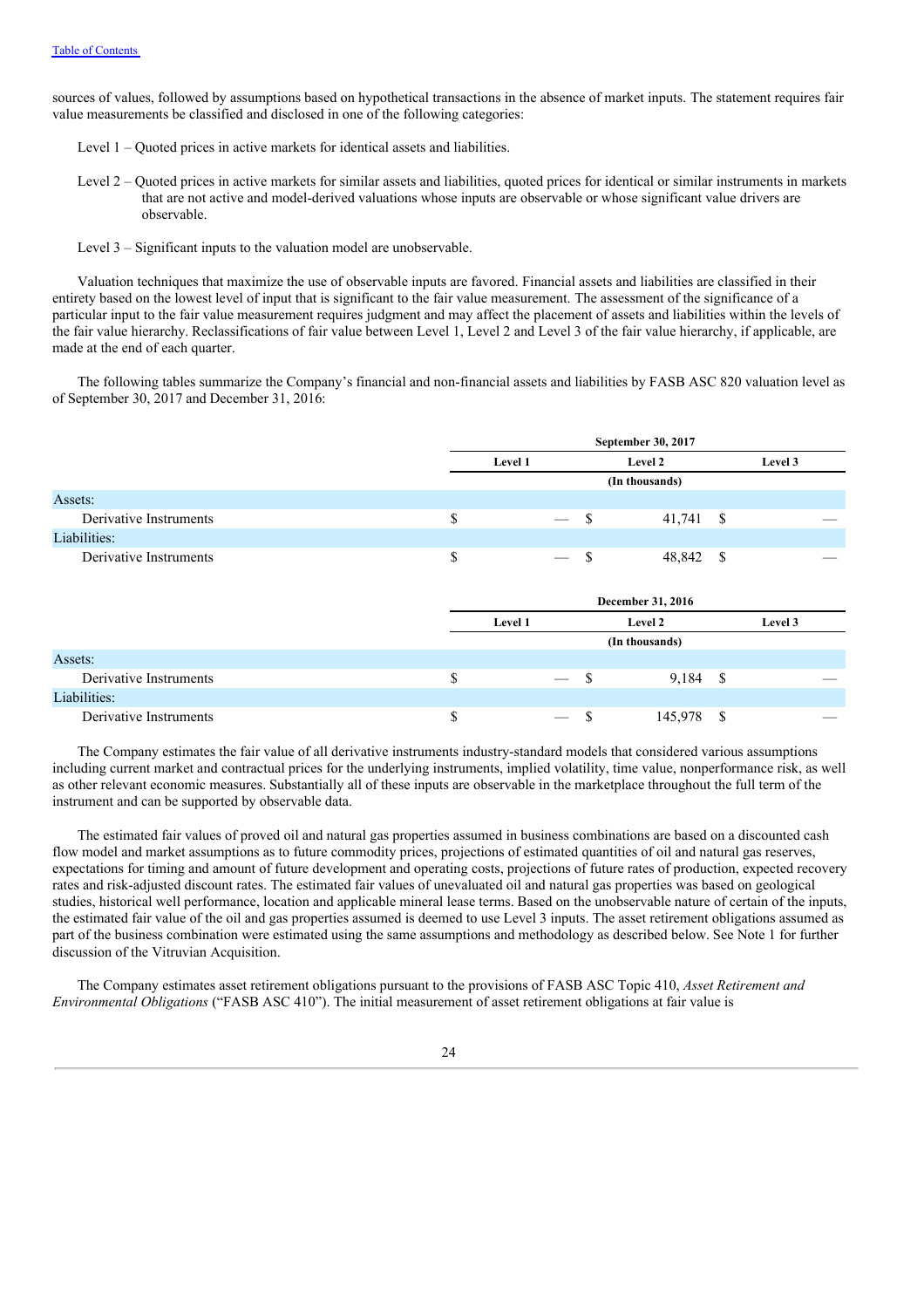calculated using discounted cash flow techniques and based on internal estimates of future retirement costs associated with oil and gas properties. Given the unobservable nature of the inputs, including plugging costs and reserve lives, the initial measurement of the asset retirement obligation liability is deemed to use Level 3 inputs. See Note 2 for further discussion of the Company's asset retirement obligations. Asset retirement obligations incurred during the nine months ended September 30, 2017 were approximately \$11.6 million.

The fair value of the common stock received from Mammoth Energy in connection with the Company's contribution of all of its membership interests in Sturgeon, Stingray Energy and Stingray Cementing was estimated using Level 1 inputs, as the price per share was a quoted price in an active market for identical Mammoth Energy common shares.

Due to the unobservable nature of the inputs, the fair value of the Company's investment in Grizzly was estimated using assumptions that represent Level 3 inputs. The Company estimated the fair value of the investment as of March 31, 2016 to be approximately \$39.1 million. See Note 3 for further discussion of the Company's investment in Grizzly.

Due to the unobservable nature of the inputs, the fair value of the Company's initial investment in Strike Force was estimated using assumptions that represent Level 3 inputs. The Company's estimated fair value of the investment as of the February 1, 2016 contribution date was \$22.5 million. See Note 3 for further discussion of the Company's contribution to Strike Force.

#### **12. FAIR VALUE OF FINANCIAL INSTRUMENTS**

The carrying amounts on the accompanying consolidated balance sheet for cash and cash equivalents, accounts receivable, accounts payable and accrued liabilities, and current debt are carried at cost, which approximates market value due to their short-term nature. Longterm debt related to the Construction Loan is carried at cost, which approximates market value based on the borrowing rates currently available to the Company with similar terms and maturities.

At September 30, 2017, the carrying value of the outstanding debt represented by the Notes was approximately \$1.6 billion, including the unamortized debt issuance cost of approximately \$5.5 million related to the 2023 Notes, approximately \$10.2 million related to the 2024 Notes and approximately \$14.3 million related to the 2025 Notes. Based on the quoted market price, the fair value of the Notes was determined to be approximately \$1.6 billion at September 30, 2017.

### **13. CONDENSED CONSOLIDATING FINANCIAL INFORMATION**

On October 17, 2012, December 21, 2012 and August 18, 2014, the Company issued the 2020 Notes in an aggregate of \$600.0 million principal amount. The 2020 Notes were subsequently exchanged for substantially identical notes in the same aggregate principal amount that were registered under the Securities Act. In October 2016, the Company repurchased (in a cash tender offer) or redeemed all of the 2020 Notes, of which \$600.0 million in aggregate principal amount was then outstanding, with the net proceeds from the issuance of the 2024 Notes discussed below and cash on hand.

On April 21, 2015, the Company issued \$350.0 million in aggregate principal amount of the 2023 Notes to qualified institutional buyers pursuant to Rule 144A under the Securities Act and to certain non-U.S. persons in accordance with Regulation S under the Securities Act. In connection with the 2023 Notes Offering, the Company and its subsidiary guarantors entered into a registration rights agreement, dated as of April 21, 2015, pursuant to which the Company agreed to file a registration statement with respect to an offer to exchange the 2023 Notes for a new issue of substantially identical debt securities registered under the Securities Act. The exchange offer for the 2023 Notes was completed on October 13, 2015.

On October 14, 2016, the Company issued \$650.0 million in aggregate principal amount of the 2024 Notes to qualified institutional buyers pursuant to Rule 144A under the Securities Act and to certain non-U.S. persons in accordance with Regulation S under the Securities Act. The net proceeds from the issuance of the 2024 Notes, together with cash on hand, were used to repurchase or redeem all of the then-outstanding 2020 Notes in October 2016.

On December 21, 2016, the Company issued \$600.0 million in aggregate principal amount of the 2025 Notes to qualified institutional buyers pursuant to Rule 144A under the Securities Act and to certain non-U.S. persons in accordance with Regulation S under the Securities Act. The Company used the net proceeds from the issuance of the 2025 Notes, together with the net proceeds from the December 2016 underwritten offering of the Company's common stock and cash on hand, to fund the cash portion of the purchase price for the Vitruvian Acquisition.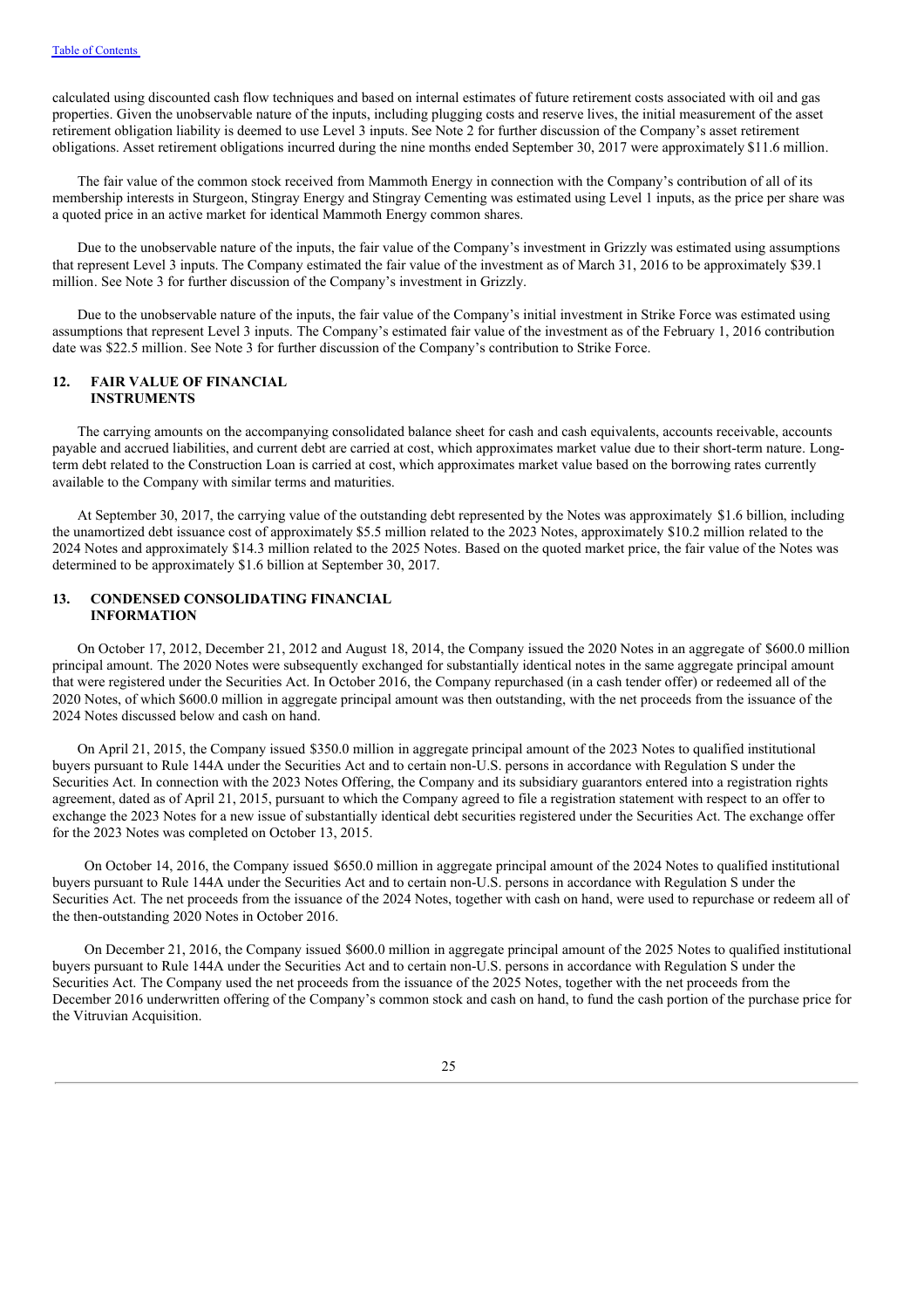In connection with the 2024 Notes and the 2025 Notes Offerings, the Company and its subsidiary guarantors entered into two registration rights agreements, pursuant to which the Company agreed to file a registration statement with respect to offers to exchange the 2024 Notes and the 2025 Notes for new issues of substantially identical debt securities registered under the Securities Act. The exchange offers for the 2024 Notes and the 2025 Notes were completed on September 13, 2017.

The 2020 Notes were, and the 2023 Notes, the 2024 Notes and the 2025 Notes are, guaranteed on a senior unsecured basis by all existing consolidated subsidiaries that guarantee the Company's secured revolving credit facility or certain other debt (the "Guarantors"). The 2020 Notes were not, and the 2023 Notes, the 2024 Notes and the 2025 Notes are not, guaranteed by Grizzly Holdings, Inc. (the "Non-Guarantor"). The Guarantors are 100% owned by Gulfport (the "Parent"), and the guarantees are full, unconditional, joint and several. There are no significant restrictions on the ability of the Parent or the Guarantors to obtain funds from each other in the form of a dividend or loan.

The following condensed consolidating balance sheets, statements of operations, statements of comprehensive (loss) income and statements of cash flows are provided for the Parent, the Guarantors and the Non-Guarantor and include the consolidating adjustments and eliminations necessary to arrive at the information for the Company on a condensed consolidated basis. The information has been presented using the equity method of accounting for the Parent's ownership of the Guarantors and the Non-Guarantor.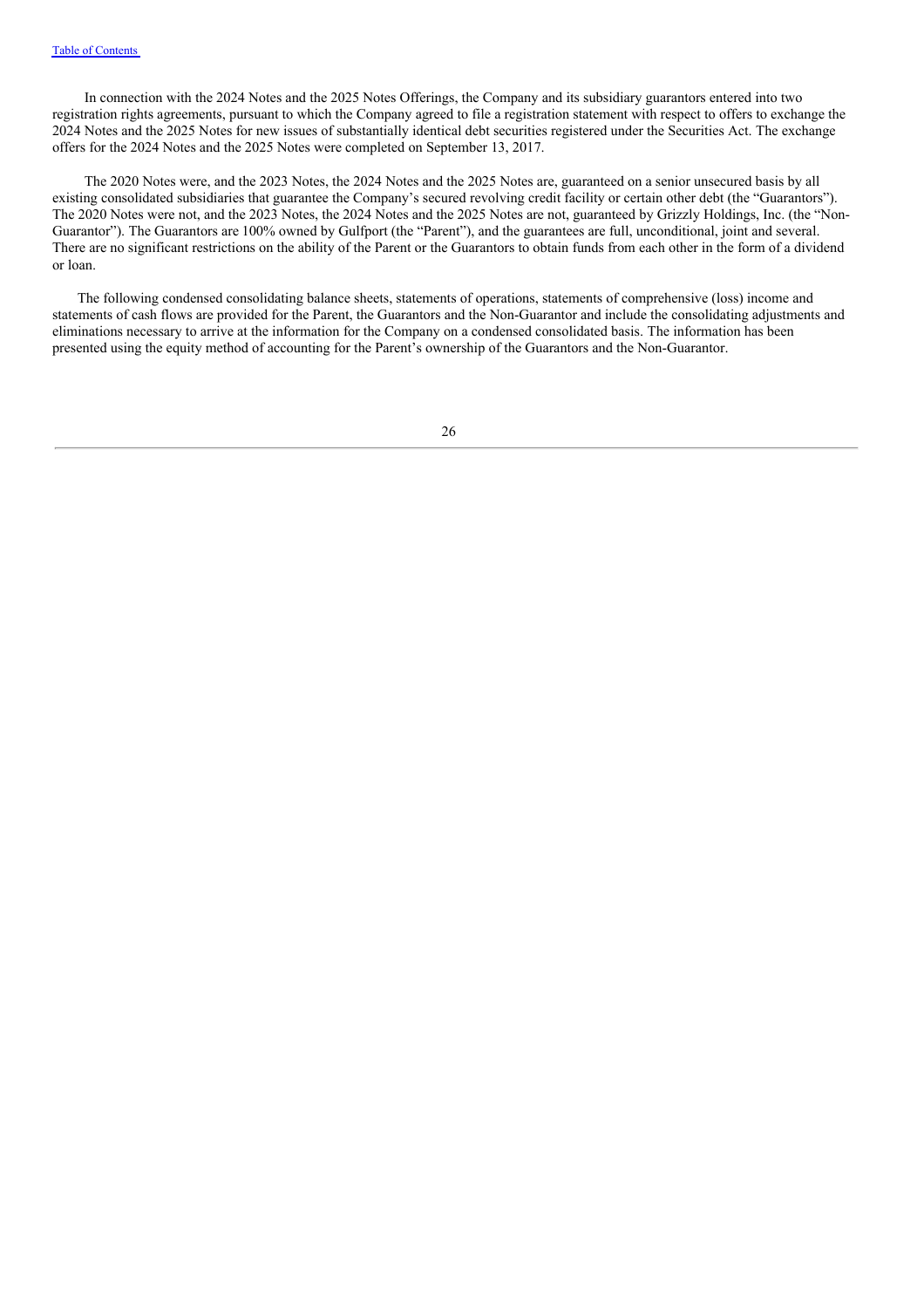# **CONDENSED CONSOLIDATING BALANCE SHEETS (Amounts in thousands)**

| <b>Assets</b><br>Current assets:<br>Cash and cash equivalents<br>Accounts receivable - oil and natural gas<br>Accounts receivable - related parties<br>Accounts receivable - intercompany<br>Prepaid expenses and other current assets<br>Short-term derivative instruments | \$<br>Parent<br>89,095<br>126,746<br>362<br>514,187<br>5,486 | \$           | <b>Guarantors</b><br>36,175<br>53,360 | $\mathbb{S}$ | <b>Non-Guarantor</b><br>$\mathbf{1}$ | $\mathbb{S}$ | <b>Eliminations</b> |              | Consolidated  |
|-----------------------------------------------------------------------------------------------------------------------------------------------------------------------------------------------------------------------------------------------------------------------------|--------------------------------------------------------------|--------------|---------------------------------------|--------------|--------------------------------------|--------------|---------------------|--------------|---------------|
|                                                                                                                                                                                                                                                                             |                                                              |              |                                       |              |                                      |              |                     |              |               |
|                                                                                                                                                                                                                                                                             |                                                              |              |                                       |              |                                      |              |                     |              |               |
|                                                                                                                                                                                                                                                                             |                                                              |              |                                       |              |                                      |              |                     |              |               |
|                                                                                                                                                                                                                                                                             |                                                              |              |                                       |              |                                      |              |                     | $\mathbf S$  | 125,271       |
|                                                                                                                                                                                                                                                                             |                                                              |              |                                       |              |                                      |              |                     |              | 180,106       |
|                                                                                                                                                                                                                                                                             |                                                              |              |                                       |              |                                      |              |                     |              | 362           |
|                                                                                                                                                                                                                                                                             |                                                              |              | 57,927                                |              |                                      |              | (572, 114)          |              |               |
|                                                                                                                                                                                                                                                                             |                                                              |              | 180                                   |              |                                      |              |                     |              | 5,666         |
|                                                                                                                                                                                                                                                                             | 35,332                                                       |              |                                       |              |                                      |              |                     |              | 35,332        |
| Total current assets                                                                                                                                                                                                                                                        | 771,208                                                      |              | 147,642                               |              | 1                                    |              | (572, 114)          |              | 346,737       |
| Property and equipment:                                                                                                                                                                                                                                                     |                                                              |              |                                       |              |                                      |              |                     |              |               |
| Oil and natural gas properties, full-cost accounting                                                                                                                                                                                                                        | 6,371,324                                                    |              | 2,496,644                             |              |                                      |              | (729)               |              | 8,867,239     |
| Other property and equipment                                                                                                                                                                                                                                                | 84,182                                                       |              | 43                                    |              |                                      |              |                     |              | 84,225        |
| Accumulated depletion, depreciation, amortization<br>and impairment                                                                                                                                                                                                         | (4,043,843)                                                  |              | (36)                                  |              |                                      |              |                     |              | (4,043,879)   |
| Property and equipment, net                                                                                                                                                                                                                                                 | 2,411,663                                                    |              | 2,496,651                             |              |                                      |              | (729)               |              | 4,907,585     |
| Other assets:                                                                                                                                                                                                                                                               |                                                              |              |                                       |              |                                      |              |                     |              |               |
| Equity investments and investments in subsidiaries                                                                                                                                                                                                                          | 2,262,011                                                    |              | 70,375                                |              | 58,674                               |              | (2,111,778)         |              | 279,282       |
| Long-term derivative instruments                                                                                                                                                                                                                                            | 6,409                                                        |              |                                       |              |                                      |              |                     |              | 6,409         |
| Deferred tax asset                                                                                                                                                                                                                                                          | 4,692                                                        |              |                                       |              |                                      |              |                     |              | 4,692         |
| Inventories                                                                                                                                                                                                                                                                 | 9,438                                                        |              | 4,470                                 |              |                                      |              |                     |              | 13,908        |
| Other assets                                                                                                                                                                                                                                                                | 10,561                                                       |              | 8,424                                 |              |                                      |              |                     |              | 18,985        |
| Total other assets                                                                                                                                                                                                                                                          | 2,293,111                                                    |              | 83,269                                |              | 58,674                               |              | (2,111,778)         |              | 323,276       |
| <b>Total assets</b>                                                                                                                                                                                                                                                         | \$<br>5,475,982                                              | \$           | 2,727,562                             | \$           | 58,675                               | \$           | (2,684,621)         | \$           | 5,577,598     |
|                                                                                                                                                                                                                                                                             |                                                              |              |                                       |              |                                      |              |                     |              |               |
| Liabilities and Stockholders' Equity                                                                                                                                                                                                                                        |                                                              |              |                                       |              |                                      |              |                     |              |               |
| Current liabilities:                                                                                                                                                                                                                                                        |                                                              |              |                                       |              |                                      |              |                     |              |               |
| Accounts payable and accrued liabilities                                                                                                                                                                                                                                    | \$<br>430,195                                                | \$           | 152,733                               | \$           |                                      | $\mathbb{S}$ |                     | \$           | 582,928       |
| Accounts payable - intercompany                                                                                                                                                                                                                                             | 57,927                                                       |              | 514,060                               |              | 127                                  |              | (572, 114)          |              |               |
| Asset retirement obligation - current                                                                                                                                                                                                                                       | 195                                                          |              |                                       |              |                                      |              |                     |              | 195           |
| Derivative instruments                                                                                                                                                                                                                                                      | 29,130                                                       |              |                                       |              |                                      |              |                     |              | 29,130        |
| Current maturities of long-term debt                                                                                                                                                                                                                                        | 570                                                          |              |                                       |              |                                      |              |                     |              | 570           |
| Total current liabilities                                                                                                                                                                                                                                                   | 518,017                                                      |              | 666,793                               |              | 127                                  |              | (572, 114)          |              | 612,823       |
| Long-term derivative instrument                                                                                                                                                                                                                                             | 19,712                                                       |              |                                       |              |                                      |              |                     |              | 19,712        |
| Asset retirement obligation - long-term                                                                                                                                                                                                                                     | 37,456                                                       |              | 6,810                                 |              |                                      |              |                     |              | 44,266        |
| Long-term debt, net of current maturities                                                                                                                                                                                                                                   | 1,958,136                                                    |              |                                       |              |                                      |              |                     |              | 1,958,136     |
| <b>Total liabilities</b>                                                                                                                                                                                                                                                    | 2,533,321                                                    |              | 673,603                               |              | 127                                  |              | (572, 114)          |              | 2,634,937     |
|                                                                                                                                                                                                                                                                             |                                                              |              |                                       |              |                                      |              |                     |              |               |
| Stockholders' equity:                                                                                                                                                                                                                                                       |                                                              |              |                                       |              |                                      |              |                     |              |               |
| Common stock                                                                                                                                                                                                                                                                | 1,831                                                        |              |                                       |              |                                      |              |                     |              | 1,831         |
| Paid-in capital                                                                                                                                                                                                                                                             | 4,413,623                                                    |              | 1,905,599                             |              | 258,871                              |              | (2,164,470)         |              | 4,413,623     |
| Accumulated other comprehensive (loss) income                                                                                                                                                                                                                               | (40, 339)                                                    |              |                                       |              | (38, 443)                            |              | 38,443              |              | (40, 339)     |
| Retained (deficit) earnings                                                                                                                                                                                                                                                 | (1,432,454)                                                  |              | 148,360                               |              | (161, 880)                           |              | 13,520              |              | (1, 432, 454) |
| Total stockholders' equity                                                                                                                                                                                                                                                  | 2,942,661                                                    |              | 2,053,959                             |              | 58,548                               |              | (2,112,507)         |              | 2,942,661     |
| Total liabilities and stockholders' equity                                                                                                                                                                                                                                  | \$<br>5,475,982                                              | $\mathbb{S}$ | 2,727,562                             | \$           | 58,675                               | $\mathbb{S}$ | (2,684,621)         | $\mathbb{S}$ | 5,577,598     |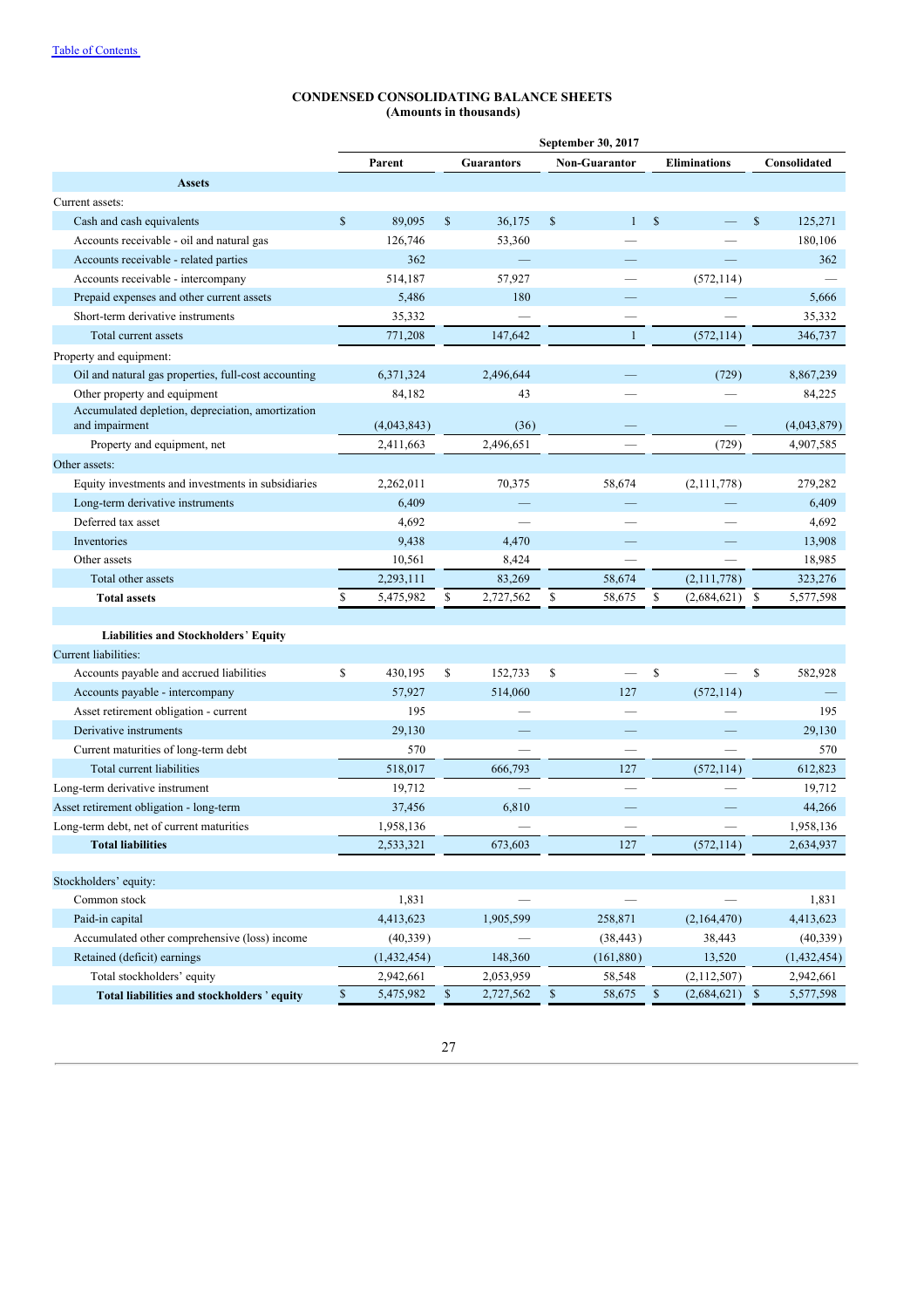# **CONDENSED CONSOLIDATING BALANCE SHEETS (Amounts in thousands)**

|                                                                     |              |             |              |                   |              | December 31, 2016    |              |                     |                 |
|---------------------------------------------------------------------|--------------|-------------|--------------|-------------------|--------------|----------------------|--------------|---------------------|-----------------|
|                                                                     |              | Parent      |              | <b>Guarantors</b> |              | <b>Non-Guarantor</b> |              | <b>Eliminations</b> | Consolidated    |
| <b>Assets</b>                                                       |              |             |              |                   |              |                      |              |                     |                 |
| Current assets:                                                     |              |             |              |                   |              |                      |              |                     |                 |
| Cash and cash equivalents                                           | $\mathbb{S}$ | 1.273.882   | $\mathbb{S}$ | 1,993             | $\mathbb{S}$ |                      | $\mathbb{S}$ |                     | \$<br>1,275,875 |
| <b>Restricted Cash</b>                                              |              | 185,000     |              |                   |              |                      |              |                     | 185,000         |
| Accounts receivable - oil and natural gas                           |              | 137,087     |              | 37,496            |              |                      |              | (37, 822)           | 136,761         |
| Accounts receivable - related parties                               |              | 16          |              |                   |              |                      |              |                     | 16              |
| Accounts receivable - intercompany                                  |              | 449,517     |              | 1,151             |              |                      |              | (450, 668)          |                 |
| Prepaid expenses and other current assets                           |              | 3,135       |              |                   |              |                      |              |                     | 3,135           |
| Short-term derivative instruments                                   |              | 3,488       |              |                   |              |                      |              |                     | 3,488           |
| Total current assets                                                |              | 2,052,125   |              | 40.640            |              |                      |              | (488, 490)          | 1,604,275       |
|                                                                     |              |             |              |                   |              |                      |              |                     |                 |
| Property and equipment:                                             |              |             |              |                   |              |                      |              |                     |                 |
| Oil and natural gas properties, full-cost accounting,               |              | 5,655,125   |              | 417,524           |              |                      |              | (729)               | 6,071,920       |
| Other property and equipment                                        |              | 68,943      |              | 43                |              |                      |              |                     | 68,986          |
| Accumulated depletion, depreciation, amortization<br>and impairment |              | (3,789,746) |              | (34)              |              |                      |              |                     | (3,789,780)     |
| Property and equipment, net                                         |              | 1,934,322   |              | 417,533           |              |                      |              | (729)               | 2,351,126       |
| Other assets:                                                       |              |             |              |                   |              |                      |              |                     |                 |
| Equity investments and investments in subsidiaries                  |              | 236,327     |              | 33,590            |              | 45,213               |              | (71,210)            | 243,920         |
| Long-term derivative instruments                                    |              | 5,696       |              |                   |              |                      |              |                     | 5,696           |
| Deferred tax asset                                                  |              | 4,692       |              |                   |              |                      |              |                     | 4,692           |
| Inventories                                                         |              | 3,095       |              | 1,409             |              |                      |              |                     | 4,504           |
| Other assets                                                        |              | 8,932       |              |                   |              |                      |              |                     | 8,932           |
| Total other assets                                                  |              | 258,742     |              | 34,999            |              | 45,213               |              | (71,210)            | 267,744         |
| <b>Total assets</b>                                                 | \$           | 4,245,189   | \$           | 493,172           | \$           | 45,213               | S            | $(560, 429)$ \$     | 4,223,145       |
|                                                                     |              |             |              |                   |              |                      |              |                     |                 |
| <b>Liabilities and Stockholders' Equity</b>                         |              |             |              |                   |              |                      |              |                     |                 |
| Current liabilities:                                                |              |             |              |                   |              |                      |              |                     |                 |
| Accounts payable and accrued liabilities                            | \$           | 255,966     | \$           | 9,158             | \$           |                      | $\mathbb{S}$ |                     | \$<br>265,124   |
| Accounts payable - intercompany                                     |              | 31,202      |              | 457,163           |              | 126                  |              | (488, 491)          |                 |
| Asset retirement obligation - current                               |              | 195         |              |                   |              |                      |              |                     | 195             |
| Derivative instruments                                              |              | 119,219     |              |                   |              |                      |              |                     | 119,219         |
| Current maturities of long-term debt                                |              | 276         |              |                   |              |                      |              |                     | 276             |
| Total current liabilities                                           |              | 406,858     |              | 466,321           |              | 126                  |              | (488, 491)          | 384,814         |
| Long-term derivative instrument                                     |              | 26,759      |              |                   |              |                      |              |                     | 26,759          |
| Asset retirement obligation - long-term                             |              | 34,081      |              |                   |              |                      |              |                     | 34,081          |
| Long-term debt, net of current maturities                           |              | 1,593,599   |              |                   |              |                      |              |                     | 1,593,599       |
| <b>Total liabilities</b>                                            |              | 2,061,297   |              | 466,321           |              | 126                  |              | (488, 491)          | 2,039,253       |
|                                                                     |              |             |              |                   |              |                      |              |                     |                 |
| Stockholders' equity:                                               |              |             |              |                   |              |                      |              |                     |                 |
| Common stock                                                        |              | 1,588       |              |                   |              |                      |              |                     | 1,588           |
| Paid-in capital                                                     |              | 3,946,442   |              | 33,822            |              | 257,026              |              | (290, 848)          | 3,946,442       |
| Accumulated other comprehensive (loss) income                       |              | (53,058)    |              |                   |              | (50, 931)            |              | 50,931              | (53,058)        |
| Retained (deficit) earnings                                         |              | (1,711,080) |              | (6,971)           |              | (161,008)            |              | 167,979             | (1,711,080)     |
| Total stockholders' equity                                          |              | 2,183,892   |              | 26,851            |              | 45,087               |              | (71, 938)           | 2,183,892       |
| Total liabilities and stockholders' equity                          | \$           | 4,245,189   | \$           | 493,172           | \$           | 45,213               | \$           | $(560, 429)$ \$     | 4,223,145       |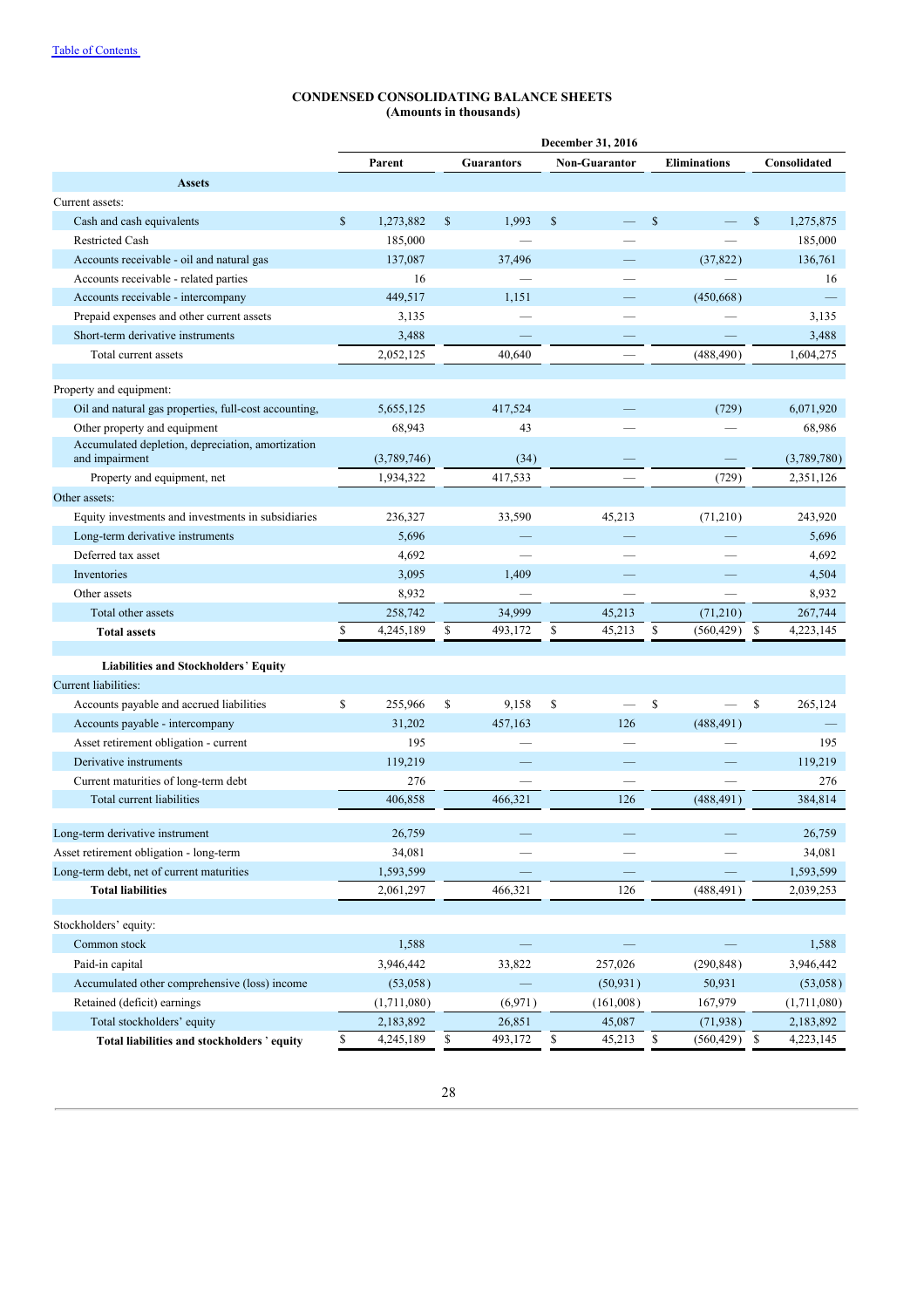|                                                                     | Three months ended September 30, 2017 |           |              |                   |                    |                      |               |                     |             |              |  |
|---------------------------------------------------------------------|---------------------------------------|-----------|--------------|-------------------|--------------------|----------------------|---------------|---------------------|-------------|--------------|--|
|                                                                     |                                       | Parent    |              | <b>Guarantors</b> |                    | <b>Non-Guarantor</b> |               | <b>Eliminations</b> |             | Consolidated |  |
| <b>Total revenues</b>                                               | $\mathcal{S}$                         | 188,390   | $\mathbb{S}$ | 77,108            | $\mathbf{\hat{s}}$ |                      | <sup>\$</sup> |                     | $\mathbf S$ | 265,498      |  |
| <b>Costs and expenses:</b>                                          |                                       |           |              |                   |                    |                      |               |                     |             |              |  |
| Lease operating expenses                                            |                                       | 16,019    |              | 4,001             |                    |                      |               |                     |             | 20,020       |  |
| Production taxes                                                    |                                       | 4,052     |              | 1,367             |                    |                      |               |                     |             | 5,419        |  |
| Midstream gathering and processing                                  |                                       | 52,725    |              | 16,647            |                    |                      |               |                     |             | 69,372       |  |
| Depreciation, depletion, and amortization                           |                                       | 106,649   |              | $\mathbf{1}$      |                    |                      |               |                     |             | 106,650      |  |
| General and administrative                                          |                                       | 13,956    |              | (892)             |                    | $\mathbf{1}$         |               |                     |             | 13,065       |  |
| Accretion expense                                                   |                                       | 335       |              | 121               |                    |                      |               |                     |             | 456          |  |
| Acquisition expense                                                 |                                       | (5)       |              | 38                |                    |                      |               |                     |             | 33           |  |
|                                                                     |                                       | 193,731   |              | 21,283            |                    | $\mathbf{1}$         |               |                     |             | 215,015      |  |
|                                                                     |                                       |           |              |                   |                    |                      |               |                     |             |              |  |
| (LOSS) INCOME FROM OPERATIONS                                       |                                       | (5,341)   |              | 55,825            |                    | (1)                  |               |                     |             | 50,483       |  |
|                                                                     |                                       |           |              |                   |                    |                      |               |                     |             |              |  |
| OTHER (INCOME) EXPENSE:                                             |                                       |           |              |                   |                    |                      |               |                     |             |              |  |
| Interest expense                                                    |                                       | 27,914    |              | (784)             |                    |                      |               |                     |             | 27,130       |  |
| Interest income<br>(Income) loss from equity method investments and |                                       | (29)      |              | (8)               |                    |                      |               |                     |             | (37)         |  |
| investments in subsidiaries                                         |                                       | (53,880)  |              | 128               |                    | 296                  |               | 56,193              |             | 2,737        |  |
| Other income                                                        |                                       | (344)     |              | (1)               |                    |                      |               |                     |             | (345)        |  |
|                                                                     |                                       | (26, 339) |              | (665)             |                    | 296                  |               | 56,193              |             | 29,485       |  |
|                                                                     |                                       |           |              |                   |                    |                      |               |                     |             |              |  |
| INCOME (LOSS) BEFORE INCOME TAXES                                   |                                       | 20,998    |              | 56,490            |                    | (297)                |               | (56, 193)           |             | 20,998       |  |
| <b>INCOME TAX EXPENSE</b>                                           |                                       | 2,763     |              |                   |                    |                      |               |                     |             | 2,763        |  |
|                                                                     | \$                                    | 18,235    | \$           | 56,490            | \$                 | (297)                | \$            | (56, 193)           | -\$         | 18,235       |  |
| <b>NET INCOME (LOSS)</b>                                            |                                       |           |              |                   |                    |                      |               |                     |             |              |  |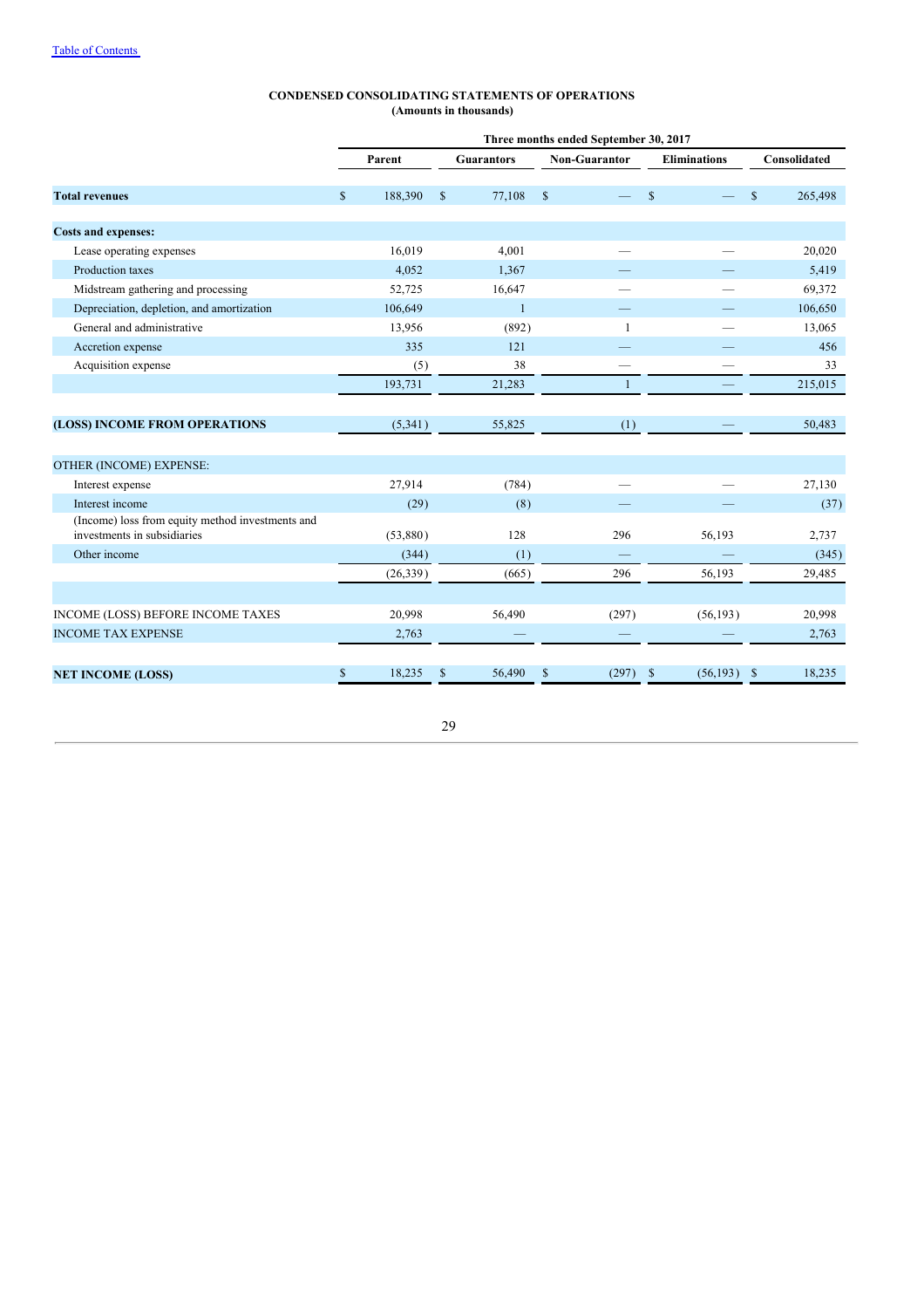|                                                                                 | Three months ended September 30, 2016 |            |               |                   |             |                      |               |                     |              |              |  |  |  |
|---------------------------------------------------------------------------------|---------------------------------------|------------|---------------|-------------------|-------------|----------------------|---------------|---------------------|--------------|--------------|--|--|--|
|                                                                                 |                                       | Parent     |               | <b>Guarantors</b> |             | <b>Non-Guarantor</b> |               | <b>Eliminations</b> |              | Consolidated |  |  |  |
| <b>Total revenues</b>                                                           | $\mathbf S$                           | 193,227    | $\mathsf{\$}$ | 465               | $\mathbf S$ |                      | $\mathbf S$   |                     | $\mathbb{S}$ | 193,692      |  |  |  |
| <b>Costs and expenses:</b>                                                      |                                       |            |               |                   |             |                      |               |                     |              |              |  |  |  |
| Lease operating expenses                                                        |                                       | 17,283     |               | 188               |             |                      |               |                     |              | 17,471       |  |  |  |
| Production taxes                                                                |                                       | 3,495      |               | 30                |             |                      |               |                     |              | 3,525        |  |  |  |
| Midstream gathering and processing                                              |                                       | 45,385     |               | 90                |             |                      |               |                     |              | 45,475       |  |  |  |
| Depreciation, depletion, and amortization                                       |                                       | 62,284     |               | -1                |             |                      |               |                     |              | 62,285       |  |  |  |
| Impairment of oil and natural gas properties                                    |                                       | 212,194    |               |                   |             |                      |               |                     |              | 212,194      |  |  |  |
| General and administrative                                                      |                                       | 10,772     |               | (305)             |             |                      |               |                     |              | 10,467       |  |  |  |
| Accretion expense                                                               |                                       | 269        |               | -                 |             |                      |               |                     |              | 269          |  |  |  |
|                                                                                 |                                       | 351,682    |               | $\overline{4}$    |             |                      |               |                     |              | 351,686      |  |  |  |
|                                                                                 |                                       |            |               |                   |             |                      |               |                     |              |              |  |  |  |
| (LOSS) INCOME FROM OPERATIONS                                                   |                                       | (158, 455) |               | 461               |             |                      |               |                     |              | (157,994)    |  |  |  |
|                                                                                 |                                       |            |               |                   |             |                      |               |                     |              |              |  |  |  |
| OTHER (INCOME) EXPENSE:                                                         |                                       |            |               |                   |             |                      |               |                     |              |              |  |  |  |
| Interest expense                                                                |                                       | 12,787     |               |                   |             |                      |               |                     |              | 12,787       |  |  |  |
| Interest income                                                                 |                                       | (337)      |               |                   |             |                      |               |                     |              | (337)        |  |  |  |
| <b>Insurance Proceeds</b>                                                       |                                       | (3,750)    |               |                   |             |                      |               |                     |              | (3,750)      |  |  |  |
| (Income) loss from equity method investments<br>and investments in subsidiaries |                                       | (6, 457)   |               | (99)              |             | 364                  |               | 195                 |              | (5,997)      |  |  |  |
| Other income                                                                    |                                       | 5          |               | $\mathbf{1}$      |             |                      |               |                     |              | 6            |  |  |  |
|                                                                                 |                                       | 2,248      |               | (98)              |             | 364                  |               | 195                 |              | 2,709        |  |  |  |
| (LOSS) INCOME BEFORE INCOME TAXES                                               |                                       | (160, 703) |               | 559               |             | (364)                |               | (195)               |              | (160, 703)   |  |  |  |
| <b>INCOME TAX BENEFIT</b>                                                       |                                       | (3, 407)   |               |                   |             |                      |               |                     |              | (3, 407)     |  |  |  |
|                                                                                 |                                       |            |               |                   |             |                      |               |                     |              |              |  |  |  |
| <b>NET (LOSS) INCOME</b>                                                        | S                                     | (157, 296) | \$            | 559               | \$          | (364)                | <sup>\$</sup> | (195)               | \$           | (157,296)    |  |  |  |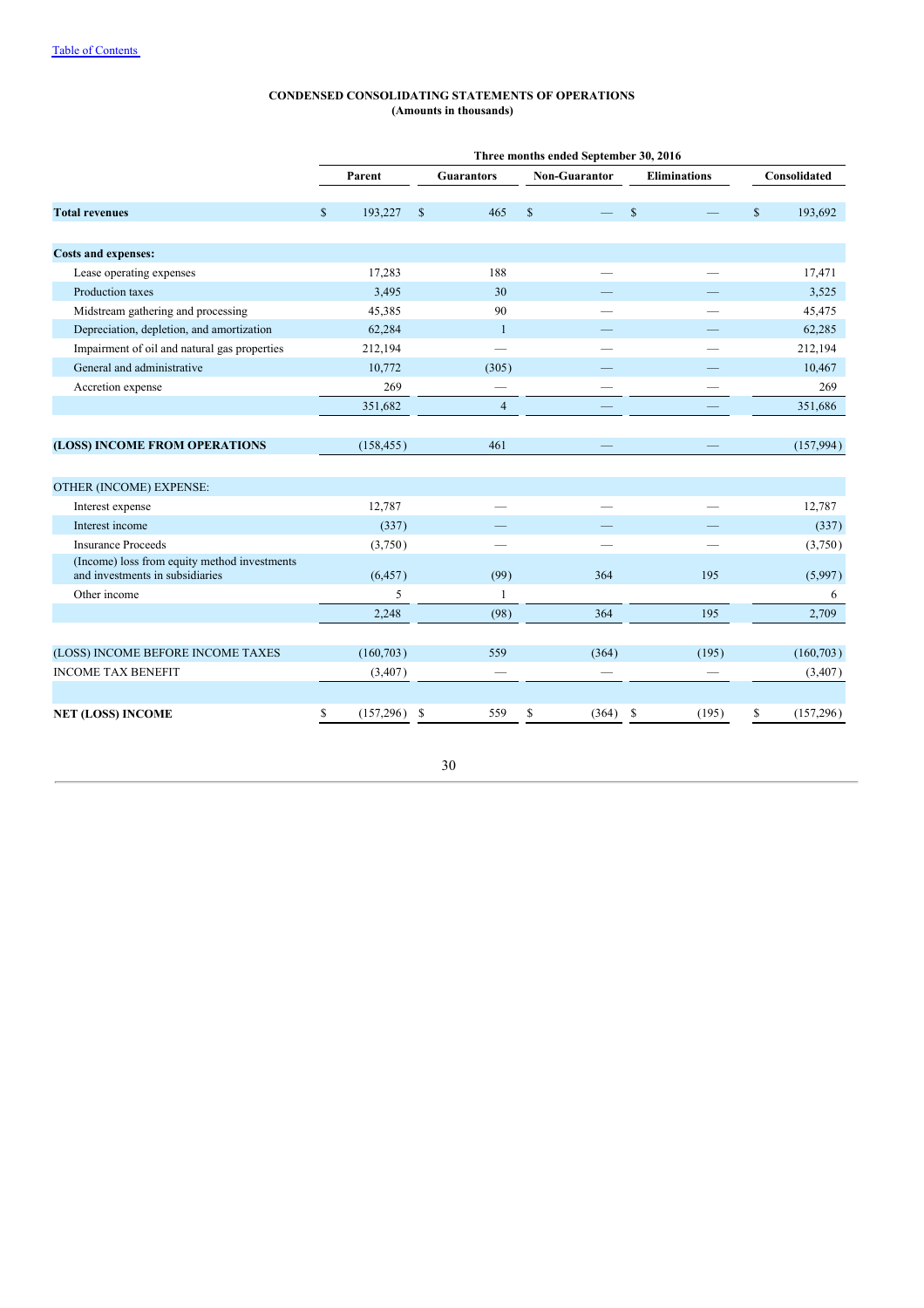|                                                                                 | Nine months ended September 30, 2017 |           |               |                   |               |               |               |                     |             |              |  |
|---------------------------------------------------------------------------------|--------------------------------------|-----------|---------------|-------------------|---------------|---------------|---------------|---------------------|-------------|--------------|--|
|                                                                                 |                                      | Parent    |               | <b>Guarantors</b> |               | Non-Guarantor |               | <b>Eliminations</b> |             | Consolidated |  |
| <b>Total revenues</b>                                                           | $\mathbb{S}$                         | 710,184   | $\mathsf{\$}$ | 212,271           | <sup>\$</sup> |               | <sup>\$</sup> |                     | $\mathbf S$ | 922,455      |  |
| <b>Costs and expenses:</b>                                                      |                                      |           |               |                   |               |               |               |                     |             |              |  |
| Lease operating expenses                                                        |                                      | 49,891    |               | 10,153            |               |               |               |                     |             | 60,044       |  |
| Production taxes                                                                |                                      | 10,799    |               | 3,665             |               |               |               |                     |             | 14,464       |  |
| Midstream gathering and processing                                              |                                      | 132,740   |               | 43,518            |               |               |               |                     |             | 176,258      |  |
| Depreciation, depletion, and amortization                                       |                                      | 254,884   |               | $\overline{3}$    |               |               |               |                     |             | 254,887      |  |
| General and administrative                                                      |                                      | 39,882    |               | (1,963)           |               | 3             |               |                     |             | 37,922       |  |
| Accretion expense                                                               |                                      | 908       |               | 240               |               |               |               |                     |             | 1,148        |  |
| Acquisition expense                                                             |                                      |           |               | 2,391             |               |               |               |                     |             | 2,391        |  |
|                                                                                 |                                      | 489,104   |               | 58,007            |               | 3             |               |                     |             | 547,114      |  |
| <b>INCOME (LOSS) FROM OPERATIONS</b>                                            |                                      | 221,080   |               | 154,264           |               | (3)           |               |                     |             | 375,341      |  |
| OTHER (INCOME) EXPENSE:                                                         |                                      |           |               |                   |               |               |               |                     |             |              |  |
| Interest expense                                                                |                                      | 79,095    |               | (4,298)           |               |               |               |                     |             | 74,797       |  |
| Interest income                                                                 |                                      | (913)     |               | (14)              |               |               |               |                     |             | (927)        |  |
| (Income) loss from equity method investments and<br>investments in subsidiaries |                                      | (136,969) |               | 2,586             |               | 869           |               | 154,459             |             | 20,945       |  |
| Other (income) expense                                                          |                                      | (1,522)   |               | (241)             |               |               |               | 900                 |             | (863)        |  |
|                                                                                 |                                      | (60, 309) |               | (1,967)           |               | 869           |               | 155,359             |             | 93,952       |  |
| INCOME (LOSS) BEFORE INCOME TAXES                                               |                                      | 281,389   |               | 156,231           |               | (872)         |               | (155, 359)          |             | 281,389      |  |
| <b>INCOME TAX EXPENSE</b>                                                       |                                      | 2,763     |               |                   |               |               |               |                     |             | 2,763        |  |
| <b>NET INCOME (LOSS)</b>                                                        | $\mathbf S$                          | 278,626   | \$            | 156,231           | \$            | (872)         | S             | (155, 359)          | S           | 278,626      |  |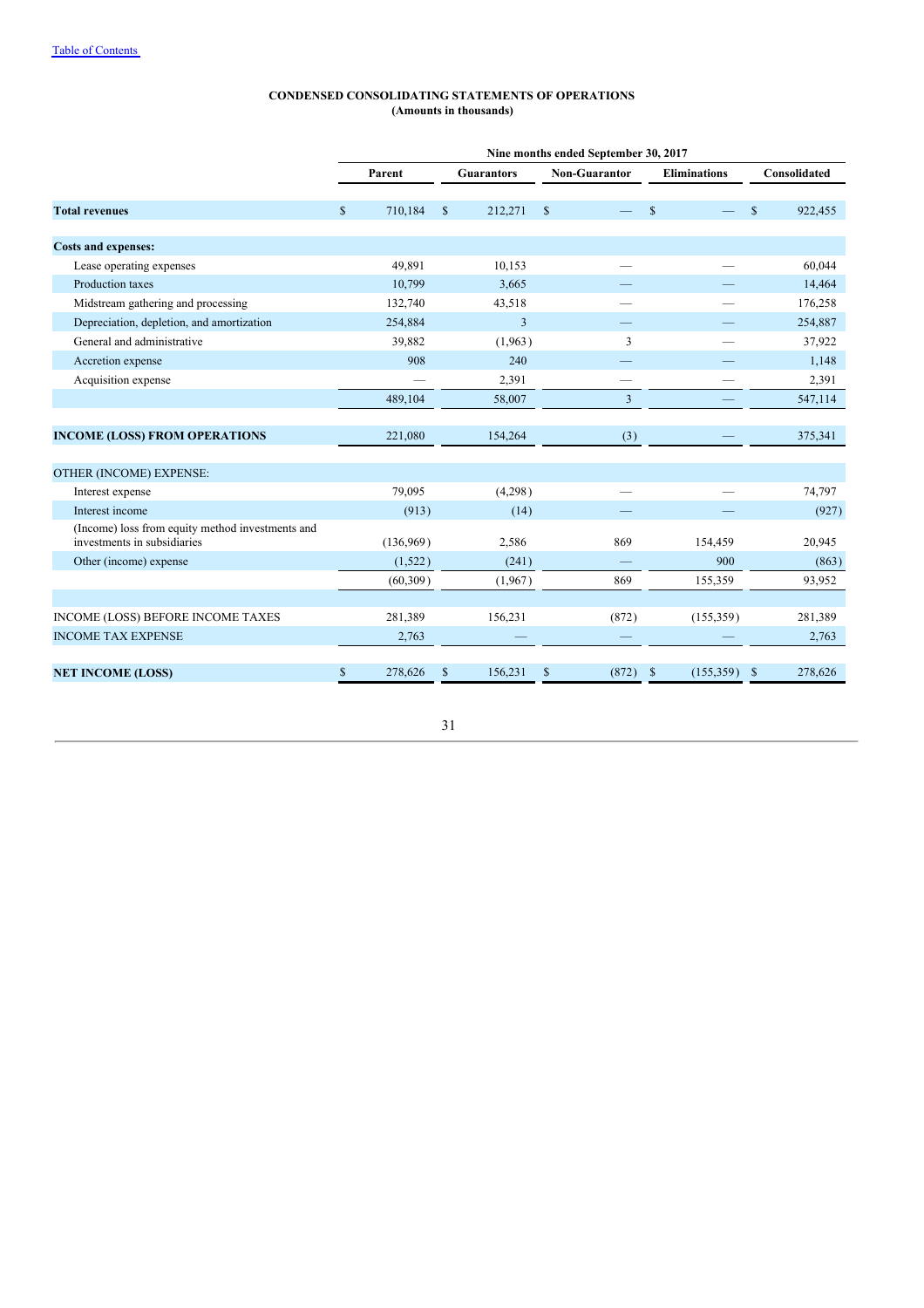|                                                                                 | Nine months ended September 30, 2016 |            |               |                          |              |                      |              |                     |              |              |  |
|---------------------------------------------------------------------------------|--------------------------------------|------------|---------------|--------------------------|--------------|----------------------|--------------|---------------------|--------------|--------------|--|
|                                                                                 |                                      | Parent     |               | <b>Guarantors</b>        |              | <b>Non-Guarantor</b> |              | <b>Eliminations</b> |              | Consolidated |  |
| <b>Total revenues</b>                                                           | $\mathbb{S}$                         | 321,404    | $\mathcal{S}$ | 1,090                    | $\mathbb{S}$ |                      | $\mathbb{S}$ |                     | $\mathbb{S}$ | 322,494      |  |
| <b>Costs and expenses:</b>                                                      |                                      |            |               |                          |              |                      |              |                     |              |              |  |
| Lease operating expenses                                                        |                                      | 48,246     |               | 543                      |              |                      |              |                     |              | 48,789       |  |
| Production taxes                                                                |                                      | 9,410      |               | 82                       |              |                      |              |                     |              | 9,492        |  |
| Midstream gathering and processing                                              |                                      | 122,250    |               | 226                      |              |                      |              |                     |              | 122,476      |  |
| Depreciation, depletion, and amortization                                       |                                      | 183,411    |               | 3                        |              |                      |              |                     |              | 183,414      |  |
| Impairment of oil and natural gas properties                                    |                                      | 601,806    |               | $\overline{\phantom{0}}$ |              |                      |              |                     |              | 601,806      |  |
| General and administrative                                                      |                                      | 33,230     |               | (291)                    |              | $\overline{2}$       |              |                     |              | 32,941       |  |
| Accretion expense                                                               |                                      | 777        |               |                          |              | -                    |              |                     |              | 777          |  |
|                                                                                 |                                      | 999,130    |               | 563                      |              | 2                    |              |                     |              | 999,695      |  |
|                                                                                 |                                      |            |               |                          |              |                      |              |                     |              |              |  |
| (LOSS) INCOME FROM OPERATIONS                                                   |                                      | (677, 726) |               | 527                      |              | (2)                  |              |                     |              | (677, 201)   |  |
| OTHER (INCOME) EXPENSE:                                                         |                                      |            |               |                          |              |                      |              |                     |              |              |  |
| Interest expense                                                                |                                      | 44,891     |               | $\mathbf{1}$             |              |                      |              |                     |              | 44,892       |  |
| Interest income                                                                 |                                      | (822)      |               |                          |              |                      |              |                     |              | (822)        |  |
| <b>Insurance Proceeds</b>                                                       |                                      | (3,750)    |               |                          |              |                      |              |                     |              | (3,750)      |  |
| Loss (income) from equity method investments and<br>investments in subsidiaries |                                      | 25,044     |               | (40)                     |              | 24,812               |              | (24,240)            |              | 25,576       |  |
| Other income                                                                    |                                      | 5          |               | (8)                      |              |                      |              |                     |              | (3)          |  |
|                                                                                 |                                      | 65,368     |               | (47)                     |              | 24,812               |              | (24,240)            |              | 65,893       |  |
|                                                                                 |                                      |            |               |                          |              |                      |              |                     |              |              |  |
| (LOSS) INCOME BEFORE INCOME TAXES                                               |                                      | (743, 094) |               | 574                      |              | (24, 814)            |              | 24,240              |              | (743, 094)   |  |
| <b>INCOME TAX BENEFIT</b>                                                       |                                      | (3,755)    |               |                          |              |                      |              |                     |              | (3,755)      |  |
|                                                                                 |                                      |            |               |                          |              |                      |              |                     |              |              |  |
| <b>NET (LOSS) INCOME</b>                                                        | \$                                   | (739, 339) | \$            | 574                      | \$           | (24, 814)            | -S           | 24,240              | \$           | (739, 339)   |  |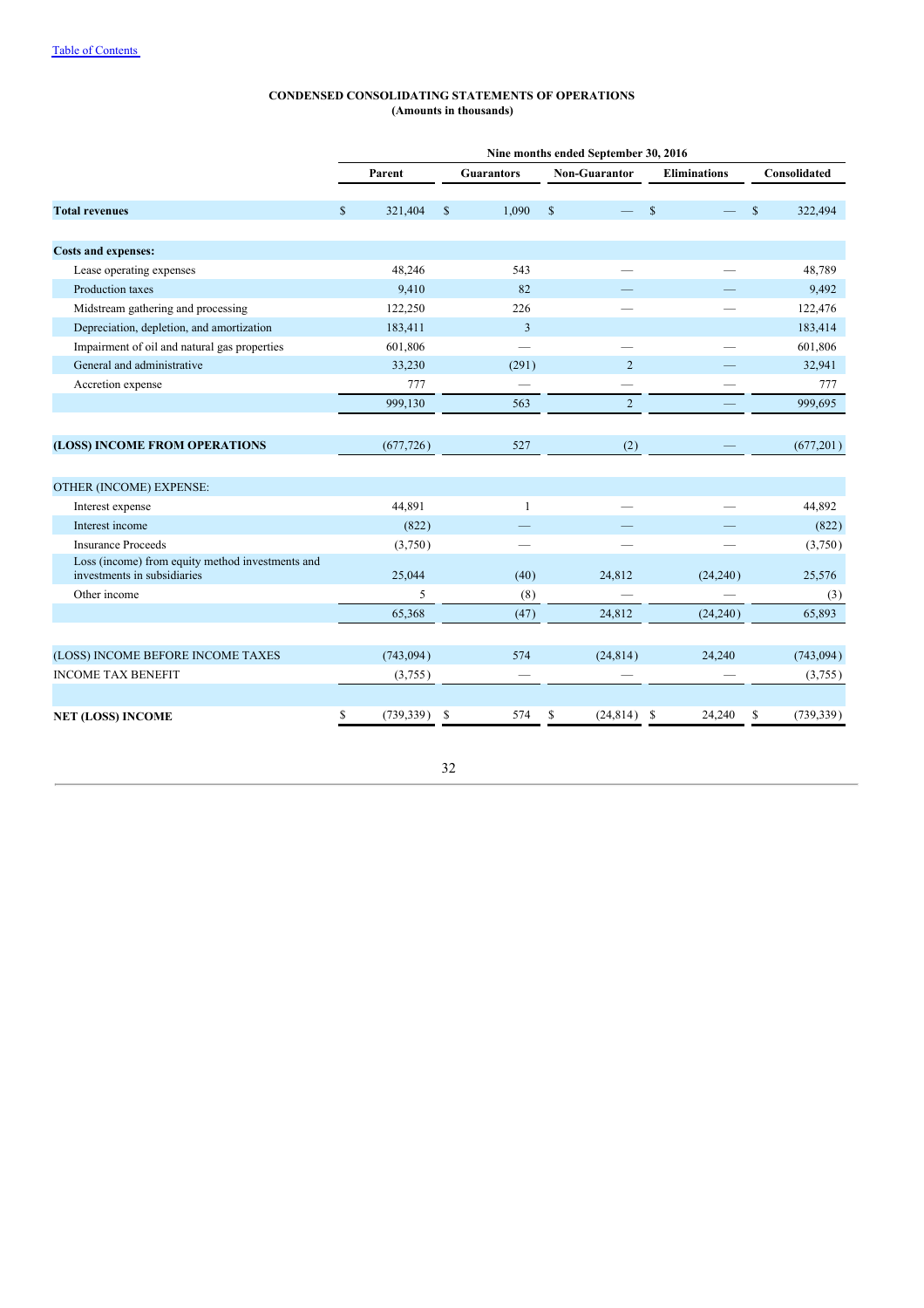#### **CONDENSED CONSOLIDATING STATEMENTS OF COMPREHENSIVE INCOME (LOSS) (Amounts in thousands)**

|                                         | Three months ended September 30, 2017 |        |            |        |                      |            |                     |               |  |              |
|-----------------------------------------|---------------------------------------|--------|------------|--------|----------------------|------------|---------------------|---------------|--|--------------|
|                                         | Parent                                |        | Guarantors |        | <b>Non-Guarantor</b> |            | <b>Eliminations</b> |               |  | Consolidated |
|                                         |                                       |        |            |        |                      |            |                     |               |  |              |
| Net income (loss)                       |                                       | 18.235 |            | 56,490 |                      | $(297)$ \$ |                     | $(56,193)$ \$ |  | 18,235       |
| Foreign currency translation adjustment |                                       | 6.832  |            | 158    |                      | 6.674      |                     | (6,832)       |  | 6,832        |
| Other comprehensive income (loss)       |                                       | 6.832  |            | 158    |                      | 6,674      |                     | (6,832)       |  | 6,832        |
| Comprehensive income (loss)             |                                       | 25,067 |            | 56,648 |                      | 6,377      |                     | (63,025)      |  | 25,067       |

|                                         | Three months ended September 30, 2016 |  |                          |  |                      |  |                     |  |              |
|-----------------------------------------|---------------------------------------|--|--------------------------|--|----------------------|--|---------------------|--|--------------|
|                                         | Parent                                |  | <b>Guarantors</b>        |  | <b>Non-Guarantor</b> |  | <b>Eliminations</b> |  | Consolidated |
|                                         |                                       |  |                          |  |                      |  |                     |  |              |
| Net (loss) income                       | $(157,296)$ \$                        |  | 559                      |  | $(364)$ \$           |  | (195)               |  | (157,296)    |
| Foreign currency translation adjustment | (4,013)                               |  | $\overline{\phantom{a}}$ |  | (1, 417)             |  | 1.417               |  | (4,013)      |
| Other comprehensive (loss) income       | (4,013)                               |  | _                        |  | (1, 417)             |  | 1.417               |  | (4,013)      |
| Comprehensive (loss) income             | (161, 309)                            |  | 559                      |  | (1,781)              |  | 1.222               |  | (161, 309)   |

|                                         | Nine months ended September 30, 2017 |  |            |  |                      |  |                     |  |              |
|-----------------------------------------|--------------------------------------|--|------------|--|----------------------|--|---------------------|--|--------------|
|                                         | Parent                               |  | Guarantors |  | <b>Non-Guarantor</b> |  | <b>Eliminations</b> |  | Consolidated |
|                                         |                                      |  |            |  |                      |  |                     |  |              |
| Net income (loss)                       | 278,626                              |  | 156.231    |  | $(872)$ \$           |  | $(155,359)$ \$      |  | 278,626      |
| Foreign currency translation adjustment | 12.719                               |  | 232        |  | 12.487               |  | (12,719)            |  | 12.719       |
| Other comprehensive income (loss)       | 12.719                               |  | 232        |  | 12.487               |  | (12,719)            |  | 12.719       |
| Comprehensive income (loss)             | 291,345                              |  | 156,463    |  | 11.615               |  | (168,078)           |  | 291,345      |

|                                         | Nine months ended September 30, 2016 |                 |  |                          |  |                      |  |                     |   |                      |
|-----------------------------------------|--------------------------------------|-----------------|--|--------------------------|--|----------------------|--|---------------------|---|----------------------|
|                                         |                                      | Parent          |  | Guarantors               |  | <b>Non-Guarantor</b> |  | <b>Eliminations</b> |   | C <b>onsolidated</b> |
|                                         |                                      |                 |  |                          |  |                      |  |                     |   |                      |
| Net (loss) income                       |                                      | $(739,339)$ \$  |  | 574                      |  | $(24,814)$ \$        |  | 24.240              | S | (739, 339)           |
| Foreign currency translation adjustment |                                      | 4.361           |  | $\overline{\phantom{a}}$ |  | 8.252                |  | (8,252)             |   | 4,361                |
| Other comprehensive income (loss)       |                                      | 4,361           |  | $\overline{\phantom{a}}$ |  | 8.252                |  | (8,252)             |   | 4,361                |
| Comprehensive (loss) income             |                                      | $(734, 978)$ \$ |  | 574                      |  | (16, 562)            |  | 15,988              |   | (734, 978)           |
|                                         |                                      |                 |  |                          |  |                      |  |                     |   |                      |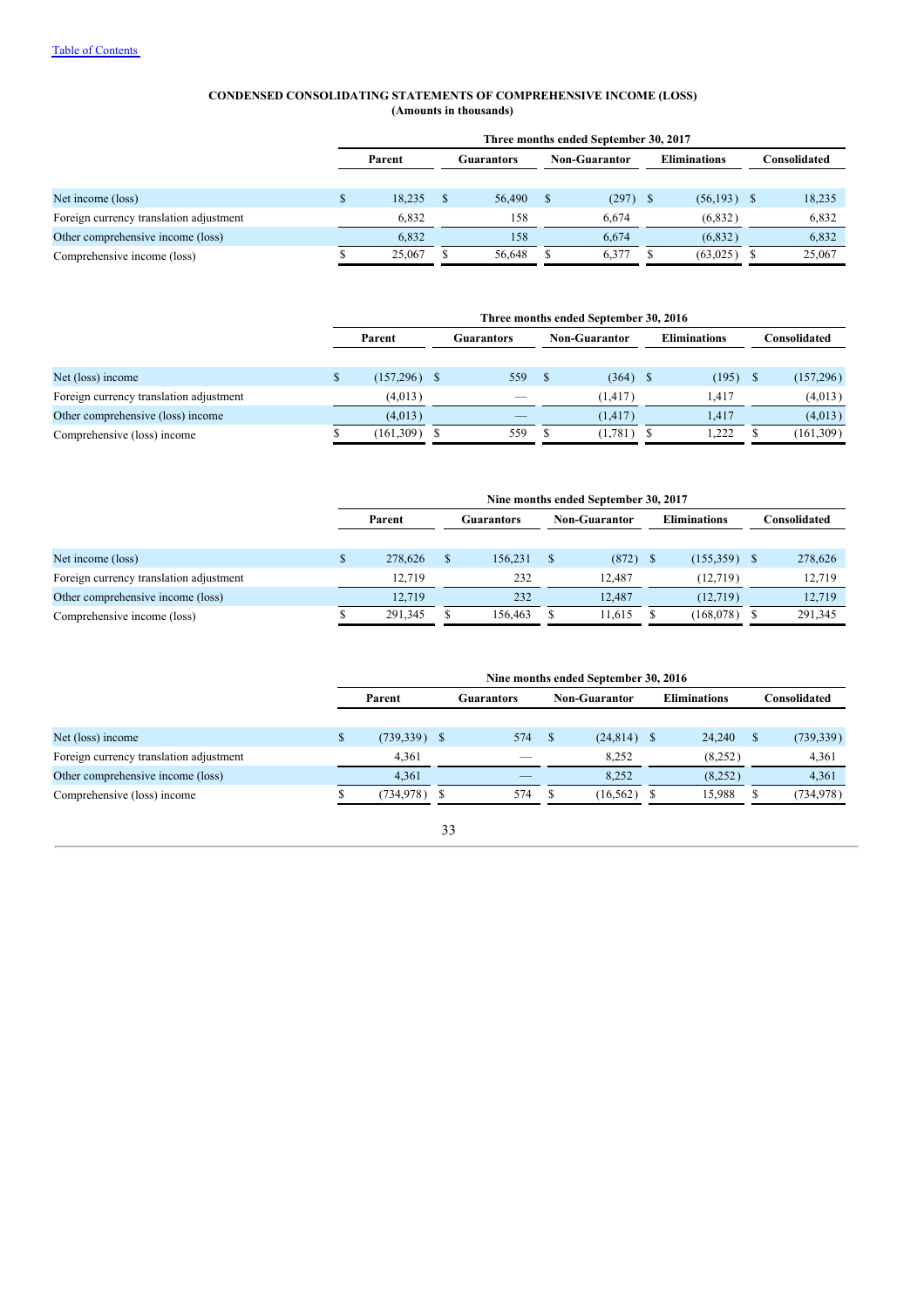#### **CONDENSED CONSOLIDATING STATEMENTS OF CASH FLOWS (Amounts in thousands)**

|                                                      |     |               |   |                   |    | Nine months ended September 30, 2017 |               |                     |   |              |
|------------------------------------------------------|-----|---------------|---|-------------------|----|--------------------------------------|---------------|---------------------|---|--------------|
|                                                      |     | Parent        |   | <b>Guarantors</b> |    | <b>Non-Guarantor</b>                 |               | <b>Eliminations</b> |   | Consolidated |
|                                                      |     |               |   |                   |    |                                      |               |                     |   |              |
| Net cash provided by (used in) operating activities  | \$. | 310,624       | S | 181,108           | S. | (1)                                  | -S            |                     | S | 491,733      |
|                                                      |     |               |   |                   |    |                                      |               |                     |   |              |
| Net cash (used in) provided by investing activities  |     | (1,849,554)   |   | (1,554,063)       |    | (1, 843)                             |               | 1,408,980           |   | (1,996,480)  |
|                                                      |     |               |   |                   |    |                                      |               |                     |   |              |
| Net cash provided by (used in) financing activities  |     | 354,143       |   | 1,407,137         |    | 1,845                                |               | (1,408,982)         |   | 354,143      |
|                                                      |     |               |   |                   |    |                                      |               |                     |   |              |
| Net (decrease) increase in cash and cash equivalents |     | (1, 184, 787) |   | 34,182            |    | $\mathbf{1}$                         |               |                     |   | (1,150,604)  |
|                                                      |     |               |   |                   |    |                                      |               |                     |   |              |
| Cash and cash equivalents at beginning of period     |     | 1,273,882     |   | 1,993             |    |                                      |               |                     |   | 1,275,875    |
|                                                      |     |               |   |                   |    |                                      |               |                     |   |              |
| Cash and cash equivalents at end of period           |     | 89,095        |   | 36,175            |    |                                      | <sup>\$</sup> |                     | S | 125,271      |

|                                                     |            |               |                   |               | Nine months ended September 30, 2016 |               |                     |               |
|-----------------------------------------------------|------------|---------------|-------------------|---------------|--------------------------------------|---------------|---------------------|---------------|
|                                                     | Parent     |               | <b>Guarantors</b> |               | <b>Non-Guarantor</b>                 |               | <b>Eliminations</b> | Consolidated  |
|                                                     |            |               |                   |               |                                      |               |                     |               |
| Net cash provided by (used in) operating activities | 244,758    | <sup>\$</sup> | 517               | <sup>\$</sup> | 3,998                                | $\mathbb{S}$  | (3,998)             | \$<br>245,275 |
| Net cash (used in) provided by investing activities | (420, 257) |               | (26,500)          |               | (18,510)                             |               | 45,010              | (420, 257)    |
| Net cash provided by (used in) financing activities | 426,284    |               | 26,500            |               | 14,512                               |               | (41, 012)           | 426,284       |
| Net increase in cash and cash equivalents           | 250,785    |               | 517               |               |                                      |               |                     | 251,302       |
|                                                     |            |               |                   |               |                                      |               |                     |               |
| Cash and cash equivalents at beginning of period    | 112,494    |               | 479               |               |                                      |               |                     | 112,974       |
|                                                     |            |               |                   |               |                                      |               |                     |               |
| Cash and cash equivalents at end of period          | 363,279    | \$            | 996               |               |                                      | <sup>\$</sup> |                     | \$<br>364,276 |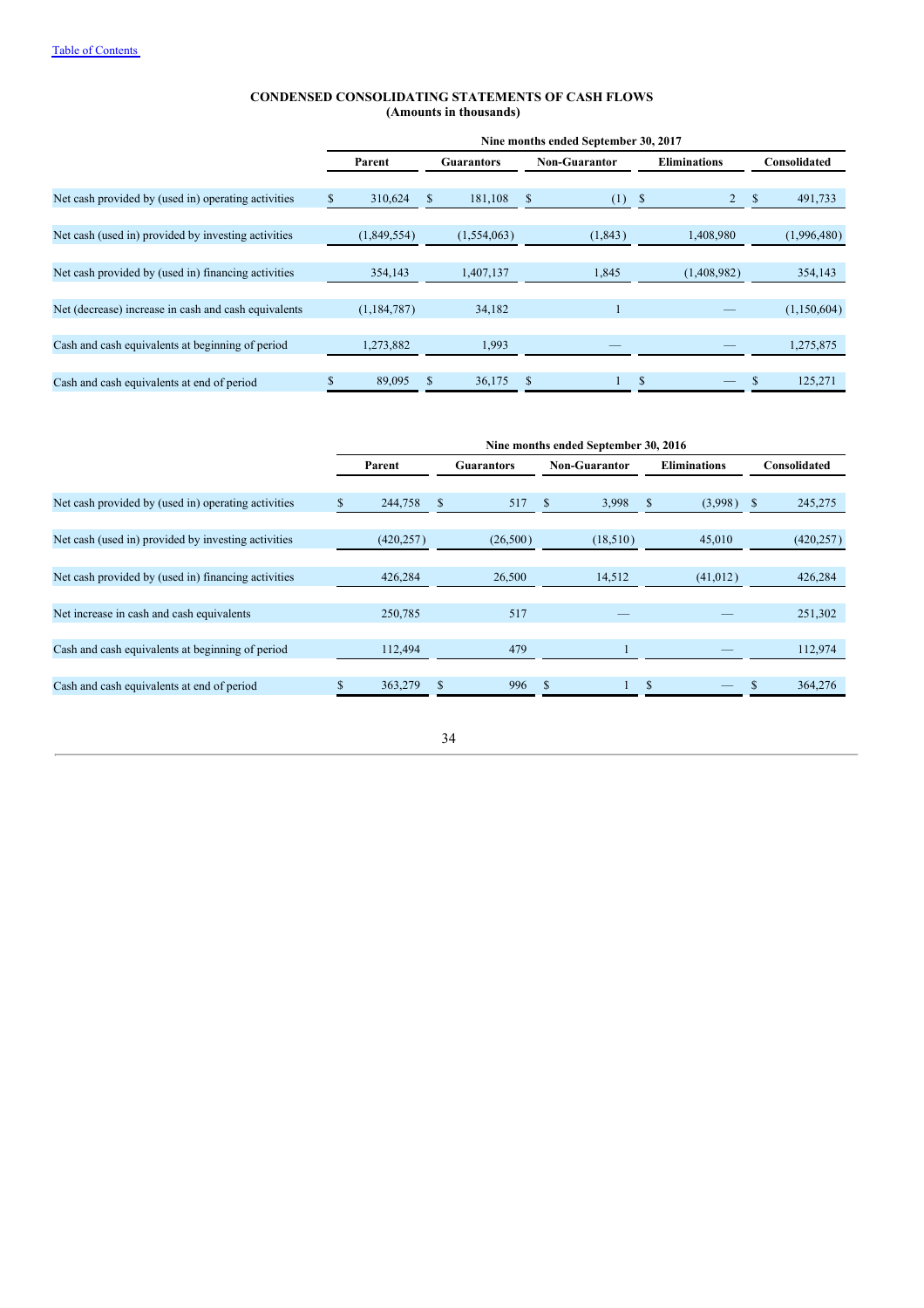#### **14. RECENT ACCOUNTING PRONOUNCEMENTS**

In May 2014, the Financial Accounting Standards Board ("FASB") issued Accounting Standards Update ("ASU") No. 2014-09, *Revenue from Contracts with Customers*, which supersedes the revenue recognition requirements in Topic 605, *Revenue Recognition*, and most industry-specific guidance. The core principle of the new standard is for the recognition of revenue to depict the transfer of goods or services to customers in amounts that reflect the payment to which the company expects to be entitled in exchange for those goods or services. The new standard will also result in enhanced revenue disclosures, provide guidance for transactions that were not previously addressed comprehensively and improve guidance for multiple-element arrangements. The ASU is effective for annual periods beginning after December 15, 2016, and interim periods within those years. The new standard permits retrospective application using either of the following methodologies: (i) restatement of each prior reporting period presented (full retrospective method) or (ii) recognition of a cumulative-effect adjustment as of the date of initial application (modified retrospective method). In July 2015, the FASB decided to defer the effective date by one year (until 2018). The Company is evaluating the impact of this ASU on its consolidated financial statements and working to identify any potential differences that would result from applying the requirements of the ASU to existing contracts and current accounting policies and practices. This evaluation requires, among other things, a review of the contracts it has with customers within each of the revenue streams identified within the Company's business, including natural gas sales, oil and condensate sales and natural gas liquid sales. The Company does not believe further disaggregation of revenue will be required under the new standard. Substantially all of the Company's revenue is earned pursuant to agreements under which they have currently interpreted one performance obligation, which is satisfied at a point-in-time. As part of the evaluation work to-date, the Company has substantially completed its contract reviews and documentation. Due to industry-wide ongoing discussions on certain application issues, the Company cannot reasonably estimate the expected financial statement impact; however, it does not expect the impact of the application of the new standard to have a material impact on net income or cash flows based on the reviews performed to-date. The Company is currently assessing the requirements for additional disclosures and documentation of new policies, procedures, system, control and data requirements. The Company's expectation is to adopt the standard on January 1, 2018, using the modified retrospective method. Based on the analysis to-date, the Company has not identified any material impact on their consolidated financial statements other than additional disclosures requirements.

In February 2016, the FASB issued ASU No. 2016-02, *Leases*. The guidance requires the lessee to recognize most leases on the balance sheet thereby resulting in the recognition of lease assets and liability for those leases currently classified as operating leases. The accounting for lessors is largely unchanged. The guidance is effective for periods after December 15, 2018, with early adoption permitted. The Company is in the process of evaluating the impact of this guidance on its consolidated financial statements and related disclosures; however, based on the Company's current operating leases, it is not expected to have a material impact.

In March 2016, the FASB issued ASU No. 2016-05, *Ef ect of Derivative Contract Novations on Existing Hedge Accounting Relationships.* The guidance was issued to clarify that change in the counterparty to a derivative instrument that had been designated as the hedging instrument under Topic 815, does not require designation of that hedging relationship provided that all other hedge accounting criteria continue to be met. The Company adopted the standard as of January 1, 2017. There was no impact on the Company's consolidated financial statements because all current derivative instruments are not designated for hedge accounting.

In March 2016, the FASB issued ASU No. 2016-09, *Improvements to Employee Share-Based Payment Accounting*. This guidance was intended to simplify the accounting for share-based payment transactions, including the income tax consequences, classification of awards as either equity or liabilities and classification on the statement of cash flows. The Company adopted the standard as of January 1, 2017. The Company has elected to recognize forfeitures of awards as they occur. The adoption of this standard did not have a material impact on the Company's consolidated financial statements.

In May 2016, the FASB issued ASU No. 2016-11, *Revenue Recognition and Derivatives and Hedging: Rescission of SEC Guidance* Because of Accounting Standards Updates 2014-09 and 2014-16 Pursuant to Staff Announcements at the March 3, 2016 EITF Meeting. This guidance rescinds SEC Staff Observer comments that are codified in Topic606, *Revenue from Contracts with Customers*, and Topic 932, *Extractive Activities--Oil and Gas*. This amendment is effective upon adoption of Topic 606. The Company is in the process of evaluating the impact of this guidance on its consolidated financial statements.

In June 2016, the FASB issued ASU No. 2016-13, *Financial Instruments-Credit Losses: Measurement of Credit Losses on Financial Instruments*. This ASU amends guidance on reporting credit losses for assets held at amortized cost basis and available for sale debt securities. For assets held at amortized cost basis, this ASU eliminates the probable initial recognition threshold in current GAAP and instead, requires an entity to reflect its current estimate of all expected credit losses. The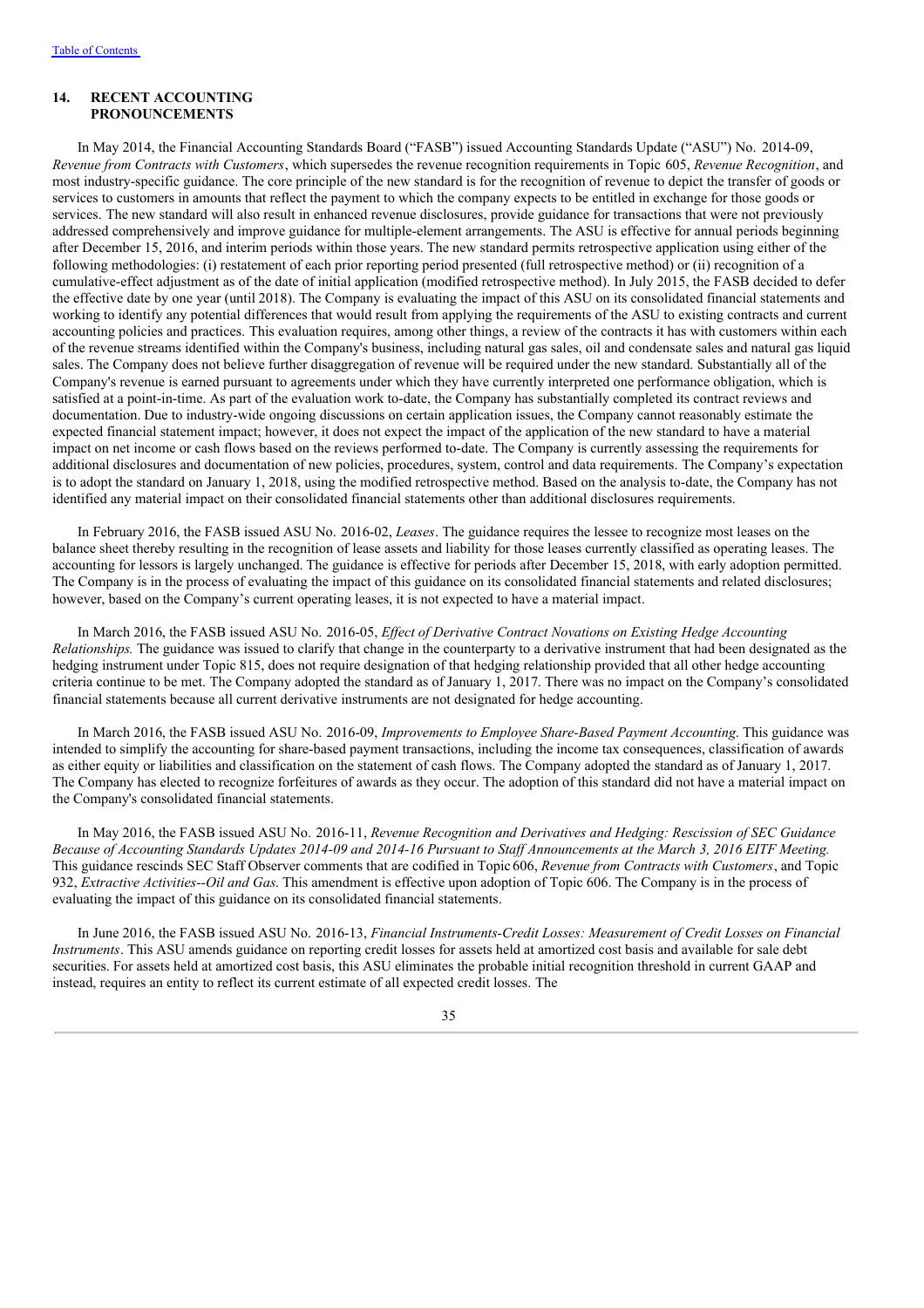amendments affect loans, debt securities, trade receivables, net investments in leases, off balance sheet credit exposure, reinsurance receivables and any other financial assets not excluded from the scope that have the contractual right to receive cash. The Company is currently evaluating the impact this standard will have on its financial statements and related disclosures and does not anticipate it to have a material affect.

In August 2016, the FASB issued ASU No. 2016-15, *Statement of Cash Flows: Classification of Certain Cash Receipts and Cash Payments.* This ASU provides guidance of eight specific cash flow issues. This ASU is effective for periods after December 15, 2017, with early adoption permitted. The Company is in the process of evaluating the impact of this guidance on its consolidated financial statements.

In December 2016, the FASB issued ASU No. 2016-20, *Technical Corrections and Improvements to Topic 606, Revenue from Contracts with Customers*. This guidance updates narrow aspects of the guidance issued in Update 2014-09. This amendment is effective for periods after December 15, 2017, with early adoption permitted. The Company is in the process of evaluating the impact of this ASU on its consolidated financial statements.

In January 2017, the FASB issued ASU No. 2017-01, *Clarifying the Definition of a Business*. Under the current business combination guidance, there are three elements of a business: inputs, processes and outputs. The revised guidance adds an initial screen test to determine if substantially all of the fair value of the gross assets acquired is concentrated in a single asset or group of similar assets. If that screen is met, the set of assets is not a business. The new framework also specifies the minimum required inputs and processes necessary to be a business. This amendment is effective for periods after December 15, 2017, with early adoption permitted. The Company is in the process of evaluating the impact of this ASU on its consolidated financial statements.

### **15. SUBSEQUENT EVENTS**

#### *Derivatives*

In October of 2017, the Company entered into fixed price swaps for 2018 for approximately 1,500 Bbls of oil per day at a weighted average price of \$52.05 per Bbl. The Company's fixed price swap contracts are tied to the commodity prices on NYMEX WTI. The Company will receive the fixed price amount stated in the contract and pay to its counterparty the current market price as listed on NYMEX for oil.

#### *Senior Notes Of ering*

On October 11, 2017, the Company issued \$450.0 million in aggregate principal amount of its 6.375% Senior Notes due 2026 (the "2026 Notes") to qualified institutional buyers pursuant to Rule 144A under the Securities Act and to certain non-U.S. persons in accordance with Regulation S under the Securities Act. Interest on the 2026 Notes accrues at a rate of 6.375% per annum on the outstanding principal amount thereof from October 11, 2017, payable semi-annually on January 15 and July 15 of each year, commencing on January 15, 2018. The 2026 Notes will mature on January 15, 2026. A portion of the net proceeds from the issuance of the 2026 Notes was used to repay all of the Company's outstanding borrowings under its secured revolving credit facility on October 11, 2017 and the balance will be used to fund the remaining anticipated outspend related to the Company's 2017 capital development plans.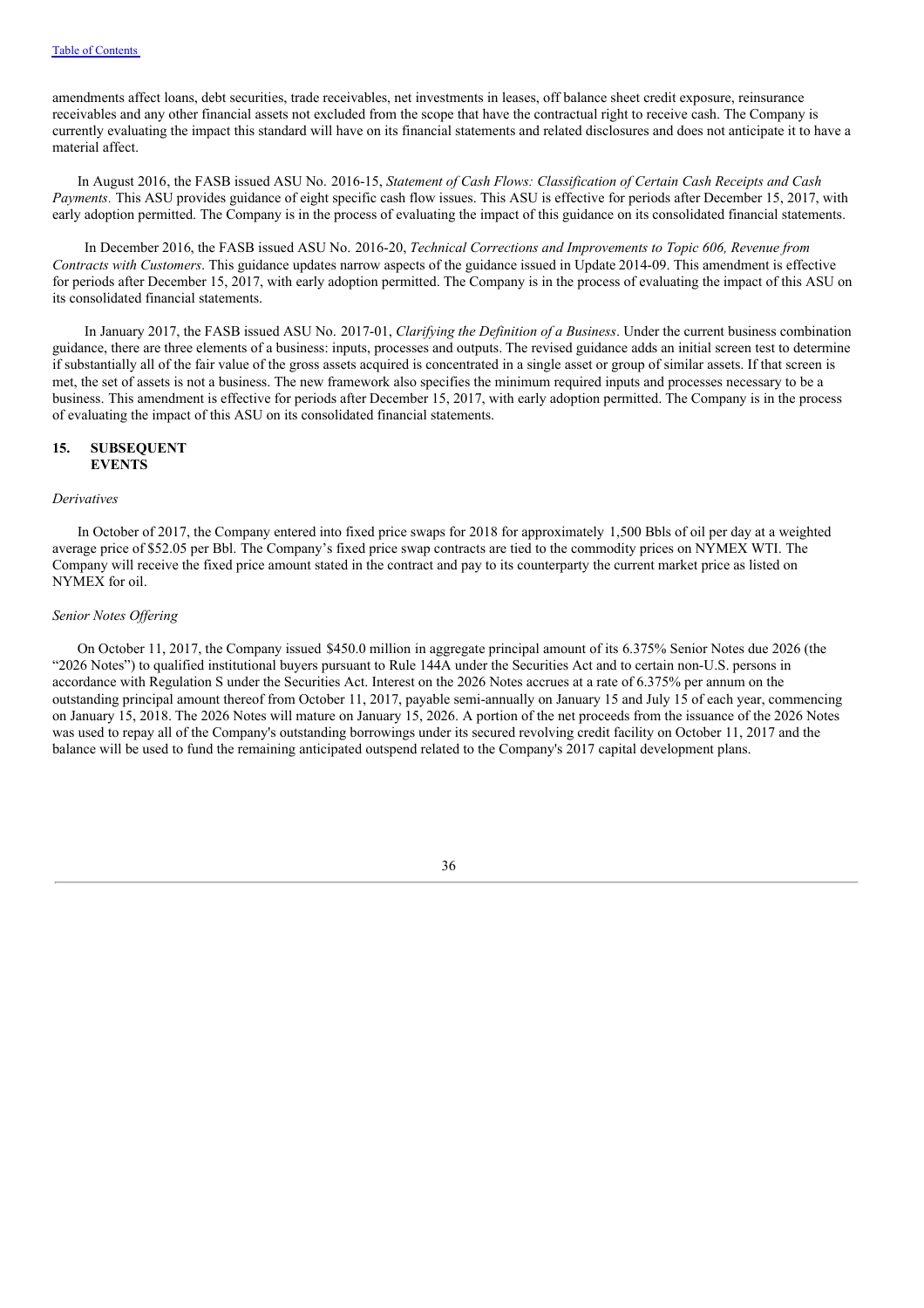# **ITEM 2. MANAGEMENT'S DISCUSSION AND ANALYSIS OF FINANCIAL CONDITION AND RESULTS OF OPERATIONS**

The following discussion and analysis should be read in conjunction with the "Management's Discussion and Analysis of Financial Condition and Results of Operations" section and audited consolidated financial statements and related notes included in our Annual Report on Form 10-K and with the unaudited consolidated financial statements and related notes thereto presented in this Quarterly Report on Form 10-Q.

#### **Disclosure Regarding Forward-Looking Statements**

This report includes "forward-looking statements" within the meaning of Section 27A of the Securities Act of 1933, as amended, or the Securities Act, and Section 21E of the Securities Exchange Act of 1934, as amended, or the Exchange Act. All statements other than statements of historical facts included in this report that address activities, events or developments that we expect or anticipate will or may occur in the future, including such things as estimated future net revenues from oil and natural gas reserves and the present value thereof, future capital expenditures (including the amount and nature thereof), business strategy and measures to implement strategy, competitive strength, goals, expansion and growth of our business and operations, plans, references to future success, reference to intentions as to future matters and other such matters are forward-looking statements. These statements are based on certain assumptions and analysis made by us in light of our experience and our perception of historical trends, current conditions and expected future developments as well as other factors we believe are appropriate in the circumstances. However, whether actual results and developments will conform with our expectations and predictions is subject to a number of risks and uncertainties, general economic, market or business conditions; the opportunities (or lack thereof) that may be presented to and pursued by us; competitive actions by other oil and natural gas companies; our ability to identify, complete and integrate acquisitions of properties (including those recently acquired from Vitruvian II Woodford, LLC) and businesses; changes in laws or regulations; adverse weather conditions and natural disasters such as hurricanes and other factors, including those listed in the "Risk Factors" section of our most recent Annual Report on Form 10-K, Quarterly Reports on Form 10-Q or any other filings we make with the SEC, many of which are beyond our control. Consequently, all of the forward-looking statements made in this report are qualified by these cautionary statements, and we cannot assure you that the actual results or developments anticipated by us will be realized or, even if realized, that they will have the expected consequences to or effects on us, our business or operations. We have no intention, and disclaim any obligation, to update or revise any forward-looking statements, whether as a result of new information, future results or otherwise.

#### **Overview**

We are an independent oil and natural gas exploration and production company focused on the exploration, exploitation, acquisition and production of natural gas, crude oil and natural gas liquids in the United States. Our corporate strategy is to internally identify prospects, acquire lands encompassing those prospects and evaluate those prospects using subsurface geology and geophysical data and exploratory drilling. Using this strategy, we have developed an oil and natural gas portfolio of proved reserves, as well as development and exploratory drilling opportunities on high potential conventional and unconventional oil and natural gas prospects. Our principal properties are located in the Utica Shale primarily in Eastern Ohio and the SCOOP Woodford and SCOOP Springer plays in Oklahoma. In addition, among other interests, we hold an acreage position along the Louisiana Gulf Coast in the West Cote Blanche Bay, or WCBB, and Hackberry fields, an acreage position in the Alberta oil sands in Canada through our interest in Grizzly Oil Sands ULC, or Grizzly, and an approximate 25.1% equity interest in Mammoth Energy Services, Inc., or Mammoth Energy, an oil field services company listed on the Nasdaq Global Select Market (TUSK). We seek to achieve reserve growth and increase our cash flow through our annual drilling programs.

#### **2017 Operational and Other Highlights**

- Production increased 63% to 110,367 net million cubic feet of natural gas equivalent, or MMcfe, for the three months ended September 30, 2017 from 67,541 MMcfe for the three months ended September 30, 2016. Our net daily production mix for the third quarter of 2017 averaged 1,199.6 MMcfe per day and was comprised of approximately 88% natural gas, 8% natural gas liquids, or NGLs, and 4% oil.
- On February 17, 2017, we, through our wholly-owned subsidiary Gulfport MidCon LLC, or Gulfport MidCon (formerly known as SCOOP Acquisition Company, LLC), completed our acquisition, which we refer to as the Acquisition, of certain assets from Vitruvian II Woodford, LLC, an unrelated third-party seller, for a total purchase price of approximately \$1.85 billion, consisting of \$1.35 billion in cash, subject to certain adjustments, and approximately 23.9 million shares of the Company's common stock (of which approximately 5.2 million shares were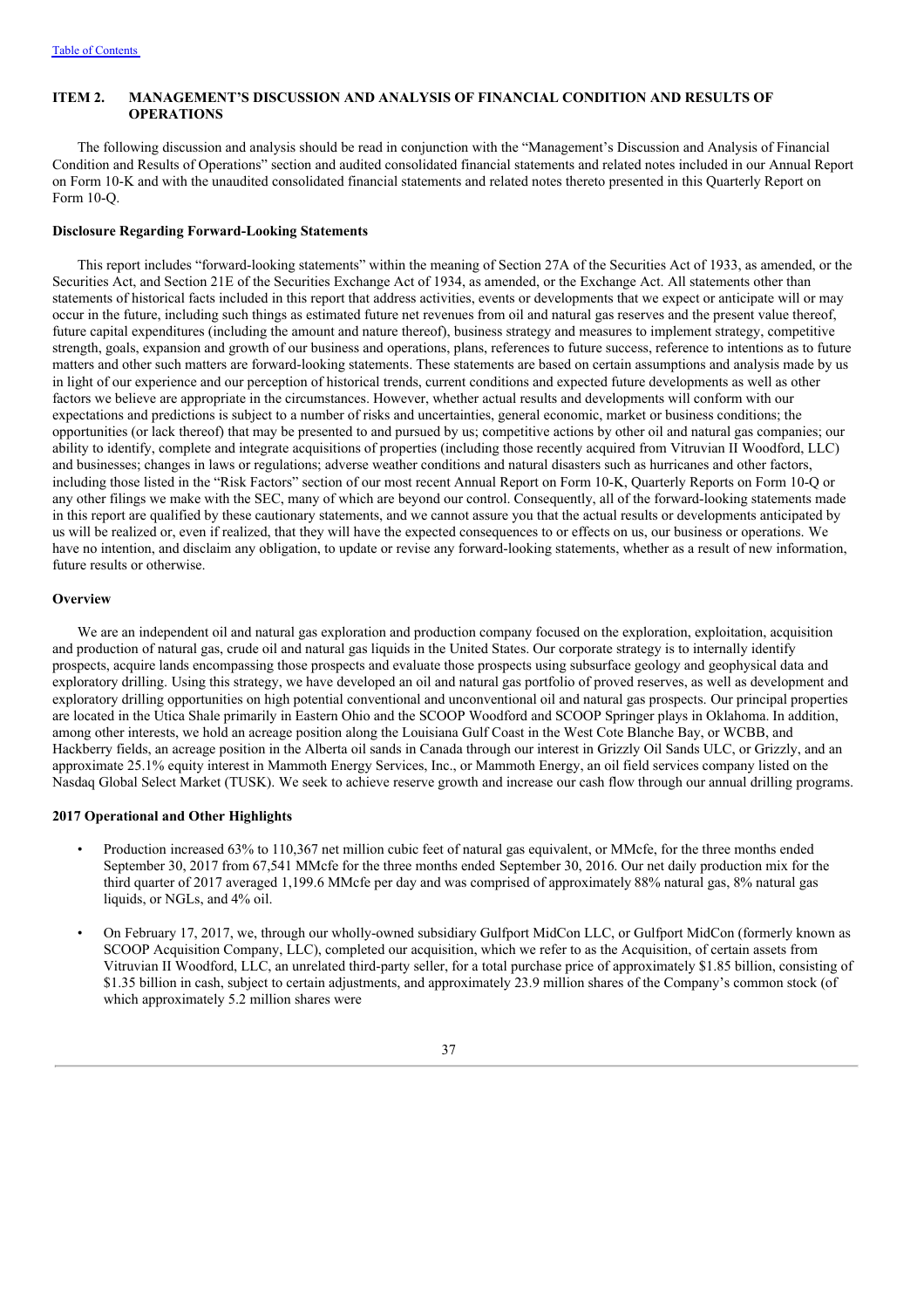placed in an indemnity escrow). The Acquisition included approximately 46,000 net surface acres with multiple producing zones, including the Woodford and Springer formations in the South Central Oklahoma Oil Province, or SCOOP, resource play, in Grady, Stephens and Garvin Counties, Oklahoma.

- On June 5, 2017, we acquired approximately 2.0 million shares of Mammoth Energy common stock in connection with our contribution of all of our membership interests in Sturgeon Acquisitions LLC, Stingray Energy Services LLC and Stingray Cementing LLC, which we refer to as Sturgeon, Stingray Energy and Stingray Cementing, respectively, bringing our equity interest in Mammoth Energy to approximately 25.1%.
- During the three months ended September 30, 2017, we spud 23 gross (23.0 net) wells in the Utica Shale, participated in an additional four gross (1.3 net) wells that were drilled by other operators on our Utica Shale acreage and spud six gross and net wells and recompleted nine gross and net wells on our Louisiana acreage. In addition, during the three months ended September 30, 2017, seven gross (6.1 net) wells were spud in the SCOOP. We also participated in an additional three gross (0.03 net) wells that were drilled by other operators on our SCOOP acreage. Of the 36 new wells we spud, at September 30, 2017, 28 were in various stages of completion and eight were being drilled. In addition, 19 gross (17.9 net) operated wells and nine gross (2.1 net) non-operated wells were turned-to-sales in our Utica Shale operating area andsix gross (5.6 net) operated wells and 12 gross (0.43 net) non-operated wells were turned-to-sales in our SCOOP operating area during the three months ended September 30, 2017.
- During the nine months ended September 30, 2017, we reduced our unit lease operating expense by 16% to \$0.21 per Mcfe from \$0.26 per Mcfe during the nine months ended September 30, 2016.
- During the nine months ended September 30, 2017, we decreased our unit general and administrative expense by 22% to \$0.13 per Mcfe from \$0.17 per Mcfe during the nine months ended September 30, 2016.
- On October 11, 2017, we issued \$450.0 million in aggregate principal amount of our 6.375% Senior Notes due 2026, or the 2026 Notes, to qualified institutional buyers pursuant to Rule 144A under the Securities Act and to certain non-U.S. persons in accordance with Regulation S under the Securities Act. Interest on the 2026 Notes accrues at a rate of 6.375% per annum on the outstanding principal amount thereof from October 11, 2017, payable semi-annually on January 15 and July 15 of each year, commencing on January 15, 2018. The 2026 Notes will mature on January 15, 2026. A portion of the net proceeds from the issuance of the 2026 Notes was used to repay all of our outstanding borrowings under our secured revolving credit facility on October 11, 2017 and the balance will be used to fund the remaining anticipated outspend related to our 2017 capital development plans.

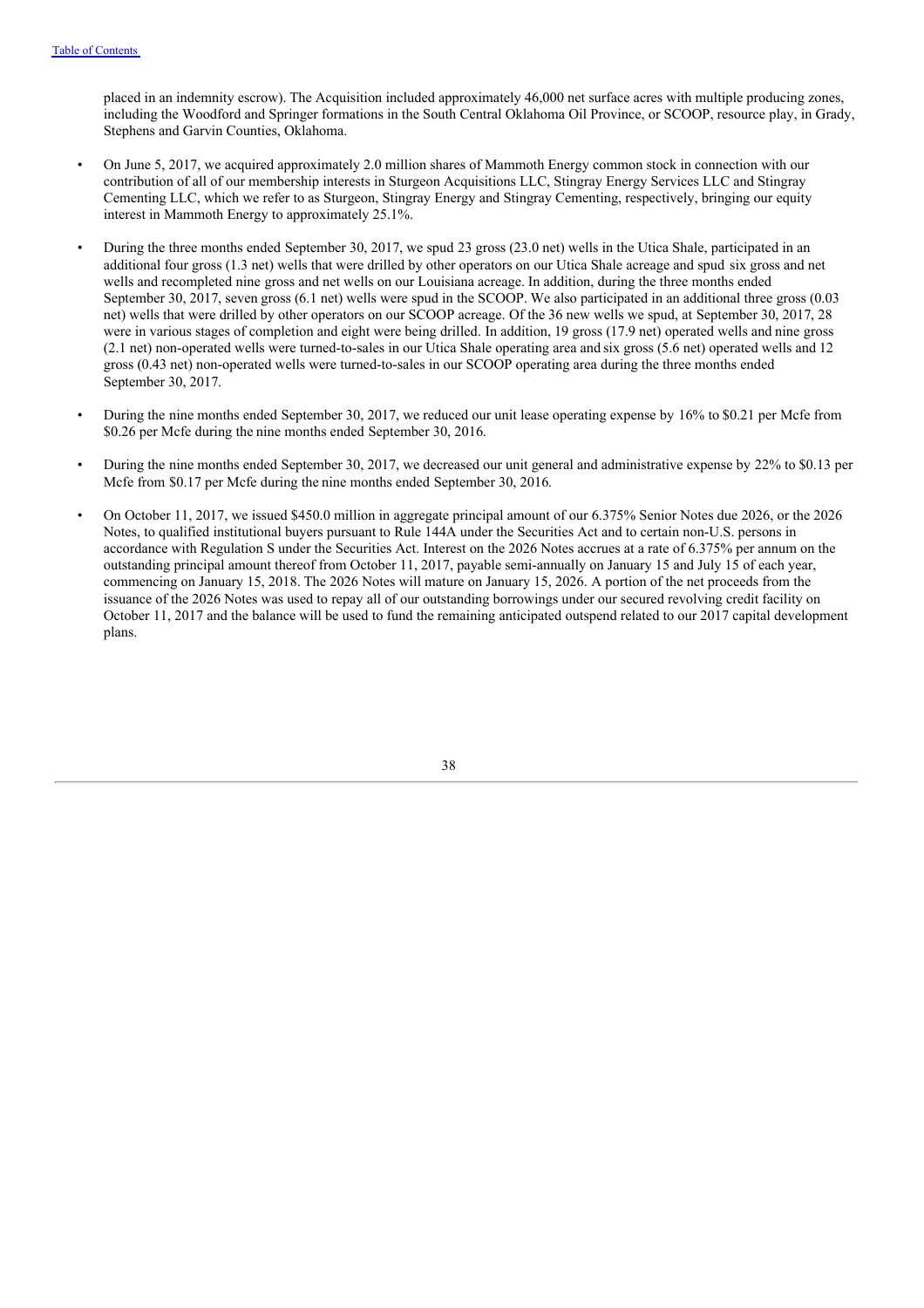#### **2017 Production and Drilling Activity**

During the three months ended September 30, 2017, our total net production was 97,824,927 cubic feet, or Mcf, of natural gas, 685,316 barrels of oil and 59,007,909 gallons of NGLs for a total of 110,367 MMcfe, as compared to 58,150,669 Mcf of natural gas, 521,356 barrels of oil and 43,837,087 gallons of NGLs, or 67,541 MMcfe, for the three months ended September 30, 2016. Our total net production averaged approximately 1,199.6 MMcfe per day during the three months ended September 30, 2017 as compared to 734.1 MMcfe per day during the same period in 2016. The 63% increase in production is largely the result of the continuing development of our Utica Shale acreage and production attributable to the Acquisition.

*Utica Shale*. As of November 1, 2017, we held leasehold interests in approximately 235,000 gross (213,000 net) acres in the Utica Shale. From January 1, 2017 through November 1, 2017, we spud 89 gross (84.1 net) wells, of which 16 were producing, 69 were in various stages of completion and four were being drilled at November 1, 2017. In addition, 16 gross (5.5 net) wells were drilled by other operators on our Utica Shale acreage during the nine months ended September 30, 2017.

As of November 1, 2017, we had four operated horizontal rigs under contract on our Utica Shale acreage. We currently intend to spud 96 gross (91 net) horizontal wells, and commence sales from 68 gross (61 net) wells, on our Utica Shale acreage in 2017.

Aggregate net production from our Utica Shale acreage during the three months ended September 30, 2017 was approximately 90,822 MMcfe, or an average of 987.2 MMcfe per day, of which 94% was from natural gas and 6% was from oil and NGLs.

*SCOOP*. As of November 1, 2017, we held leasehold interests in approximately 50,400 net acres in the SCOOP. From January 1, 2017 through November 1, 2017, 16 gross (13.6 net) wells were spud, of which four were being drilled and 12 were waiting on completion at November 1, 2017. In addition, 25 gross (0.8 net) wells were drilled by other operators on our SCOOP acreage during the period from February 17, 2017 to September 30, 2017.

As of November 1, 2017, we had four horizontal rigs under contract on our SCOOP acreage. We currently intend to spud 22 gross (18 net) wells, and commence sales from 18 gross (16 net) wells, on our SCOOP acreage in 2017.

Aggregate net production from our SCOOP acreage during the three months ended September 30, 2017 was approximately 17,888 MMcfe, or an average of 194.4 MMcfe per day, of which 70% was from natural gas and 30% was from oil and NGLs.

*WCBB*. From January 1, 2017 through November 1, 2017, we spud ten new wells and recompleted 59 wells. Aggregate net production from the WCBB field during the three months ended September 30, 2017 was approximately 1,255 MMcfe, or an average of 13.6 MMcfe per day, 98% of which was from oil.

*East Hackberry Field*. From January 1, 2017 through November 1, 2017, we spud five new wells and recompleted 20 wells. Aggregate net production from the East Hackberry field during the three months ended September 30, 2017 was approximately 296 MMcfe, or an average of 3.2 MMcfe per day, of which 98% was from oil and 2% was from natural gas.

*West Hackberry Field*. From January 1, 2017 through November 1, 2017, we did not spud any wells in our West Hackberry field. Aggregate net production from the West Hackberry field during the three months ended September 30, 2017 was approximately 19.7 MMcfe, or an average of 214.5 Mcfe per day, all of which was from oil.

We currently intend to drill 15 gross and net wells and perform recompletion activities on our acreage in Southern Louisiana.

*Niobrara Formation*. As of September 30, 2017, we held leases for approximately 4,000 net acres in the Niobrara Formation in Northwestern Colorado. From January 1, 2017 through November 1, 2017, there were no wells spud on our Niobrara Formation acreage. Aggregate net production was approximately 19.9 MMcfe, or an average of 216.5 Mcfe per day during the three months ended September 30, 2017, all of which was from oil.

*Bakken*. As of September 30, 2017, we held approximately 778 net acres in the Bakken Formation of Western North Dakota and Eastern Montana with interests in 18 wells and overriding royalty interests in certain existing and future wells. Aggregate net production from this acreage during the three months ended September 30, 2017 was approximately 64.5 MMcfe, or an average of 701.4 Mcfe per day, of which 78% was from oil, 15% was from natural gas and 7% was from NGLs.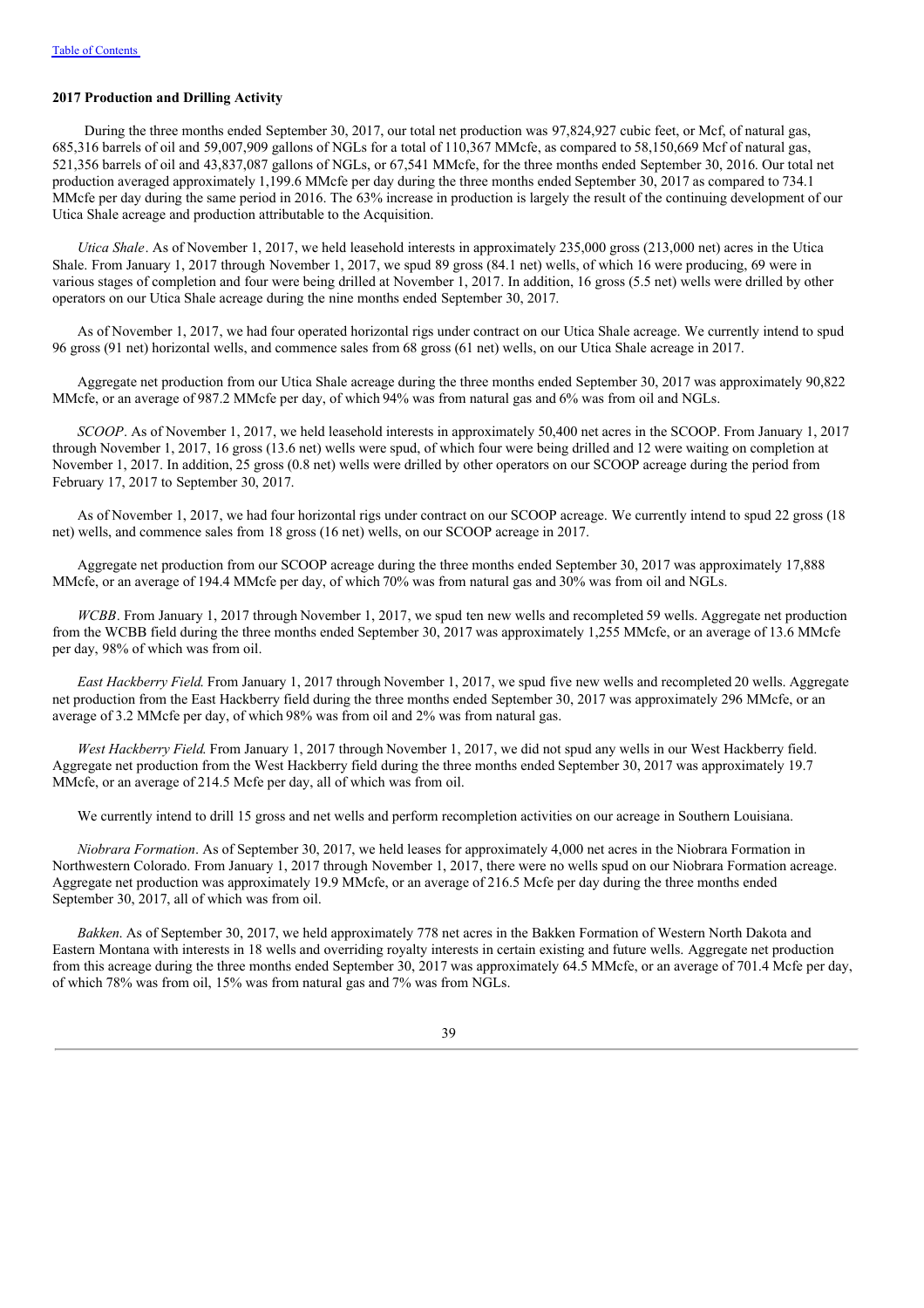#### **Critical Accounting Policies and Estimates**

Our discussion and analysis of our financial condition and results of operations are based upon consolidated financial statements, which have been prepared in accordance with accounting principles generally accepted in the United States of America, or GAAP. The preparation of these consolidated financial statements requires us to make estimates and judgments that affect the reported amounts of assets, liabilities, revenues and expenses. We have identified certain of these policies as being of particular importance to the portrayal of our financial position and results of operations and which require the application of significant judgment by our management. We analyze our estimates including those related to oil and natural gas properties, revenue recognition, income taxes and commitments and contingencies, and base our estimates on historical experience and various other assumptions that we believe to be reasonable under the circumstances. Actual results may differ from these estimates under different assumptions or conditions. We believe the following critical accounting policies affect our more significant judgments and estimates used in the preparation of our consolidated financial statements:

*Oil and Natural Gas Properties*. We use the full cost method of accounting for oil and natural gas operations. Accordingly, all costs, including non-productive costs and certain general and administrative costs directly associated with acquisition, exploration and development of oil and natural gas properties, are capitalized. Companies that use the full cost method of accounting for oil and gas properties are required to perform a ceiling test each quarter. The test determines a limit, or ceiling, on the book value of the oil and gas properties. Net capitalized costs are limited to the lower of unamortized cost net of deferred income taxes or the cost center ceiling. The cost center ceiling is defined as the sum of (a) estimated future net revenues, discounted at 10% per annum, from proved reserves, based on the 12-month unweighted average of the first-day-of-the-month price for the prior twelve months, adjusted for any contract provisions or financial derivatives, if any, that hedge our oil and natural gas revenue, and excluding the estimated abandonment costs for properties with asset retirement obligations recorded on the balance sheet, (b) the cost of properties not being amortized, if any, and (c) the lower of cost or market value of unproved properties included in the cost being amortized, including related deferred taxes for differences between the book and tax basis of the oil and natural gas properties. If the net book value, including related deferred taxes, exceeds the ceiling, an impairment or noncash writedown is required. Such capitalized costs, including the estimated future development costs and site remediation costs of proved undeveloped properties are depleted by an equivalent units-of-production method, converting gas to barrels at the ratio of six Mcf of gas to one barrel of oil. No gain or loss is recognized upon the disposal of oil and natural gas properties, unless such dispositions significantly alter the relationship between capitalized costs and proven oil and natural gas reserves. Oil and natural gas properties not subject to amortization consist of the cost of undeveloped leaseholds and totaled approximately \$3.0 billion at September 30, 2017 and \$1.6 billion at December 31, 2016. These costs are reviewed quarterly by management for impairment, with the impairment provision included in the cost of oil and natural gas properties subject to amortization. Factors considered by management in its impairment assessment include our drilling results and those of other operators, the terms of oil and natural gas leases not held by production and available funds for exploration and development.

*Ceiling Test*. Companies that use the full cost method of accounting for oil and gas properties are required to perform a ceiling test each quarter. The test determines a limit, or ceiling, on the book value of the oil and gas properties. Net capitalized costs are limited to the lower of unamortized cost net of deferred income taxes or the cost center ceiling (as defined in the preceding paragraph). If the net book value, including related deferred taxes, exceeds the ceiling, an impairment or noncash writedown is required. Ceiling test impairment can give us a significant loss for a particular period; however, future depletion expense would be reduced. A decline in oil and gas prices may result in an impairment of oil and gas properties. For instance, as a result of the decline in commodity prices in 2015 and 2016 and subsequent reduction in our proved reserves, we recognized a ceiling test impairment of \$715.5 million for the year ended December 31, 2016. At September 30, 2017, the calculated ceiling was greater than the net book value of our oil and natural gas properties, thus no ceiling test impairment was required for the nine months ended September 30, 2017. If prices of oil, natural gas and natural gas liquids decline in the future, we may be required to further write down the value of our oil and natural gas properties, which could negatively affect our results of operations.

*Asset Retirement Obligations*. We have obligations to remove equipment and restore land at the end of oil and gas production operations. Our removal and restoration obligations are primarily associated with plugging and abandoning wells and associated production facilities.

We account for abandonment and restoration liabilities under FASB ASC 410 which requires us to record a liability equal to the fair value of the estimated cost to retire an asset. The asset retirement liability is recorded in the period in which the obligation meets the definition of a liability, which is generally when the asset is placed into service. When the liability is initially recorded, we increase the carrying amount of the related long-lived asset by an amount equal to the original liability. The liability is accreted to its present value each period, and the capitalized cost is depreciated over the useful life of the related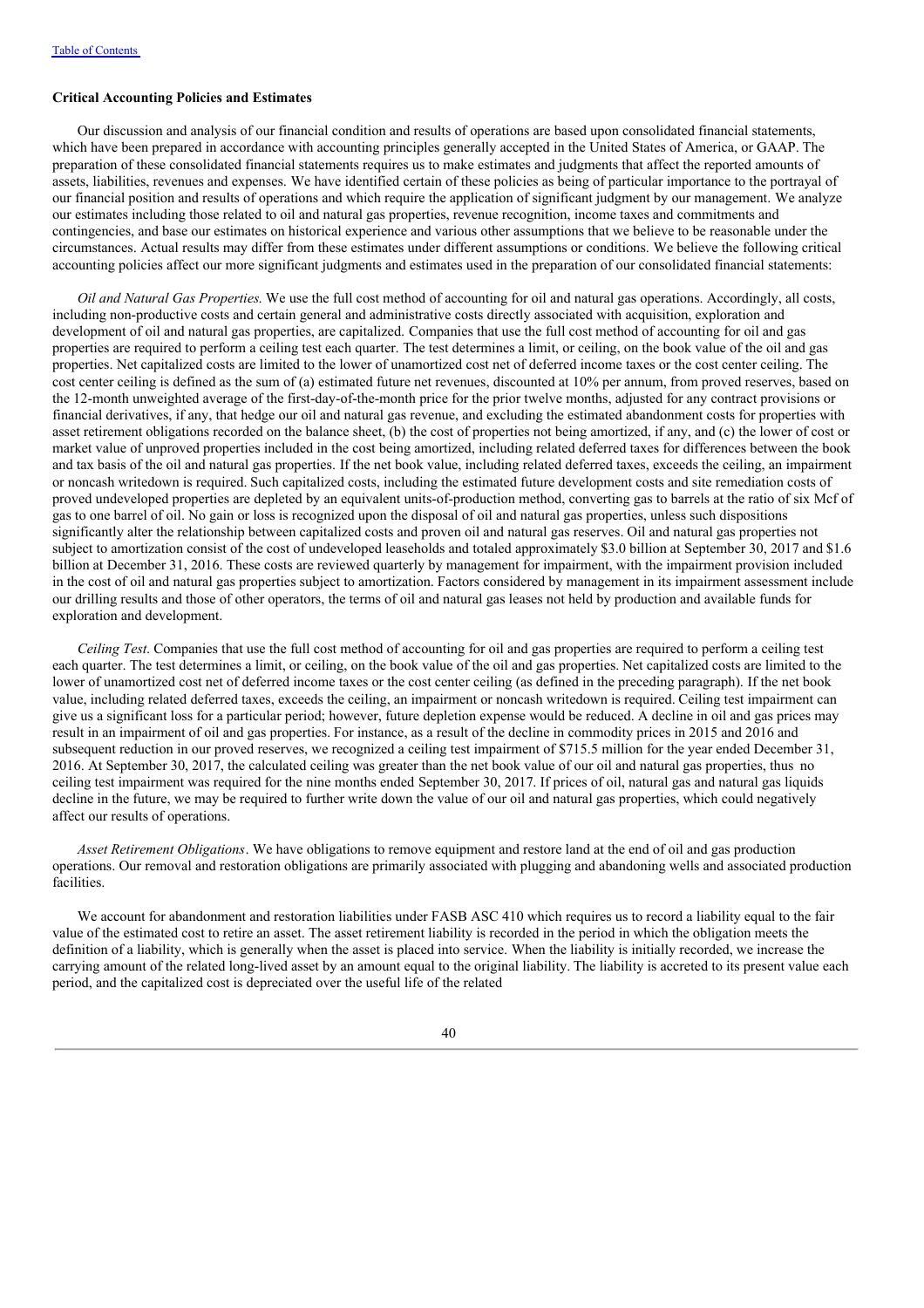long-lived asset. Upon settlement of the liability or the sale of the well, the liability is reversed. These liability amounts may change because of changes in asset lives, estimated costs of abandonment or legal or statutory remediation requirements.

The fair value of the liability associated with these retirement obligations is determined using significant assumptions, including current estimates of the plugging and abandonment or retirement, annual inflation of these costs, the productive life of the asset and our risk adjusted cost to settle such obligations discounted using our credit adjusted risk free interest rate. Changes in any of these assumptions can result in significant revisions to the estimated asset retirement obligation. Revisions to the asset retirement obligation are recorded with an offsetting change to the carrying amount of the related long-lived asset, resulting in prospective changes to depreciation, depletion and amortization expense and accretion of discount. Because of the subjectivity of assumptions and the relatively long life of most of our oil and natural gas assets, the costs to ultimately retire these assets may vary significantly from previous estimates.

*Oil and Gas Reserve Quantities*. Our estimate of proved reserves is based on the quantities of oil and natural gas that engineering and geological analysis demonstrate, with reasonable certainty, to be recoverable from established reservoirs in the future under current operating and economic parameters. Netherland, Sewell & Associates, Inc. and to a lesser extent our personnel have prepared reserve reports of our reserve estimates at December 31, 2016 on a well-by-well basis for our properties.

Reserves and their relation to estimated future net cash flows impact our depletion and impairment calculations. As a result, adjustments to depletion and impairment are made concurrently with changes to reserve estimates. Our reserve estimates and the projected cash flows derived from these reserve estimates have been prepared in accordance with the guidelines of the Securities and Exchange Commission, or SEC. The accuracy of our reserve estimates is a function of many factors including the following:

- the quality and quantity of available data;
- the interpretation of that data;
- the accuracy of various mandated economic assumptions; and
- the judgments of the individuals preparing the estimates.

Our proved reserve estimates are a function of many assumptions, all of which could deviate significantly from actual results. Therefore, reserve estimates may materially vary from the ultimate quantities of oil and natural gas eventually recovered.

*Income Taxes*. We use the asset and liability method of accounting for income taxes, under which deferred tax assets and liabilities are recognized for the future tax consequences of (1) temporary differences between the financial statement carrying amounts and the tax basis of existing assets and liabilities and (2) operating loss and tax credit carryforwards. Deferred income tax assets and liabilities are based on enacted tax rates applicable to the future period when those temporary differences are expected to be recovered or settled. The effect of a change in tax rates on deferred tax assets and liabilities is recognized in income during the period the rate change is enacted. Deferred tax assets are recognized in the year in which realization becomes determinable. Periodically, management performs a forecast of its taxable income to determine whether it is more likely than not that a valuation allowance is needed, looking at both positive and negative factors. A valuation allowance for our deferred tax assets is established, if in management's opinion, it is more likely than not that some portion will not be realized. At September 30, 2017, a valuation allowance of \$548.4 million had been provided against the net deferred tax asset, with the exception of certain state net operating losses, or NOL, and alternative minimum tax, or AMT, credits that we expect to be able to utilize with NOL carrybacks and tax planning in the amount of \$4.7 million.

*Revenue Recognition*. We derive almost all of our revenue from the sale of crude oil and natural gas produced from our oil and natural gas properties. Revenue is recorded in the month the product is delivered to the purchaser. We receive payment on substantially all of these sales from one to three months after delivery. At the end of each month, we estimate the amount of production delivered to purchasers that month and the price we will receive. Variances between our estimated revenue and actual payment received for all prior months are recorded at the end of the quarter after payment is received. Historically, our actual payments have not significantly deviated from our accruals.

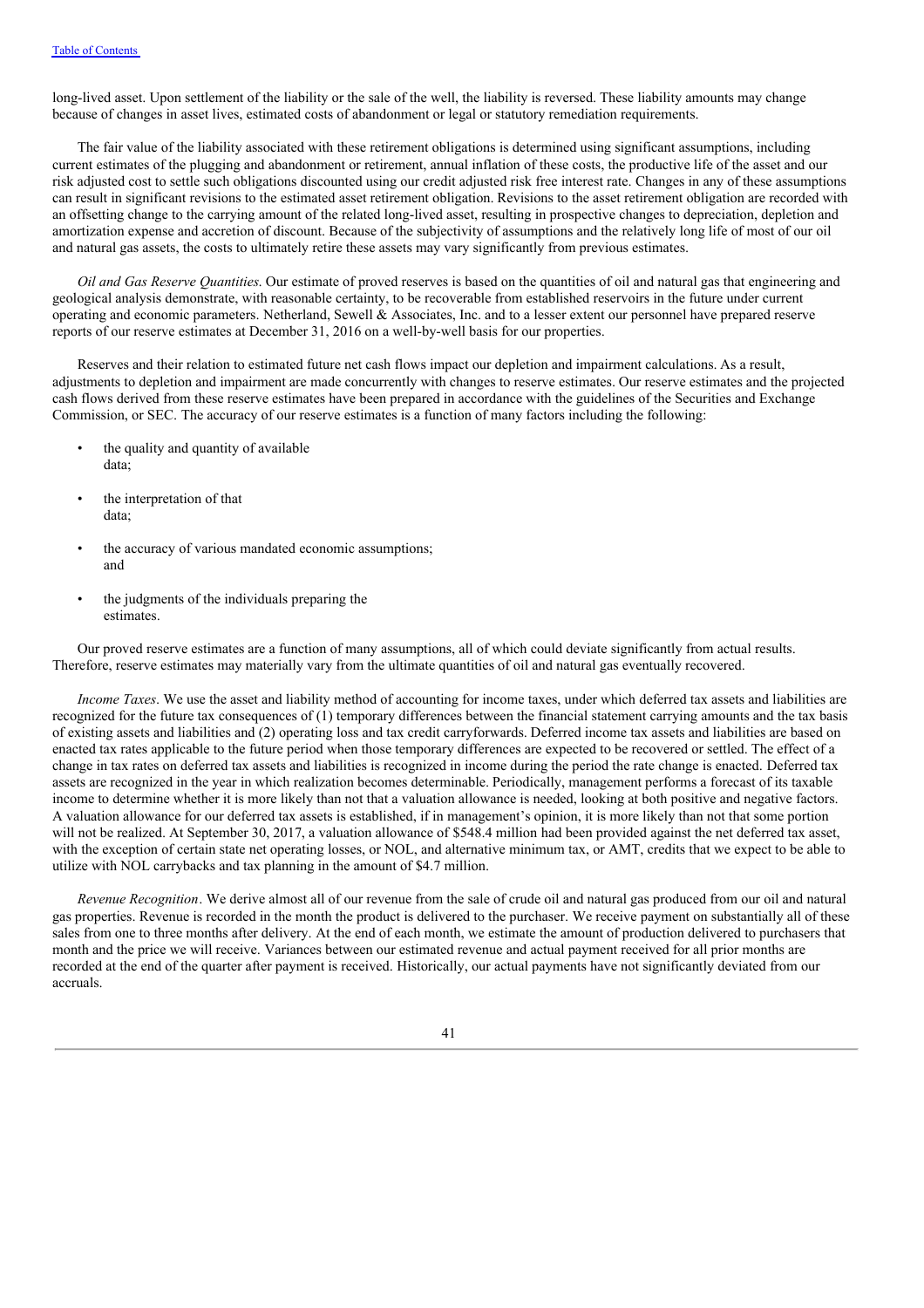*Investments—Equity Method.* Investments in entities greater than 20% and less than 50% and/or investments in which we have significant influence are accounted for under the equity method. Under the equity method, our share of investees' earnings or loss is recognized in the statement of operations.

We review our investments to determine if a loss in value which is other than a temporary decline has occurred. If such loss has occurred, we recognize an impairment provision. For the three months ended March 31, 2016, we recognized an impairment loss related to our investment in Grizzly of approximately \$23.1 million.

*Commitments and Contingencies*. Liabilities for loss contingencies arising from claims, assessments, litigation or other sources are recorded when it is probable that a liability has been incurred and the amount can be reasonably estimated. We are involved in certain litigation for which the outcome is uncertain. Changes in the certainty and the ability to reasonably estimate a loss amount, if any, may result in the recognition and subsequent payment of legal liabilities.

*Derivative Instruments and Hedging Activities*. We seek to reduce our exposure to unfavorable changes in oil, natural gas and natural gas liquids prices, which are subject to significant and often volatile fluctuation, by entering into over-the-counter fixed price swaps, basis swaps and various types of option contracts. We follow the provisions of FASB ASC 815, "*Derivatives and Hedging*," as amended. It requires that all derivative instruments be recognized as assets or liabilities in the balance sheet, measured at fair value. We estimate the fair value of all derivative instruments using industry-standard models that considered various assumptions including current market and contractual prices for the underlying instruments, implied volatility, time value and nonperformance risk, as well as other relevant economic measures.

The accounting for changes in the fair value of a derivative depends on the intended use of the derivative and the resulting designation. While we have historically designated derivative instruments as accounting hedges, effective January 1, 2015, we discontinued hedge accounting prospectively. Our current commodity derivative instruments are not designated as hedges for accounting purposes. Accordingly, the changes in fair value are recognized in the consolidated statements of operations in the period of change. Gains and losses on derivatives are included in cash flows from operating activities.

See Item 3. "Quantitative and Qualitative Disclosures About Market Risk" for a summary of our derivative instruments in place as of September 30, 2017.

#### **RESULTS OF OPERATIONS**

# **Comparison of the Three Months Ended September 30, 2017 and 2016**

We reported net income of \$18.2 million for the three months ended September 30, 2017 as compared to a net loss of \$157.3 million for the three months ended September 30, 2016. This \$175.5 million period-to-period increase was due primarily to a \$71.8 million increase in natural gas, oil and NGL revenues and no impairment charge for the three months ended September 30, 2017 as compared to a \$212.2 million impairment of oil and natural gas properties for the three months ended September 30, 2016, partially offset by a \$23.9 million increase in midstream gathering and processing expenses, an\$8.7 million increase in loss from equity method investments, net, a \$14.3 million increase in interest expense and a \$2.5 million increase in lease operating expenses for the three months ended September 30, 2017 as compared to the three months ended September 30, 2016.

*Oil and Gas Revenues*. For the three months ended September 30, 2017, we reported natural gas, oil and NGL revenues of \$265.5 million as compared to oil and natural gas revenues of \$193.7 million during the same period in 2016. This \$71.8 million, or 37%, increase in revenues was primarily attributable to the following:

- A \$58.1 million decrease in natural gas, oil and NGL sales due to an unfavorable change in gains and losses from derivative instruments. Of the total change, \$59.3 million was due to unfavorable changes in the fair value of our open derivative positions in each period, offset by a \$1.2 million favorable change in settlements related to our derivative positions.
- A \$101.3 million increase in natural gas sales without the impact of derivatives due to an 8% increase in natural gas market prices and a 68% increase in natural gas sales volumes.
- A \$9.6 million increase in oil and condensate sales without the impact of derivatives due to a 9% increase in oil and condensate market prices and a 31% increase in oil and condensate sales volumes.

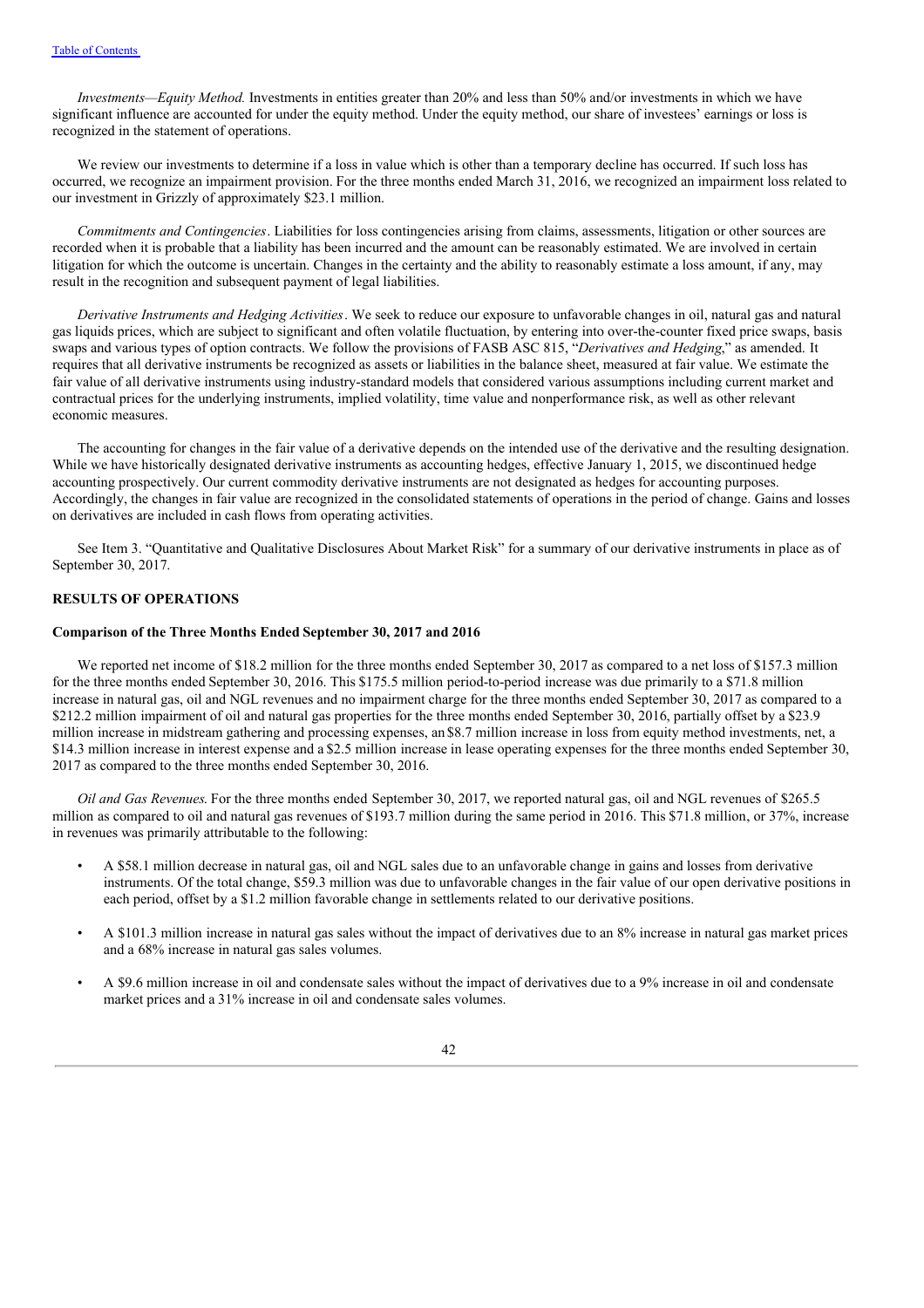• A \$19.0 million increase in natural gas liquids sales without the impact of derivatives due to a 73% increase in natural gas liquids market prices and a 35% increase in natural gas liquids sales volumes.

The following table summarizes our oil and natural gas production and related pricing for the three months ended September 30, 2017, as compared to such data for the three months ended September 30, 2016: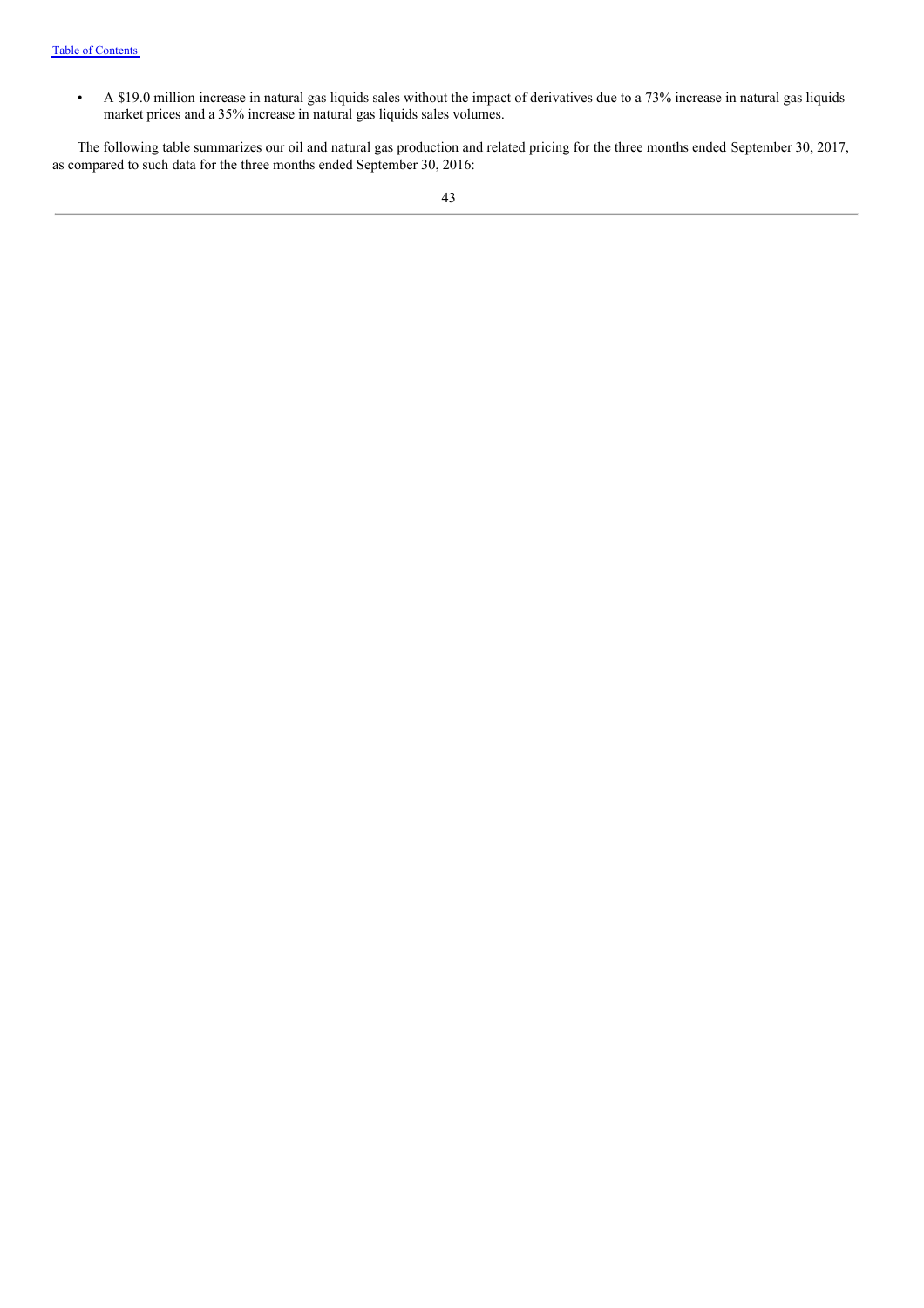|                                                                                        |             | Three months ended September 30, |                                                                       |         |
|----------------------------------------------------------------------------------------|-------------|----------------------------------|-----------------------------------------------------------------------|---------|
|                                                                                        |             | 2017                             |                                                                       | 2016    |
|                                                                                        |             | (\$ In thousands)                |                                                                       |         |
| Natural gas sales                                                                      |             |                                  |                                                                       |         |
| Natural gas production volumes (MMcf)                                                  |             | 97,825                           |                                                                       | 58,151  |
| Total natural gas sales                                                                | \$          | 223,340                          | \$                                                                    | 122,018 |
| Natural gas sales without the impact of derivatives (\$/Mcf)                           | \$          | 2.28                             | \$                                                                    | 2.10    |
| Impact from settled derivatives (\$/Mcf)                                               | \$          | 0.13                             | \$                                                                    | 0.21    |
| Average natural gas sales price, including settled derivatives (\$/Mcf)                | \$          | 2.41                             | \$                                                                    | 2.31    |
| Oil and condensate sales                                                               |             |                                  |                                                                       |         |
| Oil and condensate production volumes (MBbls)                                          |             | 685                              |                                                                       | 521     |
| Total oil and condensate sales                                                         | \$          | 31,459                           | \$                                                                    | 21,799  |
| Oil and condensate sales without the impact of derivatives (\$/Bbl)                    | \$          | 45.90                            | \$                                                                    | 41.81   |
| Impact from settled derivatives (\$/Bbl)                                               | \$          | 4.36                             | \$                                                                    | 1.62    |
| Average oil and condensate sales price, including settled derivatives (\$/Bbl)         | \$          | 50.26                            | \$                                                                    | 43.43   |
| Natural gas liquids sales                                                              |             |                                  |                                                                       |         |
| Natural gas liquids production volumes (MGal)                                          |             | 59,008                           |                                                                       | 43,837  |
| Total natural gas liquids sales                                                        | \$          | 33,559                           | \$                                                                    | 14,594  |
| Natural gas liquids sales without the impact of derivatives (\$/Gal)                   | \$          | 0.57                             | \$                                                                    | 0.33    |
| Impact from settled derivatives (\$/Gal)                                               | \$          | (0.03)                           | \$                                                                    |         |
| Average natural gas liquids sales price, including settled derivatives (\$/Gal)        | \$          | 0.54                             | $\mathbb S$                                                           | 0.33    |
| Natural gas, oil and condensate and natural gas liquids sales                          |             |                                  |                                                                       |         |
| Gas equivalents (MMcfe)                                                                |             | 110,367                          |                                                                       | 67,541  |
| Total natural gas, oil and condensate and natural gas liquids sales                    | \$          | 288,358                          | \$                                                                    | 158,411 |
| Natural gas, oil and condensate and natural gas liquids sales without the impact of    | \$          | 2.61                             | \$                                                                    | 2.35    |
| derivatives (\$/Mcfe)<br>Impact from settled derivatives (\$/Mcfe)                     |             | 0.13                             |                                                                       |         |
| Average natural gas, oil and condensate and natural gas liquids sales price, including | \$          |                                  | $\$$                                                                  | 0.19    |
| settled derivatives (\$/Mcfe)                                                          | \$          | 2.74                             | \$                                                                    | 2.54    |
| <b>Production Costs:</b>                                                               |             |                                  |                                                                       |         |
| Average production costs (per Mcfe)                                                    | \$          | 0.18                             | $\boldsymbol{\$}$                                                     | 0.26    |
| Average production taxes and midstream costs (per Mcfe)                                | \$          | 0.68                             | \$                                                                    | 0.73    |
| Total production and midstream costs and production taxes (per Mcfe)                   | $\mathbb S$ | 0.86                             | $\mathbb{S}% _{t}\left( t\right) \equiv\mathbb{S}_{t}\left( t\right)$ | 0.99    |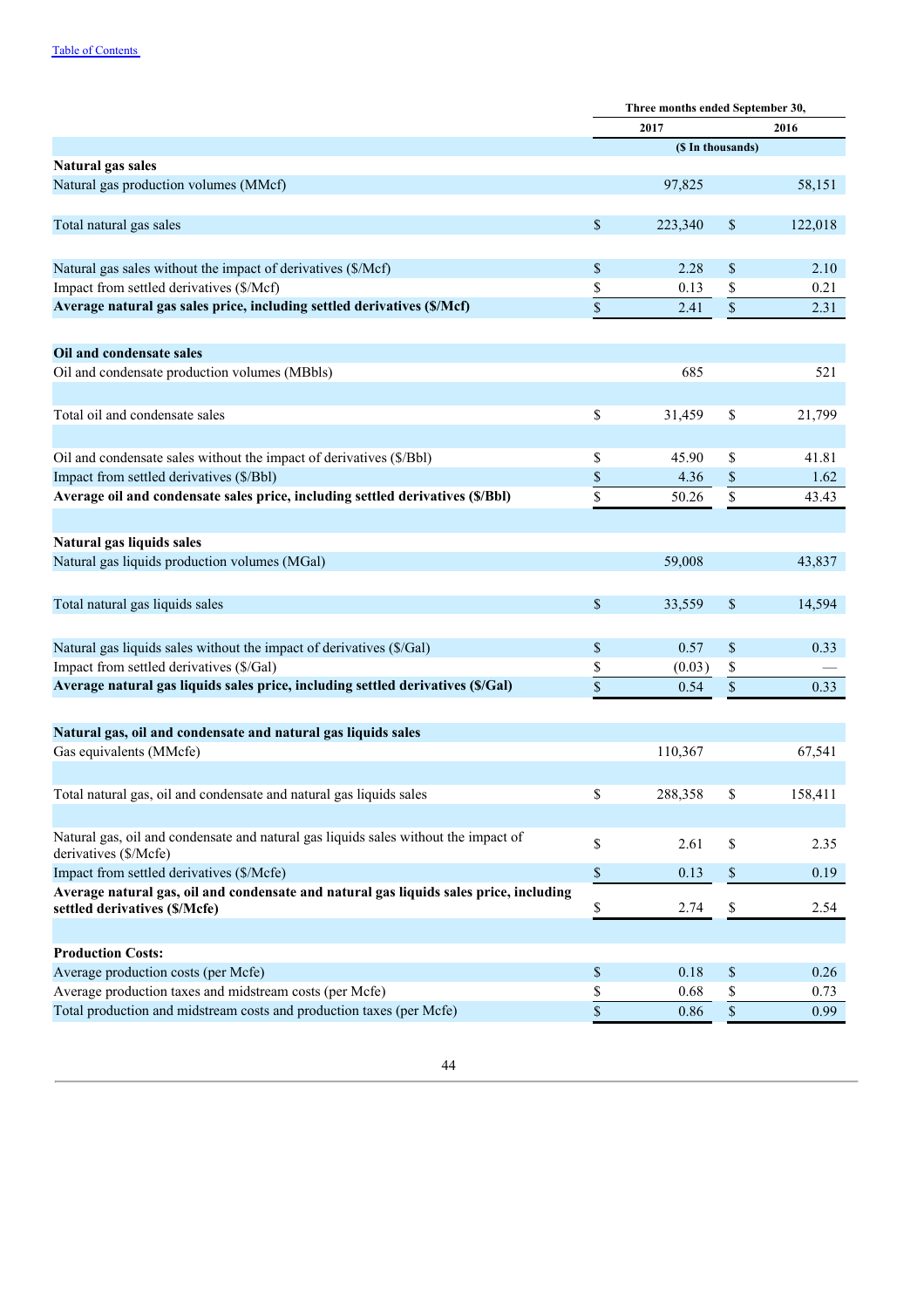*Lease Operating Expenses*. Lease operating expenses, or LOE, not including production taxesincreased to \$20.0 million for the three months ended September 30, 2017 from \$17.5 million for the three months ended September 30, 2016. This \$2.5 million increase was primarily the result of an increase in expenses related to ad valorem taxes, location and facility repairs and maintenance, supervision and labor expenses, chemicals, surface rentals and water hauling, partially offset by a decrease in water disposal and workover expenses. However, due to increased efficiencies and a 63% increase in our production volumes for the three months ended September 30, 2017 as compared to the three months ended September 30, 2016, our per unit LOE decreased by 30% from \$0.26 per Mcfe to \$0.18 per Mcfe.

*Production Taxes*. Production taxes increased \$1.9 million to \$5.4 million for the three months ended September 30, 2017 from \$3.5 million for the three months ended September 30, 2016. This increase was related to an increase in realized prices and production volumes.

*Midstream Gathering and Processing Expenses*. Midstream gathering and processing expensesincreased \$23.9 million to \$69.4 million for the three months ended September 30, 2017 from \$45.5 million for the same period in 2016. This increase was primarily attributable to midstream expenses related to our increased production volumes in the Utica Shale resulting from our 2016 and 2017 drilling activities, as well as production volumes resulting from our recent SCOOP acquisition.

*Depreciation, Depletion and Amortization*. Depreciation, depletion and amortization, or DD&A, expense increased to \$106.7 million for the three months ended September 30, 2017, and consisted of \$105.1 million in depletion of oil and natural gas properties and \$1.6 million in depreciation of other property and equipment, as compared to total DD&A expense of \$62.3 million for the three months ended September 30, 2016. This increase was due to an increase in our full cost pool as a result of our SCOOP acquisition and an increase in our production, partially offset by an increase in our total proved reserves volume used to calculate our total DD&A expense.

*General and Administrative Expenses*. Net general and administrative expenses increased to \$13.1 million for the three months ended September 30, 2017 from \$10.5 million for the three months ended September 30, 2016. This \$2.6 million increase was due to increases in salaries and benefits, consulting fees and bank service charges, partially offset by a decrease in employee stock compensation expense and legal fees. However, during the three months ended September 30, 2017, we decreased our unit general and administrative expense by 24% to \$0.12 per Mcfe from \$0.15 per Mcfe during the three months ended September 30, 2016.

*Accretion Expense*. Accretion expense remained relatively flat at \$0.5 million and \$0.3 million for the three months ended September 30, 2017 and 2016, respectively.

*Interest Expense*. Interest expense increased to \$27.1 million for the three months ended September 30, 2017 from \$12.8 million for the three months ended September 30, 2016 due primarily to the issuance of \$600.0 million in aggregate principal amount of our 6.375% Senior Notes due 2025, or the 2025 Notes, in December 2016. In addition, total weighted average debt outstanding under our revolving credit facility was \$273.7 million for the three months ended September 30, 2017 as compared to no debt outstanding under such facility for the same period in 2016. As of September 30, 2017, amounts borrowed under our revolving credit facility bore interest at the Eurodollar rate of 3.74%. In addition, we capitalized approximately \$2.1 million and \$4.7 million in interest expense to undeveloped oil and natural gas properties during the three months ended September 30, 2017 and 2016, respectively. This decrease in capitalized interest in the 2017 period was primarily due to a decrease in our average undeveloped leasehold costs in the Utica, partially offset by the SCOOP Acquisition.

*Income Taxes*. As of September 30, 2017, we had a federal net operating loss carryforward of approximately \$606.5 million, in addition to numerous temporary differences, which gave rise to a net deferred tax asset. Periodically, management performs a forecast of our taxable income to determine whether it is more likely than not that a valuation allowance is needed, looking at both positive and negative factors. A valuation allowance for our deferred tax assets is established if, in management's opinion, it is more likely than not that some portion will not be realized. At September 30, 2017, a valuation allowance of \$548.4 million had been provided against the net deferred tax asset, with the exception of certain state NOLs and AMT credits that we expect to be able to utilize with NOL carrybacks and tax planning in the amount of \$4.7 million.

#### **Comparison of the Nine Months Ended September 30, 2017 and 2016**

We reported net income of \$278.6 million for the nine months ended September 30, 2017 as compared to a net loss of \$739.3 million for the nine months ended September 30, 2016. This \$1.0 billion period-to-period increase was due primarily to a \$600.0 million increase in natural gas, oil and NGL revenues and no impairment charge for the nine months ended September 30, 2017 as compared to a\$601.8 million impairment of oil and natural gas properties for the nine months ended

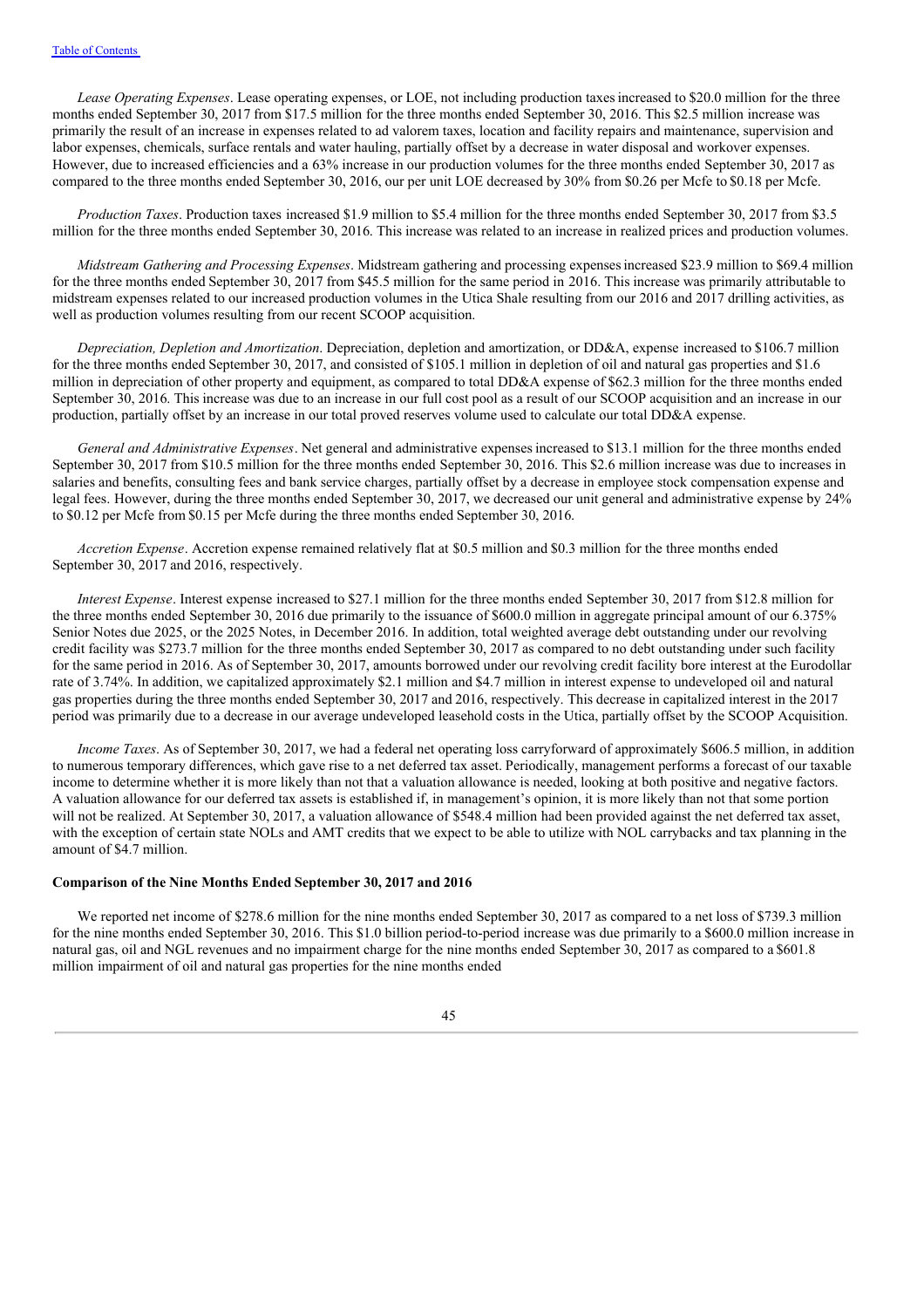September 30, 2016, partially offset by a \$53.8 million increase in midstream gathering and processing expenses, a\$29.9 million increase in interest expense and an \$11.3 million increase in lease operating expenses for the nine months ended September 30, 2017 as compared to the nine months ended September 30, 2016.

*Oil and Gas Revenues*. For the nine months ended September 30, 2017, we reported oil and natural gas revenues of \$922.5 million as compared to oil and natural gas revenues of \$322.5 million during the same period in 2016. This \$600.0 million, or 186%, increase in revenues was primarily attributable to the following:

- A \$186.0 million increase in natural gas, oil and NGL sales due to a favorable change in gains and losses from derivative instruments. Of the total change, \$313.7 million was due to favorable changes in the fair value of our open derivative positions in each period, offset by \$127.7 million unfavorable change in settlements related to our derivative positions.
- A \$334.7 million increase in natural gas sales without the impact of derivatives due to a 48% increase in natural gas market prices and a 50% increase in natural gas sales volumes.
- A \$24.5 million increase in oil and condensate sales without the impact of derivatives due to a 27% increase in oil and condensate market prices and a 10% increase in oil and condensate sales volumes.
- A \$54.8 million increase in natural gas liquid sales without the impact of derivatives due to a 90% increase in natural gas liquids market prices and a 39% increase in natural gas liquids sales volumes.

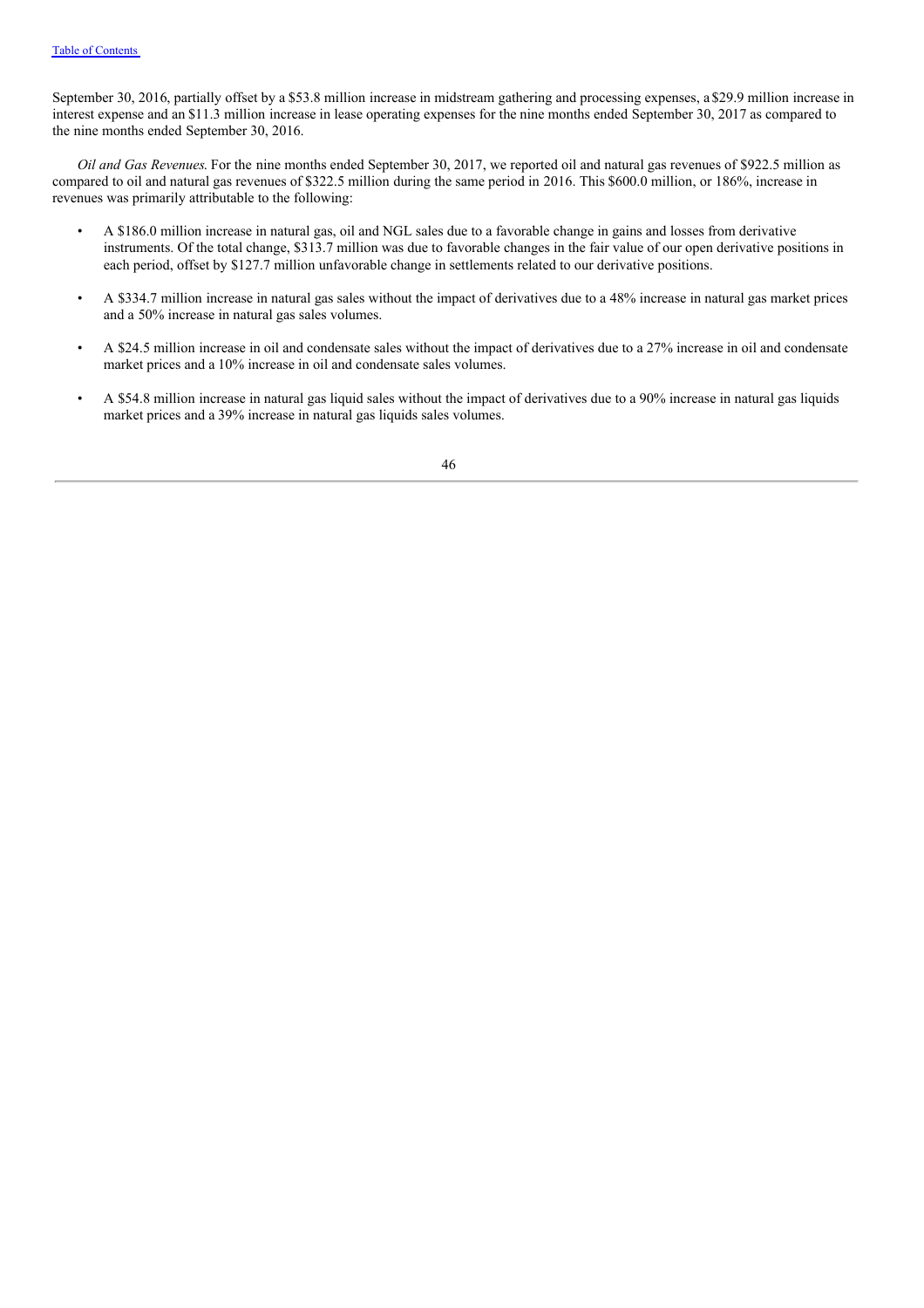The following table summarizes our oil and natural gas production and related pricing for the nine months ended September 30, 2017, as compared to such data for the nine months ended September 30, 2016:

|                                                                                                                           | Nine months ended September 30, |                   |             |         |
|---------------------------------------------------------------------------------------------------------------------------|---------------------------------|-------------------|-------------|---------|
|                                                                                                                           |                                 | 2017              |             | 2016    |
|                                                                                                                           |                                 | (\$ In thousands) |             |         |
| Natural gas sales                                                                                                         |                                 |                   |             |         |
| Natural gas production volumes (MMcf)                                                                                     |                                 | 247,012           |             | 164,233 |
| Total natural gas sales                                                                                                   | \$                              | 606,544           | \$          | 271,873 |
| Natural gas sales without the impact of derivatives (\$/Mcf)                                                              | \$                              | 2.46              | \$          | 1.66    |
| Impact from settled derivatives (\$/Mcf)                                                                                  | \$                              | 0.03              | \$          | 0.78    |
| Average natural gas sales price, including settled derivatives (\$/Mcf)                                                   | \$                              | 2.49              | \$          | 2.44    |
| Oil and condensate sales                                                                                                  |                                 |                   |             |         |
| Oil and condensate production volumes (MBbls)                                                                             |                                 | 1,849             |             | 1,675   |
|                                                                                                                           |                                 |                   |             |         |
| Total oil and condensate sales                                                                                            | \$                              | 85,338            | \$          | 60,799  |
| Oil and condensate sales without the impact of derivatives (\$/Bbl)                                                       | \$                              | 46.15             | \$          | 36.31   |
| Impact from settled derivatives (\$/Bbl)                                                                                  | \$                              | 2.92              | \$          | 6.42    |
| Average oil and condensate sales price, including settled derivatives (\$/Bbl)                                            | \$                              | 49.07             | \$          | 42.73   |
| Natural gas liquids sales                                                                                                 |                                 |                   |             |         |
| Natural gas liquids production volumes (MGal)                                                                             |                                 | 162,483           |             | 117,217 |
| Total natural gas liquids sales                                                                                           | \$                              | 88,985            | \$          | 34,198  |
|                                                                                                                           |                                 |                   |             |         |
| Natural gas liquids sales without the impact of derivatives (\$/Gal)<br>Impact from settled derivatives (\$/Gal)          | \$                              | 0.55              | \$          | 0.29    |
| Average natural gas liquids sales price, including settled derivatives (\$/Gal)                                           | \$<br>$\overline{\mathbb{S}}$   | (0.01)<br>0.54    | \$          |         |
|                                                                                                                           |                                 |                   | \$          | 0.29    |
| Natural gas, oil and condensate and natural gas liquids sales                                                             |                                 |                   |             |         |
| Gas equivalents (MMcfe)                                                                                                   |                                 | 281,318           |             | 191,026 |
|                                                                                                                           |                                 |                   |             |         |
| Total natural gas, oil and condensate and natural gas liquids sales                                                       | \$                              | 780,867           | \$          | 366,870 |
| Natural gas, oil and condensate and natural gas liquids sales without the impact of                                       |                                 |                   |             |         |
| derivatives (\$/Mcfe)                                                                                                     | \$                              | 2.78              | \$          | 1.92    |
| Impact from settled derivatives (\$/Mcfe)<br>Average natural gas, oil and condensate and natural gas liquids sales price, | \$                              | 0.04              | $\mathbb S$ | 0.73    |
| including settled derivatives (\$/Mcfe)                                                                                   | \$                              | 2.82              | \$          | 2.65    |
|                                                                                                                           |                                 |                   |             |         |
| <b>Production Costs:</b><br>Average production costs (per Mcfe)                                                           | \$                              | 0.21              | \$          | 0.26    |
| Average production taxes and midstream costs (per Mcfe)                                                                   | \$                              | 0.68              | \$          | 0.69    |
| Total production and midstream costs and production taxes (per Mcfe)                                                      | \$                              | 0.89              | $\mathbb S$ | 0.95    |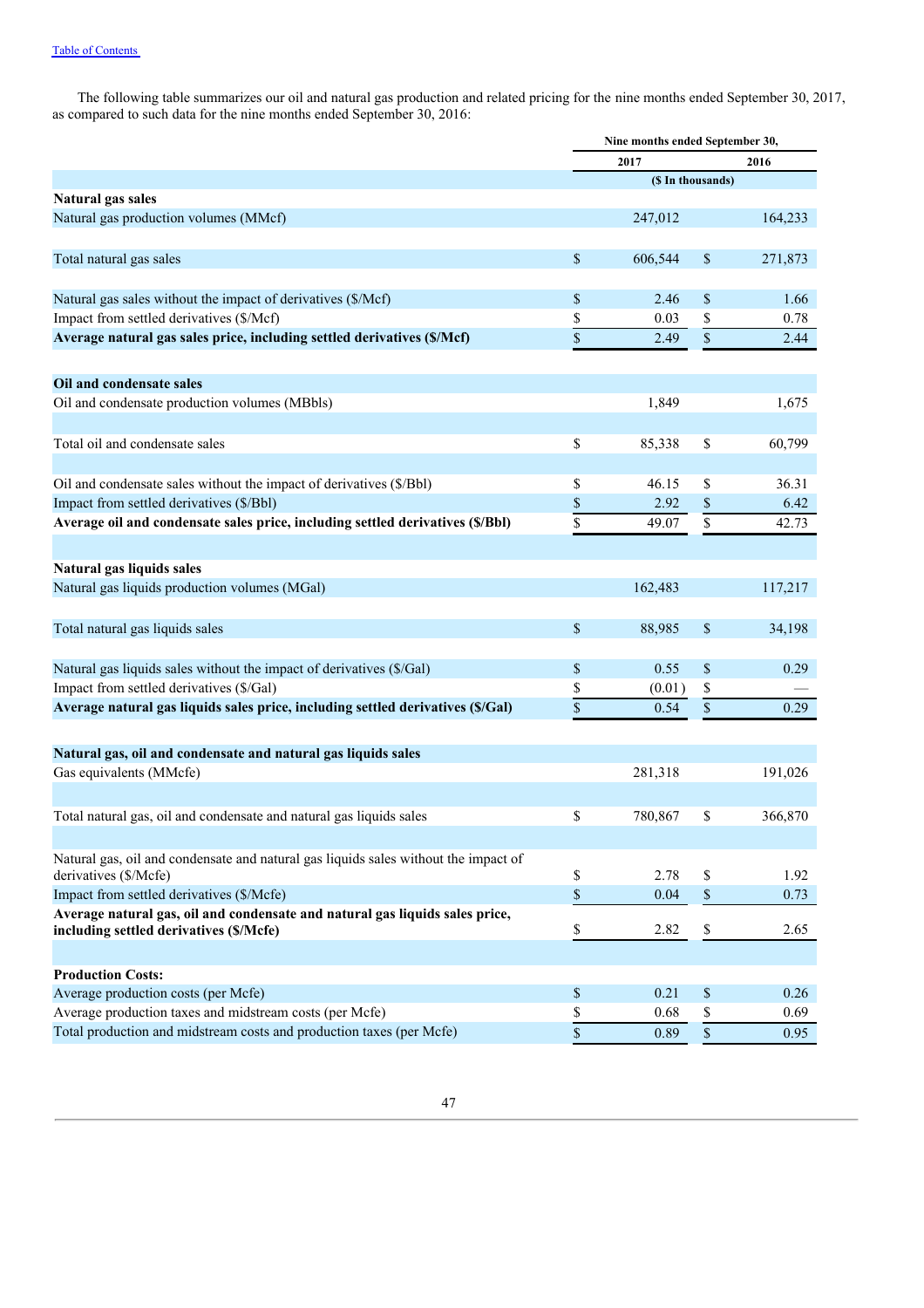*Lease Operating Expenses*. Lease operating expenses, or LOE, not including production taxesincreased to \$60.0 million for the nine months ended September 30, 2017 from \$48.8 million for the nine months ended September 30, 2016. This increase was mainly the result of an increase in expenses related to supervision and labor, overhead, compressors, surface rentals, water hauling and treatment, chemicals, workover costs and road, location and equipment repairs and maintenance, partially offset by a decrease in ad valorem taxes and disposal costs. However, due to increased efficiencies and a 47% increase in our production volumes for the nine months ended September 30, 2017 as compared to the nine months ended September 30, 2016, our per unit LOE decreased by 16% from \$0.26 per Mcfe to \$0.21 per Mcfe.

*Production Taxes*. Production taxes increased \$4.9 million to \$14.5 million for the nine months ended September 30, 2017 from \$9.5 million for the same period in 2016. This increase was primarily related to an increase in realized prices and production volumes.

*Midstream Gathering and Processing Expenses*. Midstream gathering and processing expensesincreased by \$53.8 million to \$176.3 million for the nine months ended September 30, 2017 from \$122.5 million for the same period in 2016. This increase was primarily attributable to midstream expenses related to our increased production volumes in the Utica Shale resulting from our 2016 and 2017 drilling activities, as well as production volumes resulting from our recent SCOOP acquisition.

*Depreciation, Depletion and Amortization*. Depreciation, depletion and amortization, or DD&A, expense increased to \$254.9 million for the nine months ended September 30, 2017, and consisted of \$250.5 million in depletion of oil and natural gas properties and \$4.4 million in depreciation of other property and equipment, as compared to total DD&A expense of \$183.4 million for the nine months ended September 30, 2016. This increase was due to an increase in our full cost pool as a result of our SCOOP acquisition and an increase in our production, partially offset by an increase in our total proved reserves volume used to calculate our total DD&A expense.

*General and Administrative Expenses*. Net general and administrative expenses increased to \$37.9 million for the nine months ended September 30, 2017 from \$32.9 million for the nine months ended September 30, 2016. This \$5.0 million increase was due to increases in salaries and benefits, consulting fees, bank service charges, computer support and franchise taxes, partially offset by a decrease in employee stock compensation expense and legal fees. However, during the nine months ended September 30, 2017, we decreased our unit general and administrative expense by 22% to \$0.13 per Mcfe from \$0.17 per Mcfe during the nine months ended September 30, 2016.

*Accretion Expense*. Accretion expense was \$1.1 million and \$0.8 million for the nine months ended September 30, 2017 and 2016, respectively.

*Interest Expense*. Interest expense increased to \$74.8 million for the nine months ended September 30, 2017 from \$44.9 million for the nine months ended September 30, 2016 due primarily to the issuance of \$600.0 million of the 2025 Notes in December 2016. In addition, total weighted average debt outstanding under our revolving credit facility was \$146.0 million for the nine months ended September 30, 2017 as compared to no debt outstanding under such facility for the same period in 2016. Additionally, we capitalized approximately \$8.8 million and \$7.7 million in interest expense to undeveloped oil and natural gas properties during thenine months ended September 30, 2017 and September 30, 2016, respectively. This increase in capitalized interest in the 2017 period was primarily due to the SCOOP Acquisition.

*Income Taxes*. As of September 30, 2017, we had a net operating loss carryforward of approximately \$606.5 million, in addition to numerous temporary differences, which gave rise to a net deferred tax asset. Periodically, management performs a forecast of our taxable income to determine whether it is more likely than not that a valuation allowance is needed, looking at both positive and negative factors. A valuation allowance for our deferred tax assets is established if, in management's opinion, it is more likely than not that some portion will not be realized. At September 30, 2017, a valuation allowance of \$548.4 million had been provided against the net deferred tax asset, with the exception of certain state NOLs and AMT credits that we expect to be able to utilize with NOL carrybacks and tax planning in the amount of \$4.7 million.

#### **Liquidity and Capital Resources**

#### *Overview***.**

Historically, our primary sources of funds have been cash flow from our producing oil and natural gas properties, borrowings under our credit facility and issuances of equity and debt securities. Our ability to access any of these sources of funds can be significantly impacted by decreases in oil and natural gas prices or oil and natural gas production.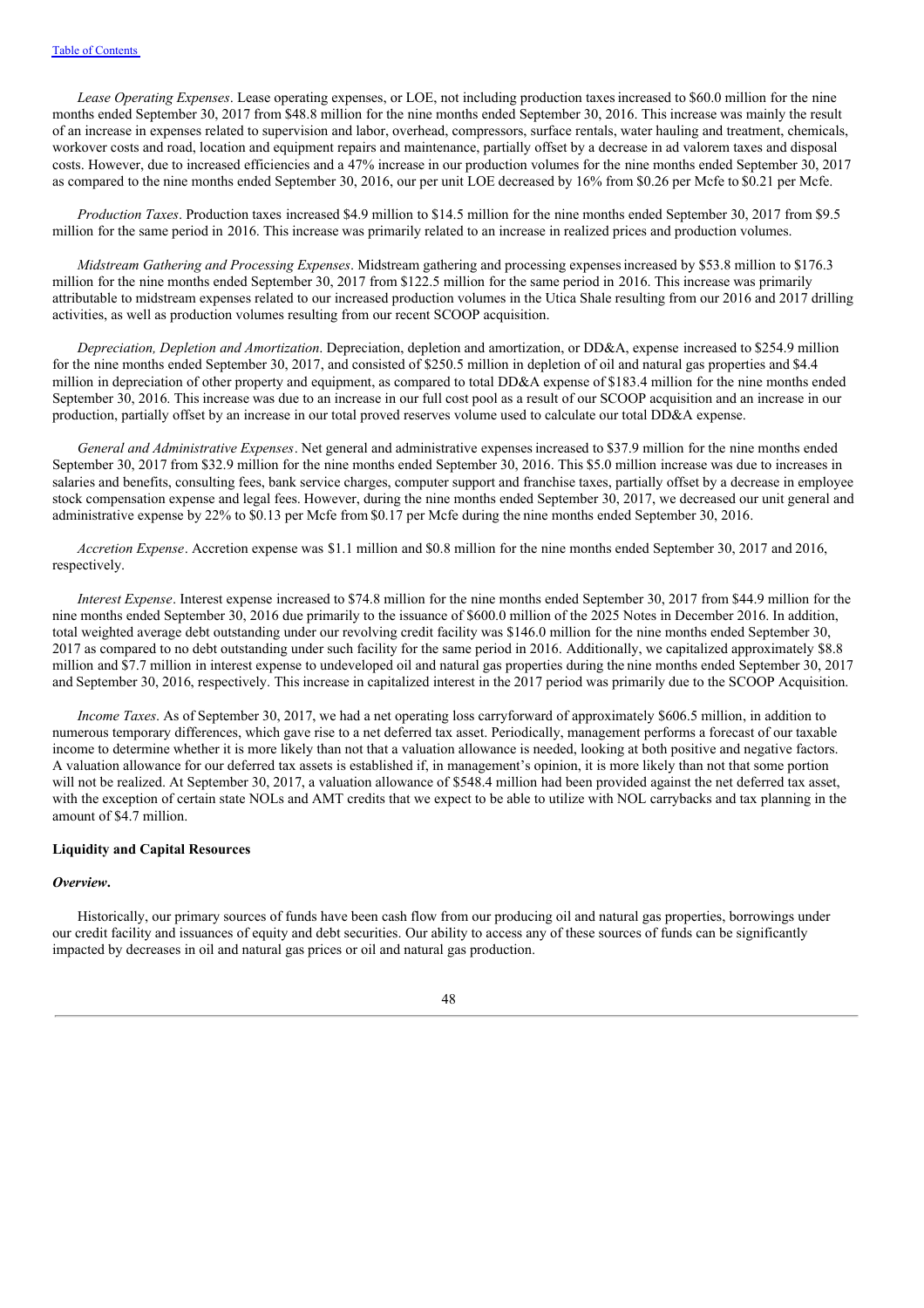Net cash flow provided by operating activities was \$491.7 million for the nine months ended September 30, 2017 as compared to net cash flow provided by operating activities of \$245.3 million for the same period in 2016. This increase was primarily the result of an increase in cash receipts from our oil and natural gas purchasers due to a 57% increase in net revenues after giving effect to settled derivative instruments, partially offset by an increase in our operating expenses.

Net cash used in investing activities for the nine months ended September 30, 2017 was \$2.0 billion as compared to \$420.3 million for the same period in 2016. During the nine months ended September 30, 2017, we spent \$789.7 million in additions to oil and natural gas properties, of which \$528.2 million was spent on our 2017 drilling, completion and recompletion activities, \$86.3 million was spent on expenses attributable to wells spud, completed and recompleted during 2016, \$1.9 million was spent on facility enhancements, \$96.5 million was spent on lease related costs, primarily the acquisition of leases in the Utica Shale and \$7.2 million was spent on seismic, with the remainder attributable mainly to future location development and capitalized general and administrative expenses. We also spent \$1.3 billion to fund the cash portion of the purchase price for our SCOOP acquisition. In addition, \$1.8 million was invested in Grizzly and \$39.4 million was invested in Strike Force, net of distributions, during the nine months ended September 30, 2017. We did not make any investments in our other equity investments during the nine months ended September 30, 2017.

Net cash provided by financing activities for the nine months ended September 30, 2017 was \$354.1 million as compared to \$426.3 million for the same period in 2016. The 2017 amount provided by financing activities is primarily attributable to borrowings under our revolving credit facility. The 2016 amount provided by financing activities is primarily attributable to the net proceeds of approximately \$411.7 million from our March 2016 equity offering.

#### *Credit Facility.*

We have entered into a senior secured revolving credit facility, as amended, with The Bank of Nova Scotia, as the lead arranger and administrative agent and certain lenders from time to time party thereto. The credit agreement provides for a maximum facility amount of \$1.5 billion and matures on December 13, 2021. As of September 30, 2017, we had a borrowing base of\$1.0 billion and \$365.0 million in borrowings outstanding, and total funds available for borrowing under our revolving credit facility, after giving effect to an aggregate of \$237.5 million of outstanding letters of credit, were \$397.5 million. This facility is secured by substantially all of our assets. Our whollyowned subsidiaries guarantee our obligations under our revolving credit facility.

In connection with our fall redetermination under our revolving credit facility, the lead lenders have proposed to increase our borrowing base from \$1.0 million to \$1.2 billion, with an elected commitment of \$1.0 billion, and decrease the interest rate by 50 basis points, subject to the approval of the additional banks within the syndicate.

Advances under our revolving credit facility may be in the form of either base rate loans or eurodollar loans. The interest rate for base rate loans is equal to (1) the applicable rate, which ranges from 1.00% to 2.00%, plus (2) the highest of: (a) the federal funds rate plus 0.50%, (b) the rate of interest in effect for such day as publicly announced from time to time by agent as its "prime rate," and (c) the eurodollar rate for an interest period of one month plus 1.00%. The interest rate for eurodollar loans is equal to (1) the applicable rate, which ranges from 2.00% to 3.00%, plus (2) the London interbank offered rate that appears on pages LIBOR01 or LIBOR02 of the Reuters screen that displays such rate for deposits in U.S. dollars, or, if such rate is not available, the rate as administered by ICE Benchmark Administration (or any other person that takes over administration of such rate) per annum equal to the offered rate on such other page or other service that displays an average London interbank offered rate as administered by ICE Benchmark Administration (or any other person that takes over the administration of such rate) for deposits in U.S. dollars, or, if such rate is not available, the average quotations for three major New York money center banks of whom the agent shall inquire as the "London Interbank Offered Rate" for deposits in U.S. dollars. As of September 30, 2017, amounts borrowed under our revolving credit facility bore interest at the Eurodollar rate of 3.74%.

Our revolving credit facility contains customary negative covenants including, but not limited to, restrictions on our and our subsidiaries' ability to: incur indebtedness; grant liens; pay dividends and make other restricted payments; make investments; make fundamental changes; enter into swap contracts and forward sales contracts; dispose of assets; change the nature of their business; and enter into transactions with their affiliates. The negative covenants are subject to certain exceptions as specified in our revolving credit facility. Our revolving credit facility also contains certain affirmative covenants, including, but not limited to the following financial covenants: (1) the ratio of net funded debt to EBITDAX (net income, excluding (i) any non-cash revenue or expense associated with swap contracts resulting from ASC 815 and (ii) any cash or non-cash revenue or expense attributable to minority investment plus without duplication and, in the case of expenses, to the extent deducted from revenues in determining net income, the sum of (a) the aggregate amount of consolidated interest expense for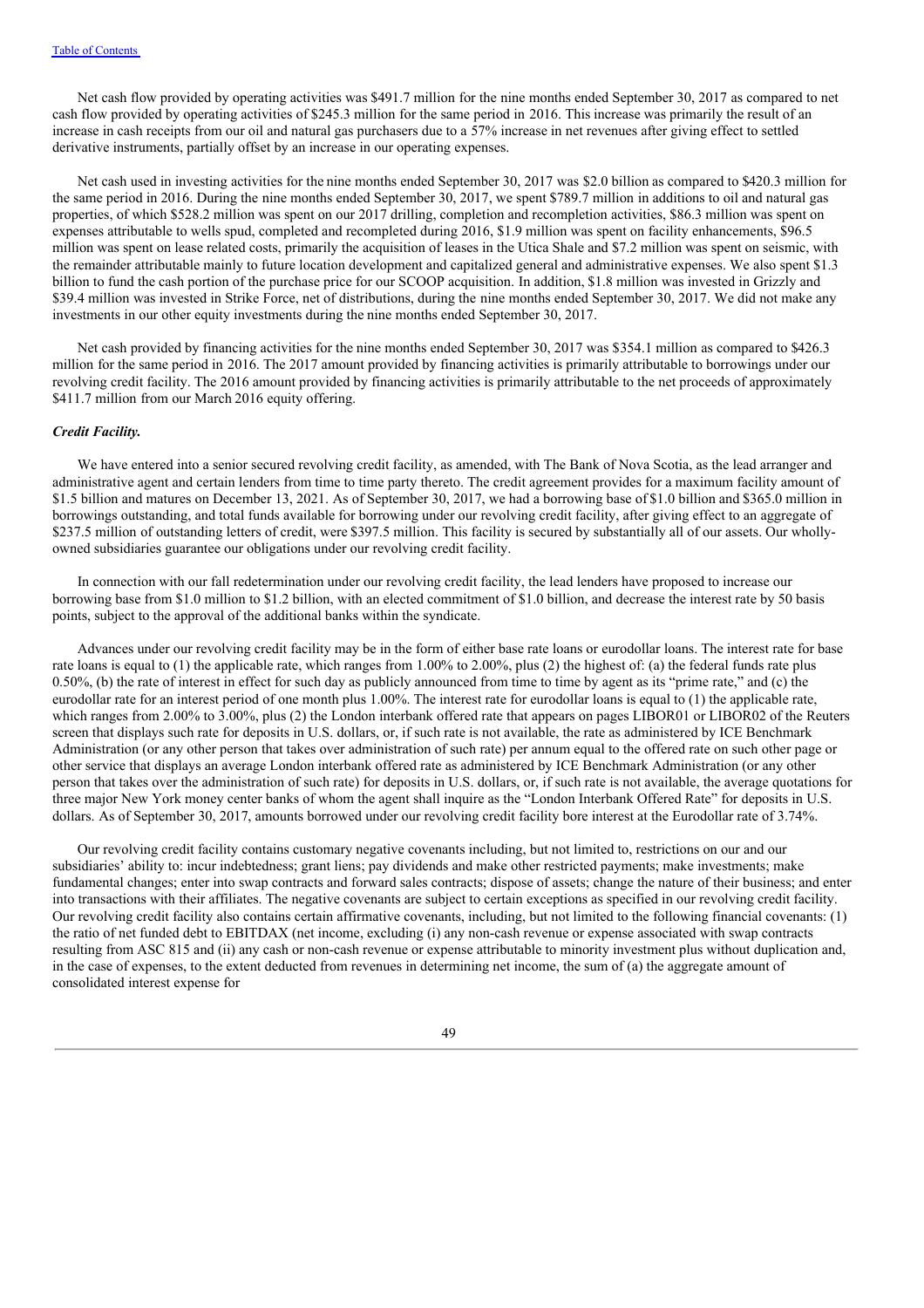such period, (b) the aggregate amount of income, franchise, capital or similar tax expense (other than ad valorem taxes) for such period, (c) all amounts attributable to depletion, depreciation, amortization and asset or goodwill impairment or writedown for such period, (d) all other non-cash charges, (e) exploration costs deducted in determining net income under successful efforts accounting, (f) actual cash distributions received from minority investments, (g) to the extent actually reimbursed by insurance, expenses with respect to liability on casualty events or business interruption, and (h) all reasonable transaction expenses related to dispositions and acquisitions of assets, investments and debt and equity offerings (provided that expenses related to any unsuccessful dispositions will be limited to \$3.0 million in the aggregate) for a twelve-month period may not be greater than 4.00 to 1.00; and (2) the ratio of EBITDAX to interest expense for a twelve-month period may not be less than 3.00 to 1.00. We were in compliance with these financial covenants at September 30, 2017.

#### *Senior Notes***.**

In October 2012, December 2012 and August 2014, we issued an aggregate of \$600.0 million in principal amount of our 7.75% Senior Notes due 2020 which were issued under an indenture among us, our subsidiary guarantors and Wells Fargo Bank, National Association, as the trustee, and are referred to collectively as the 2020 Notes. In October 2016, we repurchased (in a cash tender offer) or redeemed all of the 2020 Notes, of which \$600.0 million in aggregate principal amount was then outstanding, with the net proceeds from the issuance of our 6.000% Senior Notes due 2024, which are discussed below and are referred to herein as the 2024 Notes, and cash on hand, and the indenture governing the 2020 Notes was fully satisfied and discharged.

In April 2015, we issued an aggregate of \$350.0 million in principal amount of our 6.625% Senior Notes due 2023. Interest on these senior notes, which we refer to as the 2023 Notes, accrues at a rate of 6.625% per annum on the outstanding principal amount thereof from April 21, 2015, payable semi-annually on May 1 and November 1 of each year, commencing on November 1, 2015. The 2023 Notes will mature on May 1, 2023.

On October 14, 2016, we issued the 2024 Notes in aggregate principal amount of \$650.0 million. Interest on the 2024 Notes accrues at a rate of 6.000% per annum on the outstanding principal amount thereof from October 14, 2016, payable semi-annually on April 15 and October 15 of each year, commencing on April 15, 2017. The 2024 Notes will mature on October 15, 2024. We received approximately \$638.9 million in net proceeds from the offering of the 2024 Notes, which was used, together with cash on hand, to purchase the outstanding 2020 Notes in a concurrent cash tender offer, to pay fees and expenses thereof, and to redeem any of the 2020 Notes that remained outstanding after the completion of the tender offer.

On December 21, 2016, we issued \$600.0 million in aggregate principal amount of 2025 Notes. Interest on the 2025 Notes accrues at a rate of 6.375% per annum on the outstanding principal amount thereof from December 21, 2016, payable semi-annually on May 15 and November 15 of each year, commencing on May 15, 2017. The 2025 Notes will mature on May 15, 2025. We received approximately \$584.7 million in net proceeds from the offering of the 2025 Notes, which we used, together with the net proceeds from our December 2016 offering of common stock and cash on hand, to fund the cash portion of the purchase price for the SCOOP acquisition.

In connection with the issuance of the 2024 Notes and the 2025 Notes, we and our subsidiary guarantors entered into two registration rights agreements, pursuant to which we agreed to file a registration statement with respect to offers to exchange the 2024 Notes and the 2025 Notes for new issues of substantially identical debt securities registered under the Securities Act. The exchange offers for the 2024 Notes and the 2025 Notes were completed on September 13, 2017.

On October 11, 2017, we issued \$450.0 million in aggregate principal amount of our 2026 Notes. Interest on the 2026 Notes accrues at a rate of 6.375% per annum on the outstanding principal amount thereof from October 11, 2017, payable semi-annually on January 15 and July 15 of each year, commencing on January 15, 2018. The 2026 Notes will mature on January 15, 2026. A portion of the net proceeds from the issuance of the 2026 Notes was used to repay all of our outstanding borrowings under our secured revolving credit facility on October 11, 2017 and the balance will be used to fund the remaining anticipated outspend related to our 2017 capital development plans.

All of our existing and future restricted subsidiaries that guarantee our secured revolving credit facility or certain other debt guarantee the 2023 Notes, 2024 Notes and 2025 Notes; provided, however, that the 2023 Notes, 2024 Notes and 2025 Notes are not guaranteed by Grizzly Holdings, Inc. and will not be guaranteed by any of our future unrestricted subsidiaries. The guarantees rank equally in the right of payment with all of the senior indebtedness of the subsidiary guarantors and senior in the right of payment to any future subordinated indebtedness of the subsidiary guarantors. The 2023 Notes, 2024 Notes and 2025 Notes and the guarantees are effectively subordinated to all of our and the subsidiary guarantors' secured indebtedness (including all borrowings and other obligations under our amended and restated credit agreement) to the extent of the value of

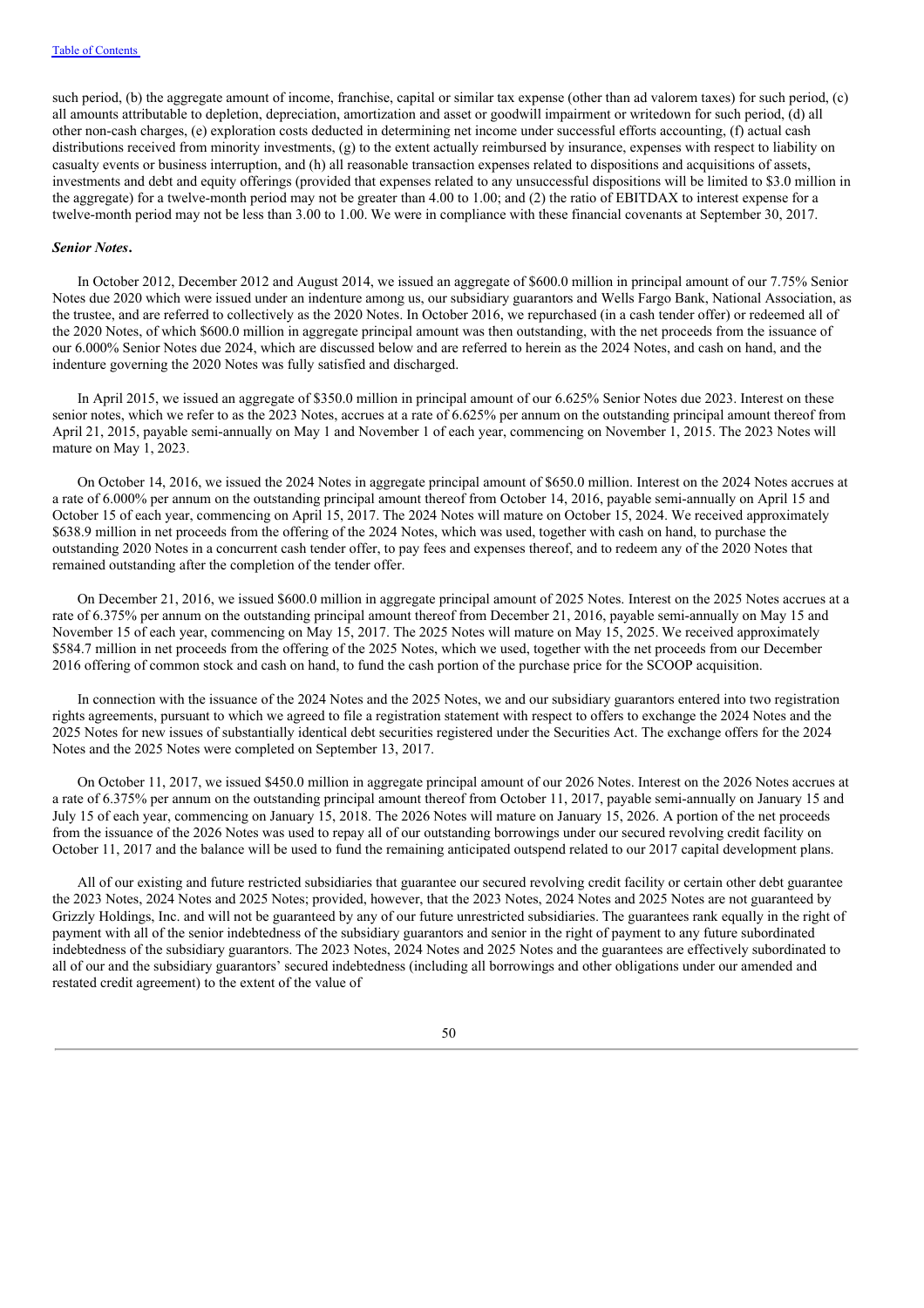the collateral securing such indebtedness, and structurally subordinated to all indebtedness and other liabilities of any of our subsidiaries that do not guarantee the 2023 Notes, 2024 Notes and 2025 Notes.

If we experience a change of control (as defined in the senior note indentures relating to the 2023 Notes, 2024 Notes and 2025 Notes), we will be required to make an offer to repurchase the 2023 Notes, 2024 Notes and 2025 Notes and at a price equal to 101% of the principal amount thereof, plus accrued and unpaid interest, if any, to the date of repurchase. If we sell certain assets and fail to use the proceeds in a manner specified in our senior note indentures, we will be required to use the remaining proceeds to make an offer to repurchase the 2023 Notes, 2024 Notes and 2025 Notes at a price equal to 100% of the principal amount thereof, plus accrued and unpaid interest, if any, to the date of repurchase. The senior note indentures relating to the 2023 Notes, 2024 Notes and 2025 Notes contain certain covenants that, subject to certain exceptions and qualifications, among other things, limit our ability and the ability of our restricted subsidiaries to incur or guarantee additional indebtedness, make certain investments, declare or pay dividends or make distributions on capital stock, prepay subordinated indebtedness, sell assets including capital stock of restricted subsidiaries, agree to payment restrictions affecting our restricted subsidiaries, consolidate, merge, sell or otherwise dispose of all or substantially all of our assets, enter into transactions with affiliates, incur liens, engage in business other than the oil and gas business and designate certain of our subsidiaries as unrestricted subsidiaries. Under the indenture relating to the 2023 Notes, 2024 Notes and 2025 Notes, certain of these covenants are subject to termination upon the occurrence of certain events, including in the event the 2023 Notes, 2024 Notes and 2025 Notes are ranked as "investment grade."

#### *Construction Loan.*

On June 4, 2015, we entered into a construction loan agreement, or the construction loan, with InterBank for the construction of our new corporate headquarters in Oklahoma City, which was substantially completed in December 2016. The construction loan allows for maximum principal borrowings of \$24.5 million and required us to fund 30% of the cost of the construction before any funds could be drawn, which occurred in January 2016. Interest accrues daily on the outstanding principal balance at a fixed rate of 4.50% per annum and was payable on the last day of the month through May 31, 2017. Monthly interest and principal payments are due beginning June 30, 2017, with the final payment due June 4, 2025. As of September 30, 2017, the total borrowings under the construction loan were approximately \$23.8 million.

#### *Capital Expenditures***.**

Our recent capital commitments have been primarily for the execution of our drilling programs, for acquisitions in the Utica Shale and our recent SCOOP acquisition, and for investments in entities that may provide services to facilitate the development of our acreage. Our strategy is to continue to (1) increase cash flow generated from our operations by undertaking new drilling, workover, sidetrack and recompletion projects to exploit our existing properties, subject to economic and industry conditions, (2) pursue acquisition and disposition opportunities and (3) pursue business integration opportunities.

Of our net reserves at December 31, 2016, 63.0% were categorized as proved undeveloped. Our proved reserves will generally decline as reserves are depleted, except to the extent that we conduct successful exploration or development activities or acquire properties containing proved developed reserves, or both. To realize reserves and increase production, we must continue our exploratory drilling, undertake other replacement activities or use third parties to accomplish those activities.

From January 1, 2017 through November 1, 2017, we spud 89 gross (84.1 net) wells in the Utica Shale. We currently expect to spud 96 gross (91 net) horizontal wells and commence sales from 68 gross (61 net) wells on our Utica Shale acreage during 2017. As of November 1, 2017, we had four operated horizontal rigs drilling in the play. We also anticipate an additional 24 gross (eight net) horizontal wells will be drilled, and sales commenced from 45 gross (nine net) horizontal wells, on our Utica Shale acreage by other operators during 2017. We currently anticipate our 2017 capital expenditures to be approximately \$735.0 million related to our operated and non-operated Utica Shale drilling and completion activity.

From January 1, 2017 through November 1, 2017, 16 gross (13.6 net) wells were spud in the SCOOP. We currently anticipate our 2017 capital expenditures to be approximately \$215.0 million related to our operated and non-operated SCOOP drilling and completion activity. We currently expect to spud 22 gross (18 net) wells and commence sales from 18 gross (16 net) wells on the SCOOP acreage during 2017. As of November 1, 2017, we had four operated horizontal rigs drilling in the play. We also anticipate 30 gross (one net) wells will be drilled, and sales commenced from 11 gross (one net) wells on this SCOOP acreage by other operators during 2017.

In addition, we currently expect to spend an aggregate of approximately \$130.0 million in 2017 for acreage expenses, primarily lease extensions, in the Utica Shale and SCOOP.

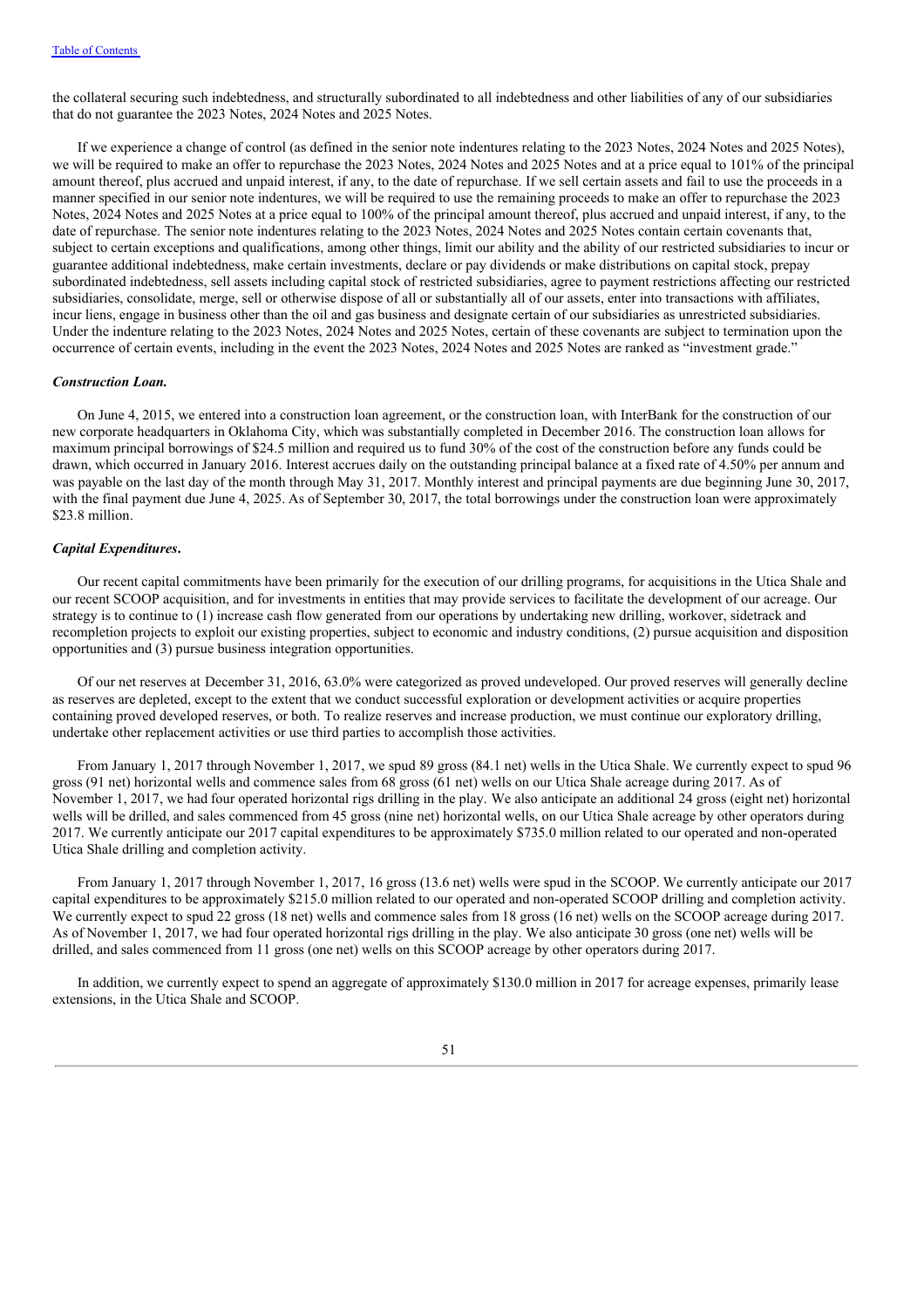From January 1, 2017 through November 1, 2017, we spud ten new wells and recompleted 59 existing wells at our WCBB field. In our Hackberry fields, from January 1, 2017 through November 1, 2017, we spud five new wells and recompleted 20 existing wells. We currently expect to spend approximately \$35.0 million in 2017 to drill 15 gross and net wells and perform recompletion activities in Southern Louisiana.

From January 1, 2017 through November 1, 2017, no new wells were spud on our Niobrara Formation acreage. We do not currently anticipate any capital expenditures in the Niobrara Formation in 2017.

As of September 30, 2017, our net investment in Grizzly was approximately \$58.7 million. We do not currently anticipate any material capital expenditures in 2017 related to Grizzly's activities.

We had no capital expenditures during the nine months ended September 30, 2017 related to our interests in Thailand. We do not currently anticipate any capital expenditures in Thailand in 2017.

In an effort to facilitate the development of our Utica Shale and other domestic acreage, we have invested in entities that can provide services that are required to support our operations. See Note 3 to our consolidated financial statements included elsewhere in this report for additional information regarding these other investments. During the nine months ended September 30, 2017, we paid \$39.4 million in net cash calls related to Strike Force. We currently anticipate that we will make approximately \$45.0 million in cash contributions to Strike Force in 2017. We did not make any investments in any other of these entities during the nine months ended September 30, 2017, and we do not currently anticipate any capital expenditures related to these entities in 2017.

During 2015 and 2016, we continued to focus on operational efficiencies in an effort to reduce our overall well costs and deliver better results in a more economical manner, particularly in light of the continued downturn in commodity prices. We have successfully leveraged the lower commodity price environment to gain access to higher-quality equipment and superior services for reduced costs, which has contributed to increased productivity. We have also renegotiated the contracts for our horizontal drilling rigs and locked in approximately 85% of our currently anticipated Utica Shale drilling and completion costs for 2017. This has allowed us to secure a base level of activity for 2017, hedge against expected increases in service costs and ensure access to quality equipment and experienced crews, all of which we expect to contribute to further efficiency gains.

In 2017, we focused our leasehold efforts on adding acreage organically within units scheduled in our near-term development plan. This strategy has allowed us to focus our leasehold spend on the highest return potential for deployed capital, resulting in the acquisition of additional core acreage in the dry gas window of the Utica play. These efforts, coupled with our active leasehold trading efforts, have led to a significant increase in our working interests on wells spud in the Utica Shale during 2017, equating to an incremental 22.0 net wells spud, thereby resulting in an increase in our anticipated capital expenditures this year.

Our total capital expenditures for 2017 are currently estimated to be \$985.0 million for drilling and completion expenditures, of which \$846.0 million was spent as of September 30, 2017. In addition, we currently expect to spend approximately \$130.0 million in 2017 for acreage expenses, primarily lease extensions in the Utica Shale, of which \$98.0 million was spent as of September 30, 2017, and approximately \$45.0 million to fund our investment in Strike Force, of which \$39.4 million was spent as of September 30, 2017. Approximately 75% and 22% of our 2017 estimated drilling and completion capital expenditures are currently expected to be spent in the Utica Shale and in the SCOOP play in Oklahoma, respectively. The 2017 range of capital expenditures is higher than the \$549.5 million spent in 2016, primarily due to the increase in current commodity prices and our expansion into and exploratory activities in the SCOOP play in Oklahoma.

We continually monitor market conditions and are prepared to adjust our drilling program if commodity prices dictate. Currently, we believe that our cash flow from operations, cash on hand and borrowings under our loan agreements will be sufficient to meet our normal recurring operating needs and capital requirements for the next twelve months. We believe that our strong liquidity position, hedge portfolio and conservative balance sheet position us well to react quickly to changing commodity prices and accelerate our activity within our Utica Basin and Mid-Continent operating areas, or to scale back our activity, as the market conditions warrant. Notwithstanding the foregoing, in the event commodity prices decline from current levels, our capital or other costs increase, our equity investments require additional contributions and/or we pursue additional equity method investments or acquisitions, we may be required to obtain additional funds which we would seek to do through traditional borrowings, offerings of debt or equity securities or other means, including the sale of assets. We regularly evaluate new acquisition opportunities. Needed capital may not be available to us on acceptable terms or at all. Further, if we are unable to obtain funds when needed or on acceptable terms, we may be required to delay or curtail implementation of our business plan or not be able to complete acquisitions that may be favorable to us. If the current low commodity price

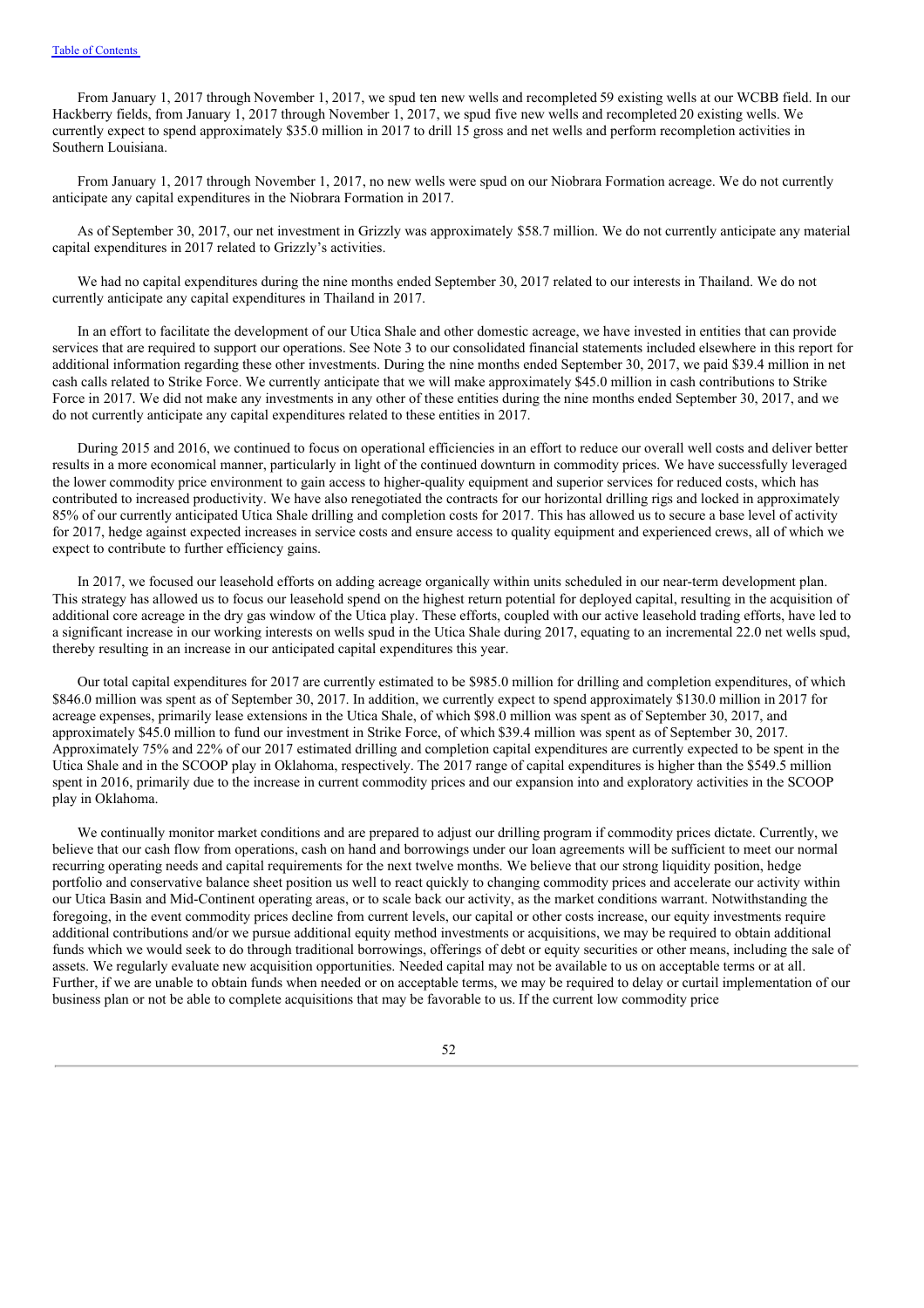environment worsens, our revenues, cash flows, results of operations, liquidity and reserves may be materially and adversely affected.

#### **Commodity Price Risk**

See Item 3. "Quantitative and Qualitative Disclosures about Market Risk" for information regarding our open fixed price swaps at September 30, 2017.

#### **Commitments**

In connection with our acquisition in 1997 of the remaining 50% interest in the WCBB properties, we assumed the seller's (Chevron) obligation to contribute approximately \$18,000 per month through March 2004, to a plugging and abandonment trust and the obligation to plug a minimum of 20 wells per year for 20 years commencing March 11, 1997. Chevron retained a security interest in production from these properties until our abandonment obligations to Chevron have been fulfilled. Beginning in 2009, we can access the trust for use in plugging and abandonment charges associated with the property. As of September 30, 2017, the plugging and abandonment trust totaled approximately \$3.1 million. At September 30, 2017, we have plugged 551 wells at WCBB since we began our plugging program in 1997, which management believes fulfills our minimum plugging obligation.

#### **Contractual and Commercial Obligations**

We have various contractual obligations in the normal course of our operations and financing activities. There have been no material changes to our contractual obligations from those disclosed in our Annual Report on Form 10-K for the year ended December 31, 2016.

#### **Off-balance Sheet Arrangements**

We had no off-balance sheet arrangements as of September 30, 2017.

#### **New Accounting Pronouncements**

In May 2014, the Financial Accounting Standards Board ("FASB") issued Accounting Standards Update ("ASU") No. 2014-09, *Revenue from Contracts with Customers*, which supersedes the revenue recognition requirements in Topic 605, *Revenue Recognition*, and most industry-specific guidance. The core principle of the new standard is for the recognition of revenue to depict the transfer of goods or services to customers in amounts that reflect the payment to which we expect to be entitled in exchange for those goods or services. The new standard will also result in enhanced revenue disclosures, provide guidance for transactions that were not previously addressed comprehensively and improve guidance for multiple-element arrangements. The ASU is effective for annual periods beginning after December 15, 2016, and interim periods within those years. The new standard permits retrospective application using either of the following methodologies: (i) restatement of each prior reporting period presented (full retrospective method) or (ii) recognition of a cumulative-effect adjustment as of the date of initial application (modified retrospective method). In July 2015, the FASB decided to defer the effective date by one year (until 2018). We are evaluating the impact of this ASU on our consolidated financial statements and working to identify any potential differences that would result from applying the requirements of the ASU to existing contracts and current accounting policies and practices. This evaluation requires, among other things, a review of the contracts we have with customers within each of three revenue streams identified within our business. including natural gas sales, oil and condensate sales and natural gas liquid sales. We do not believe further disaggregation of revenue will be required under the new standard. Substantially all of our revenue is earned pursuant to agreements under which we have currently interpreted one performance obligation, which is satisfied at a point-in-time. As part of the evaluation work to-date, we have substantially completed our contract reviews and documentation. Due to industry-wide ongoing discussions on certain application issues, we cannot reasonably estimate the expected financial statement impact; however, we do not expect the impact of the application of the new standard to be material on net income or cash flows based on the reviews performed todate. We are currently assessing the requirements of additional disclosures and documentation of new policies, procedures, system, control and data requirements. Our expectation is to adopt the standard on January 1, 2018, using the modified retrospective method. Based on the analysis to-date, we have not identified any material impact on our consolidated financial statements other than additional disclosures requirements.

In February 2016, the FASB issued ASU No. 2016-02, *Leases*. The guidance requires the lessee to recognize most leases on the balance sheet thereby resulting in the recognition of lease assets and liability for those leases currently classified as operating leases. The accounting for lessors is largely unchanged. The guidance is effective for periods after December 15,

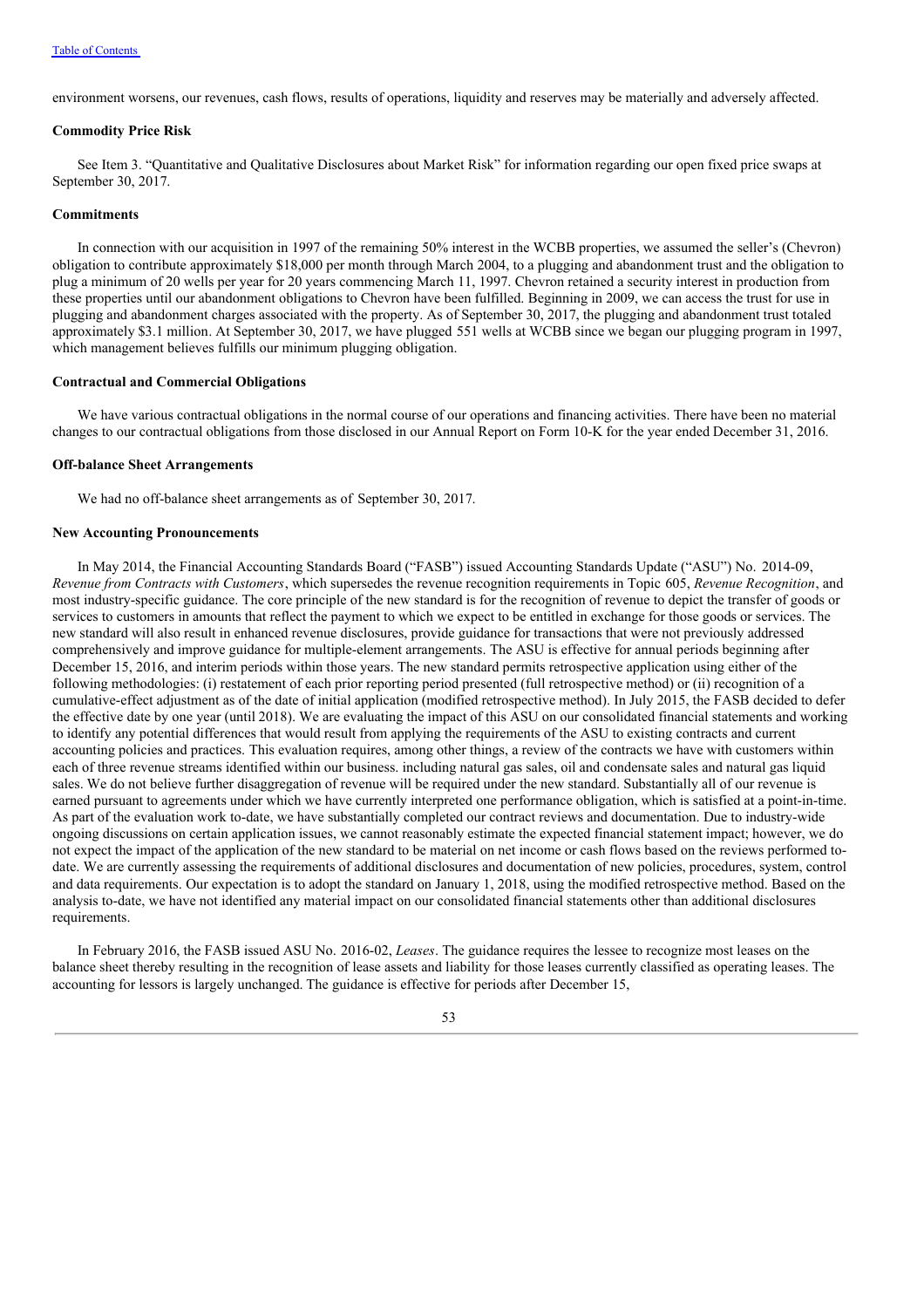2018, with early adoption permitted. We are in the process of evaluating the impact of this guidance on our consolidated financial statements and related disclosures; however, based on our current operating leases, it is not expected to have a material impact.

In March 2016, the FASB issued ASU No. 2016-05, *Ef ect of Derivative Contract Novations on Existing Hedge Accounting Relationships.* The guidance was issued to clarify that change in the counterparty to a derivative instrument that had been designated as the hedging instrument under Topic 815, does not require designation of that hedging relationship provided that all other hedge accounting criteria continue to be met. We adopted the standard as of January 1, 2017. There was no impact on our consolidated financial statements because all current derivative instruments are not designated for hedge accounting.

In March 2016, the FASB issued ASU No. 2016-09, *Improvements to Employee Share-Based Payment Accounting*. This guidance was intended to simplify the accounting for share-based payment transactions, including the income tax consequences, classification of awards as either equity or liabilities and classification on the statement of cash flows. We adopted the standard as of January 1, 2017. We elected to recognize forfeitures of awards as they occur. The adoption of this standard did not have a material impact on our consolidated financial statements.

In May 2016, the FASB issued ASU No. 2016-11, *Revenue Recognition and Derivatives and Hedging: Rescission of SEC Guidance* Because of Accounting Standards Updates 2014-09 and 2014-16 Pursuant to Staff Announcements at the March 3, 2016 EITF Meeting. This guidance rescinds SEC Staff Observer comments that are codified in Topic606, *Revenue from Contracts with Customers*, and Topic 932, *Extractive Activities--Oil and Gas*. This amendment is effective upon adoption of Topic 606. We are in the process of evaluating the impact of this guidance on our consolidated financial statements.

In June 2016, the FASB issued ASU No. 2016-13, *Financial Instruments-Credit Losses: Measurement of Credit Losses on Financial Instruments*. This ASU amends guidance on reporting credit losses for assets held at amortized cost basis and available for sale debt securities. For assets held at amortized cost basis, this ASU eliminates the probable initial recognition threshold in current GAAP and instead, requires an entity to reflect its current estimate of all expected credit losses. The amendments affect loans, debt securities, trade receivables, net investments in leases, off balance sheet credit exposure, reinsurance receivables and any other financial assets not excluded from the scope that have the contractual right to receive cash. We are currently evaluating the impact this standard will have on our financial statements and related disclosures and do not anticipate it to have a material affect.

In August 2016, the FASB issued ASU No. 2016-15, *Statement of Cash Flows: Classification of Certain Cash Receipts and Cash Payments.* This ASU provides guidance of eight specific cash flow issues. This ASU is effective for periods after December 15, 2017, with early adoption permitted. We are in the process of evaluating the impact of this guidance on our consolidated financial statements.

In December 2016, the FASB issued ASU No. 2016-20, *Technical Corrections and Improvements to Topic 606, Revenue from Contracts with Customers*. This guidance updates narrow aspects of the guidance issued in Update 2014-09. This amendment is effective for periods after December 15, 2017, with early adoption permitted. We in the process of evaluating the impact of this ASU on our consolidated financial statements.

In January 2017, the FASB issued ASU No. 2017-01, *Clarifying the Definition of a Business*. Under the current business combination guidance, there are three elements of a business: inputs, processes and outputs. The revised guidance adds an initial screen test to determine if substantially all of the fair value of the gross assets acquired is concentrated in a single asset or group of similar assets. If that screen is met, the set of assets is not a business. The new framework also specifies the minimum required inputs and processes necessary to be a business. This amendment is effective for periods after December 15, 2017, with early adoption permitted. We are in the process of evaluating the impact of this ASU on our consolidated financial statements.

# **ITEM 3. QUANTITATIVE AND QUALITATIVE DISCLOSURES ABOUT MARKET RISK**

Our revenues, operating results, profitability, future rate of growth and the carrying value of our oil and natural gas properties depend primarily upon the prevailing prices for oil and natural gas. Historically, oil and natural gas prices have been volatile and are subject to fluctuations in response to changes in supply and demand, market uncertainty and a variety of additional factors, including: worldwide and domestic supplies of oil and natural gas; the level of prices, and expectations about future prices, of oil and natural gas; the cost of exploring for, developing, producing and delivering oil and natural gas; the expected rates of declining current production; weather conditions, including hurricanes, that can affect oil and natural gas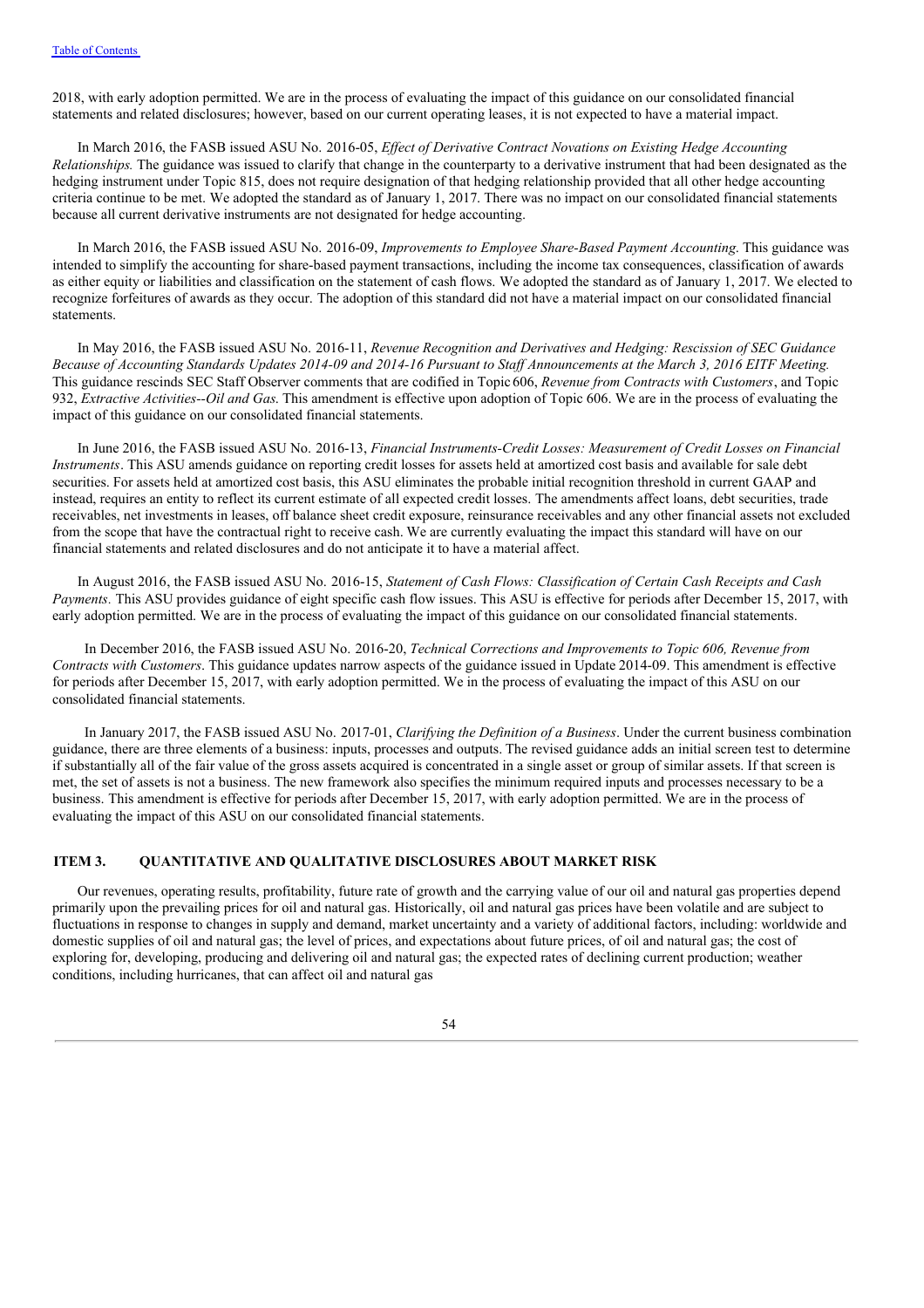operations over a wide area; the level of consumer demand; the price and availability of alternative fuels; technical advances affecting energy consumption; risks associated with operating drilling rigs; the availability of pipeline capacity; the price and level of foreign imports; domestic and foreign governmental regulations and taxes; the ability of the members of the Organization of Petroleum Exporting Countries to agree to and maintain oil price and production controls; political instability or armed conflict in oil and natural gas producing regions; and the overall economic environment.

These factors and the volatility of the energy markets make it extremely difficult to predict future oil and natural gas price movements with any certainty. During the past seven years, the posted price for WTI, has ranged from a low of \$26.05 per barrel, or Bbl, in February 2016 to a high of \$113.39 per Bbl in April 2011. The Henry Hub spot market price of natural gas has ranged from a low of \$1.61 per MMBtu in March 2016 to a high of \$7.51 per MMBtu in January 2010. On October 27, 2017, the WTI posted price for crude oil was \$53.90 per Bbl and the Henry Hub spot market price of natural gas was \$2.78 per MMBtu. If the prices of oil and natural gas decline from current levels, our operations, financial condition and level of expenditures for the development of our oil and natural gas reserves may be materially and adversely affected. In addition, lower oil and natural gas prices may reduce the amount of oil and natural gas that we can produce economically. This may result in our having to make substantial downward adjustments to our estimated proved reserves. If this occurs or if our production estimates change or our exploration or development activities are curtailed, full cost accounting rules may require us to write down, as a non-cash charge to earnings, the carrying value of our oil and natural gas properties. Reductions in our reserves could also negatively impact the borrowing base under our revolving credit facility, which could further limit our liquidity and ability to conduct additional exploration and development activities.

To mitigate the effects of commodity price fluctuations on our oil and natural gas production, we had the following open fixed price swap positions at September 30, 2017:

|                |                 | <b>Daily Volume</b> | Weighted             |
|----------------|-----------------|---------------------|----------------------|
|                | Location        | (MMBtu/day)         | <b>Average Price</b> |
| Remaining 2017 | NYMEX Henry Hub | 765,000             | 3.19                 |
| 2018           | NYMEX Henry Hub | 898,000             | 3.06                 |
| 2019           | NYMEX Henry Hub | 112.000             | 3.01                 |

|                |                  | Daily Volume |               | Weighted             |
|----------------|------------------|--------------|---------------|----------------------|
|                | Location         | (Bbls/day)   |               | <b>Average Price</b> |
| Remaining 2017 | <b>ARGUS LLS</b> | 1.500        |               | 53.12                |
| 2018           | <b>ARGUS LLS</b> | 1.000        | -S            | 53.91                |
| Remaining 2017 | NYMEX WTI        | 4.500        | -S            | 54.89                |
| 2018           | NYMEX WTI        | 3.000        | <sup>\$</sup> | 52.24                |

|                |                 | <b>Daily Volume</b> |          | Weighted             |
|----------------|-----------------|---------------------|----------|----------------------|
|                | Location        | (Bbls/day)          |          | <b>Average Price</b> |
| Remaining 2017 | Mont Belvieu C3 | 3.000               |          | 26.63                |
| 2018           | Mont Belvieu C3 | 3.500               | -S       | 28.03                |
| Remaining 2017 | Mont Belvieu C5 | 250                 | <b>S</b> | 49.14                |
| 2018           | Mont Belvieu C5 | 500                 | -S       | 46.62                |

We sold call options and used the associated premiums to enhance the fixed price for a portion of the fixed price natural gas swaps listed above. Each short call option has an established ceiling price. When the referenced settlement price is above the price ceiling established by these short call options, we pay our counterparty an amount equal to the difference between the referenced settlement price and the price ceiling multiplied by the hedged contract volume.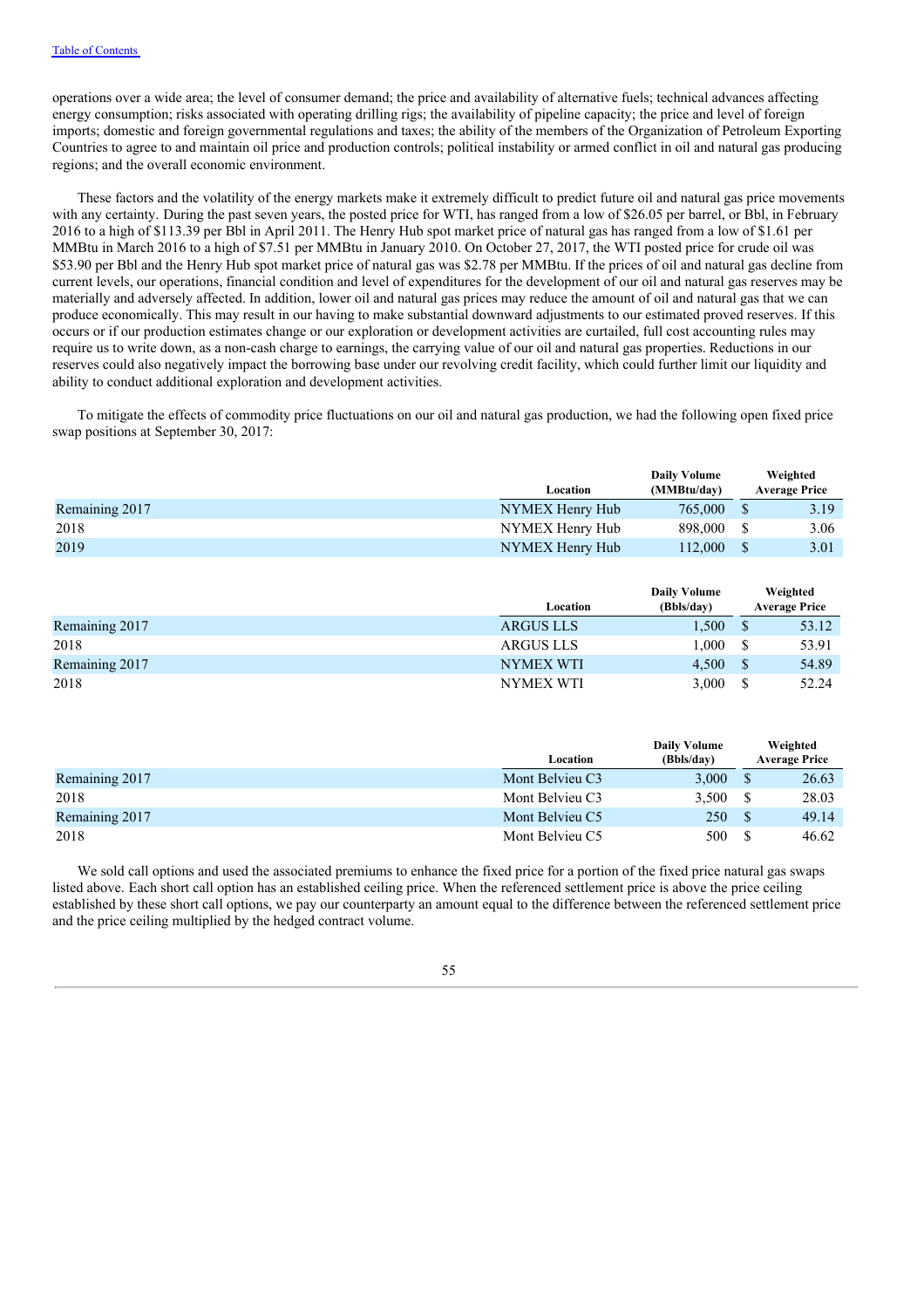|                |                 | <b>Daily Volume</b> |              | <b>Weighted Average</b> |
|----------------|-----------------|---------------------|--------------|-------------------------|
|                | Location        | (MMBtu/day)         |              | Price                   |
| Remaining 2017 | NYMEX Henry Hub | 65,000              |              | 3.11                    |
| 2018           | NYMEX Henry Hub | $103,000 \quad$ \$  |              | 3.25                    |
| 2019           | NYMEX Henry Hub | 135,000             | <sup>S</sup> | 3.07                    |

For a portion of the combined natural gas derivative instruments containing fixed price swaps and sold call options, the counterparty has an option to extend the original terms an additional twelve months for the period January 2018 through December 2018. The option to extend the terms expires in December 2017. If extended, we would have additional fixed price swaps for 30,000 MMBtu per day at a weighted average price of \$3.36 per MMBtu and additional short call options for 30,000 MMBtu per day at a weighted average ceiling price of \$3.36 per MMBtu.

For a portion of the natural gas fixed price swaps listed above, the counterparty has an option to extend the original terms an additional twelve months for the period January 2019 through December 2019. The option to extend the terms expires in December 2018. If executed, we would have additional fixed price swaps for 100,000 MMBtu per day at a weighted average price of \$3.05 per MMBtu.

In addition, we have entered into natural gas basis swap positions, which settle on the pricing index to basis differential of NGPL Mid-Continent to NYMEX Henry Hub natural gas price. As of September 30, 2017, we had the following natural gas basis swap positions for NGPL Mid-Continent.

|                | Location           | <b>Daily Volume</b><br>(MMBtu/dav) | Hedged<br><b>Differential</b> |
|----------------|--------------------|------------------------------------|-------------------------------|
| Remaining 2017 | NGPL Mid-Continent | 50,000                             | (0.26)                        |
| 2018           | NGPL Mid-Continent | 12.000                             | (0.26)                        |

Under our 2017 contracts, we have hedged approximately 62% to 64% of our estimated 2017 production. Such arrangements may expose us to risk of financial loss in certain circumstances, including instances where production is less than expected or oil prices increase. At September 30, 2017, we had a net liability derivative position of \$7.1 million as compared to a net liability derivative position of \$2.5 million as of September 30, 2016, related to our fixed price swaps. Utilizing actual derivative contractual volumes, a 10% increase in underlying commodity prices would have reduced the fair value of these instruments by approximately \$147.9 million, while a 10% decrease in underlying commodity prices would have increased the fair value of these instruments by approximately \$147.9 million. However, any realized derivative gain or loss would be substantially offset by a decrease or increase, respectively, in the actual sales value of production covered by the derivative instrument.

Our revolving amended and restated credit agreement is structured under floating rate terms, as advances under this facility may be in the form of either base rate loans or eurodollar loans. As such, our interest expense is sensitive to fluctuations in the prime rates in the U.S. or, if the eurodollar rates are elected, the eurodollar rates. At September 30, 2017, we had \$365.0 million in borrowings outstanding under our credit facility which bore interest at the eurodollar rate of 3.74%. A 1.0% increase in the average interest rate for the nine months ended September 30, 2017 would have resulted in an estimated \$0.8 million increase in interest expense. As of September 30, 2017, we did not have any interest rate swaps to hedge our interest risks.

# **ITEM 4. CONTROLS AND PROCEDURES**

*Evaluation of Disclosure Control and Procedures*. Under the direction of our Chief Executive Officer and President and our Chief Financial Officer, we have established disclosure controls and procedures that are designed to ensure that information required to be disclosed by us in the reports that we file or submit under the Exchange Act is recorded, processed, summarized and reported within the time periods specified in the SEC's rules and forms. The disclosure controls and procedures are also intended to ensure that such information is accumulated and communicated to management, including our Chief Executive Officer and President and our Chief Financial Officer, as appropriate to allow timely decisions regarding required disclosures.

As of September 30, 2017, an evaluation was performed under the supervision and with the participation of management, including our Chief Executive Officer and President and our Chief Financial Officer, of the effectiveness of the design and operation of our disclosure controls and procedures pursuant to Rule 13a-15(b) under the Exchange Act. Based upon our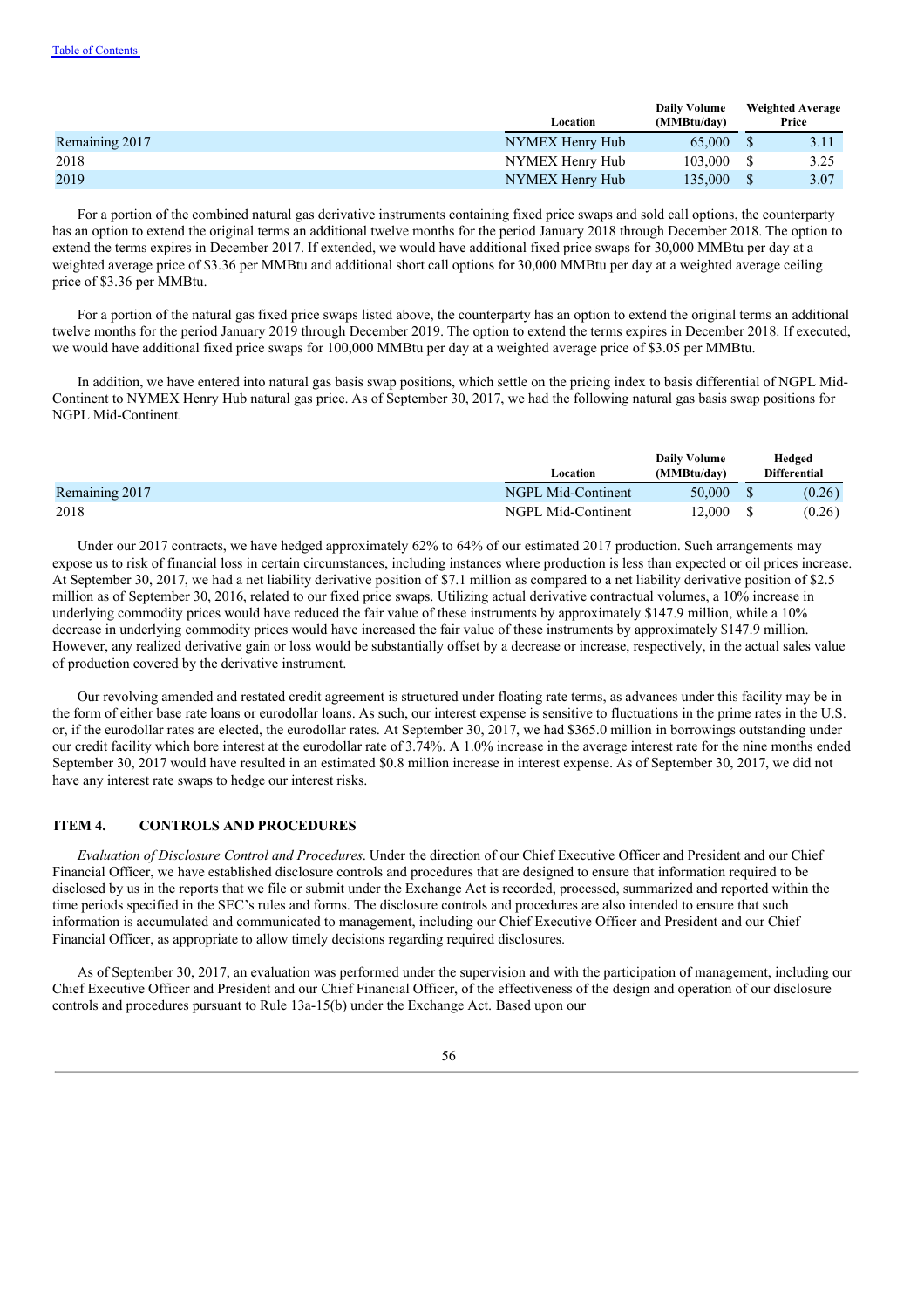evaluation, our Chief Executive Officer and President and our Chief Financial Officer have concluded that, as of September 30, 2017, our disclosure controls and procedures are effective.

*Changes in Internal Control over Financial Reporting*. There have not been any changes in our internal control over financial reporting that occurred during our last fiscal quarter that have materially affected, or are reasonably likely to materially affect, internal controls over financial reporting.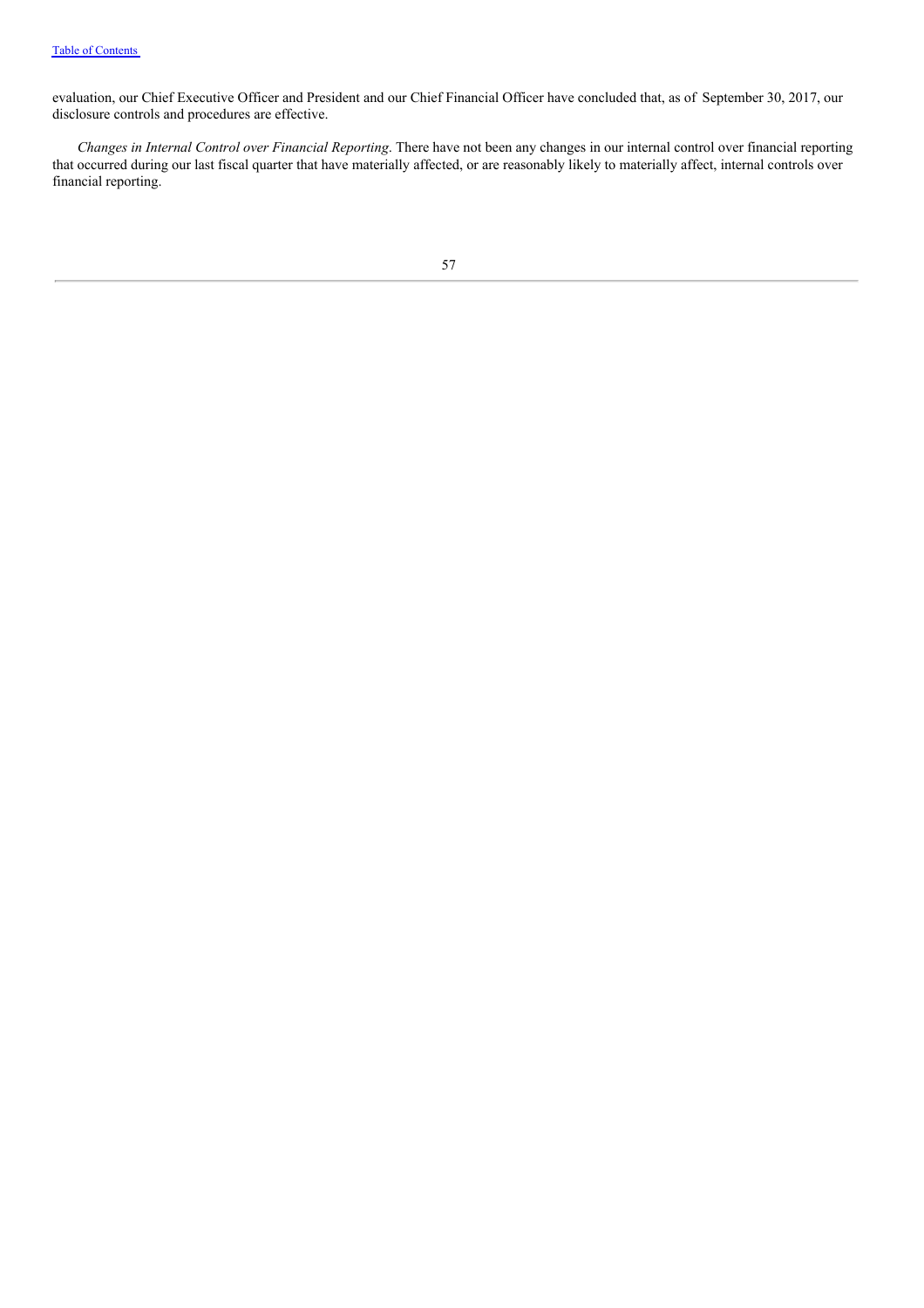### **PART II**

#### **ITEM 1. LEGAL PROCEEDINGS**

In two separate complaints, one filed by the State of Louisiana and the Parish of Cameron in the 38th Judicial District Court for the Parish of Cameron on February 9, 2016 and the other filed by the State of Louisiana and the District Attorney for the 15<sup>th</sup> Judicial District of the State of Louisiana in the 15<sup>th</sup> Judicial District Court for the Parish of Vermillion on July 29, 2016, we were named as a defendant, among 26 oil and gas companies, in the Cameron Parish complaint and among more than 40 oil and gas companies in the Vermillion Parish complaint, or the Complaints. The Complaints were filed under the State and Local Coastal Resources Management Act of 1978, as amended, and the rules, regulations, orders and ordinances adopted thereunder, which we referred to collectively as the CZM Laws, and allege that certain of the defendants' oil and gas exploration, production and transportation operations associated with the development of the East Hackberry and West Hackberry oil and gas fields, in the case of the Cameron Parish complaint, and the Tigre Lagoon and Lac Blanc oil and gas fields, in the case of the Vermillion Parish complaint, were conducted in violation of the CZM Laws. The Complaints allege that such activities caused substantial damage to land and waterbodies located in the coastal zone of the relevant Parish, including due to defendants' design, construction and use of waste pits and the alleged failure to properly close the waste pits and to clear, re-vegetate, detoxify and return the property affected to its original condition, as well as the defendants' alleged discharge of waste into the coastal zone. The Complaints also allege that the defendants' oil and gas activities have resulted in the dredging of numerous canals, which had a direct and significant impact on the state coastal waters within the relevant Parish and that the defendants, among other things, failed to design, construct and maintain these canals using the best practical techniques to prevent bank slumping, erosion and saltwater intrusion and to minimize the potential for inland movement of storm-generated surges, which activities allegedly have resulted in the erosion of marshes and the degradation of terrestrial and aquatic life therein. The Complaints also allege that the defendants failed to re-vegetate, refill, clean, detoxify and otherwise restore these canals to their original condition. In these two petitions, the plaintiffs seek damages and other appropriate relief under the CZM Laws, including the payment of costs necessary to clear, re-vegetate, detoxify and otherwise restore the affected coastal zone of the relevant Parish to its original condition, actual restoration of such coastal zone to its original condition, and the payment of reasonable attorney fees and legal expenses and pre-judgment and post judgment interest.

We were served with the Cameron complaint in early May 2016 and with the Vermillion complaint in early September 2016. The Louisiana Attorney General and the Louisiana Department of Natural Resources intervened in both the Cameron Parish suit and the Vermillion Parish suit. Shortly after the Complaints were filed, certain defendants removed the cases to the lawsuit to the United States District Court for the Western District of Louisiana. In both cases, the plaintiffs filed a motion to remand, and the plaintiffs agreed to an extension of time for all defendants to file responsive pleadings until the District Courts ruled on the motions to remand. In the Vermilion Parish case, the District Court entered an order on September 26, 2017 remanding the lawsuit to the 15th Judicial District Court, State of Louisiana, Parish of Vermilion. Pursuant to an agreement with plaintiffs' counsel, all defendants have an extension of time through November 27, 2017 to file responsive pleadings to plaintiffs' petitions in the Vermilion Parish lawsuit. In the Cameron Parish lawsuit, the District Court has not ruled on plaintiffs' motion to remand. Briefing on the motion to remand has been completed; however, no hearing has been set for the motion to remand, and the District Court has not given the parties any indication regarding when a ruling should be expected. Due the procedural posture of lawsuits, the fact that responsive pleadings have not been filed and the fact that the parties have not begun discovery, we have not had the opportunity to evaluate the applicability of the allegations made in plaintiffs' complaints to our operations and management cannot determine the amount of loss, if any, that may result.

In addition, due to the nature of our business, we are, from time to time, involved in routine litigation or subject to disputes or claims related to our business activities, including workers' compensation claims and employment related disputes. In the opinion of our management, none of the pending litigation, disputes or claims against us, if decided adversely, will have a material adverse effect on our financial condition, cash flows or results of operations.

## **ITEM 1A. RISK FACTORS**

See risk factors previously disclosed in our Annual Report on Form 10-K for the year ended December 31, 2016.

# **ITEM 2. UNREGISTERED SALES OF EQUITY SECURITIES AND USE OF PROCEEDS**

None.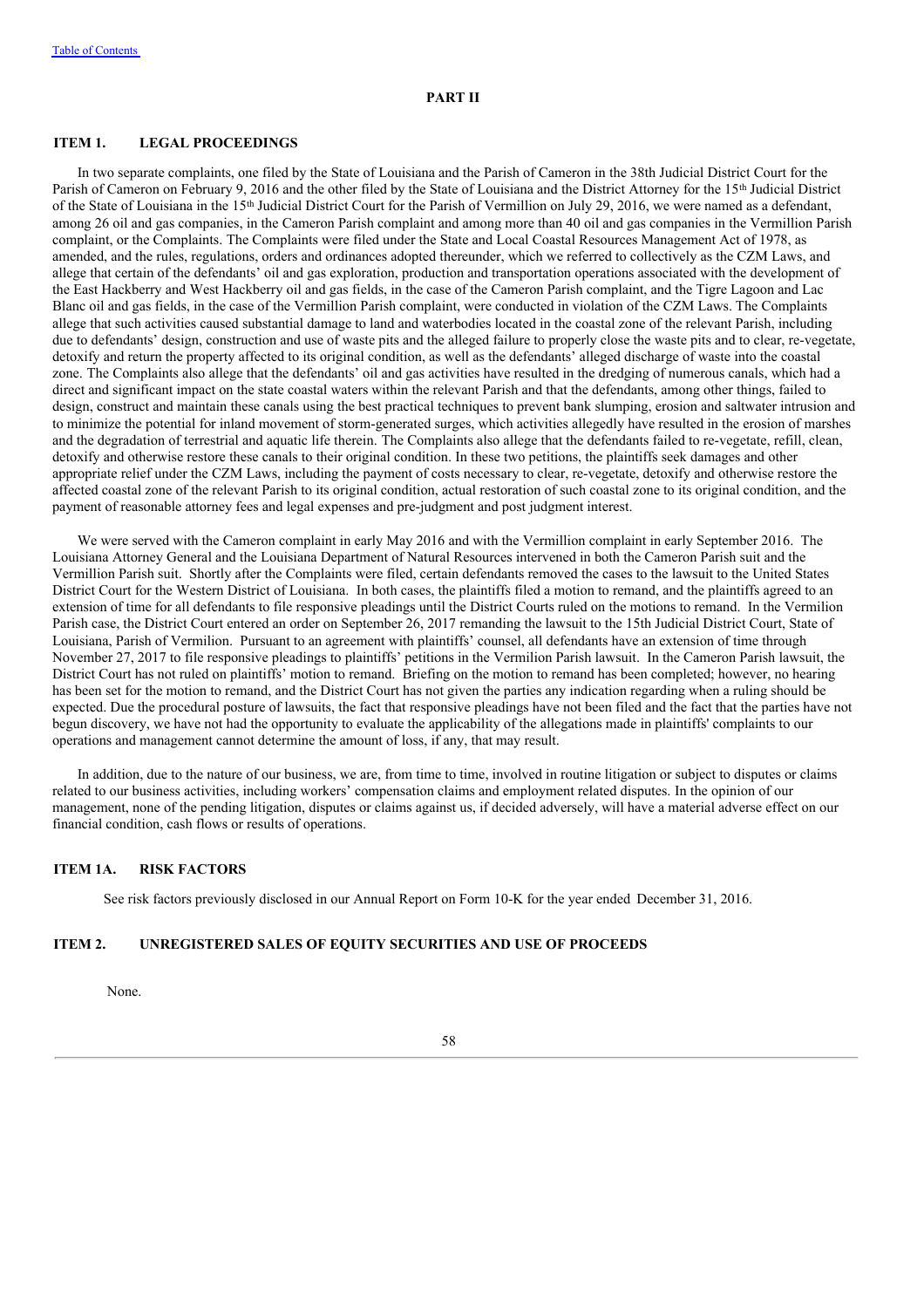### **ITEM 3. DEFAULTS UPON SENIOR SECURITIES**

Not applicable.

# **ITEM 4. MINE SAFETY DISCLOSURES**

Not applicable.

# **ITEM 5. OTHER INFORMATION**

None.

# **ITEM 6. EXHIBITS**

| <b>Exhibit</b><br><b>Number</b> | <b>Description</b>                                                                                                                                                                                                                                                                                                                                                                                                |
|---------------------------------|-------------------------------------------------------------------------------------------------------------------------------------------------------------------------------------------------------------------------------------------------------------------------------------------------------------------------------------------------------------------------------------------------------------------|
| 3.1                             | Restated Certificate of Incorporation (incorporated by reference to Exhibit 3.1 to the Form 8-K, File No. 000-19514, filed by the<br>Company with the SEC on April 26, 2006).                                                                                                                                                                                                                                     |
| 3.2                             | Certificate of Amendment No. 1 to Restated Certificate of Incorporation (incorporated by reference to Exhibit 3.2 to Form 10-Q,<br>File No. 000-19514, filed by the Company with the SEC on November 6, 2009).                                                                                                                                                                                                    |
| 3.3                             | Certificate of Amendment No. 2 to Restated Certificate of Incorporation (incorporated by reference to Exhibit 3.1 to the Form 8-<br>K, File No. 000-19514, filed by the Company with the SEC on July 23, 2013).                                                                                                                                                                                                   |
| 3.4                             | Amended and Restated Bylaws (incorporated by reference to Exhibit 3.2 to the Form 8-K, File No. 000-19514, filed by the<br>Company with the SEC on July 12, 2006).                                                                                                                                                                                                                                                |
| 3.5                             | First Amendment to the Amended and Restated Bylaws (incorporated by reference to Exhibit 3.2 to the Form 8-K, File No. 000-<br>19514, filed by the Company with the SEC on July 23, 2013).                                                                                                                                                                                                                        |
|                                 | Second Amendment to the Amended and Restated Bylaws (incorporated by reference to Exhibit 3.1 to the Form 8-K, File No.<br>000-19514, filed by the Company on May 2, 2014).                                                                                                                                                                                                                                       |
|                                 | Form of Common Stock certificate (incorporated by reference to Exhibit 4.1 to Amendment No. 2 to the Registration Statement on<br>Form SB-2, File No. 333-115396, filed by the Company with the SEC on July 22, 2004).                                                                                                                                                                                            |
|                                 | Indenture, dated as of April 21, 2015, among the Company, the subsidiary guarantors party thereto and Wells Fargo Bank, N.A.,<br>as trustee (including the form of the Company's 6.625% Senior Notes due 2023) (incorporated by reference to Exhibit 4.1 to the<br>Form 8-K, File No. 000-19514, filed by the Company with the SEC on April 21, 2015).                                                            |
|                                 | Indenture, dated as of October 14, 2016, among Gulfport Energy Corporation, the subsidiary guarantors party thereto and Wells<br>Fargo Bank, N.A., as trustee (including the form of Gulfport Energy Corporation's 6.000% Senior Notes due 2024) (incorporated<br>by reference to Exhibit 4.1 to the Form 8-K, File. No. 000-19514, filed by the Company with the SEC on October 19, 2016).                       |
|                                 | Indenture, dated as of December 21, 2016, among Gulfport Energy Corporation, the subsidiary guarantors party thereto and Wells<br>Fargo Bank, N.A., as trustee (including the form of Gulfport Energy Corporation's 6.375% Senior Notes due 2025) (incorporated<br>by reference to Exhibit 4.1 to the Current Report on Form 8-K, File No. 000-19514, filed by the Company with the SEC on<br>December 21, 2016). |
|                                 | Indenture, dated as of October 11, 2017, among Gulfport Energy Corporation, the subsidiary guarantors party thereto and Wells<br>Fargo Bank, N.A., as trustee (including the form of Gulfport Energy Corporation's 6.375% Senior Notes due 2026) (incorporated<br>by reference to Exhibit 4.1 to the Form 8-K, File No. 000-19514, filed by the Company with the SEC on October 11, 2017).                        |
|                                 | Registration Rights Agreement, dated as of October 11, 2017, among Gulfport Energy Corporation, the subsidiary guarantors<br>party and J.P. Morgan Securities LLC, as representative of the several initial purchasers (incorporated by reference to Exhibit 4.2)<br>to the Form 8-K, File No. 000-19514, filed by the Company with the SEC on October 11, 2017).                                                 |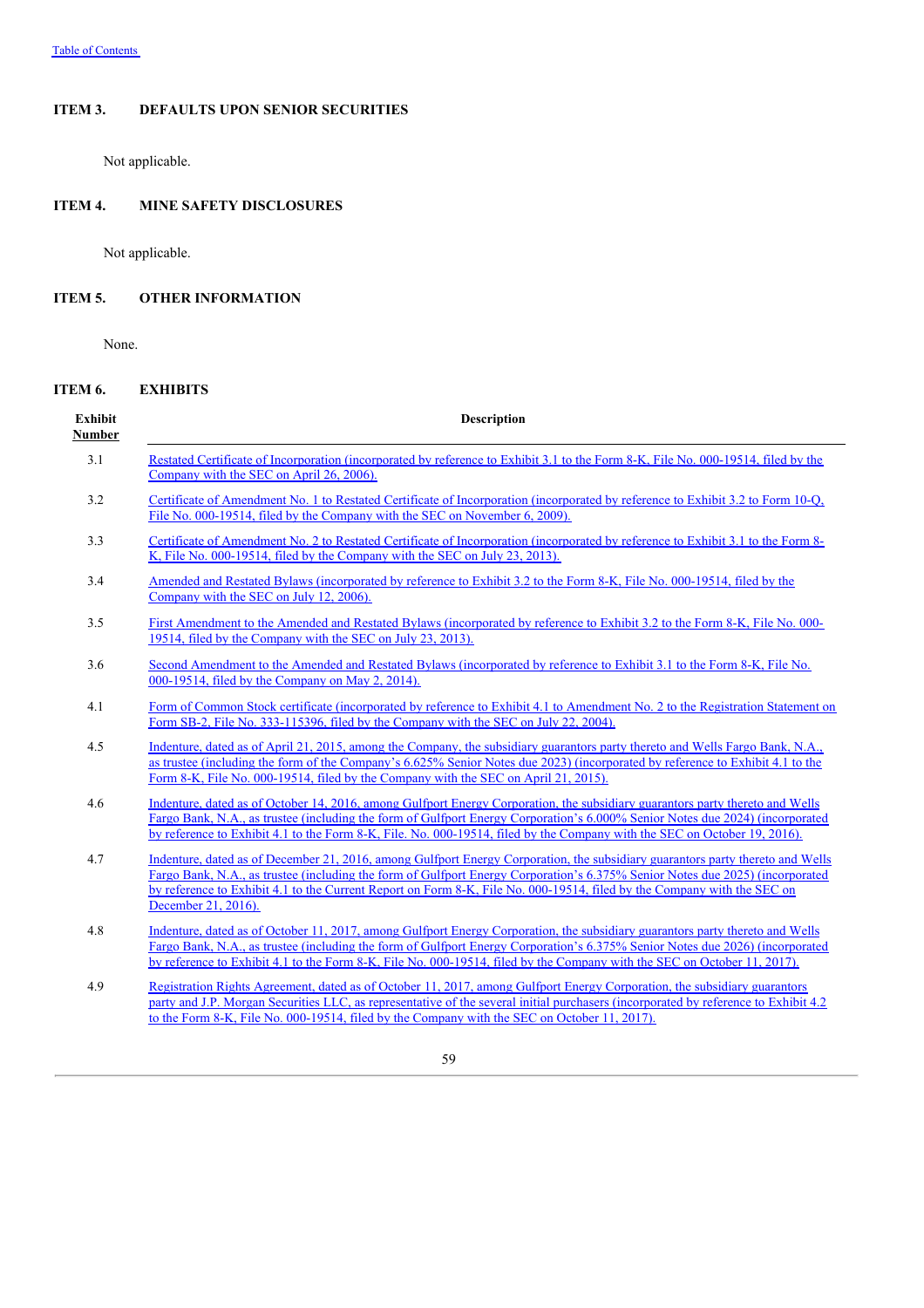| 4.10 | Registration Rights Agreement, dated as of February 17, 2017, by and between Gulfport Energy Corporation and Vitruvian II   |
|------|-----------------------------------------------------------------------------------------------------------------------------|
|      | Woodford, LLC (incorporated by reference to Exhibit 4.1 to the Current Report on Form 8-K, File No. 000-19514, filed by the |
|      | Company with the SEC on February 24, 2017).                                                                                 |

- 10.1 Tenth Amendment to Amended and Restated Credit Agreement, dated as of October 4, 2017, among Gulfport Energy Corporation, as borrower, The Bank of Nova Scotia, as [administrative](http://www.sec.gov/Archives/edgar/data/874499/000119312517303877/d467491dex101.htm) agent, and the lenders party thereto (incorporated by reference to Exhibit 10.1 to the Form 8-K, File No. 000-19514, filed by the Company with the SEC on October 5, 2017).
- 31.1\* Certification of Chief Executive Officer of the Registrant pursuant to Rule 13a-14(a) promulgated under the Securities Exchange Act of 1934, as amended.
- 31.2\* Certification of Chief Financial Officer of the Registrant pursuant to Rule 13a-14(a) promulgated under the Securities Exchange Act of 1934, as amended.
- 32.1\* Certification of Chief Executive Officer of the Registrant pursuant to Rule 13a-14(b) promulgated under the Securities Exchange Act of 1934, as amended, and Section 1350 of Chapter 63 of Title 18 of the United States Code.
- 32.2\* Certification of Chief Financial Officer of the Registrant pursuant to Rule 13a-14(b) promulgated under the Securities Exchange Act of 1934, as amended, and Section 1350 of Chapter 63 of Title 18 of the United States Code.
- 101.INS\* XBRL Instance Document.
- 101.SCH\* XBRL Taxonomy Extension Schema Document.
- 101.CAL\* XBRL Taxonomy Extension Calculation Linkbase Document.
- 101.DEF\* XBRL Taxonomy Extension Definition Linkbase Document.
- 101.LAB\* XBRL Taxonomy Extension Labels Linkbase Document.
- 101.PRE\* XBRL Taxonomy Extension Presentation Linkbase Document.
- \* Filed herewith.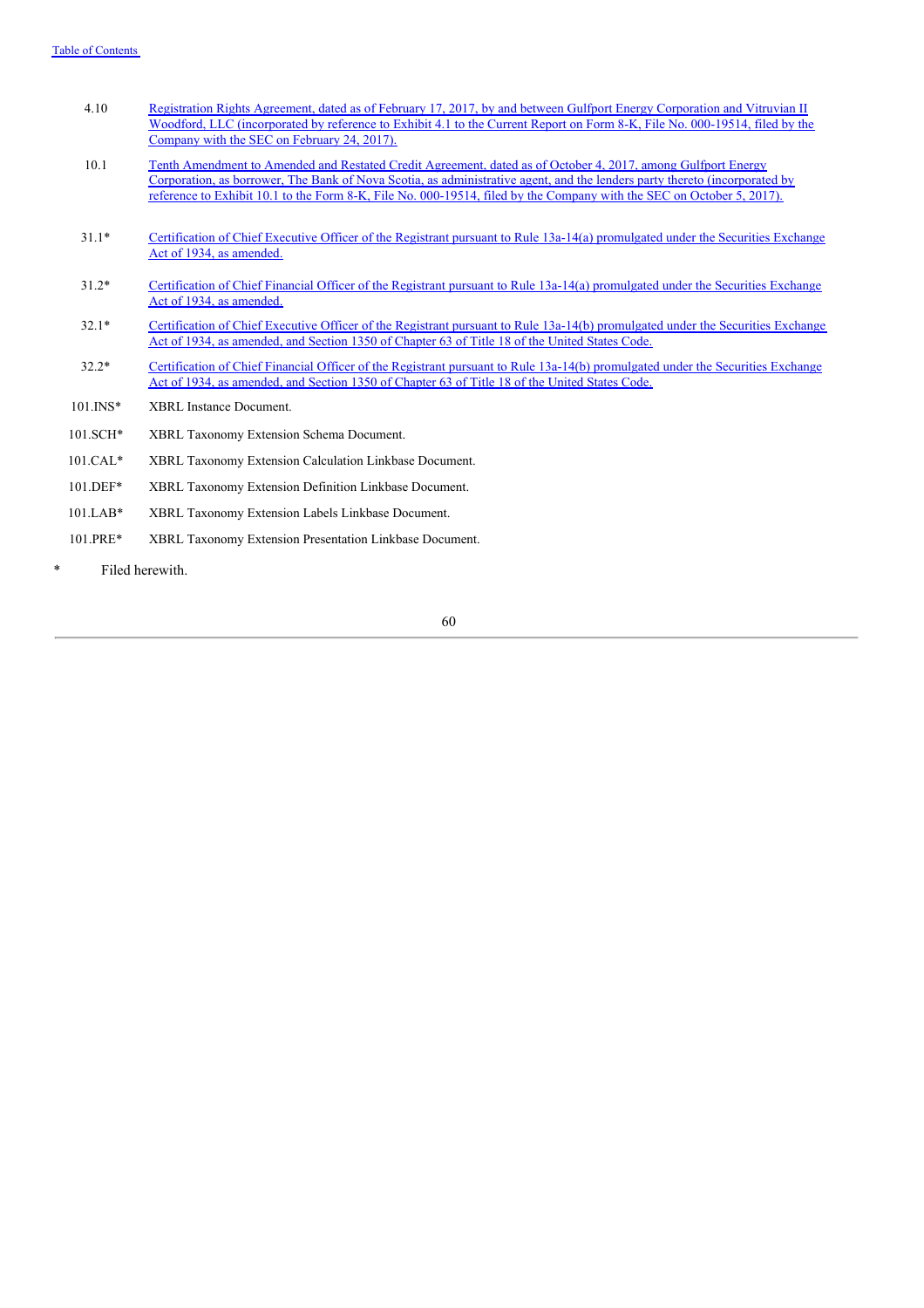# **SIGNATURES**

In accordance with Section 13 or 15(d) of the Exchange Act, the registrant caused this report to be signed on its behalf by the undersigned, thereunto duly authorized.

Date: November 2, 2017

# GULFPORT ENERGY CORPORATION

By: /s/ Keri Crowell **Keri Crowell Chief Financial Officer**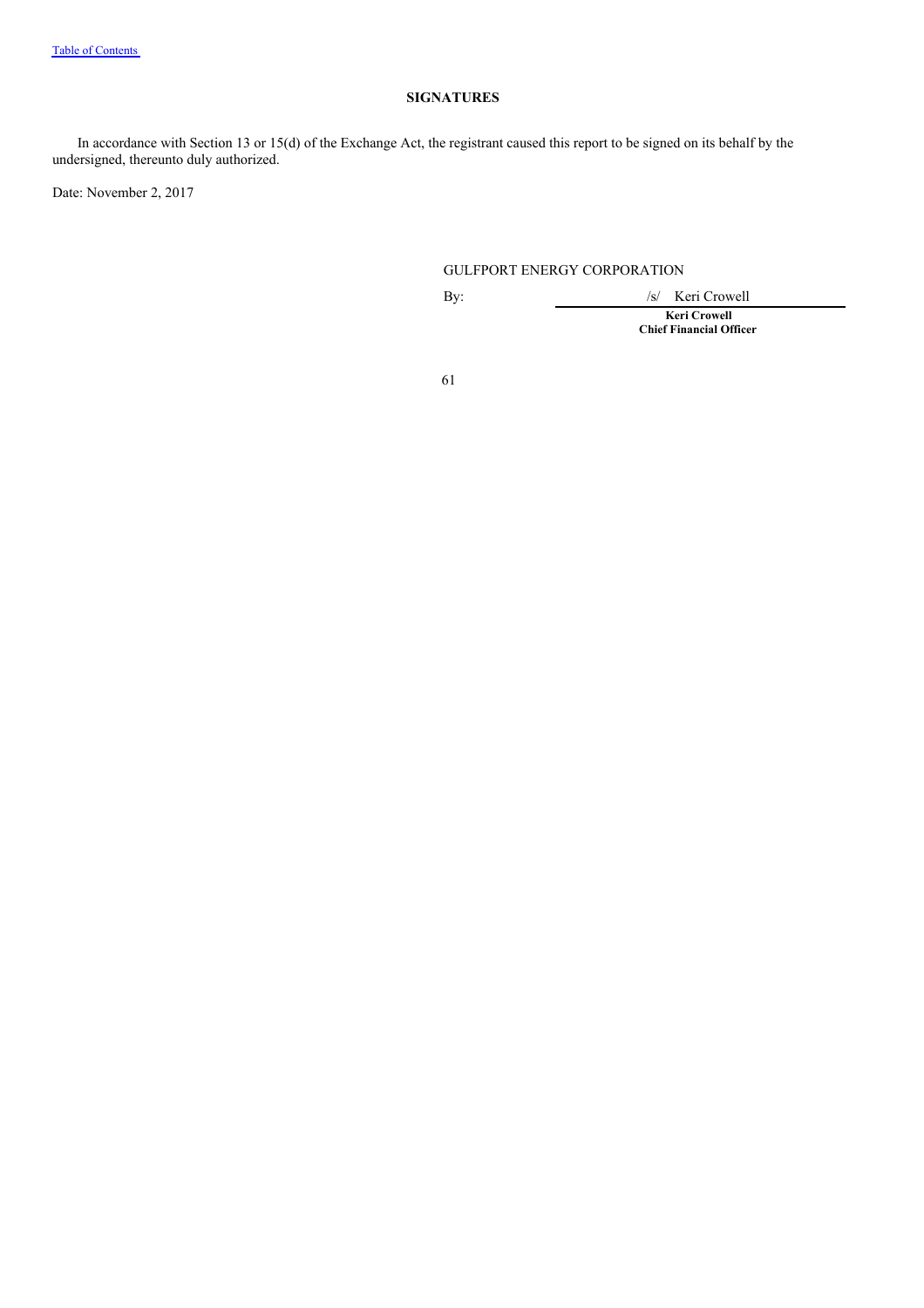#### **CERTIFICATION**

I, Michael G. Moore, Chief Executive Officer of Gulfport Energy Corporation, certify that:

1. I have reviewed this Quarterly Report on Form 10-Q of Gulfport Energy Corporation;

2. Based on my knowledge, this report does not contain any untrue statement of a material fact or omit to state a material fact necessary to make the statement made, in light of the circumstances under which such statements were made, not misleading with respect to the period covered by this report;

3. Based on my knowledge, the financial statements, and other financial information included in this report, fairly present in all material respects the financial condition, results of operations and cash flows of the registrant as of, and for, the periods presented in this report;

4. The registrant's other certifying officer and I am responsible for establishing and maintaining disclosure controls and procedures (as defined in Exchange Act Rules 13a-15(e) and 15d-15(e)) and internal control over financial reporting (as defined in the Exchange Act Rules  $13a-15(f)$  and  $15d-15(f)$  for the registrant and have:

- (a) Designed such disclosure controls and procedures, or caused such disclosure controls and procedures to be designed under our supervision, to ensure that material information relating to the registrant, including its consolidated subsidiaries, is made known to us by others within those entities, particularly during the period in which this report is being prepared;
- (b) Designed such internal control over financial reporting, or caused such internal control over financial reporting to be designed under our supervision, to provide reasonable assurance regarding the reliability of financial reporting and the preparation of financial statements for external purposes in accordance with generally accepted accounting principles;
- (c) Evaluated the effectiveness of the registrant's disclosure controls and procedures and presented in this report our conclusions about the effectiveness of the disclosure controls and procedures, as of the end of the period covered by this report based on such evaluation; and
- (d) Disclosed in this report any change in the registrant's internal control over financial reporting that occurred during the registrant's most recent fiscal quarter (the registrant's fourth fiscal quarter in the case of an annual report) that has materially affected, or is reasonably likely to materially affect, the registrant's internal control over financial reporting; and

5. The registrant's other certifying officers and I have disclosed, based on our most recent evaluation of internal control over financial reporting, to the registrant's auditors and the audit committee of registrant's board of directors (or persons performing the equivalent functions):

- (a) All significant deficiencies and material weaknesses in the design or operation of internal controls over financial reporting which are reasonably likely to adversely affect the registrant's ability to record, process, summarize and report financial information; and
- (b) Any fraud, whether or not material, that involves management or other employees who have a significant role in the registrant's internal controls over financial reporting.

Date: November 2, 2017

/s/ Michael G. Moore

Michael G. Moore Chief Executive Officer and President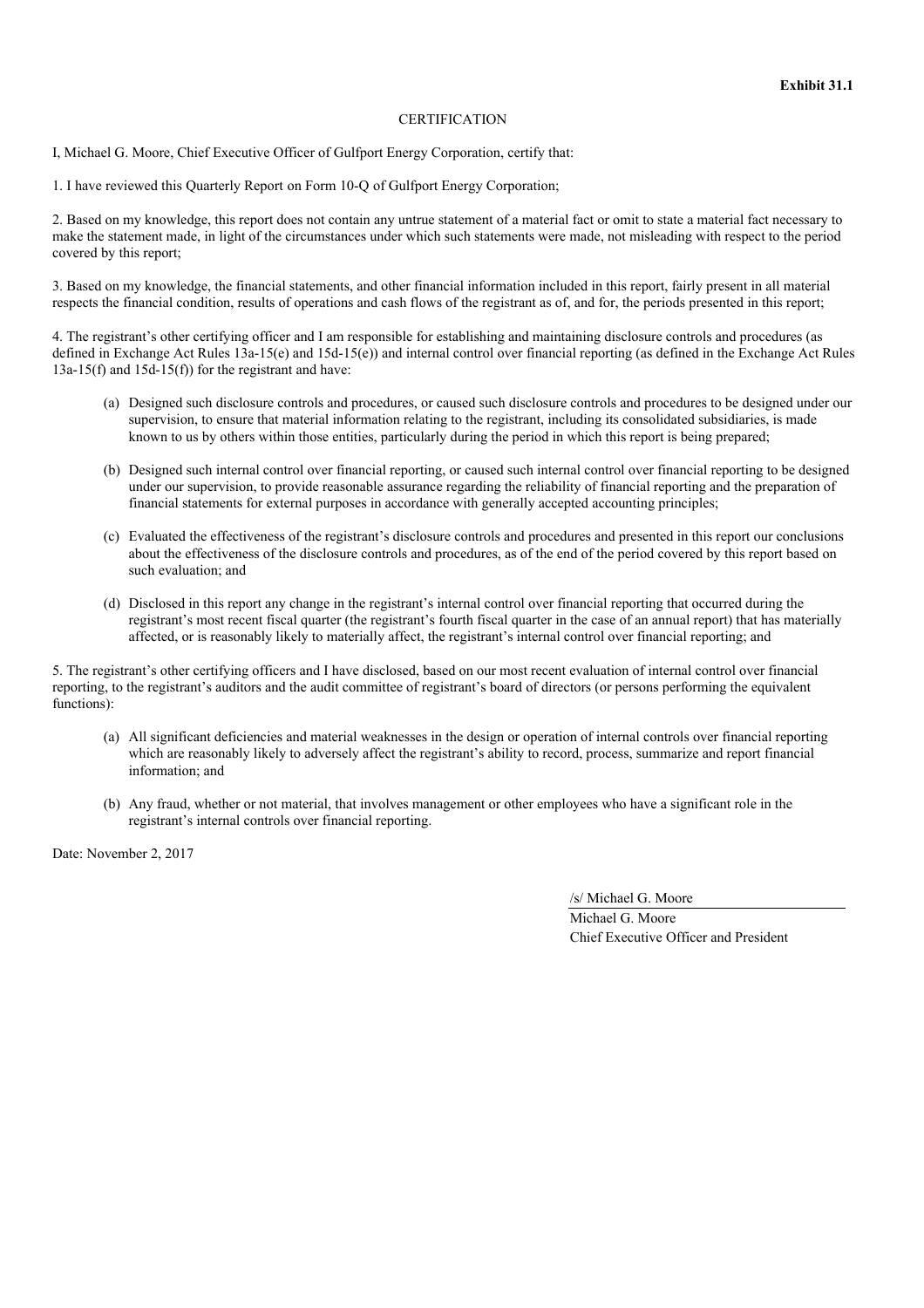#### **CERTIFICATION**

I, Keri Crowell, Chief Financial Officer of Gulfport Energy Corporation, certify that:

1. I have reviewed this Quarterly Report on Form 10-Q of Gulfport Energy Corporation;

2. Based on my knowledge, this report does not contain any untrue statement of a material fact or omit to state a material fact necessary to make the statement made, in light of the circumstances under which such statements were made, not misleading with respect to the period covered by this report;

3. Based on my knowledge, the financial statements, and other financial information included in this report, fairly present in all material respects the financial condition, results of operations and cash flows of the registrant as of, and for, the periods presented in this report;

4. The registrant's other certifying officer and I am responsible for establishing and maintaining disclosure controls and procedures (as defined in Exchange Act Rules 13a-15(e) and 15d-15(e)) and internal control over financial reporting (as defined in the Exchange Act Rules  $13a-15(f)$  and  $15d-15(f)$  for the registrant and have:

- (a) Designed such disclosure controls and procedures, or caused such disclosure controls and procedures to be designed under our supervision, to ensure that material information relating to the registrant, including its consolidated subsidiaries, is made known to us by others within those entities, particularly during the period in which this report is being prepared;
- (b) Designed such internal control over financial reporting, or caused such internal control over financial reporting to be designed under our supervision, to provide reasonable assurance regarding the reliability of financial reporting and the preparation of financial statements for external purposes in accordance with generally accepted accounting principles;
- (c) Evaluated the effectiveness of the registrant's disclosure controls and procedures and presented in this report our conclusions about the effectiveness of the disclosure controls and procedures, as of the end of the period covered by this report based on such evaluation; and
- (d) Disclosed in this report any change in the registrant's internal control over financial reporting that occurred during the registrant's most recent fiscal quarter (the registrant's fourth fiscal quarter in the case of an annual report) that has materially affected, or is reasonably likely to materially affect, the registrant's internal control over financial reporting; and

5. The registrant's other certifying officers and I have disclosed, based on our most recent evaluation of internal control over financial reporting, to the registrant's auditors and the audit committee of registrant's board of directors (or persons performing the equivalent functions):

- (a) All significant deficiencies and material weaknesses in the design or operation of internal controls over financial reporting which are reasonably likely to adversely affect the registrant's ability to record, process, summarize and report financial information; and
- (b) Any fraud, whether or not material, that involves management or other employees who have a significant role in the registrant's internal controls over financial reporting.

Date: November 2, 2017

/s/ Keri Crowell

Keri Crowell Chief Financial Officer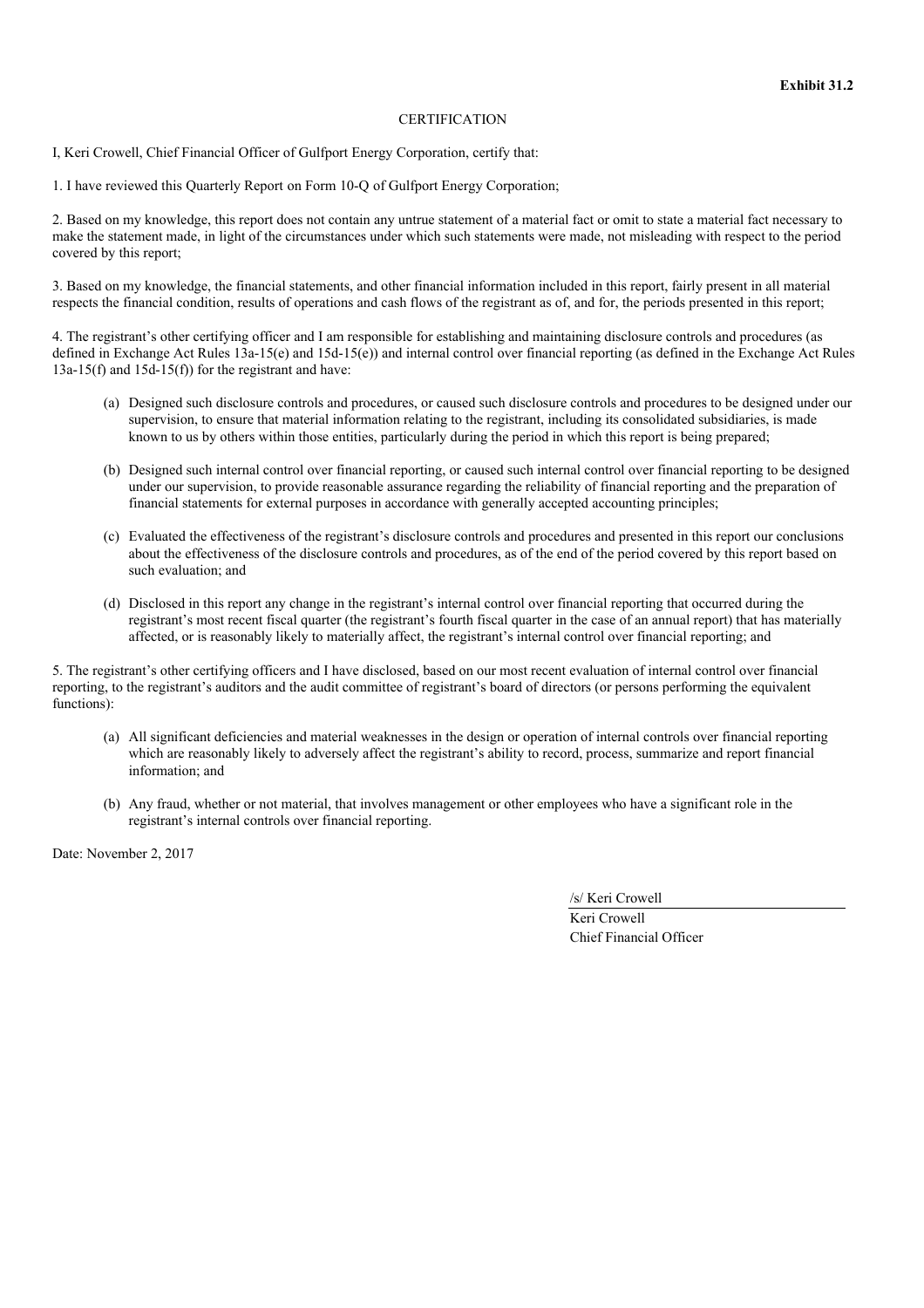#### CERTIFICATION OF PERIODIC REPORT

I, Michael G. Moore, Chief Executive Officer of Gulfport Energy Corporation (the "Company"), certify, pursuant to Section 906 of the Sarbanes-Oxley Act of 2002, 18 U.S.C. Section 1350, that, to the best of my knowledge:

- (1) the Quarterly Report on Form10-Q of the Company for the quarterly period ended September 30, 2017 (the "Report") fully complies with the requirements of Section 13 (a) or 15(d) of the Securities Exchange Act of 1934 (15 U.S.C. 78m(a) or 78o(d)); and
- (2) the information contained in the Report fairly presents, in all material respects, the financial condition and results of operations of the Company.

Dated: November 2, 2017

/s/ Michael G. Moore

Michael G. Moore Chief Executive Officer and President

A signed original of this written statement required by Section 906 has been provided to the Company and will be retained by the Company and furnished to the Securities and Exchange Commission or its staff upon request.